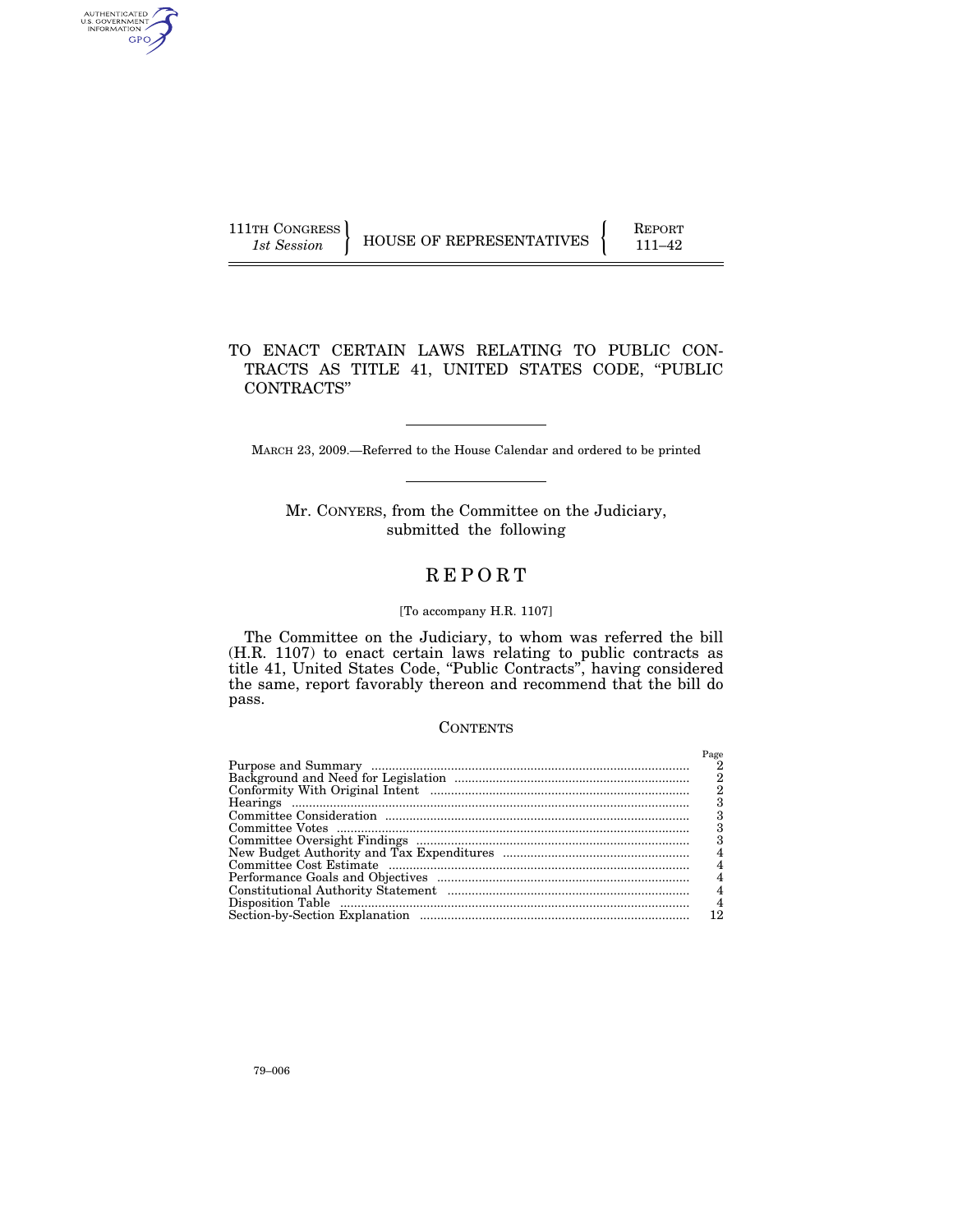#### PURPOSE AND SUMMARY

H.R. 1107 would enact certain laws relating to public contracts as title 41, United States Code, ''Public Contracts''.

## BACKGROUND AND NEED FOR LEGISLATION

H.R. 1107 revises and restates certain laws relating to public contracts and re-enacts those laws as title 41, United States Code. The bill was prepared by the Office of the Law Revision Counsel of the House of Representatives, as part of its responsibility under 2 U.S.C. 285b to submit to the Committee on the Judiciary proposed bills to enact titles of the United States Code into positive law.

This bill has undergone extensive review over several Congresses. Predecessor bills to H.R. 1107 were introduced in the  $108th$ , 109th, and 110th Congresses  $-$  H.R. 4320 in the 108th, H.R. 5414 in the 109th, and H.R. 4779 in the 110th. H.R. 4779 was ordered favorably reported by the Committee on July 30, 2008.

When H.R. 4779 was introduced, on December 18, 2007, Chairman Conyers placed an introductory statement in the Congressional Record inviting interested parties to review the bill and submit comments to the Law Revision Counsel. A number of comments were received, and the bill as ordered reported incorporated a number of revisions made in light of those comments.

H.R. 1107 was introduced February 23, 2009, by Chairman Conyers and Ranking Member Smith. H.R. 1107 incorporates changes based on laws enacted during the 110th Congress. In addition, H.R. 1107 incorporates a number of revisions made in light of supplemental comments that were submitted to the Committee after the predecessor bill, H.R. 4779, had already been ordered reported.

## CONFORMITY WITH ORIGINAL INTENT

In the drafting, the intent is to comply with the standard set forth in 2 U.S.C. 285b(1), that the restatement of existing law shall conform to ''the understood policy, intent, and purpose of the Congress in the original enactments, with such amendments and corrections as will remove ambiguities, contradictions, and other imperfections . . .''.

In restating existing law, this bill consolidates various provisions of law which have been enacted separately over a period of many years, reorganizing them, conforming style and terminology, modernizing obsolete language, and correcting drafting errors. These changes are not intended to have substantive effect, or to impair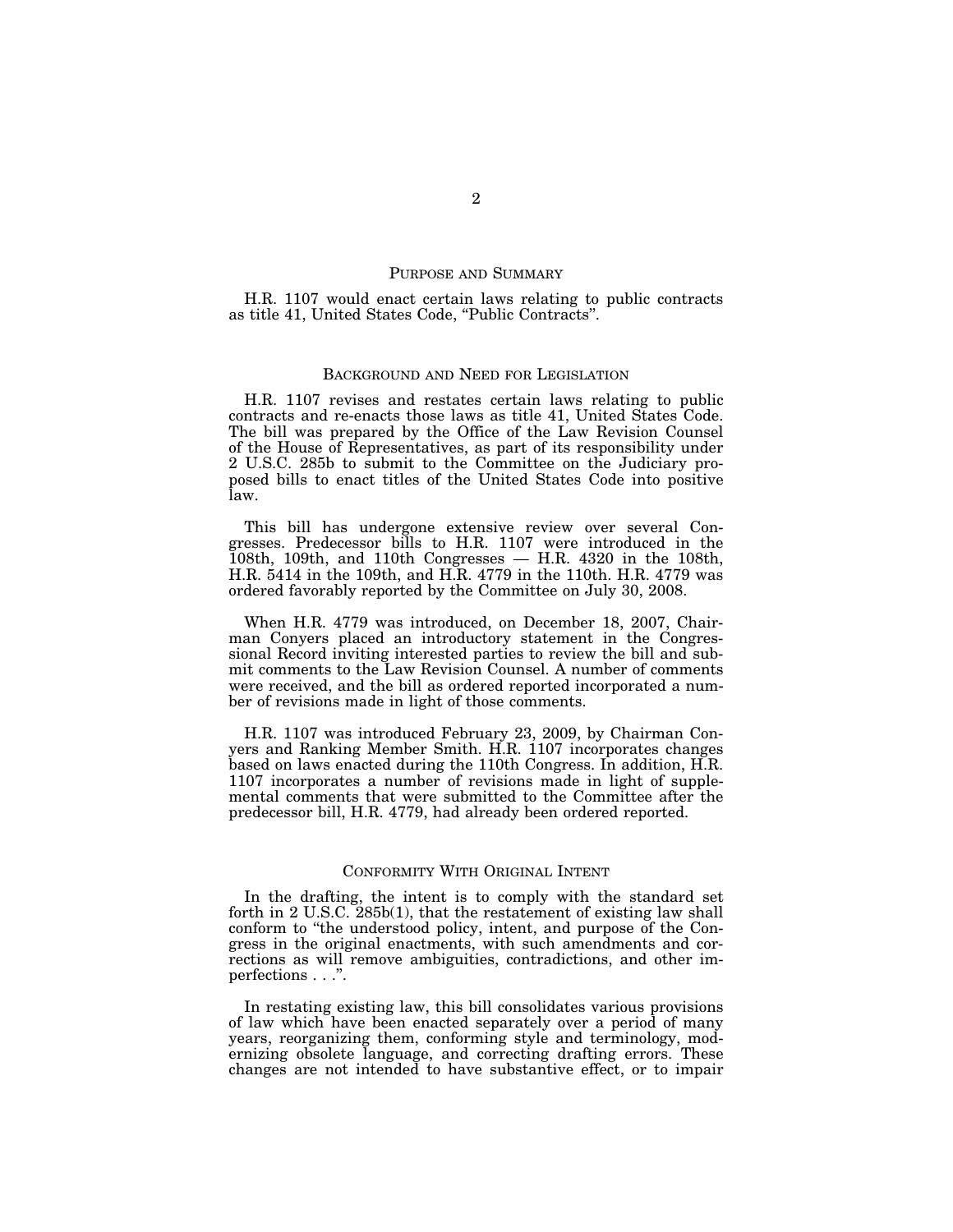in any way the precedential value of earlier judicial decisions or other interpretations.

This bill is intended to restate existing law without substantive change. That enactment of a bill such as this does not make substantive change in the law, absent an unequivocal expression of Congressional intent to make such a change, has been repeatedly held in numerous cases, including the following:

*Finley v. United States*, 490 U.S. 545, 553–555 (1989).

*Cass v. United States*, 417 U.S. 72, 81–82 (1974).

*Tidewater Oil Co. v. U.S.*, 409 U.S. 151, 161–162 (1972).

*United States v. Cook*, 384 U.S. 257, 260 (1966).

*Fourco Glass Co. v. Transmirra Products Corp.*, 353 U.S. 222, 226–227 (1957).

*Washington–Dulles Transportation, Ltd. v. Metropolitan Washington Airports Authority*, 263 F.3d 371, 378–379 (4th Cir. 2001).

*Atchison, Topeka and Santa Fe Railway Co. v. United States*, 617 F.2d 485, 490–491 (7th Cir. 1980).

*Trailer Marine Transport Corp. v. Federal Maritime Commission*, 602 F.2d 379, 383 (D.C. Cir. 1979).

*See also* NORMAN J. SINGER, SUTHERLAND STATUTORY CONSTRUC-TION, §§ 28.10, 28.11 (6th ed. 2002).

#### **HEARINGS**

No hearings were held on H.R. 1107.

## COMMITTEE CONSIDERATION

On March 18, 2009, the Committee met in open session and ordered the bill, H.R. 1107, favorably reported, by a voice vote, a quorum being present.

## COMMITTEE VOTES

In compliance with clause 3(b) of rule XIII of the Rules of the House of Representatives, the Committee advises that there were no recorded votes during the Committee's consideration of H.R. 1107.

#### COMMITTEE OVERSIGHT FINDINGS

In compliance with clause  $3(c)(1)$  of rule XIII of the Rules of the House of Representatives, the Committee reports that the findings and recommendations of the Committee, based on oversight activities under clause 2(b)(1) of rule X of the Rules of the House of Rep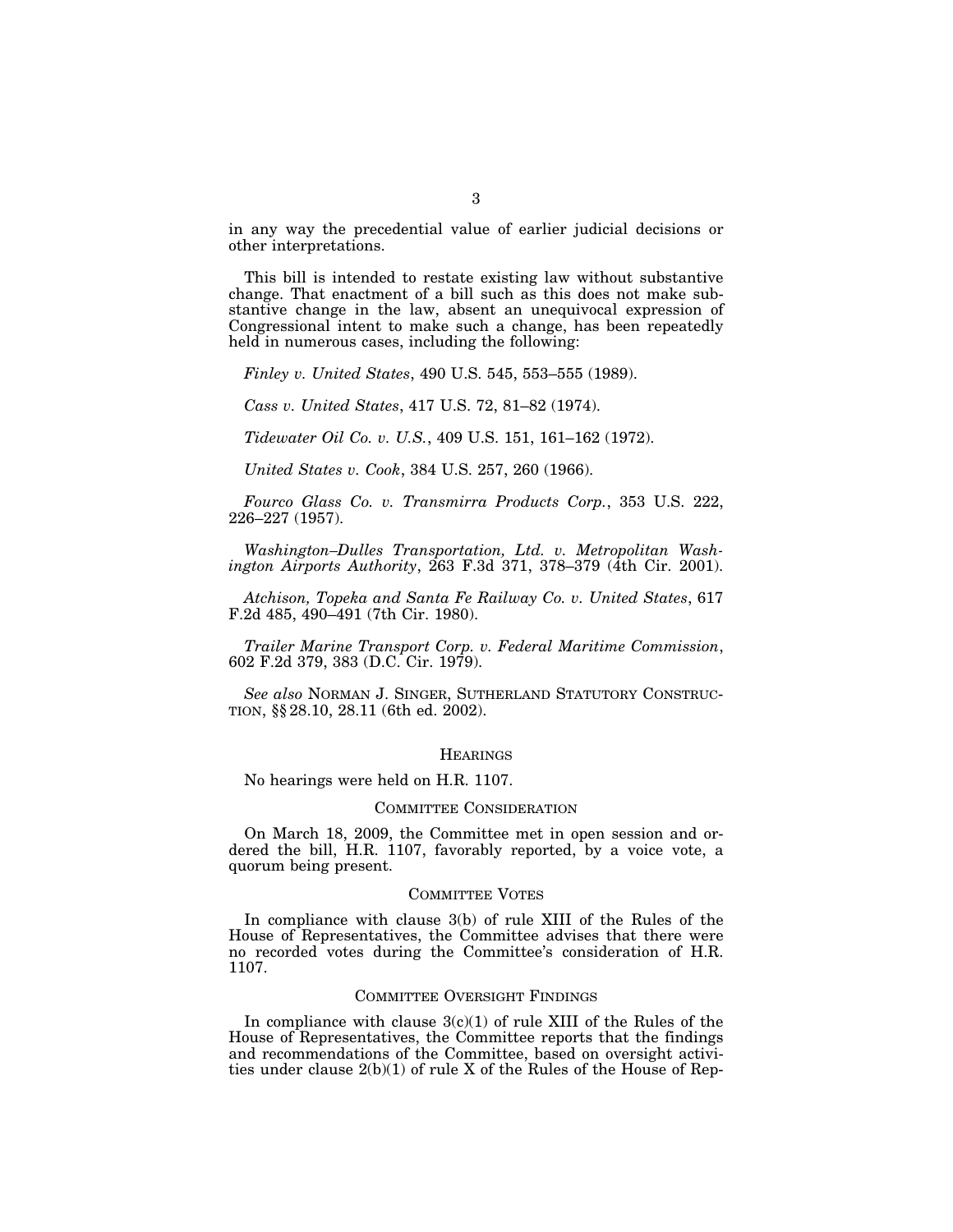resentatives, are incorporated in the descriptive portions of this report.

### NEW BUDGET AUTHORITY AND TAX EXPENDITURES

Clause  $3(c)(2)$  of rule XIII of the Rules of the House of Representatives is inapplicable because H.R. 1107 does not provide new budget authority or an increase in tax expenditures.

## COMITTEE COST ESTIMATE

In compliance with clause  $3(d)(2)$  of rule XIII of the Rules of the House of Representatives, the Committee estimates that no appreciable costs will be incurred in carrying out the bill, H.R. 1107, as it is not intended to make any substantive changes to the law. In compliance with clause  $3(c)(3)$  of rule XIII of the Rules of the House of Representatives, the Committee advises that no estimate of the costs of implementing H.R. 1107 is available from the Congressional Budget Office.

## PERFORMANCE GOALS AND OBJECTIVES

Clause  $3(c)(4)$  of rule XIII of the Rules of the House of Representatives is inapplicable because H.R. 1107 does not authorize funding.

## CONSTITUTIONAL AUTHORITY STATEMENT

Pursuant to clause  $3(d)(1)$  of rule XIII of the Rules of the House of Representatives, the Committee finds the authority for this legislation in article I, section 8 of the Constitution.

## DISPOSITION TABLE

The table below shows a disposition for each section of the United States Code affected by the bill. In addition, with respect to provisions of law set out as notes in the United States Code, the table shows a disposition for each provision restated as part of title 41.

Where the disposition column shows a title 41 citation, it means the provision of law classified to the former United States Code section is being restated and reenacted as part of title 41 by section 3 of the bill. The provision is also included in the Schedule of Laws Repealed in section 7 of the bill.

Where the disposition column shows ''Obsolete'', ''Superseded'', or ''Unnecessary'', it means the provision of law classified to the former United States Code section is being omitted from the proposed revised title but is included in the Schedule of Laws Repealed in section 7 of the bill.

Where the disposition column shows "Limited interest" or "Temporary'' or recommends transfer to another title, it means the provision of law classified to the former United States Code section is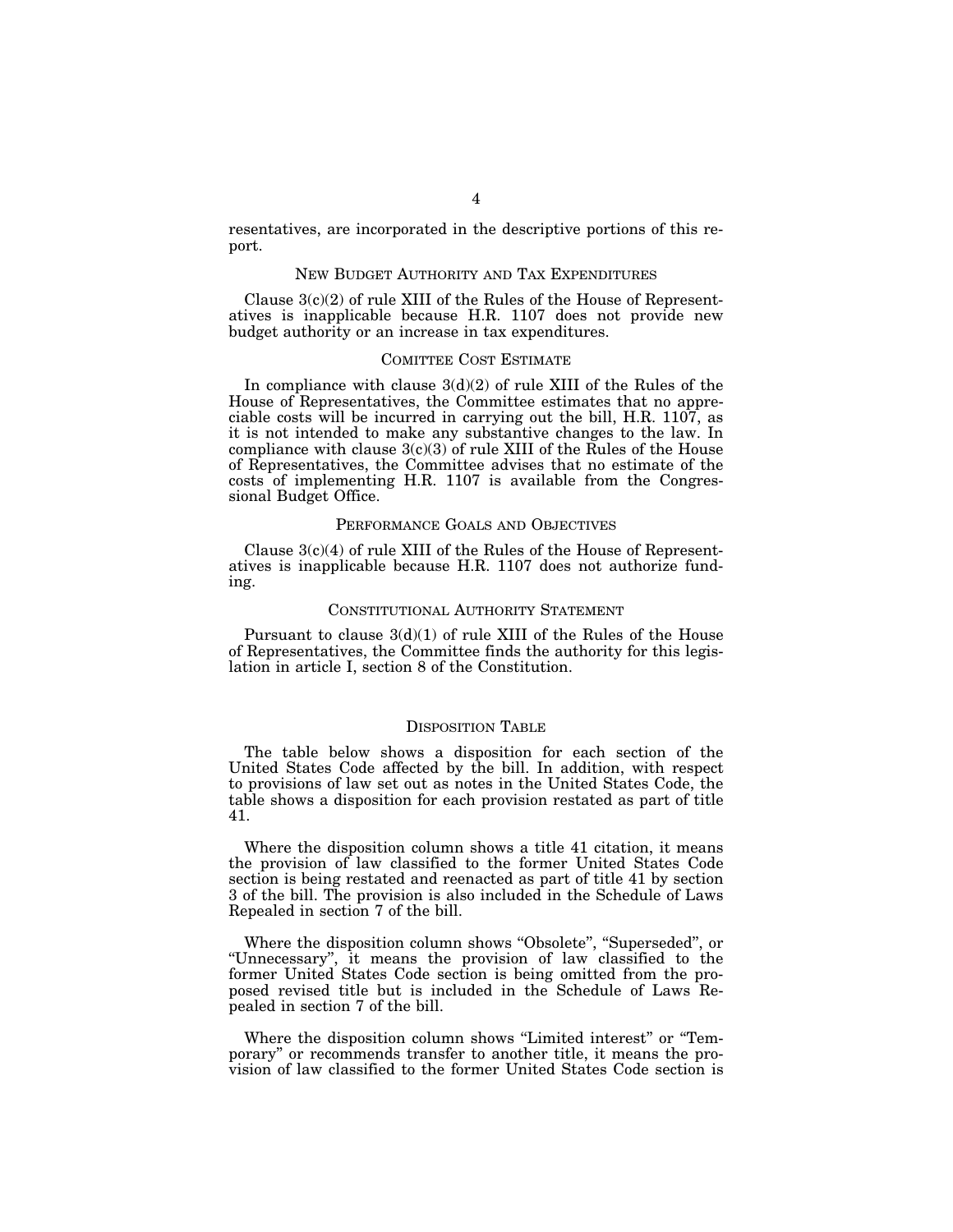being omitted from the proposed revised title and is not included in the Schedule of Laws Repealed in section 7 of the bill.

| <b>Disposition Table</b> |  |
|--------------------------|--|
|                          |  |

| Former United States Code Section<br>(title 41 unless otherwise specified) | Disposition                                                                                                                                                                                                                                                                                                                                                                                                                                                                                                                                                                                           |
|----------------------------------------------------------------------------|-------------------------------------------------------------------------------------------------------------------------------------------------------------------------------------------------------------------------------------------------------------------------------------------------------------------------------------------------------------------------------------------------------------------------------------------------------------------------------------------------------------------------------------------------------------------------------------------------------|
|                                                                            | Previously repealed.                                                                                                                                                                                                                                                                                                                                                                                                                                                                                                                                                                                  |
|                                                                            | 6101                                                                                                                                                                                                                                                                                                                                                                                                                                                                                                                                                                                                  |
|                                                                            | Previously repealed.                                                                                                                                                                                                                                                                                                                                                                                                                                                                                                                                                                                  |
|                                                                            | 6102                                                                                                                                                                                                                                                                                                                                                                                                                                                                                                                                                                                                  |
|                                                                            | Previously repealed.                                                                                                                                                                                                                                                                                                                                                                                                                                                                                                                                                                                  |
|                                                                            | 6102                                                                                                                                                                                                                                                                                                                                                                                                                                                                                                                                                                                                  |
|                                                                            | Previously repealed.                                                                                                                                                                                                                                                                                                                                                                                                                                                                                                                                                                                  |
|                                                                            | 6102                                                                                                                                                                                                                                                                                                                                                                                                                                                                                                                                                                                                  |
|                                                                            | Previously repealed.                                                                                                                                                                                                                                                                                                                                                                                                                                                                                                                                                                                  |
|                                                                            | 6102                                                                                                                                                                                                                                                                                                                                                                                                                                                                                                                                                                                                  |
|                                                                            | Previously repealed.                                                                                                                                                                                                                                                                                                                                                                                                                                                                                                                                                                                  |
|                                                                            | Superseded. Most recently based on Public Law 85-75,                                                                                                                                                                                                                                                                                                                                                                                                                                                                                                                                                  |
|                                                                            | § 101 (last par. on p. 251), July, 1, 1957, 71 Stat. 251,<br>provided that 41.5 would not apply to the Architect of the<br>Capitol in the purchase of supplies and equipment or the<br>procurement of services when the aggregate amount of<br>supplies and equipment or services did not exceed<br>$$1,000.$ Superseded by $41:6a-1.$                                                                                                                                                                                                                                                                |
|                                                                            | Previously repealed.                                                                                                                                                                                                                                                                                                                                                                                                                                                                                                                                                                                  |
|                                                                            | 6102                                                                                                                                                                                                                                                                                                                                                                                                                                                                                                                                                                                                  |
|                                                                            | Transfer to 2:1816                                                                                                                                                                                                                                                                                                                                                                                                                                                                                                                                                                                    |
|                                                                            | 6102                                                                                                                                                                                                                                                                                                                                                                                                                                                                                                                                                                                                  |
|                                                                            | Obsolete. Provided that materials and equipment needed for                                                                                                                                                                                                                                                                                                                                                                                                                                                                                                                                            |
|                                                                            | control of emergency outbreaks of insects could be pro-<br>cured, without regard to 41:5, using amounts appro-<br>priated to carry out 7:148-148e. Provisions classified to<br>7:148-148e have previously been repealed.                                                                                                                                                                                                                                                                                                                                                                              |
|                                                                            | Obsolete. Provided that 41:5 would not apply to certain ex-<br>penditures related to the Civilian Conservation Corps. The<br>Corps was liquidated June 30, 1944.                                                                                                                                                                                                                                                                                                                                                                                                                                      |
|                                                                            | Limited interest. Provides that 41:5 does not apply to con-<br>tracts for labor or supplies necessary to carry out oper-<br>ations on the Menominee Indian Reservation pursuant to<br>"the Act of March 28, 1908 (35 Stat. 51)" (probably<br>means the Act of March 28, 1908, ch. 111, 35 Stat. 51,<br>which is not classified to the Code).                                                                                                                                                                                                                                                          |
|                                                                            | 6102                                                                                                                                                                                                                                                                                                                                                                                                                                                                                                                                                                                                  |
|                                                                            | Obsolete. Provision, which related to the employment of ex-                                                                                                                                                                                                                                                                                                                                                                                                                                                                                                                                           |
|                                                                            | perts or consultants in the Canal Zone, was from the<br>General Government Matters Appropriation Act, 1962<br>(Public Law 87-125, title III, § 301, 75 Stat. 279). The<br>provision was not repeated in subsequent appropriation<br>acts and expired on June 30, 1962.                                                                                                                                                                                                                                                                                                                                |
|                                                                            | Previously repealed.                                                                                                                                                                                                                                                                                                                                                                                                                                                                                                                                                                                  |
|                                                                            | Superseded. Provisions classified to this section were con-<br>tained in annual appropriation Acts. The provisions cre-<br>ated an exemption from 41:5 and 41:16 for certain pur-<br>chases for the Botanic Garden when the amount involved<br>did not exceed \$50. With respect to an exemption from<br>41:5, the section appears to have been previously re-<br>pealed by the Act of August 2, 1946, ch. 744, § 9(b), 60<br>Stat. 809. In any event, the section was superseded by<br>41:6a(b), which was subsequently repealed by the Act of<br>October 31, 1951, ch. 654, § 1(107), 65 Stat. 705. |
|                                                                            | Previously repealed.                                                                                                                                                                                                                                                                                                                                                                                                                                                                                                                                                                                  |
|                                                                            | Previously transferred to 41:6b(d) prior to repeal.                                                                                                                                                                                                                                                                                                                                                                                                                                                                                                                                                   |
|                                                                            | Previously repealed.                                                                                                                                                                                                                                                                                                                                                                                                                                                                                                                                                                                  |
|                                                                            | 6103                                                                                                                                                                                                                                                                                                                                                                                                                                                                                                                                                                                                  |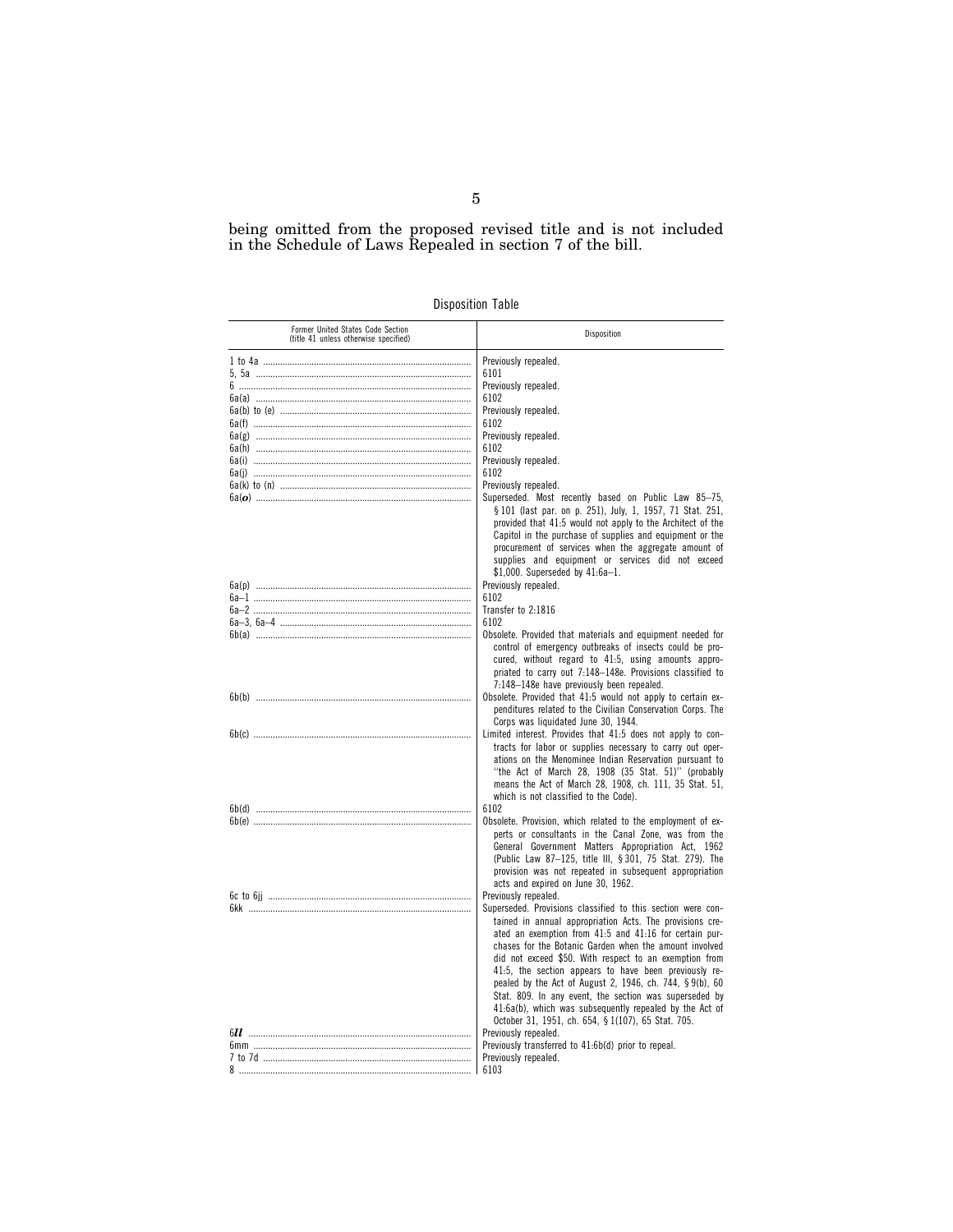Disposition Table—Continued

| Former United States Code Section<br>(title 41 unless otherwise specified)                                                                                              | Disposition                                                                                                                                                                                                                                                                                                                                                                                                                                                                                                                                                                                                             |
|-------------------------------------------------------------------------------------------------------------------------------------------------------------------------|-------------------------------------------------------------------------------------------------------------------------------------------------------------------------------------------------------------------------------------------------------------------------------------------------------------------------------------------------------------------------------------------------------------------------------------------------------------------------------------------------------------------------------------------------------------------------------------------------------------------------|
|                                                                                                                                                                         | Previously repealed.                                                                                                                                                                                                                                                                                                                                                                                                                                                                                                                                                                                                    |
|                                                                                                                                                                         | Superseded. Provision related to preferential treatment of<br>American material in contracts for public improvements.<br>Superseded by 41:10a et seq.                                                                                                                                                                                                                                                                                                                                                                                                                                                                   |
|                                                                                                                                                                         | 8302                                                                                                                                                                                                                                                                                                                                                                                                                                                                                                                                                                                                                    |
|                                                                                                                                                                         | 8303                                                                                                                                                                                                                                                                                                                                                                                                                                                                                                                                                                                                                    |
|                                                                                                                                                                         | Obsolete. Provided that a Federal agency shall not award<br>certain procurement contracts. This section ceased to be<br>effective on April 30, 1996. See section 7004 of Public<br>Law 100-418 (102 Stat. 1552).                                                                                                                                                                                                                                                                                                                                                                                                        |
|                                                                                                                                                                         | 8304                                                                                                                                                                                                                                                                                                                                                                                                                                                                                                                                                                                                                    |
|                                                                                                                                                                         | 8305                                                                                                                                                                                                                                                                                                                                                                                                                                                                                                                                                                                                                    |
|                                                                                                                                                                         | 8301                                                                                                                                                                                                                                                                                                                                                                                                                                                                                                                                                                                                                    |
|                                                                                                                                                                         | 8303                                                                                                                                                                                                                                                                                                                                                                                                                                                                                                                                                                                                                    |
|                                                                                                                                                                         | 6301                                                                                                                                                                                                                                                                                                                                                                                                                                                                                                                                                                                                                    |
|                                                                                                                                                                         | 6302                                                                                                                                                                                                                                                                                                                                                                                                                                                                                                                                                                                                                    |
|                                                                                                                                                                         | 6303                                                                                                                                                                                                                                                                                                                                                                                                                                                                                                                                                                                                                    |
|                                                                                                                                                                         | 6304                                                                                                                                                                                                                                                                                                                                                                                                                                                                                                                                                                                                                    |
|                                                                                                                                                                         | Previously repealed.                                                                                                                                                                                                                                                                                                                                                                                                                                                                                                                                                                                                    |
|                                                                                                                                                                         | 6301                                                                                                                                                                                                                                                                                                                                                                                                                                                                                                                                                                                                                    |
|                                                                                                                                                                         | 6305                                                                                                                                                                                                                                                                                                                                                                                                                                                                                                                                                                                                                    |
|                                                                                                                                                                         | Previously repealed.                                                                                                                                                                                                                                                                                                                                                                                                                                                                                                                                                                                                    |
|                                                                                                                                                                         | Obsolete. Section authorized purchases by the Department of<br>the Interior without compliance with 41:16, which was re-<br>pealed.                                                                                                                                                                                                                                                                                                                                                                                                                                                                                     |
|                                                                                                                                                                         | Obsolete. Section authorized purchases by the Botanic Gar-<br>den without compliance with 41:16, which was repealed.                                                                                                                                                                                                                                                                                                                                                                                                                                                                                                    |
|                                                                                                                                                                         | Obsolete. Section authorized purchases by the Architect of<br>the Capitol without compliance with 41:16, which was re-<br>pealed.                                                                                                                                                                                                                                                                                                                                                                                                                                                                                       |
|                                                                                                                                                                         | Obsolete. Section authorized purchases by the Bureau of<br>Reclamation without compliance with 41:16, which was<br>repealed.                                                                                                                                                                                                                                                                                                                                                                                                                                                                                            |
|                                                                                                                                                                         | Previously repealed.                                                                                                                                                                                                                                                                                                                                                                                                                                                                                                                                                                                                    |
|                                                                                                                                                                         | 6306                                                                                                                                                                                                                                                                                                                                                                                                                                                                                                                                                                                                                    |
|                                                                                                                                                                         | 6307                                                                                                                                                                                                                                                                                                                                                                                                                                                                                                                                                                                                                    |
|                                                                                                                                                                         | 6308                                                                                                                                                                                                                                                                                                                                                                                                                                                                                                                                                                                                                    |
|                                                                                                                                                                         | Obsolete. Provided for cancellation on or before March 31,<br>1936, of contracts for transportation entered into prior to<br>June 16, 1933.                                                                                                                                                                                                                                                                                                                                                                                                                                                                             |
|                                                                                                                                                                         | Previously repealed.                                                                                                                                                                                                                                                                                                                                                                                                                                                                                                                                                                                                    |
|                                                                                                                                                                         | Obsolete. The Act of June 16, 1934, ch. 553, 48 Stat. 974,<br>consisting of sections 1 through 6, which were classified<br>to 41.28 through 41.33, respectively, provided for settle-<br>ment of certain claims related to contracts with the Fed-<br>eral Government made prior to August 10, 1933.                                                                                                                                                                                                                                                                                                                    |
|                                                                                                                                                                         | Obsolete. Provision, consisting of the Act of August 29,<br>1935, ch. 815, 49 Stat. 990, provided that bids made<br>subject to codes of fair competition prior to August 29,<br>1935 should not be rejected where bidder agreed to be<br>subject to Acts requiring observance of minimum wages,<br>maximum hours, or limitations as to age of employees in<br>performance of contracts with Federal agencies. Table III<br>of the Code indicates that provision is classified to 41.28<br>through 41:34. However, provision is classified only to<br>41:34. See text in 1940 edition of the Code and source<br>credits. |
| 35 (matter before subsec. (a) less words related to defini-<br>tion of "agency of the United States").<br>35 (matter before subsec. (a) related to definition of "agen- | 6502<br>6501                                                                                                                                                                                                                                                                                                                                                                                                                                                                                                                                                                                                            |
| cy of the United States").                                                                                                                                              |                                                                                                                                                                                                                                                                                                                                                                                                                                                                                                                                                                                                                         |
|                                                                                                                                                                         | 6502                                                                                                                                                                                                                                                                                                                                                                                                                                                                                                                                                                                                                    |
|                                                                                                                                                                         | 6503                                                                                                                                                                                                                                                                                                                                                                                                                                                                                                                                                                                                                    |
|                                                                                                                                                                         | 6504                                                                                                                                                                                                                                                                                                                                                                                                                                                                                                                                                                                                                    |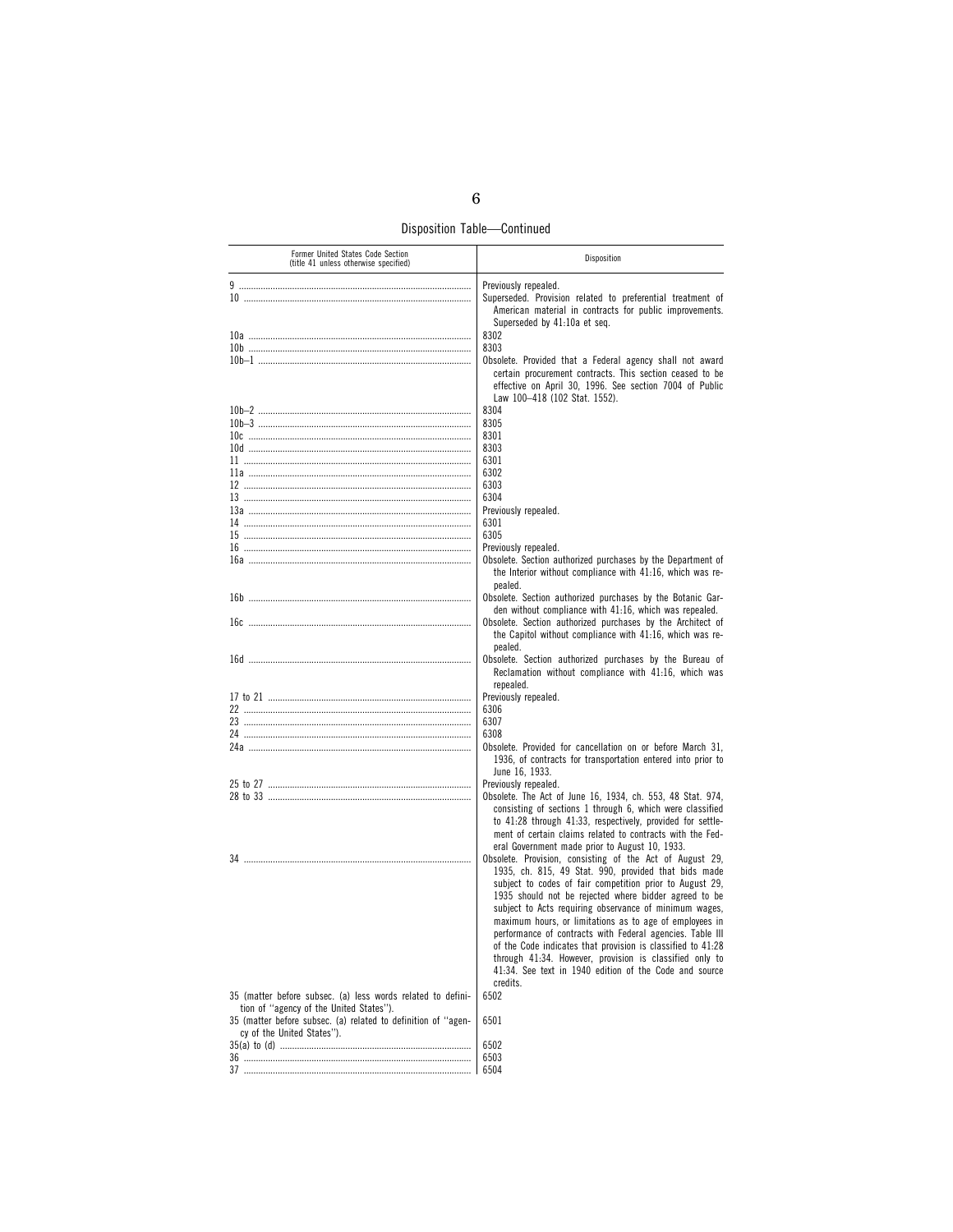Disposition Table-Continued

| Former United States Code Section<br>(title 41 unless otherwise specified) | Disposition                                                                                                       |
|----------------------------------------------------------------------------|-------------------------------------------------------------------------------------------------------------------|
|                                                                            | 6506                                                                                                              |
|                                                                            | 6507                                                                                                              |
| 40                                                                         | 6508                                                                                                              |
|                                                                            | 6501                                                                                                              |
|                                                                            | 6511                                                                                                              |
| 43a(a) ………………………………………………………………………                                         | 6505<br>6509                                                                                                      |
|                                                                            | 6507                                                                                                              |
|                                                                            | 6509                                                                                                              |
|                                                                            | 6510                                                                                                              |
|                                                                            | Unnecessary. Severability provisions of laws included in the                                                      |
|                                                                            | codification are unnecessary.                                                                                     |
|                                                                            | 6502<br>8502                                                                                                      |
|                                                                            | 8503                                                                                                              |
|                                                                            | 8504                                                                                                              |
|                                                                            | 8505                                                                                                              |
|                                                                            | 8501                                                                                                              |
|                                                                            | 8506                                                                                                              |
|                                                                            | 6309<br>Unnecessary. Short titles of laws included in the codification                                            |
|                                                                            | are unnecessary.                                                                                                  |
|                                                                            | 8701                                                                                                              |
|                                                                            | 8702                                                                                                              |
|                                                                            | 8707                                                                                                              |
|                                                                            | 8706                                                                                                              |
|                                                                            | 8705                                                                                                              |
|                                                                            | 8703<br>8704                                                                                                      |
|                                                                            | Obsolete. Provided for the settlement of claims under termi-                                                      |
|                                                                            | nated contracts for war production during World War II.                                                           |
|                                                                            | Previously repealed.                                                                                              |
|                                                                            | Obsolete. Provided for the settlement of claims under termi-                                                      |
|                                                                            | nated contracts for war production during World War II.                                                           |
|                                                                            | Previously repealed.<br>Obsolete. Provided for the settlement of claims under termi-                              |
|                                                                            | nated contracts for war production during World War II.                                                           |
|                                                                            | Obsolete. Provided for the appointment and dutes of an Ap-                                                        |
|                                                                            | peal Board. The Appeal Board was abolished no later                                                               |
|                                                                            | than 9 months after July 14, 1952.                                                                                |
|                                                                            | Obsolete. Provided for the settlement of claims under termi-                                                      |
|                                                                            | nated contracts for war production during World War II.<br>Previously repealed.                                   |
|                                                                            | Obsolete. Provided for the settlement of claims under termi-                                                      |
|                                                                            | nated contracts for war production during World War II.                                                           |
|                                                                            | Previously repealed.                                                                                              |
|                                                                            | Obsolete. Provided for the settlement of claims under termi-                                                      |
|                                                                            | nated contracts for war production during World War II.                                                           |
|                                                                            | Previously repealed.<br>Previously transferred to 40:471 to 475 prior to repeal.                                  |
|                                                                            | Previously transferred to 40:751 to 753 prior to repeal.                                                          |
|                                                                            | Previously transferred to 44:391 prior to repeal.                                                                 |
|                                                                            | Previously transferred to 5:630c prior to repeal.                                                                 |
|                                                                            | Previously transferred to 5:630d and 40:754 prior to repeal.                                                      |
|                                                                            | Previously transferred to 5:630e and 40:755 prior to repeal.                                                      |
|                                                                            | Previously transferred to 5:630f prior to repeal.<br>Previously transferred to 5:630g and 40:756 prior to repeal. |
|                                                                            | Previously transferred to 40:481 to 488 prior to repeal.                                                          |
|                                                                            | Previously transferred to 5:630h and 40:758 prior to repeal.                                                      |
|                                                                            | Previously transferred to 40:489 to 492 prior to repeal.                                                          |
|                                                                            | Unnecessary. Sets out the purpose of the subchapter.                                                              |
|                                                                            | 3509                                                                                                              |
|                                                                            | 4711<br>3101                                                                                                      |
|                                                                            | 3104                                                                                                              |
|                                                                            |                                                                                                                   |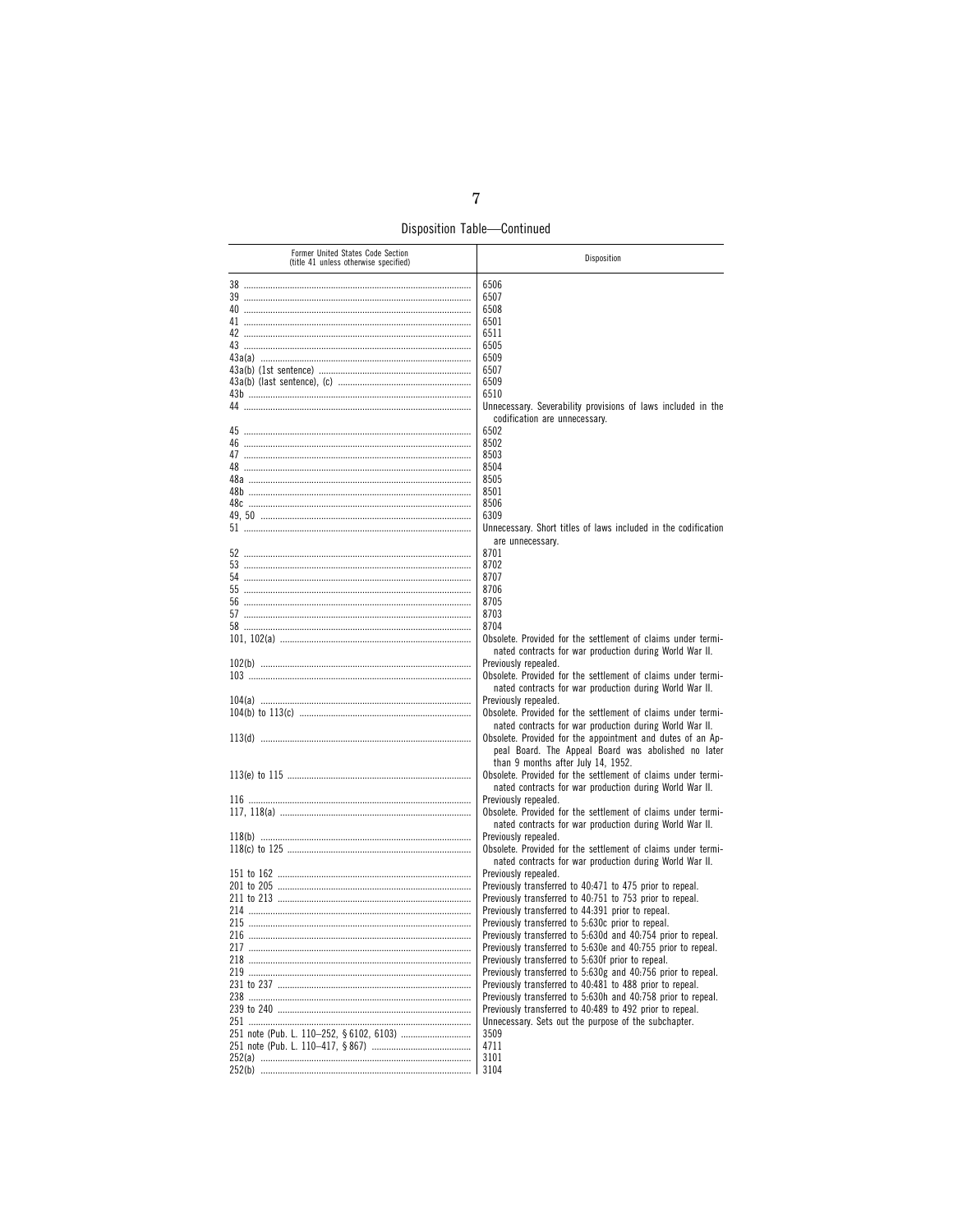Disposition Table-Continued

| Former United States Code Section<br>(title 41 unless otherwise specified) | Disposition          |
|----------------------------------------------------------------------------|----------------------|
|                                                                            | 3106                 |
|                                                                            | 3301                 |
|                                                                            | 3101                 |
|                                                                            | 4709                 |
|                                                                            | 3301                 |
|                                                                            |                      |
|                                                                            | 3303                 |
|                                                                            | 3304                 |
|                                                                            | 3305                 |
|                                                                            | 3301                 |
|                                                                            | 3105                 |
|                                                                            | 3304                 |
|                                                                            |                      |
|                                                                            | 3306                 |
|                                                                            | 3306                 |
|                                                                            | 3701                 |
|                                                                            | 3702                 |
|                                                                            | 3703                 |
|                                                                            | 3704                 |
|                                                                            |                      |
|                                                                            | 3705                 |
|                                                                            | 3704                 |
|                                                                            | 3705                 |
|                                                                            | 3706                 |
|                                                                            | 3707                 |
|                                                                            | 3308                 |
|                                                                            |                      |
|                                                                            | 3708                 |
|                                                                            | 4702                 |
|                                                                            | 3311                 |
|                                                                            | 4703                 |
|                                                                            | Previously repealed. |
|                                                                            |                      |
|                                                                            | 3310                 |
|                                                                            | 4704                 |
|                                                                            | 4103                 |
|                                                                            | 4102                 |
|                                                                            | 4104                 |
|                                                                            | 3302                 |
|                                                                            |                      |
|                                                                            | 4105                 |
| 253i note (Pub. L. 109-364, § 834(b), (c) (related to (b))                 | 4105                 |
|                                                                            | 4106                 |
|                                                                            | 4101                 |
|                                                                            | 3902                 |
|                                                                            | 3904                 |
|                                                                            |                      |
|                                                                            | 3309                 |
|                                                                            | 3901                 |
|                                                                            | 3905                 |
| 254 note (Pub. L. 110-417, §864(a), (b), (d), (e), (f)(2), (g))            | 3906                 |
|                                                                            | 4708                 |
|                                                                            | 3502                 |
|                                                                            |                      |
|                                                                            | 3503                 |
|                                                                            | 3504                 |
|                                                                            | 3505                 |
|                                                                            | 3506                 |
|                                                                            | 3507                 |
|                                                                            |                      |
|                                                                            | 3508                 |
|                                                                            | 3501                 |
|                                                                            | 4/10                 |
|                                                                            | 3501                 |
|                                                                            | 3903                 |
|                                                                            |                      |
|                                                                            | 4706                 |
|                                                                            | 4501                 |
|                                                                            | 4502                 |
|                                                                            | 4503                 |
|                                                                            | 4504                 |
|                                                                            |                      |
|                                                                            | 4505                 |
|                                                                            | 4506                 |
|                                                                            | 4303                 |
|                                                                            | 4304                 |
|                                                                            |                      |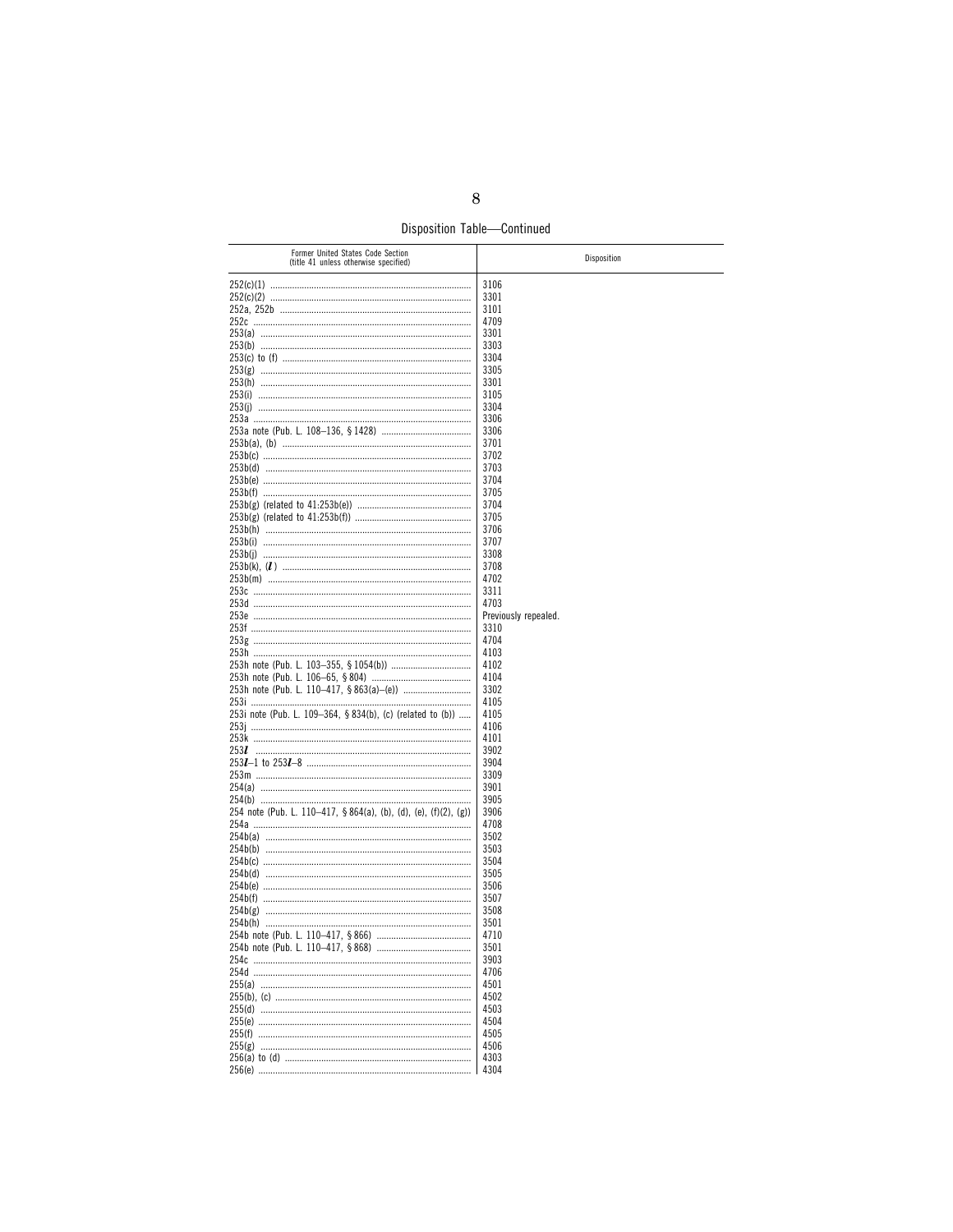Disposition Table-Continued

| Former United States Code Section<br>(title 41 unless otherwise specified) | Disposition                                                 |
|----------------------------------------------------------------------------|-------------------------------------------------------------|
|                                                                            | 4305                                                        |
|                                                                            | 4306                                                        |
|                                                                            | 4307                                                        |
|                                                                            | 4308                                                        |
|                                                                            | 4309                                                        |
|                                                                            | 4310                                                        |
|                                                                            | 4301                                                        |
|                                                                            | 4302                                                        |
|                                                                            | 4301                                                        |
|                                                                            | 4707                                                        |
|                                                                            | 4701                                                        |
|                                                                            | Previously repealed.                                        |
|                                                                            | 151                                                         |
|                                                                            | 152                                                         |
|                                                                            | 111                                                         |
|                                                                            | 112                                                         |
|                                                                            | 114                                                         |
|                                                                            | 107                                                         |
|                                                                            | 113                                                         |
|                                                                            | 116                                                         |
|                                                                            | 109                                                         |
|                                                                            | 108                                                         |
|                                                                            | 115                                                         |
|                                                                            | 103                                                         |
|                                                                            | 110                                                         |
|                                                                            | 102                                                         |
|                                                                            | 105                                                         |
|                                                                            | 153                                                         |
|                                                                            | 106                                                         |
|                                                                            | 3101                                                        |
|                                                                            | 3102                                                        |
|                                                                            | 4701                                                        |
|                                                                            | 3103                                                        |
|                                                                            | 3307                                                        |
|                                                                            | 3307                                                        |
|                                                                            | 103                                                         |
|                                                                            | 110                                                         |
|                                                                            | 105                                                         |
|                                                                            | 102                                                         |
|                                                                            | 3307                                                        |
|                                                                            | 4705                                                        |
|                                                                            | 3105                                                        |
|                                                                            | Temporary. Authorizes the head of an executive agency to    |
|                                                                            | enter into a share-in-savings contract for information      |
|                                                                            | technology. Those contracts may not be entered into after   |
|                                                                            | September 30, 2005.                                         |
|                                                                            | Previously transferred to 40:511 to 514 prior to repeal.    |
|                                                                            | Previously transferred to 44:392 to 402 prior to repeal.    |
|                                                                            | Superseded. Provisions superseded by section 10 of the Con- |
|                                                                            | tract Disputes Act of 1978 (41 U.S.C. 609). Congress in-    |
|                                                                            | tended to repeal provisions but, due to apparent over-      |
|                                                                            | sight, repeal was not enacted. See Senate Report No. 95-    |
|                                                                            | 1118 (1978 U.S.C.C.A.N. p. 5235), especially page 34        |
|                                                                            | ("Section 14(i) repeals 41 U.S.C. 321-322") and pages       |
|                                                                            | 2, 3, 13 to 15, and 30. See also, Nash, Jr., Schooner, and  |
|                                                                            | O'Brien, Government Contracts Reference Book, 2d Ed.,       |
|                                                                            | page 548.                                                   |
| 351(a) (words before par. (1) related to applicability)                    | 6702                                                        |
| 351(a) (words before par. (1) related to required contract                 | 6703                                                        |
| terms), $(1)$ to $(5)$ .                                                   |                                                             |
|                                                                            | 6704                                                        |
|                                                                            | 6705                                                        |
|                                                                            |                                                             |
|                                                                            | 6707                                                        |
|                                                                            | 6706                                                        |
|                                                                            | 6705                                                        |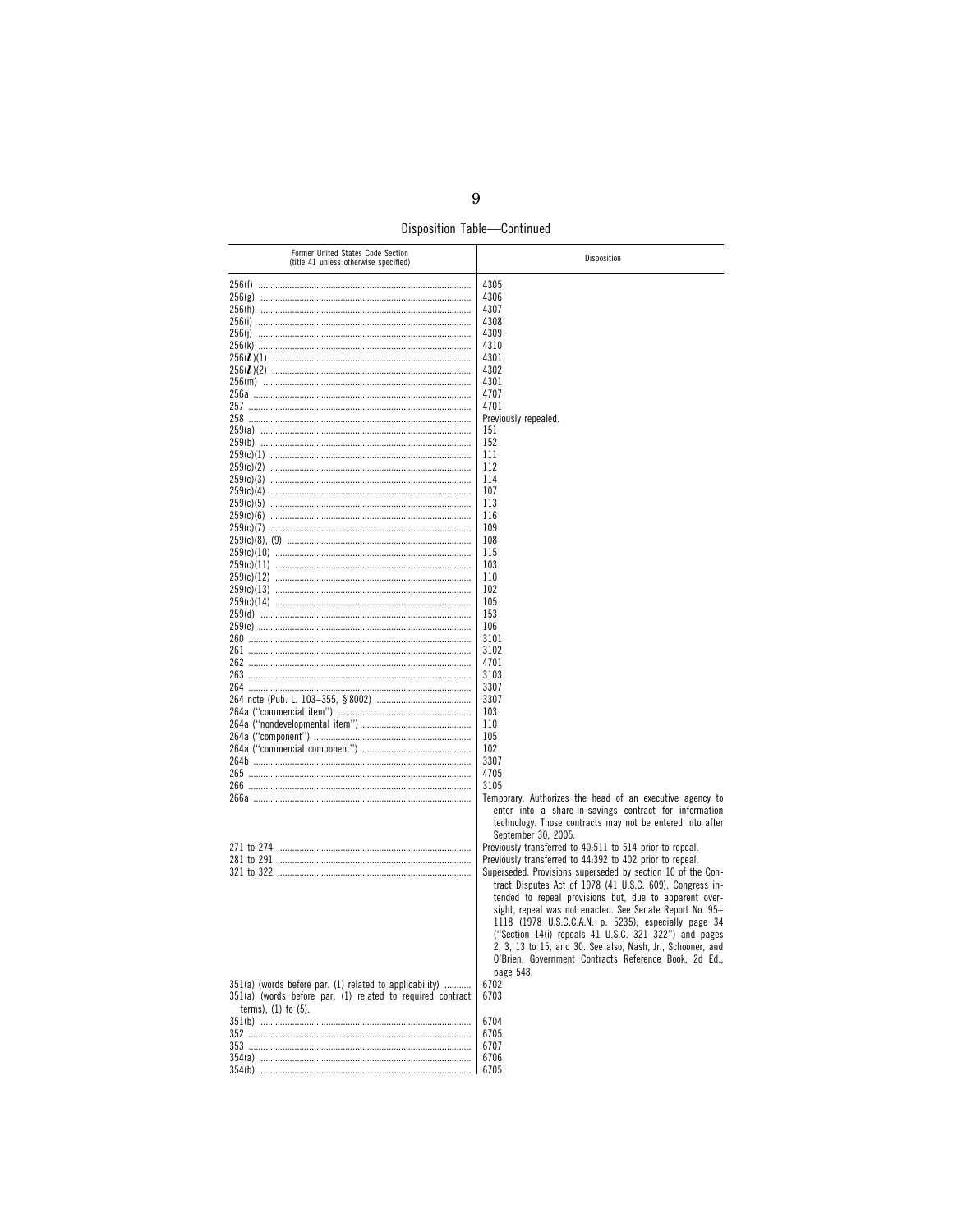Disposition Table-Continued

| Former United States Code Section<br>(title 41 unless otherwise specified) | Disposition          |
|----------------------------------------------------------------------------|----------------------|
|                                                                            | 6707                 |
|                                                                            | 6702                 |
|                                                                            | 6701                 |
|                                                                            | 6707                 |
|                                                                            | Previously repealed. |
|                                                                            | 133                  |
|                                                                            | 111                  |
|                                                                            | 112                  |
|                                                                            | 114                  |
|                                                                            |                      |
|                                                                            | 132                  |
|                                                                            | 107                  |
|                                                                            | 113                  |
|                                                                            | 116                  |
|                                                                            | 109                  |
|                                                                            | 108                  |
|                                                                            | 115                  |
|                                                                            | 134                  |
|                                                                            | 103                  |
|                                                                            | 110                  |
|                                                                            | 105                  |
|                                                                            |                      |
|                                                                            | 102                  |
|                                                                            | 131                  |
|                                                                            | 1301                 |
|                                                                            | 1101                 |
|                                                                            | 1102                 |
|                                                                            | 1121                 |
|                                                                            | 1122                 |
|                                                                            | 1121                 |
|                                                                            | 1122                 |
|                                                                            | 1130                 |
|                                                                            | 2305                 |
|                                                                            |                      |
|                                                                            | 1125                 |
|                                                                            | 1126                 |
|                                                                            | 1131                 |
|                                                                            | 1129                 |
|                                                                            | 2311                 |
|                                                                            | 1121                 |
|                                                                            | 1123                 |
|                                                                            | 2304                 |
|                                                                            | 2303                 |
|                                                                            | 1701                 |
|                                                                            | Previously repealed. |
|                                                                            |                      |
|                                                                            | 1121                 |
|                                                                            | Previously repealed. |
|                                                                            | 1101                 |
|                                                                            | 1122                 |
|                                                                            | 2307                 |
|                                                                            | 2306                 |
|                                                                            | 1124                 |
|                                                                            | 1702                 |
|                                                                            | 1706                 |
|                                                                            | 1311                 |
|                                                                            | 1312                 |
|                                                                            |                      |
|                                                                            | Previously repealed. |
|                                                                            | 1708                 |
|                                                                            | 1712                 |
|                                                                            | 1713                 |
|                                                                            | 2313                 |
|                                                                            | 1705                 |
|                                                                            | 2302                 |
|                                                                            | 1707                 |
|                                                                            | 1709                 |
|                                                                            |                      |
|                                                                            | Previously repealed. |
|                                                                            | 1302                 |
|                                                                            | 1303                 |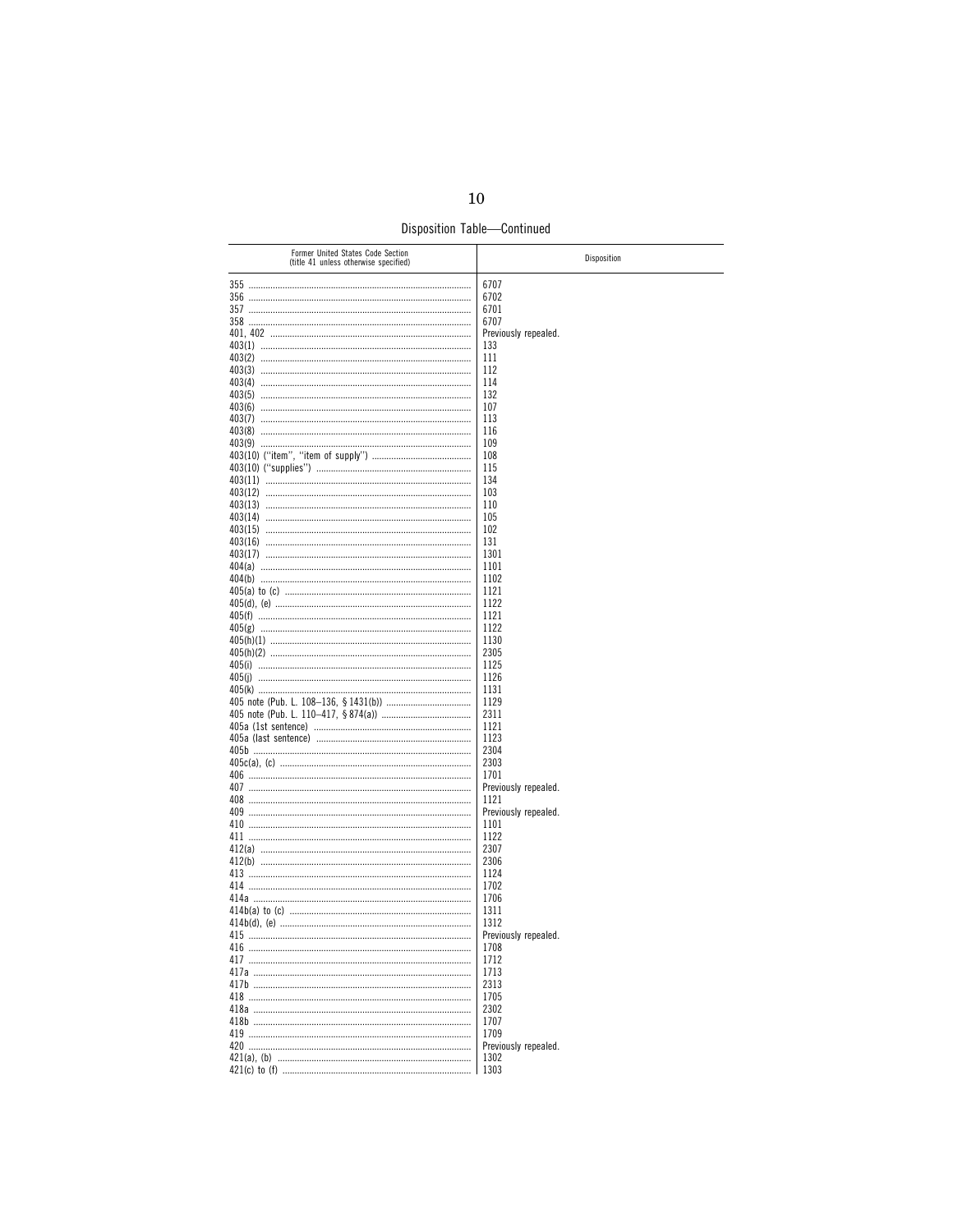Disposition Table-Continued

| Former United States Code Section<br>(title 41 unless otherwise specified) | Disposition                                                 |
|----------------------------------------------------------------------------|-------------------------------------------------------------|
|                                                                            | 1501                                                        |
|                                                                            | 1502                                                        |
|                                                                            | 1503                                                        |
|                                                                            | Expired. Required the Cost Accounting Standards Board to    |
|                                                                            | submit an annual report to Congress on the activities       |
|                                                                            | and operations of the Board. Section 3003 of the Federal    |
|                                                                            | Reports Elimination and Sunset Act of 1995 (31 U.S.C.       |
|                                                                            | 1113 note) provided that subject to certain provisions,     |
|                                                                            | each provision of law requiring the submittal to Congress   |
|                                                                            | or a committee of Congress of an annual, semiannual, or     |
|                                                                            | periodic report specified in the list prepared by the Clerk |
|                                                                            | of the House of Representatives for the first session of    |
|                                                                            |                                                             |
|                                                                            | the 103d Congress (House Document No. 103-7) ceased         |
|                                                                            | to be effective on May 15, 2000.                            |
|                                                                            | 1504                                                        |
|                                                                            | 1505                                                        |
|                                                                            | 1506                                                        |
|                                                                            | 2102                                                        |
|                                                                            | 2103                                                        |
|                                                                            | 2104                                                        |
|                                                                            | 2105                                                        |
|                                                                            | 2101                                                        |
|                                                                            | 2106                                                        |
|                                                                            | 2107                                                        |
|                                                                            | Previously repealed.                                        |
|                                                                            | 1304                                                        |
|                                                                            | 2301                                                        |
|                                                                            | Previously repealed.                                        |
|                                                                            | 1901                                                        |
|                                                                            | 1902                                                        |
|                                                                            | 1903                                                        |
|                                                                            | 1904                                                        |
|                                                                            | 1905                                                        |
|                                                                            | 1906                                                        |
|                                                                            | 1907                                                        |
|                                                                            | 104                                                         |
|                                                                            | 1908<br>1908                                                |
|                                                                            | 1711                                                        |
|                                                                            | 1703                                                        |
| 433 notes (Pub. L. 108-136, §§ 1412(a), 1413)                              | 1703                                                        |
|                                                                            | 1128                                                        |
|                                                                            | 1704                                                        |
|                                                                            | 1704                                                        |
|                                                                            | 2308                                                        |
|                                                                            | 1127                                                        |
|                                                                            | 2309                                                        |
|                                                                            | 2310                                                        |
|                                                                            | 7105                                                        |
|                                                                            | 1710                                                        |
|                                                                            | 2312                                                        |
|                                                                            | Previously repealed.                                        |
|                                                                            | 7101                                                        |
|                                                                            | 7102                                                        |
|                                                                            |                                                             |
|                                                                            | 7103                                                        |
|                                                                            | 7104                                                        |
|                                                                            | 7105                                                        |
|                                                                            | 7106                                                        |
|                                                                            | 7107                                                        |
|                                                                            | 7106                                                        |
|                                                                            | 7104                                                        |
|                                                                            | 7107                                                        |
|                                                                            | 7105                                                        |
| 612                                                                        | 7109<br>7108                                                |
|                                                                            |                                                             |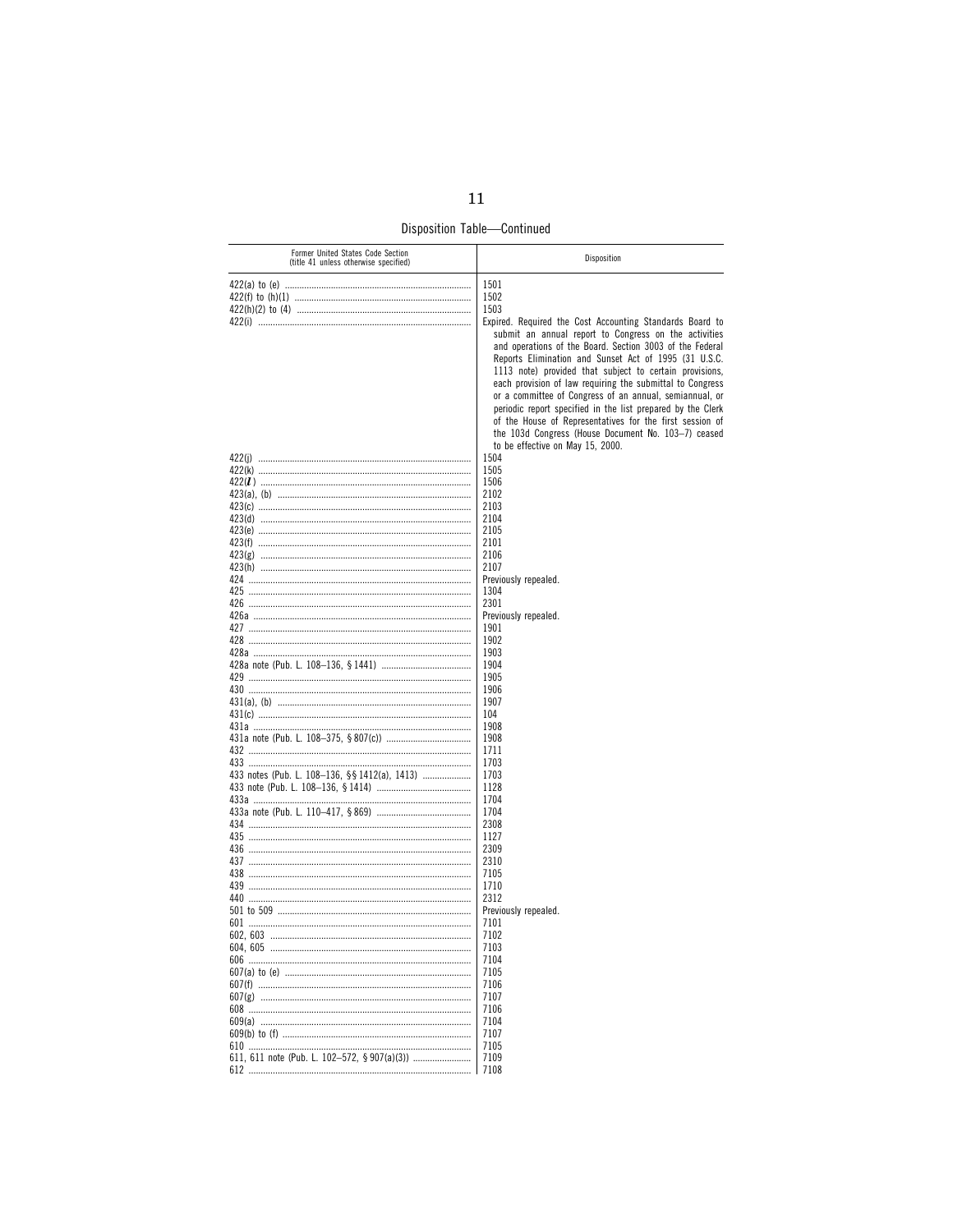Disposition Table—Continued

| Former United States Code Section<br>(title 41 unless otherwise specified) |                                                                                               |
|----------------------------------------------------------------------------|-----------------------------------------------------------------------------------------------|
| 613                                                                        | Unnecessary. Severability provisions of laws included in the<br>codification are unnecessary. |
| 701                                                                        | 8102                                                                                          |
| 702                                                                        | 8103                                                                                          |
| 703                                                                        | 8104                                                                                          |
| 704                                                                        | 8105                                                                                          |
| 705                                                                        | 8106                                                                                          |
| 706. 707                                                                   | 8101                                                                                          |
|                                                                            |                                                                                               |

## SECTION-BY-SECTION EXPLANATION

## SECTION 1—TABLE OF CONTENTS

Section 1 of the bill provides a table of contents for the Act.

## SECTION 2—PURPOSE; CONFORMITY WITH ORIGINAL INTENT

Section 2(a) of the bill provides that the purpose is to revise, codify, and enact certain general and permanent existing laws related to public contracts as title 41, United States Code, ''Public Contracts''.

Section 2(b) of the bill provides a statement of intent with respect to the codification of existing law (see "Conformity With Original Intent'' above).

## SECTION 3—ENACTMENT OF TITLE 41, UNITED STATES CODE

Section 3 of the bill revises, codifies, and enacts certain general and permanent laws of the United States, related to public contracts, as title 41, United States Code. For each section of title 41, the source provision citations, along with any revision notes, are set out below.

# **TITLE 41—PUBLIC CONTRACTS**

| Subtitle | Sec. |
|----------|------|
|          | 101  |
|          |      |
|          | 7101 |
|          | 8101 |

# **Subtitle I—Federal Procurement Policy**

## DIVISION A—GENERAL

| Chapter            | sec. |
|--------------------|------|
| <b>Definitions</b> |      |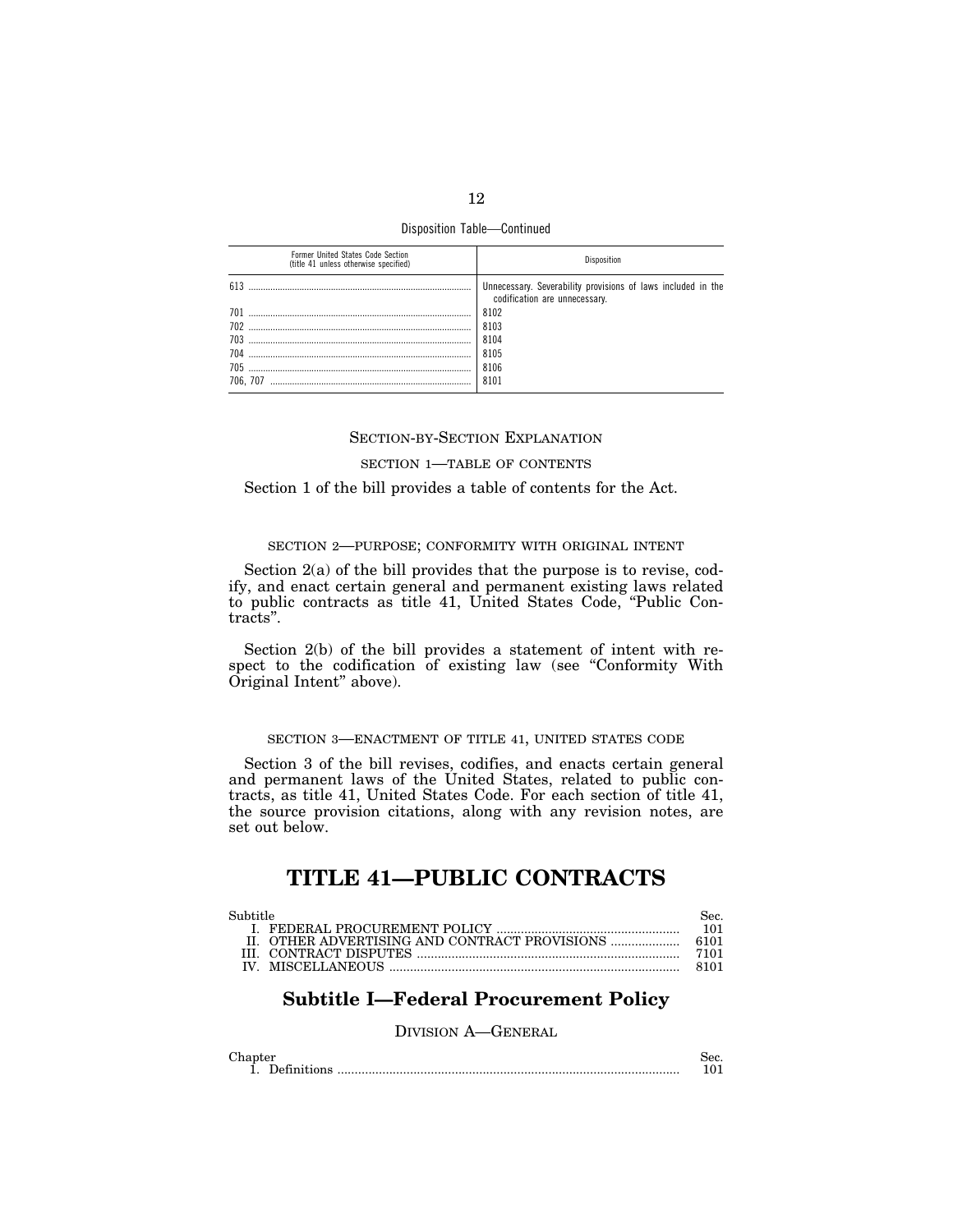## DIVISION B—OFFICE OF FEDERAL PROCUREMENT POLICY

## 11. Establishment of Office and Authority and Functions of Adminis-

|  | 1501 |
|--|------|
|  |      |
|  | 1901 |
|  |      |
|  |      |

## DIVISION C—PROCUREMENT

| 3901 |
|------|
|      |
| 4301 |
| 4501 |
|      |

# DIVISION A—GENERAL

# **CHAPTER 1—DEFINITIONS**

## SUBCHAPTER I—SUBTITLE DEFINITIONS

- 101. Administrator.
- 102. Commercial component.
- 103. Commercial item.
- 104. Commercially available off-the-shelf item.
- 105. Component.
- 106. Federal Acquisition Regulation.
- 107. Full and open competition.
- 108. Item and item of supply.
- 109. Major system.
- 110. Nondevelopmental item.
- 111. Procurement.
- 112. Procurement system.
- 113. Responsible source.
- 114. Standards.
- 115. Supplies.
- 116. Technical data.

#### SUBCHAPTER II—DIVISION B DEFINITIONS

- 131. Acquisition.
- 132. Competitive procedures.
- 133. Executive agency.
- 134. Simplified acquisition threshold.

## SUBCHAPTER III—DIVISION C DEFINITIONS

- 151. Agency head.
- 152. Competitive procedures.
- 153. Simplified acquisition threshold.

# SUBCHAPTER I—SUBTITLE DEFINITIONS

| Revised Section | Source (U.S. Code) | Source (Statutes at Large) |
|-----------------|--------------------|----------------------------|
| $10^{-}$<br>    | no source.         |                            |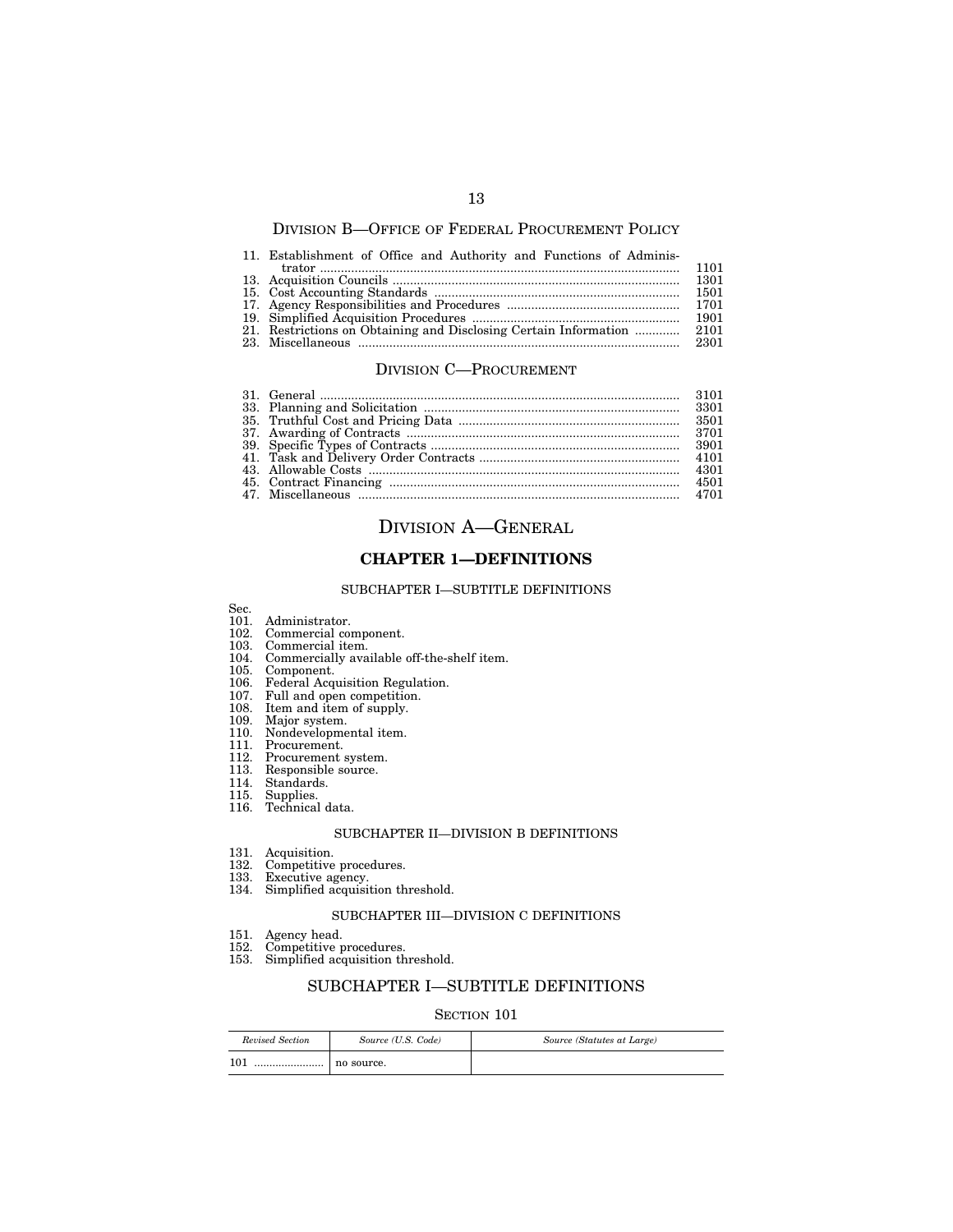SECTION 102

| Revised Section | Source (U.S. Code)                   | Source (Statutes at Large)                                                                                                                                                                                                                                                                       |
|-----------------|--------------------------------------|--------------------------------------------------------------------------------------------------------------------------------------------------------------------------------------------------------------------------------------------------------------------------------------------------|
|                 | $41:259(c)(13)$ .                    | June 30, 1949, ch. 288, title III, $\S 309(c)(13)$ , as<br>added Pub. L. 98-369, title VII, $\S 2711(a)(3)$ ,<br>July 18, 1984, 98 Stat. 1180; Pub. L. 98-577,<br>title V, $\S 504(a)(4)$ , Oct. 30, 1984, 98 Stat.<br>3086; Pub. L. 103–355, title I, § 1551, Oct. 13,<br>1994, 108 Stat. 3299. |
|                 | 41:264a ("commercial<br>component"). | June 30, 1949, ch. 288, title III, § 314A ("com-<br>mercial component"), as added Pub. L. 103-<br>355, title VIII, § 8202, Oct. 13, 1994, 108 Stat.<br>3394.                                                                                                                                     |
|                 | $41:403(15)$ .                       | Pub. L. 93–400, §4(15), as added Pub. L. 103–<br>355, title VIII, §8001(a), Oct. 13, 1994, 108<br>Stat. 3386.                                                                                                                                                                                    |

SECTION  $103\,$ 

| Revised Section | Source (U.S. Code)              | Source (Statutes at Large)                                                                                                                                                                                                                                                                                                   |
|-----------------|---------------------------------|------------------------------------------------------------------------------------------------------------------------------------------------------------------------------------------------------------------------------------------------------------------------------------------------------------------------------|
| 103             | $41:259(c)(11)$ .               | June 30, 1949, ch. 288, title III, $\S 309(c)(11)$ , as<br>added Pub. L. 98-369, title VII, $\S 2711(a)(3)$ ,<br>July 18, 1984, 98 Stat. 1180; Pub. L. 98-577,<br>title V, §504(a)(4), Oct. 30, 1984, 98 Stat.<br>3086; Pub. L. 103–355, title I, § 1551, Oct. 13,<br>1994, 108 Stat. 3299.                                  |
|                 | 41:264a ("commercial<br>item"). | June 30, 1949, ch. 288, title III, § 314A ("com-<br>mercial item"), as added Pub. L. 103–355,<br>title VIII, §8202, Oct. 13, 1994, 108 Stat.<br>3394.                                                                                                                                                                        |
|                 | $41:403(12)$ .                  | Pub. L. 93-400, §4(12), as added Pub. L. 103-<br>355, title VIII, §8001(a), Oct. 13, 1994, 108<br>Stat. 3385; Pub. L. 104-106, title XLII,<br>§4204, Feb. 10, 1996, 110 Stat. 655; Pub. L.<br>106–65, title VIII, §805, Oct. 5, 1999, 113<br>Stat. 705; Pub. L. 108-136, title XIV, §1433,<br>Nov. 24, 2003, 117 Stat. 1673. |

SECTION 104

| Revised Section | Source (U.S. Code) | Source (Statutes at Large)                                                                                   |
|-----------------|--------------------|--------------------------------------------------------------------------------------------------------------|
|                 | $\pm 41:431(c)$ .  | Pub. L. 93-400, §35(c), as added Pub. L. 104-<br>106, title XLII, §4203(a), Feb. 10, 1996, 110<br>Stat. 655. |

In paragraph  $(2)$ , the words "section  $40102(4)$  of title  $46"$  are substituted for "section 3 of the Shipping Act of 1984 (46 U.S.C. App. 1702)'' because of section 18(c) of Public Law 109–304 (46 U.S.C. note prec. 101).

SECTION  $105\,$ 

| Revised Section | Source (U.S. Code)       | Source (Statutes at Large)                                                                                                                                                                                                                                                                      |
|-----------------|--------------------------|-------------------------------------------------------------------------------------------------------------------------------------------------------------------------------------------------------------------------------------------------------------------------------------------------|
|                 | $41:259(c)(14)$ .        | June 30, 1949, ch. 288, title III, $\S 309(c)(14)$ , as<br>added Pub. L. 98-369, title VII, $§ 2711(a)(3)$ ,<br>July 18, 1984, 98 Stat. 1180; Pub. L. 98–577,<br>title V, $\S 504(a)(4)$ , Oct. 30, 1984, 98 Stat.<br>3086; Pub. L. 103–355, title I, § 1551, Oct. 13,<br>1994, 108 Stat. 3299. |
|                 | $41:264a$ ("component"). | June 30, 1949, ch. 288, title III, § 314A ("compo-<br>nent"), as added Pub. L. 103-355, title VIII,<br>§ 8202, Oct. 13, 1994, 108 Stat. 3394.                                                                                                                                                   |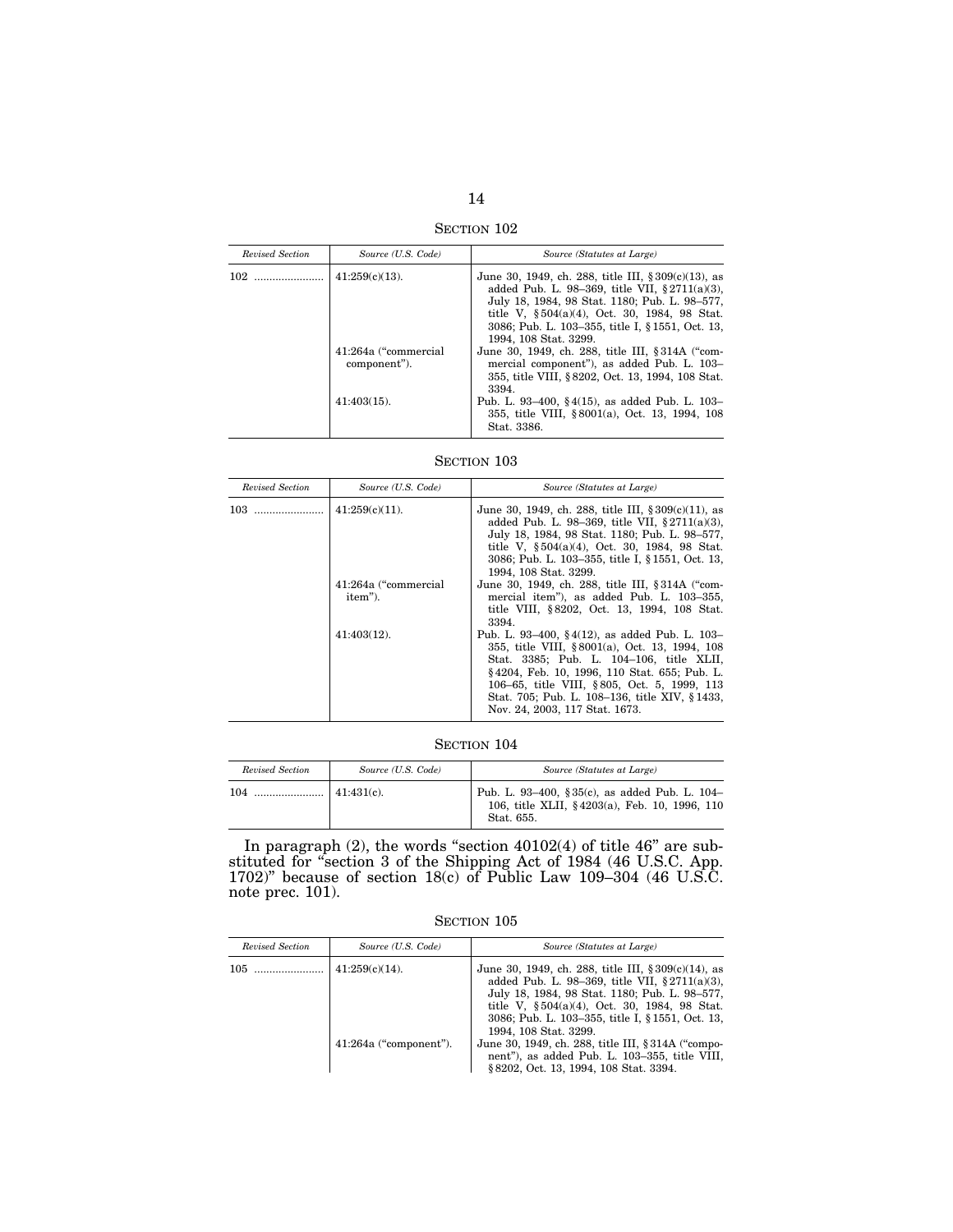SECTION 105—CONTINUED

| Revised Section | Source (U.S. Code) | Source (Statutes at Large)                                                                                    |
|-----------------|--------------------|---------------------------------------------------------------------------------------------------------------|
|                 | $41:403(14)$ .     | Pub. L. 93-400, §4(14), as added Pub. L. 103-<br>355, title VIII, §8001(a), Oct. 13, 1994, 108<br>Stat. 3386. |

| Revised Section | Source (U.S. Code) | Source (Statutes at Large)                                                                                                   |
|-----------------|--------------------|------------------------------------------------------------------------------------------------------------------------------|
| 106             | 41:259(e)          | June 30, 1949, ch. 288, title III, § 309(e), as<br>added Pub. L. 103-355, title I, § 1551, Oct.<br>13, 1994, 108 Stat. 3299. |

The defined term is made applicable to the subtitle because of the numerous references throughout the Office of Federal Procurement Policy Act (Public Law 93–400, 88 Stat. 796), restated in division B of this subtitle, and especially because of sections 6(a) and 25(c) of the Act, restated in sections 1121 and 1303, respectively.

SECTION 107

| Revised Section | Source (U.S. Code) | Source (Statutes at Large)                                                                                                                                                                                                                                                                                                                                                  |
|-----------------|--------------------|-----------------------------------------------------------------------------------------------------------------------------------------------------------------------------------------------------------------------------------------------------------------------------------------------------------------------------------------------------------------------------|
|                 | $41:259(c)(4)$ .   | June 30, 1949, ch. 288, title III, $\S 309(c)(4)$ , as<br>added Pub. L. 98-369, title VII, $\S 2711(a)(3)$ ,<br>July 18, 1984, 98 Stat. 1180; Pub. L. 98–577,<br>title V, §504(a)(4), Oct. 30, 1984, 98 Stat.<br>3086; Pub. L. 103–355, title I, § 1551, Oct. 13,<br>1994, 108 Stat. 3299.                                                                                  |
|                 | $41:403(6)$ .      | Pub. L. 93–400, §4(6), formerly §4(7), as added<br>Pub. L. 98–369, title VII, §2731(3), July 18,<br>1984, 98 Stat. 1195; Pub. L. 98-577, title I,<br>§ 102(1), Oct. 30, 1984, 98 Stat. 3067; redesig-<br>nated as $§$ 4(6), Pub. L. 100–679, §3(c), Nov.<br>17, 1988, 102 Stat. 4056; Pub. L. 103-355,<br>title VIII, $$8001(b)(1)–(3)$ , Oct. 13, 1994, 108<br>Stat. 3386. |

| Revised Section                              | Source (U.S. Code)                                                                                                                                                                                                                                                                                                                                    | Source (Statutes at Large)                                                                                                                                                                                                                                                                      |
|----------------------------------------------|-------------------------------------------------------------------------------------------------------------------------------------------------------------------------------------------------------------------------------------------------------------------------------------------------------------------------------------------------------|-------------------------------------------------------------------------------------------------------------------------------------------------------------------------------------------------------------------------------------------------------------------------------------------------|
|                                              | $41:259(c)(8)$ , (9).<br>as                                                                                                                                                                                                                                                                                                                           | June 30, 1949, ch. 288, title III, $\S 309(c)(8)$ , (9),<br>added Pub. L. 98-369, title VII,<br>$§2711(a)(3)$ , July 18, 1984, 98 Stat. 1180;<br>Pub. L. 98–577, title V, $\S 504(a)(4)$ , Oct. 30,<br>1984, 98 Stat. 3086; Pub. L. 103-355, title I,<br>§ 1551, Oct. 13, 1994, 108 Stat. 3299. |
| $41:403(10)$ ("item", "item"<br>of supply"). | Pub. L. 93–400, $\S 4(10)$ ("item", "item of sup-<br>ply"), formerly $\S 4(11)$ , as added Pub. L. 98-<br>577, title I, §102(3), Oct. 30, 1984, 98 Stat.<br>3067; redesignated as $§ 4(10)$ , Pub. L. 100-<br>679, §3(c), Nov. 17, 1988, 102 Stat. 4056;<br>Pub. L. 103–355, title VIII, $§ 8001(b)(1)$ , (2),<br>(4), Oct. 13, 1994, 108 Stat. 3386. |                                                                                                                                                                                                                                                                                                 |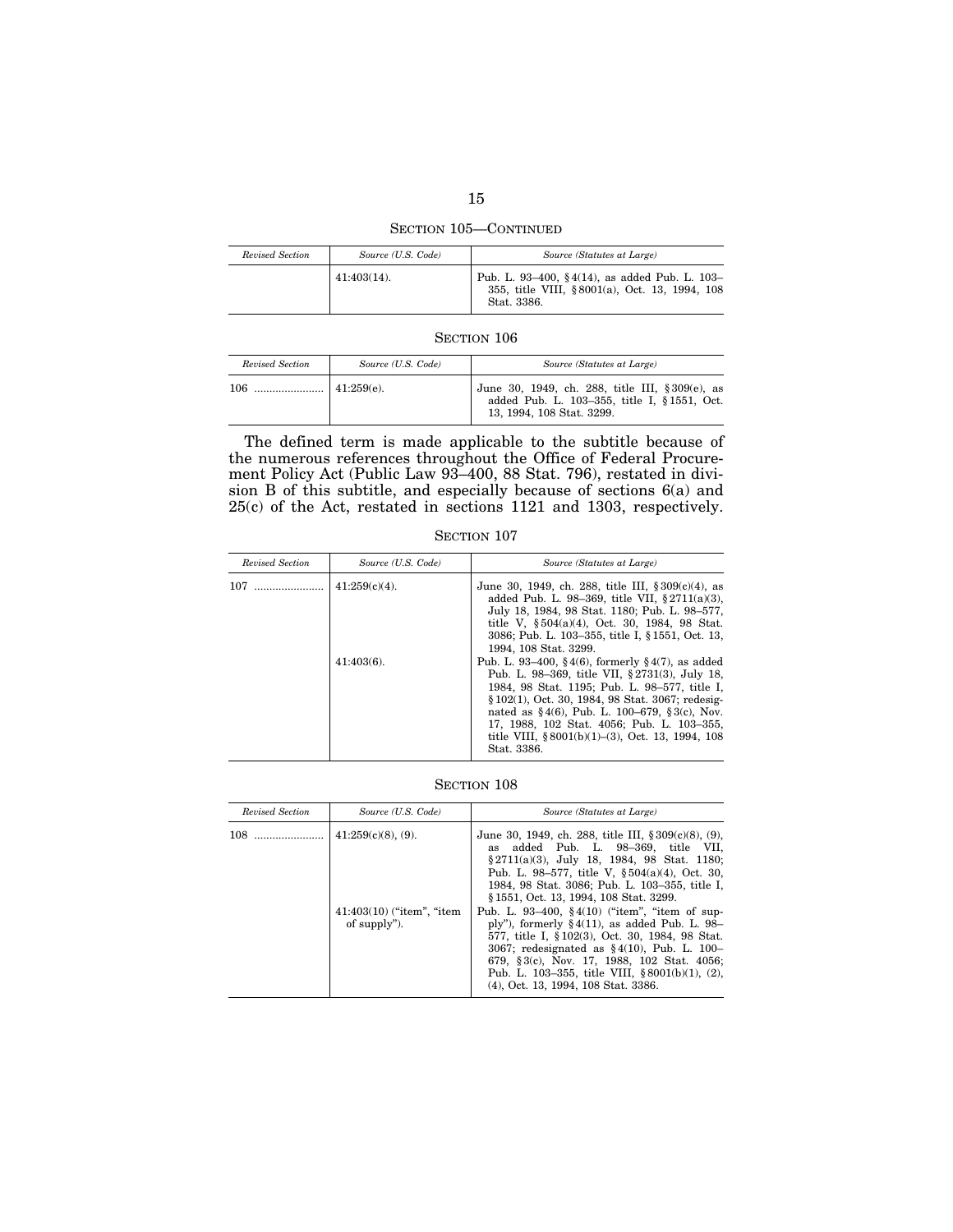SECTION 109

| Revised Section | Source (U.S. Code) | Source (Statutes at Large)                                                                                                                                                                                                                                                                               |
|-----------------|--------------------|----------------------------------------------------------------------------------------------------------------------------------------------------------------------------------------------------------------------------------------------------------------------------------------------------------|
|                 | $41:259(c)(7)$ .   | June 30, 1949, ch. 288, title III, $\S 309(c)(7)$ , as<br>added Pub. L. 98-369, title VII, $\S 2711(a)(3)$ ,<br>July 18, 1984, 98 Stat. 1180; Pub. L. 98-577,<br>title V, $\S 504(a)(4)$ , Oct. 30, 1984, 98 Stat.<br>3086; Pub. L. 103–355, title I, § 1551, Oct. 13,<br>1994, 108 Stat. 3299.          |
|                 | $41:403(9)$ .      | Pub. L. 93–400, §4(9), formerly §4(10), as<br>added Pub. L. 98-577, title I, $$102(3)$ , Oct.<br>30, 1984, 98 Stat. 3067; redesignated as<br>$\S 4(9)$ , Pub. L. 100–679, $\S 3(c)$ , Nov. 17, 1988,<br>102 Stat. 4056; Pub. L. 103-355, title VIII,<br>§ 8001(b)(1)-(3), Oct. 13, 1994, 108 Stat. 3386. |

# SECTION  $110\,$

| Revised Section | Source (U.S. Code)                      | Source (Statutes at Large)                                                                                                                                                                                                                                                                       |
|-----------------|-----------------------------------------|--------------------------------------------------------------------------------------------------------------------------------------------------------------------------------------------------------------------------------------------------------------------------------------------------|
| 110             | $41:259(c)(12)$ .                       | June 30, 1949, ch. 288, title III, $\S 309(c)(12)$ , as<br>added Pub. L. 98-369, title VII, $\S 2711(a)(3)$ ,<br>July 18, 1984, 98 Stat. 1180; Pub. L. 98-577,<br>title V, $\S 504(a)(4)$ , Oct. 30, 1984, 98 Stat.<br>3086; Pub. L. 103–355, title I, § 1551, Oct. 13,<br>1994, 108 Stat. 3299. |
|                 | 41:264a ("nondevelop-<br>mental item"). | June 30, 1949, ch. 288, title III, § 314A ("non-<br>developmental item"), as added Pub. L. 103-<br>355, title VIII, §8202, Oct. 13, 1994, 108 Stat.<br>3394.                                                                                                                                     |
|                 | $41:403(13)$ .                          | Pub. L. 93–400, §4(13), as added Pub. L. 103–<br>355, title VIII, §8001(a), Oct. 13, 1994, 108<br>Stat. 3385.                                                                                                                                                                                    |

# SECTION 111

| Revised Section | Source (U.S. Code) | Source (Statutes at Large)                                                                                                                                                                                                                                                                      |
|-----------------|--------------------|-------------------------------------------------------------------------------------------------------------------------------------------------------------------------------------------------------------------------------------------------------------------------------------------------|
| 111             | $41:259(c)(1)$ .   | June 30, 1949, ch. 288, title III, $\S 309(c)(1)$ , as<br>added Pub. L. 98-369, title VII, $\S 2711(a)(3)$ ,<br>July 18, 1984, 98 Stat. 1180; Pub. L. 98-577,<br>title V, $\S 504(a)(4)$ , Oct. 30, 1984, 98 Stat.<br>3086; Pub. L. 103–355, title I, § 1551, Oct. 13,<br>1994, 108 Stat. 3298. |
|                 | $41:403(2)$ .      | Pub. L. 93–400, §4(2), Aug. 30, 1974, 88 Stat.<br>797; Pub. L. 96–83, §3, Oct. 10, 1979, 93<br>Stat. 649; Pub. L. 98-191, §4, Dec. 1, 1983,<br>97 Stat. 1326; Pub. L. 103-355, title VIII,<br>$§ 8001(b)(1)–(3)$ , Oct. 13, 1994, 108 Stat. 3386.                                               |

# SECTION  $112\,$

| Revised Section | Source (U.S. Code)                | Source (Statutes at Large)                                                                                                                                                                                                                                                                                                                                                                    |
|-----------------|-----------------------------------|-----------------------------------------------------------------------------------------------------------------------------------------------------------------------------------------------------------------------------------------------------------------------------------------------------------------------------------------------------------------------------------------------|
|                 | $41:259(c)(2)$ .<br>$41:403(3)$ . | June 30, 1949, ch. 288, title III, $\S 309(c)(2)$ , as<br>added Pub. L. 98-369, title VII, $§ 2711(a)(3)$ ,<br>July 18, 1984, 98 Stat. 1180; Pub. L. 98–577,<br>title V, $\S 504(a)(4)$ , Oct. 30, 1984, 98 Stat.<br>3086; Pub. L. 103-355, title I, § 1551, Oct. 13,<br>1994, 108 Stat. 3299.<br>Pub. L. 93–400, §4(3), Aug. 30, 1974, 88 Stat.<br>797; Pub. L. 96–83, §3, Oct. 10, 1979, 93 |
|                 |                                   | Stat. 649; Pub. L. 98-191, §4, Dec. 1, 1983,<br>97 Stat. 1326; Pub. L. 103-355, title VIII,<br>$§ 8001(b)(1)–(3)$ , Oct. 13, 1994, 108 Stat. 3386.                                                                                                                                                                                                                                            |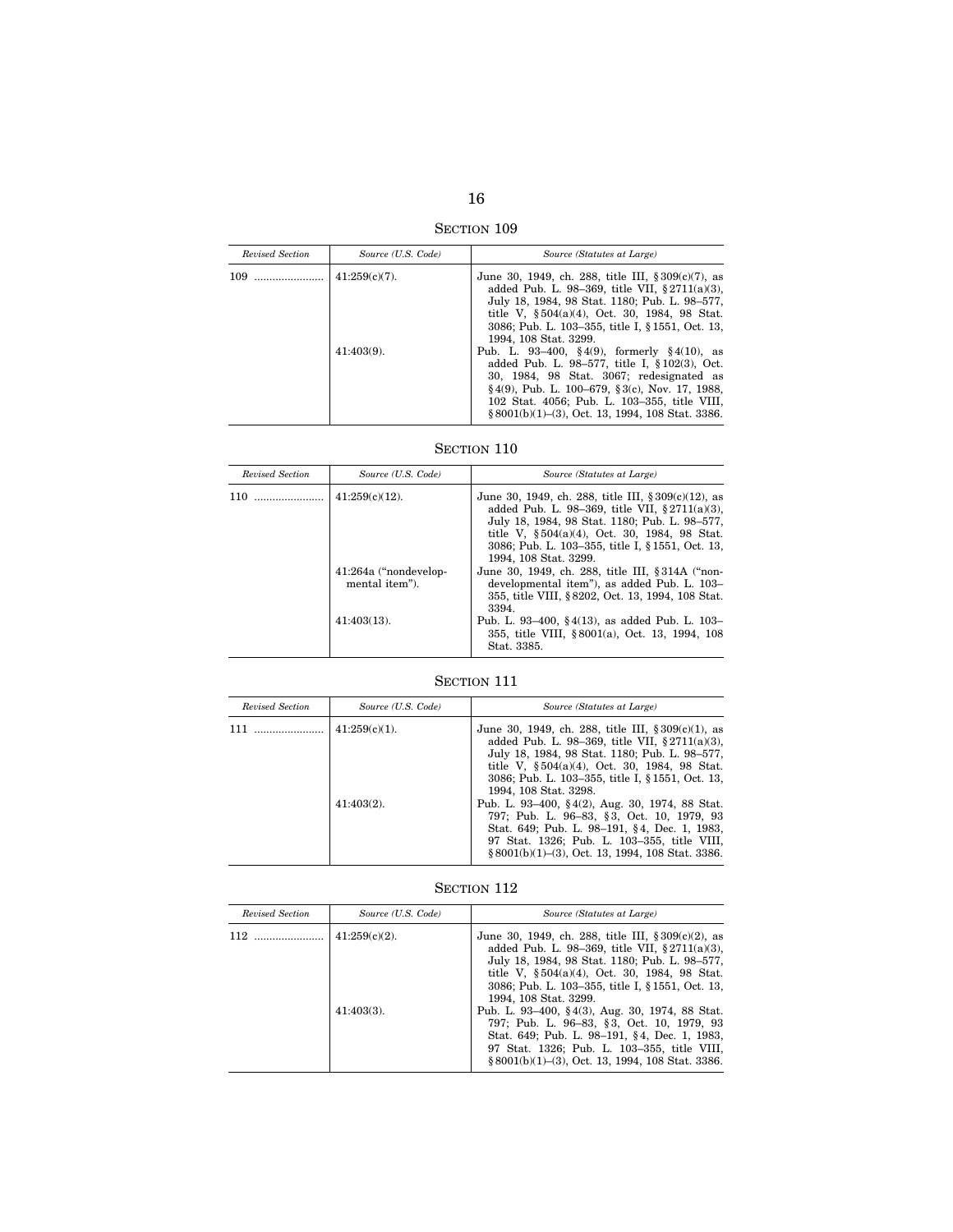SECTION 113

| Revised Section | Source (U.S. Code) | Source (Statutes at Large)                                                                                                                                                                                                                                                                                                                                                      |
|-----------------|--------------------|---------------------------------------------------------------------------------------------------------------------------------------------------------------------------------------------------------------------------------------------------------------------------------------------------------------------------------------------------------------------------------|
|                 | $41:259(c)(5)$ .   | June 30, 1949, ch. 288, title III, $\S 309(c)(5)$ , as<br>added Pub. L. 98-369, title VII, $$2711(a)(3)$ .<br>July 18, 1984, 98 Stat. 1180; Pub. L. 98-577,<br>title V, $\S 504(a)(4)$ , Oct. 30, 1984, 98 Stat.<br>3086: Pub. L. 103-355, title I, § 1551, Oct. 13.<br>1994. 108 Stat. 3299.                                                                                   |
|                 | $41:403(7)$ .      | Pub. L. 93–400, §4(7), formerly §4(8), as added<br>Pub. L. 98–369, title VII, §2731(3), July 18,<br>1984, 98 Stat. 1195; Pub. L. 98-577, title I.<br>§ 102(2), Oct. 30, 1984, 98 Stat. 3067; redesig-<br>nated as $\S 4(7)$ , Pub. L. 100–679, $\S 3(c)$ , Nov.<br>17, 1988, 102 Stat. 4056; Pub. L. 103-355,<br>title VIII, §8001(b)(1)-(3), Oct. 13, 1994, 108<br>Stat. 3386. |

SECTION 114

| Revised Section | Source (U.S. Code) | Source (Statutes at Large)                                                                                                                                                                                                                                                                                                                                                                                                                     |
|-----------------|--------------------|------------------------------------------------------------------------------------------------------------------------------------------------------------------------------------------------------------------------------------------------------------------------------------------------------------------------------------------------------------------------------------------------------------------------------------------------|
| 114             | $41:259(c)(3)$ .   | June 30, 1949, ch. 288, title III, $\S 309(c)(3)$ , as<br>added Pub. L. 98-369, title VII, $§ 2711(a)(3)$ ,<br>July 18, 1984, 98 Stat. 1180; Pub. L. 98-577,<br>title V, $\S 504(a)(4)$ , Oct. 30, 1984, 98 Stat.<br>3086; Pub. L. 103–355, title I, § 1551, Oct. 13,<br>1994, 108 Stat. 3299.                                                                                                                                                 |
|                 | $41:403(4)$ .      | Pub. L. 93–400, §4(4), formerly §4(5), Aug. 30,<br>1974, 88 Stat. 797; Pub. L. 96–83, §3, Oct.<br>10, 1979, 93 Stat. 649; Pub. L. 98-191, §4,<br>Dec. 1, 1983, 97 Stat. 1326; Pub. L. 98-369,<br>title VII, §2731(2), July 18, 1984, 98 Stat.<br>1195; redesignated as $\S 4(4)$ , Pub. L. 100–679,<br>§ 3(c), Nov. 17, 1988, 102 Stat. 4056; Pub. L.<br>103-355, title VIII, $\frac{88001(b)(1)}{2}$ , (4), Oct.<br>13, 1994, 108 Stat. 3386. |

SECTION 115

| Revised Section | Source (U.S. Code)                              | Source (Statutes at Large)                                                                                                                                                                                                                                                                                                                                                                                                                                                                                                                                                                                                                                |
|-----------------|-------------------------------------------------|-----------------------------------------------------------------------------------------------------------------------------------------------------------------------------------------------------------------------------------------------------------------------------------------------------------------------------------------------------------------------------------------------------------------------------------------------------------------------------------------------------------------------------------------------------------------------------------------------------------------------------------------------------------|
| $115$           | $41:259(c)(10)$ .<br>$41:403(10)$ ("supplies"). | June 30, 1949, ch. 288, title III, $\S 309(c)(10)$<br>("supplies"), as added Pub. L. 98-369, title<br>VII, §2711(a)(3), July 18, 1984, 98 Stat. 1180;<br>Pub. L. 98–577, title V, $\S 504(a)(4)$ , Oct. 30,<br>1984, 98 Stat. 3086; Pub. L. 103-355, title I,<br>§1551, Oct. 13, 1994, 108 Stat. 3299.<br>Pub. L. 93–400, $\S 4(10)$ ("supplies"), formerly<br>$§4(11)$ , as added Pub. L. 98–577, title I,<br>§ 102(3), Oct. 30, 1984, 98 Stat. 3067; redesig-<br>nated as $\S 4(10)$ , Pub. L. 100–679, $\S 3(c)$ , Nov.<br>17, 1988, 102 Stat. 4056; Pub. L. 103-355,<br>title VIII, $\frac{8001(b)}{1}$ , (2), (4), Oct. 13, 1994,<br>108 Stat. 3386. |

| Revised Section | Source (U.S. Code) | Source (Statutes at Large)                                                                                                                                                                                                                                                                |
|-----------------|--------------------|-------------------------------------------------------------------------------------------------------------------------------------------------------------------------------------------------------------------------------------------------------------------------------------------|
| 116             | 41:259(c)(6)       | June 30, 1949, ch. 288, title III, $\S 309(c)(6)$ , as<br>added Pub. L. 98-369, title VII, $§ 2711(a)(3)$ ,<br>July 18, 1984, 98 Stat. 1180; Pub. L. 98–577,<br>title V, §504(a)(4), Oct. 30, 1984, 98 Stat.<br>3086; Pub. L. 103–355, title I, § 1551, Oct. 13,<br>1994, 108 Stat. 3299. |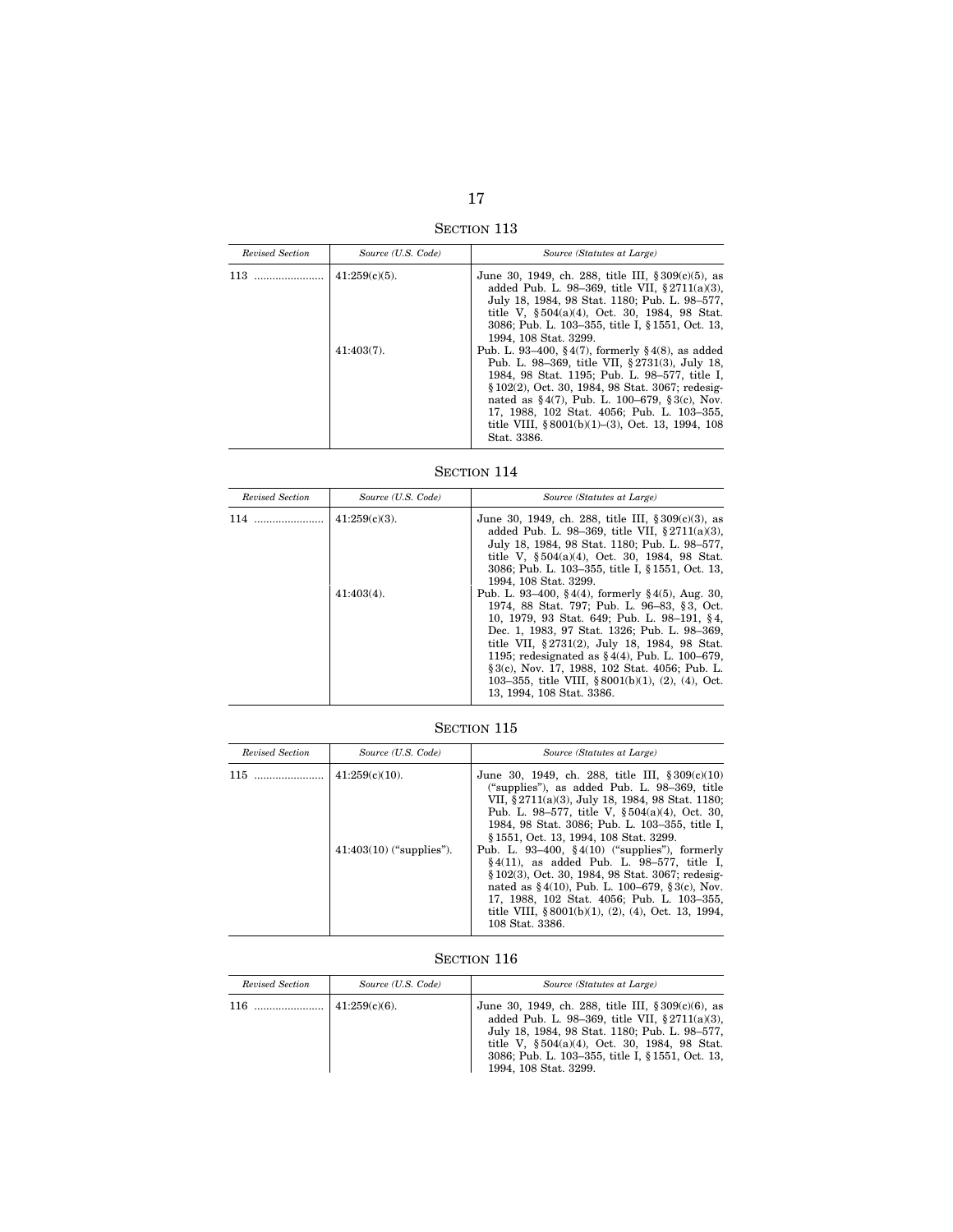SECTION 116—CONTINUED

| Revised Section | Source (U.S. Code) | Source (Statutes at Large)                                                                                                                                                                                                                                                                                   |
|-----------------|--------------------|--------------------------------------------------------------------------------------------------------------------------------------------------------------------------------------------------------------------------------------------------------------------------------------------------------------|
|                 | $41:403(8)$ .      | Pub. L. 93–400, §4(8), formerly §4(9), as added<br>Pub. L. 98-577, title I, § 102(3), Oct. 30, 1984,<br>98 Stat. 3067; redesignated as $\S 4(8)$ , Pub. L.<br>100–679, § 3(c), Nov. 17, 1988, 102 Stat. 4056;<br>Pub. L. 103-355, title VIII, $\frac{$8001(b)(1)-3)}{2}$ ,<br>Oct. 13, 1994, 108 Stat. 3386. |

# SUBCHAPTER II—DIVISION B DEFINITIONS

# SECTION 131

| Revised Section | Source (U.S. Code) | Source (Statutes at Large)                                                                                |
|-----------------|--------------------|-----------------------------------------------------------------------------------------------------------|
| 131             | $141:403(16)$ .    | Pub. L. 93–400, §4(16), as added Pub. L. 108–<br>136, title XIV, §1411, Nov. 24, 2003, 117<br>Stat. 1663. |

## SECTION 132

| Revised Section | Source (U.S. Code) | Source (Statutes at Large)                                                                                                                                                                                                                                                                         |
|-----------------|--------------------|----------------------------------------------------------------------------------------------------------------------------------------------------------------------------------------------------------------------------------------------------------------------------------------------------|
|                 | $41:403(5)$ .      | Pub. L. 93–400, §4(5), formerly §4(6), as added<br>Pub. L. 98-369, title VII, §2731(3), July 18,<br>1984, 98 Stat. 1195; redesignated as $§4(5)$ ,<br>Pub. L. 100–679, §3(c), Nov. 17, 1988, 102<br>Stat. 4056; Pub. L. 103-355, title VIII,<br>$\{8001(b)(1)-(3), Oct. 13, 1994, 108 Stat. 3386.$ |

# SECTION 133

| Revised Section | Source (U.S. Code) | Source (Statutes at Large)                                                                                                                                                                                                                       |
|-----------------|--------------------|--------------------------------------------------------------------------------------------------------------------------------------------------------------------------------------------------------------------------------------------------|
| 133             | $41:403(1)$ .      | Pub. L. 93–400, §4(1), Aug. 30, 1974, 88 Stat.<br>797; Pub. L. 96–83, §3, Oct. 10, 1979, 93<br>Stat. 649; Pub. L. 98-191, §4, Dec. 1, 1983,<br>97 Stat. 1326; Pub. L. 103-355, title VIII,<br>$§ 8001(b)(1)–(3), Oct. 13, 1994, 108 Stat. 3386.$ |

# SECTION 134

| Revised Section | Source (U.S. Code) | Source (Statutes at Large)                                                                                                                                                                                                         |
|-----------------|--------------------|------------------------------------------------------------------------------------------------------------------------------------------------------------------------------------------------------------------------------------|
| 134             | $41:403(11)$ .     | Pub. L. 93–400, §4(11), as added Pub. L. 101–<br>510, title VIII, §806(a)(1), Nov. 5, 1990, 104<br>Stat. 1592; Pub. L. 103-355, title IV, §4001,<br>title VIII, $\frac{8001(b)}{1}$ , (2), Oct. 13, 1994, 108<br>Stat. 3338, 3386. |

# SUBCHAPTER III—DIVISION C DEFINITIONS

| Revised Section | Source (U.S. Code) | Source (Statutes at Large)                                    |
|-----------------|--------------------|---------------------------------------------------------------|
| 151             | $141:259(a)$ .     | June 30, 1949, ch. 288, title III, § 309(a), 63<br>Stat. 397. |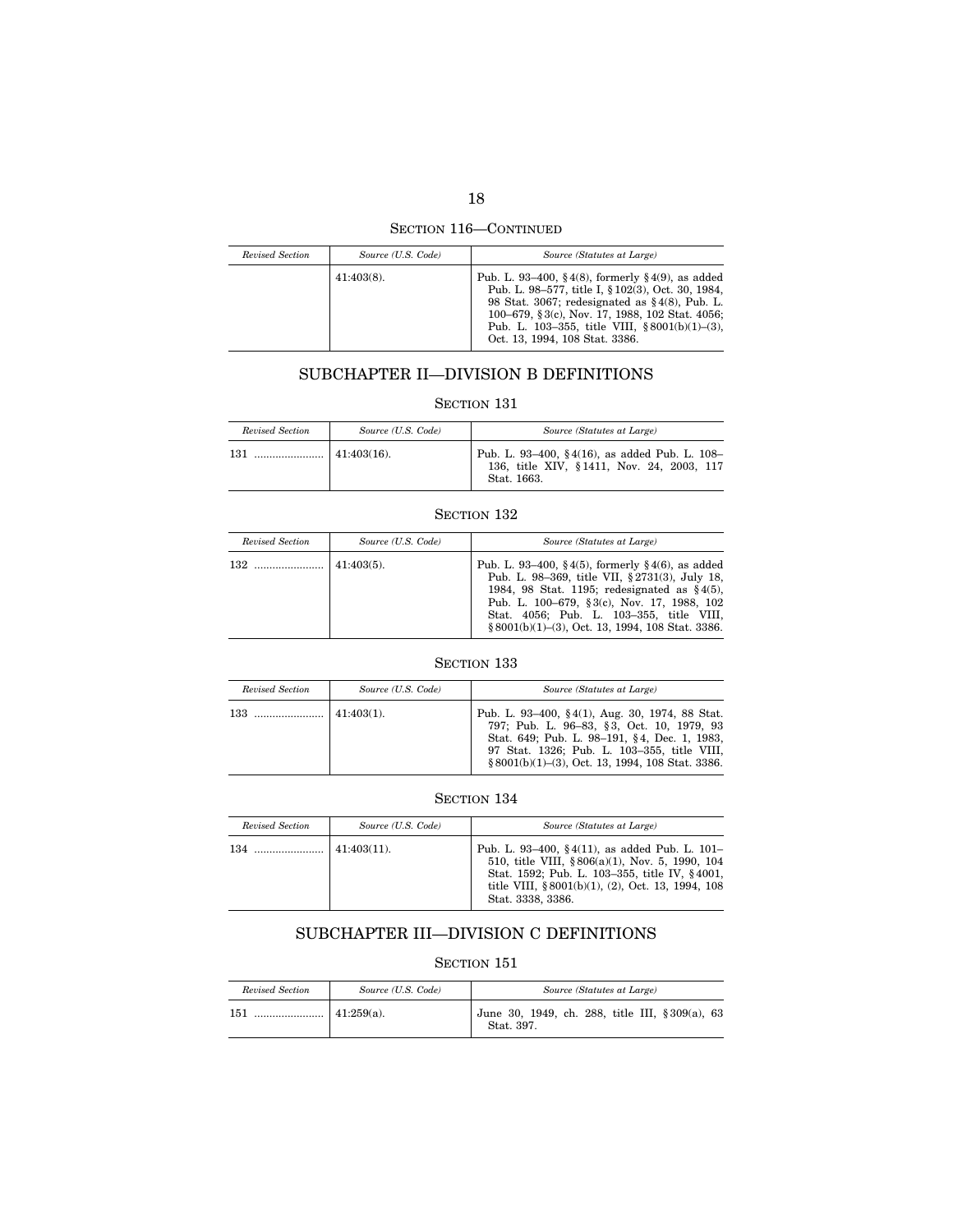SECTION 152

| Revised Section | Source (U.S. Code) | Source (Statutes at Large)                                                                                                                                                                                                                                              |
|-----------------|--------------------|-------------------------------------------------------------------------------------------------------------------------------------------------------------------------------------------------------------------------------------------------------------------------|
|                 | $41:259(b)$ .      | June 30, 1949, ch. 288, §309(b), as added Pub.<br>L. 98-369, title VII, §2711(a)(3), July 18,<br>1984, 98 Stat. 1180; Pub. L. 98-577,<br>$\S 504(a)(3)$ , Oct. 30, 1984, 98 Stat. 3086; Pub.<br>L. 105–85, title X, $\S 1073(g)(1)$ , Nov. 18, 1997,<br>111 Stat. 1906. |

| Revised Section | Source (U.S. Code) | Source (Statutes at Large)                                                                                                                                                                                                  |
|-----------------|--------------------|-----------------------------------------------------------------------------------------------------------------------------------------------------------------------------------------------------------------------------|
|                 |                    | June 30, 1949, ch. 288, title III, $\S 309(d)(1)$ , as<br>added Pub. L. 103-355, title I, §1551, Oct.<br>13, 1994, 108 Stat. 3299; Pub. L. 104-201,<br>title VIII, $\S 807(b)(1)$ , (2), Sept. 23, 1996, 110<br>Stat. 2606. |
| $153(2)$        | $141:259(d)(2)$ .  | June 30, 1949, ch. 288, title III, $\S 309(d)(2)$ , as<br>added Pub. L. 104-201, title VIII, §807(b)(3),<br>Sept. 23, 1996, 110 Stat. 2606.                                                                                 |

In paragraph (1), the words "a contingency operation or", and the text of  $41$  U.S.C.  $259(d)(2)(A)$ , are omitted because the increased simplified acquisition threshold established under section 32A of the Office of Federal Procurement Policy Act (Public Law 93–400) in the case of a contract to be awarded and performed, or purchase to be made, outside the United States in support of a contingency operation supersedes the threshold established under this section. Section 32A is restated as section 1903 of the revised title.

# DIVISION B—OFFICE OF FEDERAL PROCUREMENT POLICY

## **CHAPTER 11—ESTABLISHMENT OF OFFICE AND AUTHORITY AND FUNCTIONS OF ADMINISTRATOR**

## SUBCHAPTER I—GENERAL

Sec.

- 1101. Office of Federal Procurement Policy.
- 1102. Administrator.

## SUBCHAPTER II—AUTHORITY AND FUNCTIONS OF THE ADMINISTRATOR

- 1121. General authority.
- 1122. Functions.
- 1123. Small business concerns.
- 1124. Tests of innovative procurement methods and procedures.
- 1125. Recipients of Federal grants or assistance.
- 1126. Policy regarding consideration of contractor past performance.
- 1127. Determining benchmark compensation amount.
- 1128. Maintaining necessary capability with respect to acquisition of architectural and engineering services.
- 1129. Center of excellence in contracting for services.
- 1130. Effect of division on other law.
- 1131. Annual report.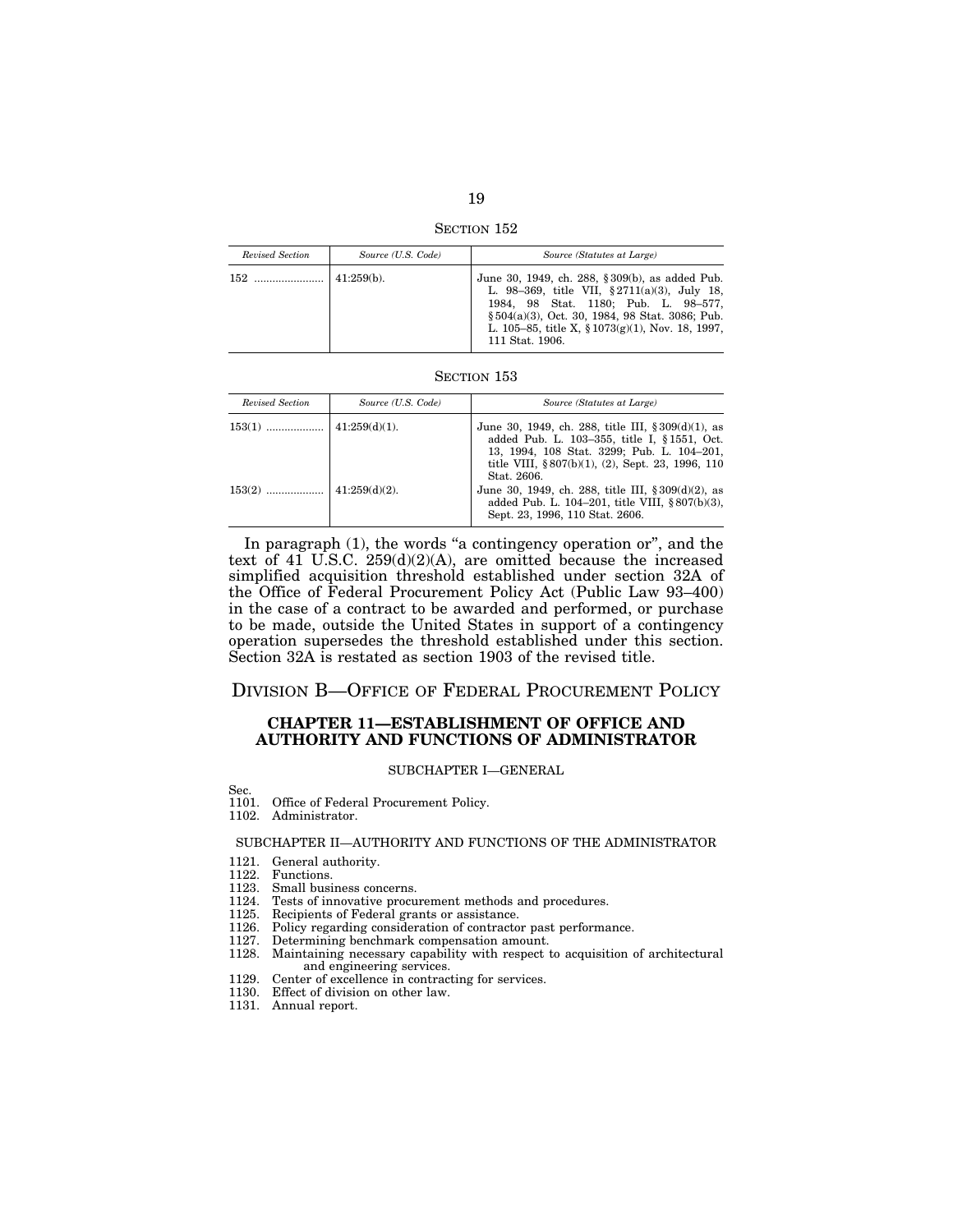# SUBCHAPTER I—GENERAL

## SECTION 1101

| Revised Section            | Source (U.S. Code) | Source (Statutes at Large)                                                                                                                                                                                                                                                                        |
|----------------------------|--------------------|---------------------------------------------------------------------------------------------------------------------------------------------------------------------------------------------------------------------------------------------------------------------------------------------------|
| 1101(a), (b)    41:404(a). |                    | Pub. L. 93–400, $\S(5)(a)$ , Aug. 30, 1974, 88 Stat.<br>797; Pub. L. 104–106, title XLIII, $\S$ 4305(a)(1),<br>Feb. 10, 1996, 110 Stat. 665.                                                                                                                                                      |
| $1101(c)$                  | 41:410.            | Pub. L. 93-400, §11, Aug. 30, 1974, 88 Stat.<br>799; Pub. L. 96–83, §7, Oct. 10, 1979, 93 Stat<br>651; Pub. L. 98–191, §6, Dec. 1, 1983, 97 Stat<br>1329; Pub. L. 100–679, §3(b), Nov. 17, 1988,<br>102 Stat 4056; Pub. L. 104-106, title XLIII,<br>$§$ 4305(c)(2), Feb. 10, 1996, 110 Stat. 665. |

## SECTION 1102

| Revised Section | Source (U.S. Code) | Source (Statutes at Large)                              |
|-----------------|--------------------|---------------------------------------------------------|
| 1102<br>        | $41:404(b)$ .      | Pub. L. 93-400, §(5)(b), Aug. 30, 1974, 88 Stat.<br>797 |

# SUBCHAPTER II—AUTHORITY AND FUNCTIONS OF THE ADMINISTRATOR

SECTION 1121

| Revised Section               | Source (U.S. Code) | Source (Statutes at Large)                                                                                                                                                                                                                                                                                        |
|-------------------------------|--------------------|-------------------------------------------------------------------------------------------------------------------------------------------------------------------------------------------------------------------------------------------------------------------------------------------------------------------|
| $1121(a)-(c)(1)$   41:405(a). |                    | Pub. L. 93–400, §6(a), Aug. 30, 1974, 88 Stat.<br>797; Pub. L. 96–83, §4, Oct. 10, 1979, 93<br>Stat. 649; Pub. L. 98-191, §5, Dec. 1, 1983,<br>97 Stat. 1326; Pub. L. 100–679, $\S 3(a)(1)$ , Nov.<br>17, 1988, 102 Stat. 4055.                                                                                   |
|                               |                    | Pub. L. 95-507, title II, $\S 222$ (1st sentence),<br>Oct. 24, 1978, 92 Stat. 1771.                                                                                                                                                                                                                               |
| $1121(c)(3)$   41:408.        |                    | Pub. L. 93-400, §9, Aug. 30, 1974, 88 Stat. 799.                                                                                                                                                                                                                                                                  |
| $1121(d)$                     | $41:405(b)$ .      | Pub. L. 93–400, §6(b), Aug. 30, 1974, 88 Stat.<br>797; Pub. L. 96–83, §4, Oct. 10, 1979, 93<br>Stat. 649; Pub. L. 98-191, §5, Dec. 1, 1983,<br>97 Stat. 1327; Pub. L. 100–679, §3(a)(2), Nov.<br>17, 1988, 102 Stat. 4055; Pub. L. 104–106,<br>title XLIII, $§\,4322(a)(1)$ , Feb. 10, 1996, 110<br>Stat. 677.    |
| $1121(e)$                     | $41:405(f)$ .      | Pub. L. 93–400, §6(f), Aug. 30, 1974, 88 Stat.<br>797; Pub. L. 96–83, §4, Oct. 10, 1979, 93<br>Stat. 649; Pub. L. 98–191, §5, Dec. 1, 1983,<br>97 Stat. 1328; Pub. L. 100–679, $\S 3(a)(4)$ , Nov.<br>17, 1988, 102 Stat. 4056; Pub. L. 104-201,<br>title X, $\S 1074(f)(1)$ , Sept. 23, 1996, 110 Stat.<br>2661. |
|                               | $41:405(c)$ .      | Pub. L. 93-400, §6(c), Aug. 30, 1974, 88 Stat.<br>797; Pub. L. 96–83, §4, Oct. 10, 1979, 93<br>Stat. 649; Pub. L. 98-191, §5, Dec. 1, 1983,<br>97 Stat. 1327.                                                                                                                                                     |

In subsection (c)(2), the text of 41:405a (1st sentence relating to promulgating a single, simplified, uniform Federal procurement regulation) is omitted as superseded by 41:405(a) because of section 11 of the Office of Federal Procurement Policy Act Amendments of 1979 (Public Law 96–83, 93 Stat. 652).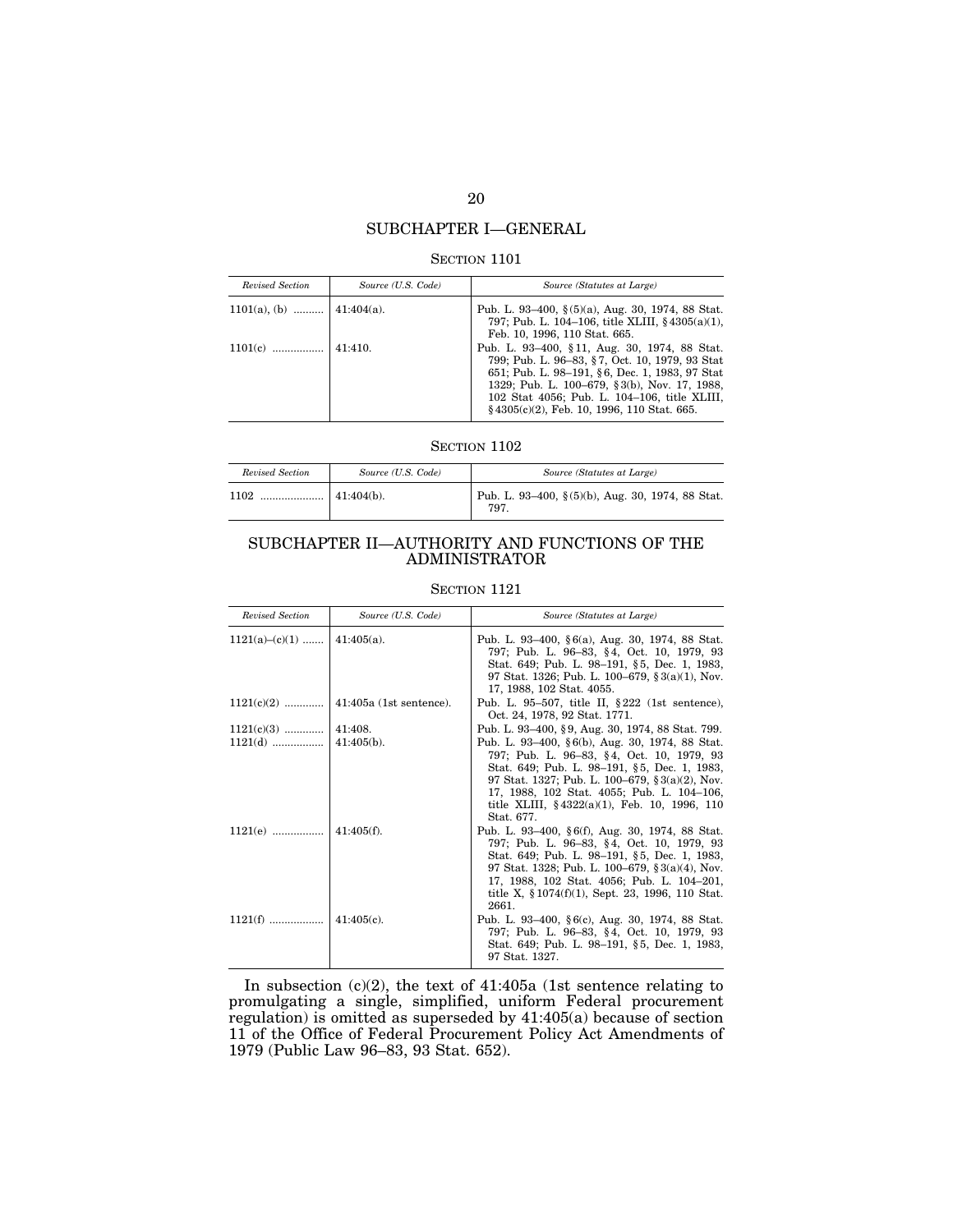SECTION 1122

| Revised Section              | Source (U.S. Code) | Source (Statutes at Large)                                                                                                                                                                                                                                                                                                                                                                                                                                                                                                                               |
|------------------------------|--------------------|----------------------------------------------------------------------------------------------------------------------------------------------------------------------------------------------------------------------------------------------------------------------------------------------------------------------------------------------------------------------------------------------------------------------------------------------------------------------------------------------------------------------------------------------------------|
|                              |                    | Pub. L. 93–400, §6(d), Aug. 30, 1974, 88 Stat.<br>797; Pub. L. 96–83, §4, Oct. 10, 1979, 93<br>Stat. 649; Pub. L. 98-191, §5, Dec. 1, 1983,<br>97 Stat. 1327; Pub. L. 100–679, §3(a)(3), Nov.<br>17, 1988, 102 Stat. 4055; Pub. L. 103-355,<br>title V, §5091, title VII, §7108, Oct. 13, 1994,<br>108 Stat. 3361, 3378; Pub. L. 104-106, title<br>XLIII, §§4307(b), 4321(h)(1), (2), Feb. 10,<br>1996, 110 Stat. 668, 675; Pub. L. 105-85, title<br>X, $$1073(g)(2)(B)$ , Nov. 18, 1997, 111 Stat.<br>1906; Pub. L. 105-135, title VI, $\S 604(f)(1)$ , |
| $1122(b)$                    | 41:405(e)          | Dec. 2, 1997, 111 Stat. 2634.<br>Pub. L. 93–400, §6(e), Aug. 30, 1974, 88 Stat.<br>797; Pub. L. 96-83, §4, Oct. 10, 1979, 93<br>Stat. 649; Pub. L. 98-191, §5, Dec. 1, 1983,<br>97 Stat. 1328; Pub. L. 98-369, title VII,<br>$\S 2732(b)(1)$ , July 18, 1984, 98 Stat. 1199.                                                                                                                                                                                                                                                                             |
|                              |                    | Pub. L. 93–400, $\S 6(g)$ , Aug. 30, 1974, 88 Stat.<br>797; Pub. L. 96–83, §4, Oct. 10, 1979, 93<br>Stat. 649; Pub. L. 98-191, §5, Dec. 1, 1983,<br>97 Stat. 1328.                                                                                                                                                                                                                                                                                                                                                                                       |
| $1122(c)(2)(A)$   41:411(b). |                    | Pub. L. 93–400, §12, Aug. 30, 1974, 88 Stat.<br>799; Pub. L. 96-83, §8, Oct. 10, 1979, 93<br>Stat. 652; Pub. L. 98-191, §8(c), Dec. 1, 1983,<br>97 Stat. 1331.                                                                                                                                                                                                                                                                                                                                                                                           |
| $1122(c)(2)(B)$   41:411(a). |                    |                                                                                                                                                                                                                                                                                                                                                                                                                                                                                                                                                          |

In clause (12), the words ''small business concerns owned and controlled by service-disabled veterans'' are added to conform to section  $15(g)(1)$  of the Small Business Act  $(15:644(g)(1))$ .

#### SECTION 1123

| Revised Section | Source (U.S. Code) | Source (Statutes at Large)                                                         |
|-----------------|--------------------|------------------------------------------------------------------------------------|
| 1123            |                    | Pub. L. 95-507, title II, $§222$ (last sentence),<br>Oct. 24, 1978, 92 Stat. 1771. |

#### SECTION 1124

| Revised Section | Source (U.S. Code) | Source (Statutes at Large)                                                                                                                                       |
|-----------------|--------------------|------------------------------------------------------------------------------------------------------------------------------------------------------------------|
|                 | tences).           | Pub. L. 93–400, §15, as added Pub. L. 98–191,<br>§7, Dec. 1, 1983, 97 Stat. 1329; Pub. L. 104-<br>201, title X, § 1074(f)(2), Sept. 23, 1996, 110<br>Stat. 2661. |
|                 |                    |                                                                                                                                                                  |

In subsection (c), the words "Committee on Oversight and Government Reform'' are substituted for ''Committee on Government Operations'' on authority of section 1(a)(6) of Public Law 104–14 (2 U.S.C. note prec. 21), Rule X(1)(h) of the Rules of the House of Representatives, adopted by House Resolution No. 5 (106th Congress, January 6, 1999), and Rule  $X(1)(m)$  of the Rules of the House of Representatives, adopted by House Resolution No. 6 (110th Congress, January 5, 2007). The words ''Committee on Homeland Security and Governmental Affairs'' are substituted for ''Committee on Governmental Affairs'' on authority of Senate Resolution No. 445 (108th Congress, October 9, 2004).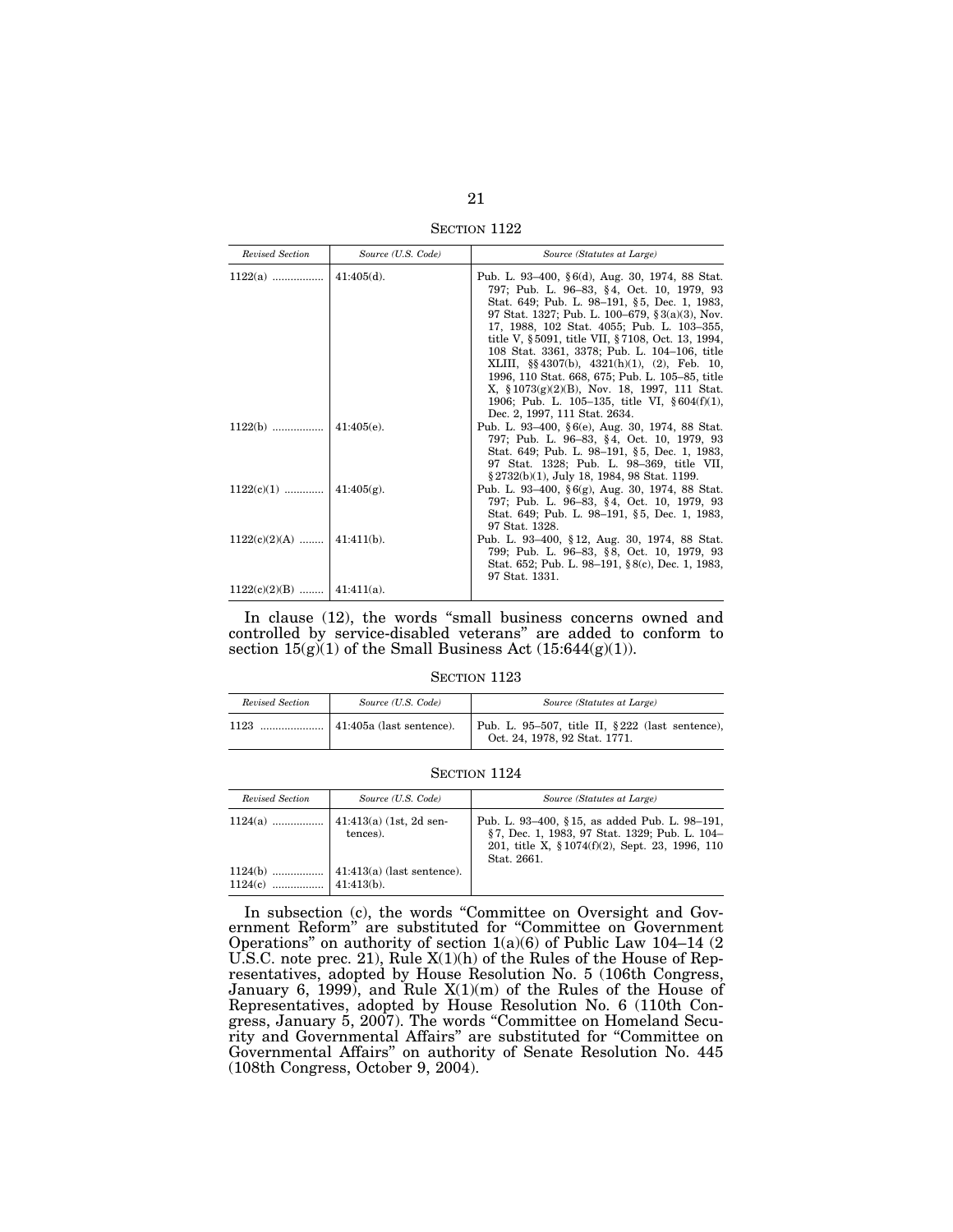22

SECTION 1125

| Revised Section | Source (U.S. Code) | Source (Statutes at Large)                                                                                                                                    |
|-----------------|--------------------|---------------------------------------------------------------------------------------------------------------------------------------------------------------|
|                 |                    | Pub. L. 93–400, §6(i), Aug. 30, 1974, 88 Stat.<br>797; Pub. L. 96-83, §4, Oct. 10, 1979, 93<br>Stat. 649; Pub. L. 98-191, §5, Dec. 1, 1983,<br>97 Stat. 1328. |
|                 |                    |                                                                                                                                                               |

| Revised Section | Source (U.S. Code) | Source (Statutes at Large)                                                                                    |
|-----------------|--------------------|---------------------------------------------------------------------------------------------------------------|
|                 |                    | Pub. L. 93-400, §6(j), as added Pub. L. 103-<br>355, title I, § 1091(b)(2), Oct. 13, 1994, 108<br>Stat. 3272. |
|                 |                    |                                                                                                               |

# SECTION 1127

| Revised Section                                                                           | Source (U.S. Code)                                                                                                | Source (Statutes at Large)                                                                                                                                                            |
|-------------------------------------------------------------------------------------------|-------------------------------------------------------------------------------------------------------------------|---------------------------------------------------------------------------------------------------------------------------------------------------------------------------------------|
| $1127(a)(1)$                                                                              | $41:435(b)$ .                                                                                                     | Pub. L. 93–400, §39, as added Pub. L. 105–85,<br>title VIII, §808(c)(1), Nov. 18, 1997, 111 Stat.<br>1837; Pub. L. 105–261, title VIII, §804(c)(1),<br>Oct. 17, 1998, 112 Stat. 2083. |
| $1127(a)(2)$<br>$1127(a)(3)$<br>$1127(a)(4)$<br>$1127(a)(5)$<br>$1127(a)(6)$<br>$1127(b)$ | $41:435(c)(3)$ .<br>$41:435(c)(1)$ .<br>$41:435(c)(5)$ .<br>$41:435(c)(4)$ .<br>$41:435(c)(2)$ .<br>$41:435(a)$ . |                                                                                                                                                                                       |

# SECTION 1128

| Revised Section | Source (U.S. Code)   | Source (Statutes at Large)                                           |
|-----------------|----------------------|----------------------------------------------------------------------|
| 1128            | $\vert$ 41:433 note. | Pub. L. 108–136, title XIV, §1414, Nov. 24,<br>2003, 117 Stat. 1666. |

## SECTION 1129

| Revised Section | Source (U.S. Code) | Source (Statutes at Large)                                              |
|-----------------|--------------------|-------------------------------------------------------------------------|
| 1129<br>        | $\pm 41:405$ note. | Pub. L. 108-136, title XIV, §1431(b), Nov. 24,<br>2003, 117 Stat. 1671. |

The words ''Not later than 180 days after the date of the enactment of this Act'' are omitted, and the word ''maintain'' is substituted for "establish", to eliminate obsolete words.

|  | SECTION 1130 |  |
|--|--------------|--|
|--|--------------|--|

| Revised Section | Source (U.S. Code) | Source (Statutes at Large)                                                                                                                                                                                                                   |
|-----------------|--------------------|----------------------------------------------------------------------------------------------------------------------------------------------------------------------------------------------------------------------------------------------|
|                 | $41:405(h)(1)$ .   | Pub. L. 93-400, $\S 6(h)(1)$ , Aug. 30, 1974, 88<br>Stat. 797; Pub. L. 96-83, §4, Oct. 10, 1979,<br>93 Stat. 649; Pub. L. 98-191, §5, Dec. 1,<br>1983, 97 Stat. 1328; Pub. L. 104-106, title<br>LVI, §5607(d), Feb. 10, 1996, 110 Stat. 702. |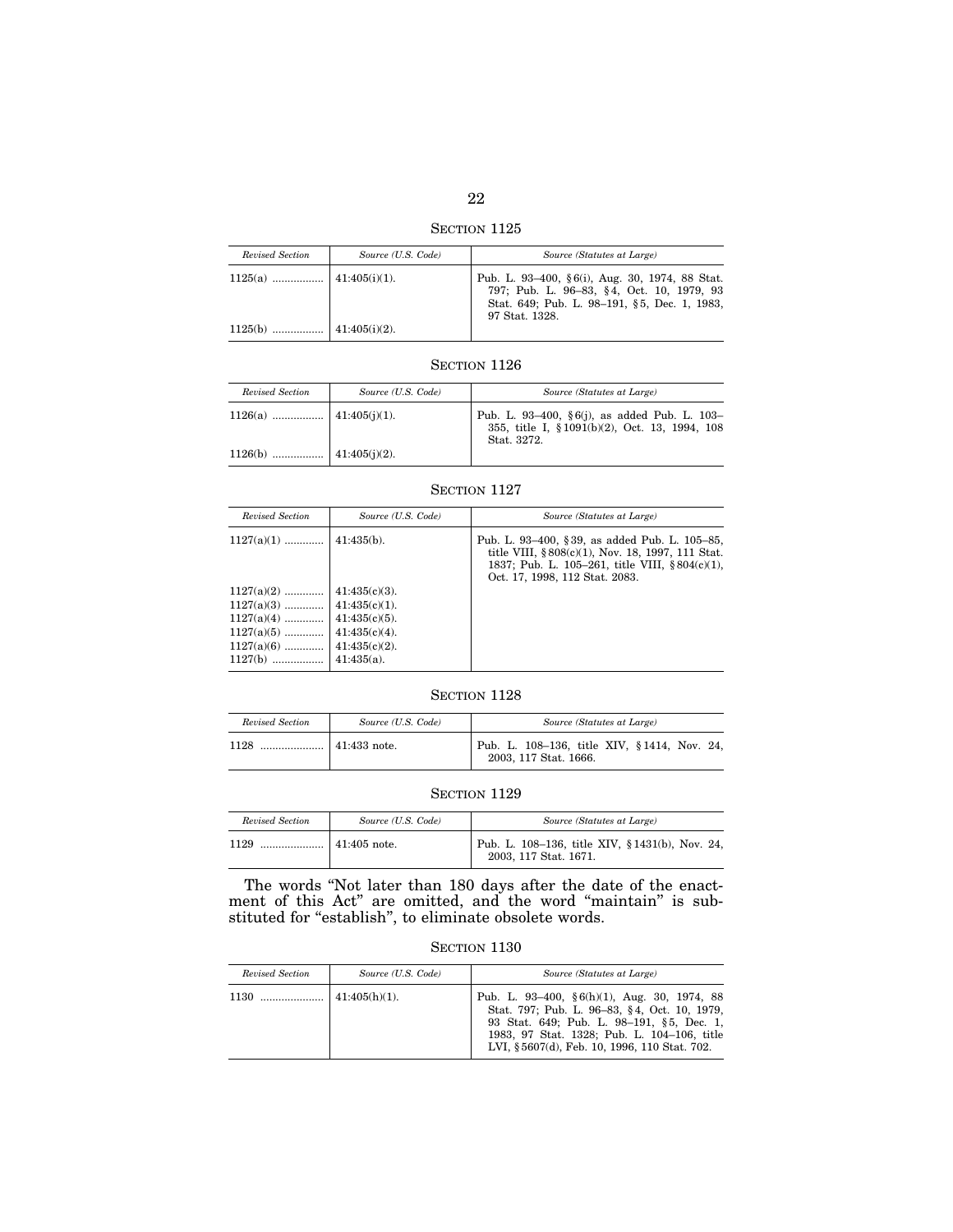SECTION 1131

| Revised Section | Source (U.S. Code) | Source (Statutes at Large)                                                                                                                                                             |
|-----------------|--------------------|----------------------------------------------------------------------------------------------------------------------------------------------------------------------------------------|
| 1131            | $141:405(k)$ .     | Pub. L. 93–400, $\S 6(k)$ , as added Pub. L. 103–<br>355, title V, § 5051(b), Oct. 13, 1994, 108 Stat.<br>3351; Pub. L. 105–85, title VIII, §851(b), Nov.<br>18, 1997, 111 Stat. 1851. |

## **CHAPTER 13—ACQUISITION COUNCILS**

#### SUBCHAPTER I—FEDERAL ACQUISITION REGULATORY COUNCIL

Sec.

1301. Definition.

1302. Establishment and membership.

1303. Functions and authority.

1304. Contract clauses and certifications.

#### SUBCHAPTER II—CHIEF ACQUISITION OFFICERS COUNCIL

1311. Establishment and membership.

1312. Functions.

## SUBCHAPTER I—FEDERAL ACQUISITION REGULATORY **COUNCIL**

#### SECTION 1301

| Revised Section | Source (U.S. Code) | Source (Statutes at Large)                                                                                   |
|-----------------|--------------------|--------------------------------------------------------------------------------------------------------------|
|                 |                    | Pub. L. 93-400, §4(17), as added Pub. L. 108-<br>375, title VIII, §807(b), Oct. 28, 2004, 118<br>Stat. 2011. |

#### SECTION 1302

| Revised Section | Source (U.S. Code) | Source (Statutes at Large)                                                                                                                                                                                                                              |
|-----------------|--------------------|---------------------------------------------------------------------------------------------------------------------------------------------------------------------------------------------------------------------------------------------------------|
|                 |                    | Pub. L. 93–400, $\S 25(a)$ , (b), as added Pub. L.<br>100–679, §4, Nov. 17, 1988, 102 Stat. 4056;<br>Pub. L. 101–510, title VIII, §807, Nov. 5,<br>1990, 104 Stat. 1593; Pub. L. 104-106, title<br>XLIII, §4322(a)(2), Feb. 10, 1996, 110 Stat.<br>677. |
| $1302(b)$       | $41:421(b)$ .      |                                                                                                                                                                                                                                                         |

In subsection (a), the words ''(hereinafter in this section referred to as the 'Council')'' are omitted as unnecessary.

In subsection (b)(2)(A)(i), the words ''Under Secretary of Defense for Acquisition, Technology, and Logistics'' are substituted for ''Under Secretary of Defense for Acquisition and Technology'' because of section 911(a)(1) of the National Defense Authorization Act for Fiscal Year 2000 (Public Law 106–65, 113 Stat. 717, 10 U.S.C. 133 note).

In subsection  $(b)(2)(A)(ii)$ , the cross-reference to section 16(3) of the Office of Federal Procurement Policy Act (41:414(3)) is treated as a cross-reference to section 16(c) of the Act to reflect the amendment of section 16 by section  $1421(a)(1)$  of the National Defense Authorization Act for Fiscal Year 2004 (Public Law 108–136, 117 Stat. 1666).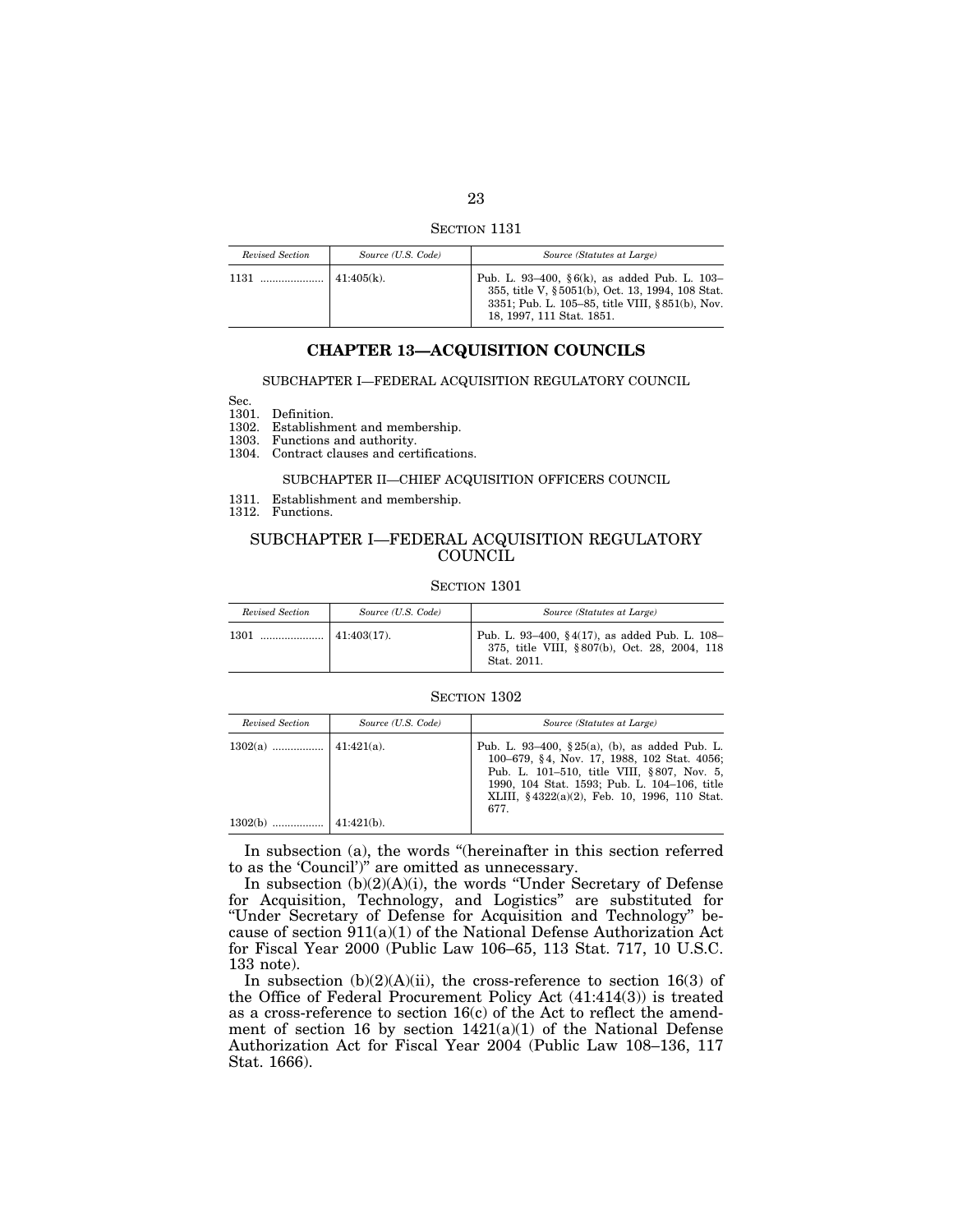SECTION 1303

| Revised Section                     | Source (U.S. Code)                              | Source (Statutes at Large)                                                                                                                                                                                                                                                    |
|-------------------------------------|-------------------------------------------------|-------------------------------------------------------------------------------------------------------------------------------------------------------------------------------------------------------------------------------------------------------------------------------|
|                                     |                                                 | Pub. L. 93-400, §25(c)-(f), as added Pub. L.<br>100–679, §4, Nov. 17, 1988, 102 Stat. 4056;<br>Pub. L. 104-201, title VIII, §822, title X,<br>$$1074(f)(3)$ , Sept. 23, 1996, 110 Stat. 2609,<br>2661; Pub. L. 105–85, title VIII, §841(d), Nov.<br>18, 1997, 111 Stat. 1843. |
| $1303(b)$<br>$1303(c)$<br>$1303(d)$ | $41:421(d)$ .<br>$41:421(e)$ .<br>$41:421(f)$ . |                                                                                                                                                                                                                                                                               |

In subsection (a)(6), the text of  $41:421(c)(6)$  (last sentence) is omitted because 41:407 was repealed by section 4305(b) of the National Defense Authorization Act of Fiscal Year 1996 (Public Law 104–106, 110 Stat. 665).

In subsection  $(b)(1)(A)$ , the words "after 60 days after November 17, 1988'' are omitted as obsolete.

In subsection  $(b)(1)(B)$ , the words "(as that term is defined in section 3502(11) of title 44)'' are omitted because chapter 35 of title 44 was amended generally by the Paperwork Reduction Act of 1995 (Public Law 104–13, 109 Stat. 163) and 44:3502 no longer defines ''information collection request''. The term ''information collection request'' is retained in this section of the revised title, however, because 44:ch. 35 still contains provisions about requests for collection of information.

#### SECTION 1304

| Revised Section              | Source (U.S. Code) | Source (Statutes at Large)                                                                                                                                                                        |
|------------------------------|--------------------|---------------------------------------------------------------------------------------------------------------------------------------------------------------------------------------------------|
|                              |                    | Pub. L. 93-400, § 29, as added Pub. L. 103-355,<br>title I, §1093, Oct. 13, 1994, 108 Stat. 3273;<br>Pub. L. 104–106, title XLIII, $§ 4301(b)(2)(A)$ ,<br>(c), Feb. 10, 1996, 110 Stat. 657, 658. |
| $1304(b)(2), (3)$ 41:425(c). |                    |                                                                                                                                                                                                   |

# SUBCHAPTER II—CHIEF ACQUISITION OFFICERS COUNCIL

#### SECTION 1311

| Revised Section | Source (U.S. Code)                                          | Source (Statutes at Large)                                                                                        |
|-----------------|-------------------------------------------------------------|-------------------------------------------------------------------------------------------------------------------|
|                 |                                                             | Pub. L. 93–400, § 16A(a)–(c), as added Pub. L.<br>108–136, title XIV, §1422(a), Nov. 24, 2003,<br>117 Stat. 1668. |
| $1311(b)$       | $ 41:414b(b)(1)$ (words be-<br>fore comma), $(2)$ – $(5)$ . |                                                                                                                   |
| $1311(c)(1)$    | $ 41:414b(b)(1)$ (words<br>after comma).                    |                                                                                                                   |
| $1311(c)(2)$    | $41:414b(c)(2)$ .                                           |                                                                                                                   |
|                 |                                                             |                                                                                                                   |
|                 |                                                             |                                                                                                                   |

| Revised Section | Source (U.S. Code) | Source (Statutes at Large)                                                                                                |
|-----------------|--------------------|---------------------------------------------------------------------------------------------------------------------------|
|                 |                    | Pub. L. 93-400, § 16A $(d)$ , $(e)$ , as added Pub. L.<br>108-136, title XIV, §1422(a), Nov. 24, 2003,<br>117 Stat. 1668. |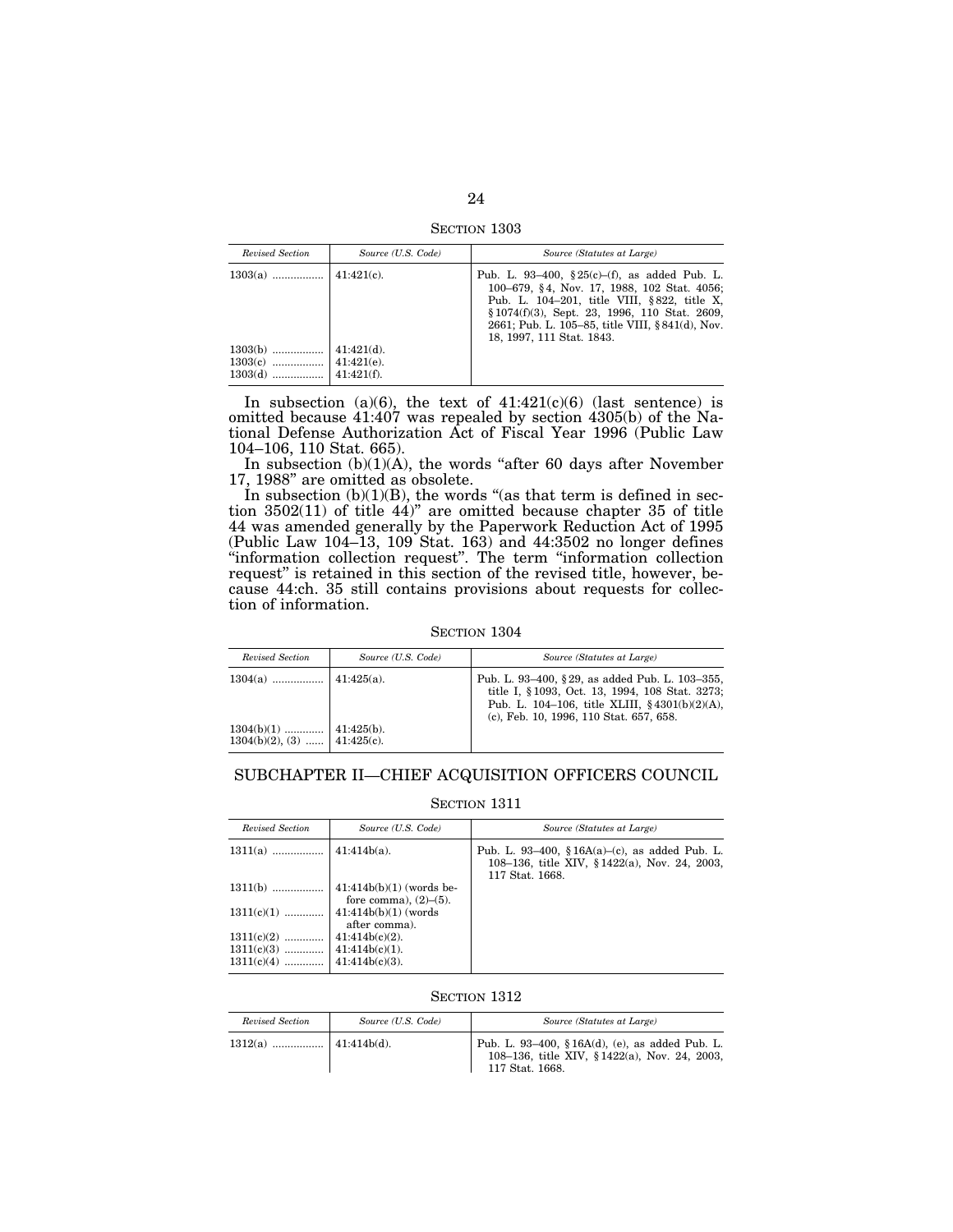#### SECTION 1312—CONTINUED

| Revised Section | Source (U.S. Code) | Source (Statutes at Large) |
|-----------------|--------------------|----------------------------|
| 1312(b)         |                    |                            |

## **CHAPTER 15—COST ACCOUNTING STANDARDS**

Sec.

1501. Cost Accounting Standards Board.

1502. Cost accounting standards.

1503. Contract price adjustment.

1504. Effect on other standards and regulations.

1505. Examinations.

1506. Authorization of appropriations.

#### SECTION 1501

| Revised Section | Source (U.S. Code) | Source (Statutes at Large)                                                                         |
|-----------------|--------------------|----------------------------------------------------------------------------------------------------|
|                 | tence).            | Pub. L. 93-400, § 26(a)-(e), as added Pub. L.<br>100–679, §5(a), Nov. 17, 1988, 102 Stat.<br>4058. |
|                 | tence), $(2)$ .    |                                                                                                    |
|                 |                    |                                                                                                    |
|                 |                    |                                                                                                    |
|                 |                    |                                                                                                    |
|                 |                    |                                                                                                    |

In subsection (b)(2), the text of  $41:422(a)(2)(C)$  is omitted as obsolete.

In subsection  $(b)(2)(A)$ , the last sentence is substituted for "of the initial members, two shall be appointed for terms of two years, one shall be appointed for a term of three years, and one shall be appointed for a term of four years'' because the initial members have already been appointed.

In subsection  $(c)(2)$ , the reference to section 5376 of title 5 is substituted for the reference to grade GS–18 of the General Schedule because of section 529 [title I,  $\S 101(c)(1)$ ] of the Treasury, Postal Service, and General Government Appropriations Act, 1991 (Public Law 101–509, 104 Stat. 1442, 5:5376 note).

In subsection  $(f)(1)$ , the words "Except as otherwise provided in subsection (a) of this section" are omitted because  $41:\overline{422(a)}$  does not provide any relevant exception.

In subsection  $(f)(2)$ , the words "private sector" are substituted for "private life" for consistency with subsection  $(b)(1)(B)$  of the revised section.

In subsection  $(f)(3)$ , the words "Executive Schedule" are substituted for "Federal Executive Salary Schedule under section 5316 of title 5'' for consistency and to eliminate unnecessary words.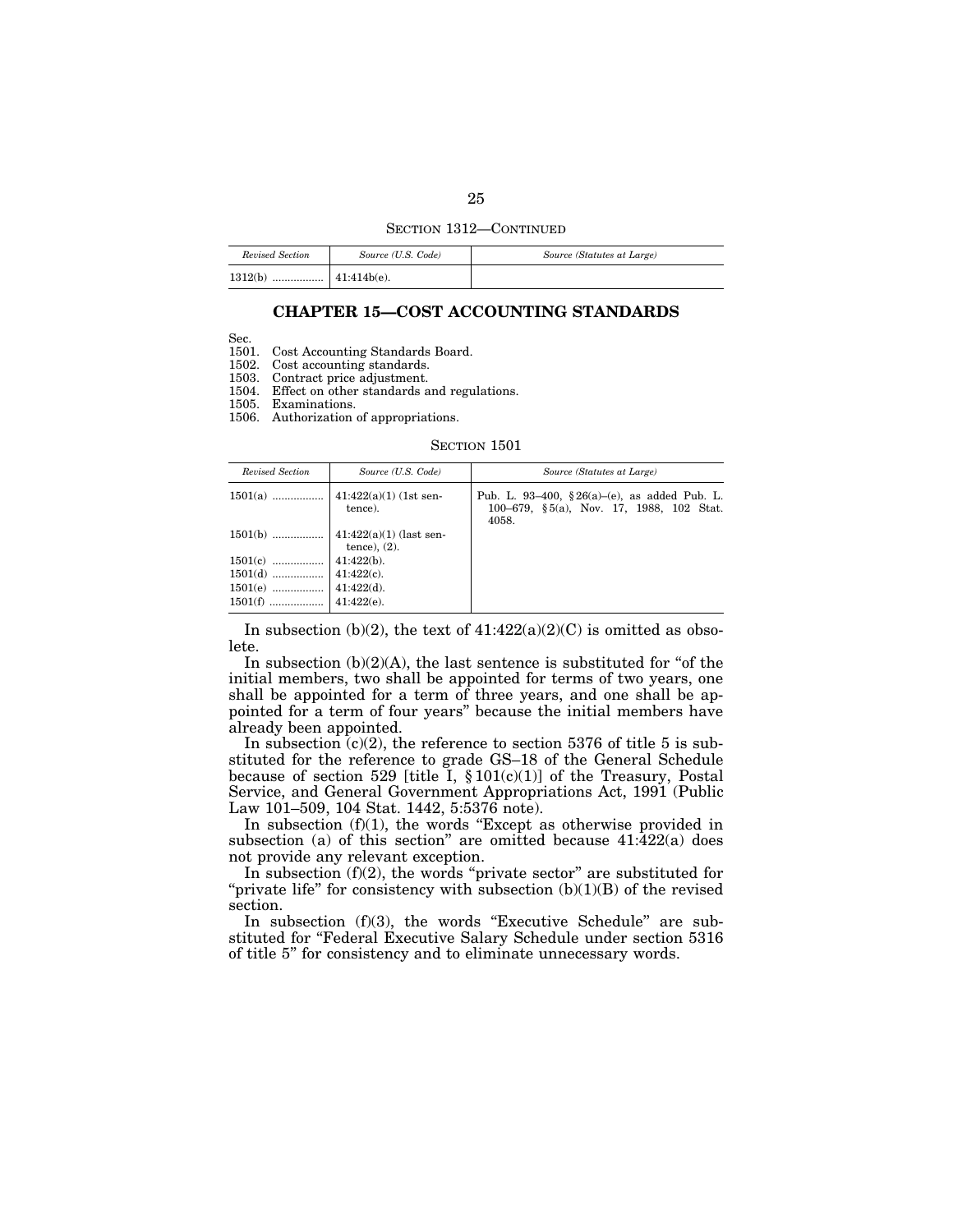SECTION 1502

| Revised Section | Source (U.S. Code)                    | Source (Statutes at Large)                                                                                                                                                                                                                                                                                                                                                                                                                                        |
|-----------------|---------------------------------------|-------------------------------------------------------------------------------------------------------------------------------------------------------------------------------------------------------------------------------------------------------------------------------------------------------------------------------------------------------------------------------------------------------------------------------------------------------------------|
|                 |                                       | Pub. L. 93-400, §26(f), as added Pub. L. 100-<br>679, §5(a), Nov. 17, 1988, 102 Stat. 4060;<br>Pub. L. 103-355, title II, §2453, title VIII,<br>§ 8301(d), Oct. 13, 1994, 108 Stat. 3326, 3397;<br>Pub. L. 104-106, title XLII, §4205, title<br>XLIII, §4321(h)(4), Feb. 10, 1996, 110 Stat.<br>656, 675; Pub. L 106–65, title VIII, §802(a),<br>(b), Oct. 5, 1999, 113 Stat. 701; Pub. L 109-<br>163, div. A, title VIII, §822, Jan. 6, 2006, 119<br>Stat. 3386. |
|                 |                                       |                                                                                                                                                                                                                                                                                                                                                                                                                                                                   |
|                 |                                       |                                                                                                                                                                                                                                                                                                                                                                                                                                                                   |
|                 |                                       |                                                                                                                                                                                                                                                                                                                                                                                                                                                                   |
|                 |                                       | Pub. L. 93–400, $\S 26(g)$ , (h)(1), as added Pub. L.<br>100–679, $\S 5(a)$ , Nov. 17, 1988, 102 Stat.<br>4061.                                                                                                                                                                                                                                                                                                                                                   |
|                 | tences).                              |                                                                                                                                                                                                                                                                                                                                                                                                                                                                   |
| $1502(e)$       | $ 41:422(g)(2)$ (last sen-<br>tence). |                                                                                                                                                                                                                                                                                                                                                                                                                                                                   |
|                 |                                       |                                                                                                                                                                                                                                                                                                                                                                                                                                                                   |
|                 |                                       |                                                                                                                                                                                                                                                                                                                                                                                                                                                                   |

In subsection  $(a)(1)$ , the word "make" is omitted as being included in ''prescribe''.

In subsection  $(b)(2)(A)$ , the word "categories" is omitted as being included in ''classes''.

In subsection  $(b)(3)(A)(ii)$ , the words "as in effect on or after the effective date of this paragraph'' are omitted as obsolete.

## SECTION 1503

| Revised Section | Source (U.S. Code) | Source (Statutes at Large)                                                                                |
|-----------------|--------------------|-----------------------------------------------------------------------------------------------------------|
|                 |                    | Pub. L. 93-400, $\S 26(h)(2)$ –(4), as added Pub. L.<br>100–679, §5(a), Nov. 17, 1988, 102 Stat.<br>4062. |
|                 |                    |                                                                                                           |

## SECTION 1504

| Revised Section | Source (U.S. Code) | Source (Statutes at Large)                                                                  |
|-----------------|--------------------|---------------------------------------------------------------------------------------------|
|                 |                    | Pub. L. 93-400, §26(j), as added Pub. L. 100-<br>679, §5(a), Nov. 17, 1988, 102 Stat. 4062. |
|                 |                    |                                                                                             |
|                 |                    |                                                                                             |

| Revised Section | Source (U.S. Code) | Source (Statutes at Large)                                                                  |
|-----------------|--------------------|---------------------------------------------------------------------------------------------|
| 1505<br>        | $41:422(k)$ .      | Pub. L. 93-400, §26(k), as added Pub. L. 100-<br>679, §5(a), Nov. 17, 1988, 102 Stat. 4062. |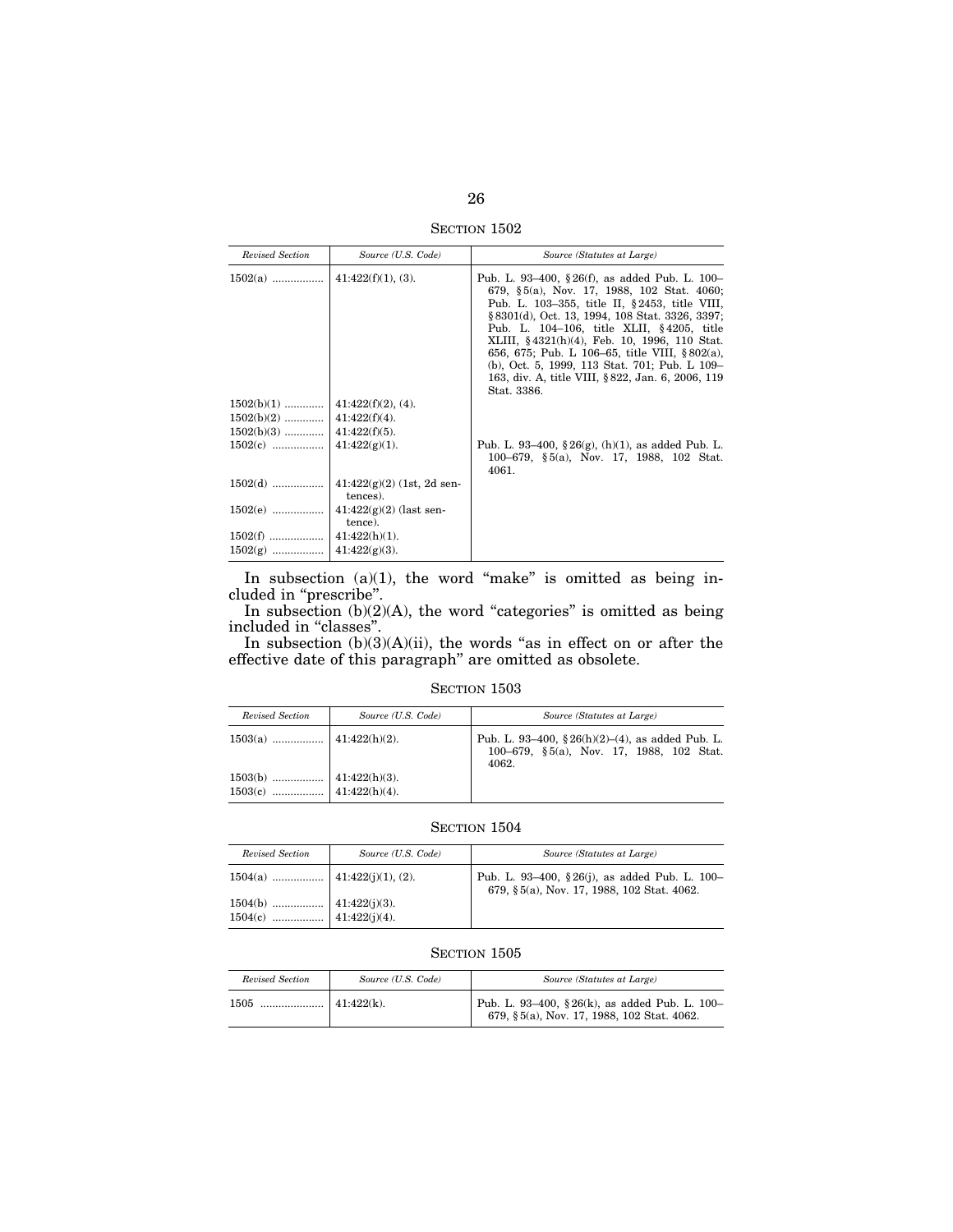| Revised Section | Source (U.S. Code) | Source (Statutes at Large)                                                                      |
|-----------------|--------------------|-------------------------------------------------------------------------------------------------|
|                 |                    | Pub. L. 93-400, §26 $(l)$ , as added Pub. L. 100-<br>679, §5(a), Nov. 17, 1988, 102 Stat. 4063. |

## **CHAPTER 17—AGENCY RESPONSIBILITIES AND PROCEDURES**

Sec.

1701. Cooperation with the Administrator.

1702. Chief Acquisition Officers and senior procurement executives.

1703. Acquisition workforce.

1704. Planning and policy-making for acquisition workforce.

1705. Advocates for competition.

1706. Personnel evaluation.

1707. Publication of proposed regulations.

1708. Procurement notice.

1709. Contracting functions performed by Federal personnel.

1710. Public-private competition required before conversion to contractor performance.

1711. Value engineering.

1712. Record requirements.

1713. Procurement data.

## SECTION 1701

| Revised Section                                                                                  | Source (U.S. Code) | Source (Statutes at Large)                       |
|--------------------------------------------------------------------------------------------------|--------------------|--------------------------------------------------|
| $\ldots$ $\ldots$ $\ldots$ $\ldots$ $\ldots$ $\ldots$ $\ldots$ $\ldots$ $\ldots$ 41:406.<br>1701 |                    | Pub. L. 93-400, §7, Aug. 30, 1974, 88 Stat. 798. |

## SECTION 1702

| Revised Section         | Source (U.S. Code) | Source (Statutes at Large)                                                                                                                                                                                                                           |
|-------------------------|--------------------|------------------------------------------------------------------------------------------------------------------------------------------------------------------------------------------------------------------------------------------------------|
| $1702(a)$ , (b)(1), (2) | $41:414(a)$ .      | Pub. L. 93–400, §16, as added Pub. L. 98–191,<br>§7, Dec. 1, 1983, 97 Stat. 1330; Pub. L. 98-<br>369, title VII, §2732(b)(2), July 18, 1984, 98<br>Stat. 1199; Pub. L. 108-136, div. A, title XIV,<br>$$1421(a)(1)$ , Nov. 24, 2003, 117 Stat. 1666. |
| $1702(b)(3)$            | $41:414(b)$ .      |                                                                                                                                                                                                                                                      |

| Revised Section | Source (U.S. Code)           | Source (Statutes at Large)                                                                                                                                                                              |
|-----------------|------------------------------|---------------------------------------------------------------------------------------------------------------------------------------------------------------------------------------------------------|
| $1703(a)$       | $41:433(e)$ (last sentence). | Pub. L. 93–400, § 37(b)–(h)(2), as added Pub. L.<br>104-106, title XLIII, $§$ 4307(a)(1), Feb. 10,<br>1996, 110 Stat. 666.                                                                              |
| $1703(b)(1)$    | $41:433(a)$ .                | Pub. L. 93-400, §37(a), as added Pub. L. 104-<br>106, title XLIII, $§ 4307(a)(1)$ , Feb. 10, 1996,<br>110 Stat. 666; Pub. L. 109-163, div. A, title<br>VIII, § 821(b)(1), Jan. 6, 2006, 119 Stat. 3386. |
| $1703(b)(2)$    | $41:433(e)$ (1st sentence).  |                                                                                                                                                                                                         |
| $1703(c)$       | $41:433(b)$ .                |                                                                                                                                                                                                         |
| $1703(d)$       | $41:433(c)$ .                |                                                                                                                                                                                                         |
| $1703(e)$       | $41:433(d)$ .                |                                                                                                                                                                                                         |
| $1703(f)$       | $41:433(f)$ .                |                                                                                                                                                                                                         |
| $1703(g)$       | $41:433(g)$ .                |                                                                                                                                                                                                         |
| $1703(h)(1)$    | $41:433(h)(1)(A)$ .          |                                                                                                                                                                                                         |
| $1703(h)(2)$    | $41:433(h)(2)$ .             |                                                                                                                                                                                                         |
| $1703(h)(3)$    | $41:433(h)(1)(B)$ .          |                                                                                                                                                                                                         |
| $1703(i)(1)$    | $41:433$ note.               | Pub. L. 108-136, div. A, title XIV, $§ 1412(a)$ ,                                                                                                                                                       |
|                 |                              | Nov. 24, 2003, 117 Stat. 1664.                                                                                                                                                                          |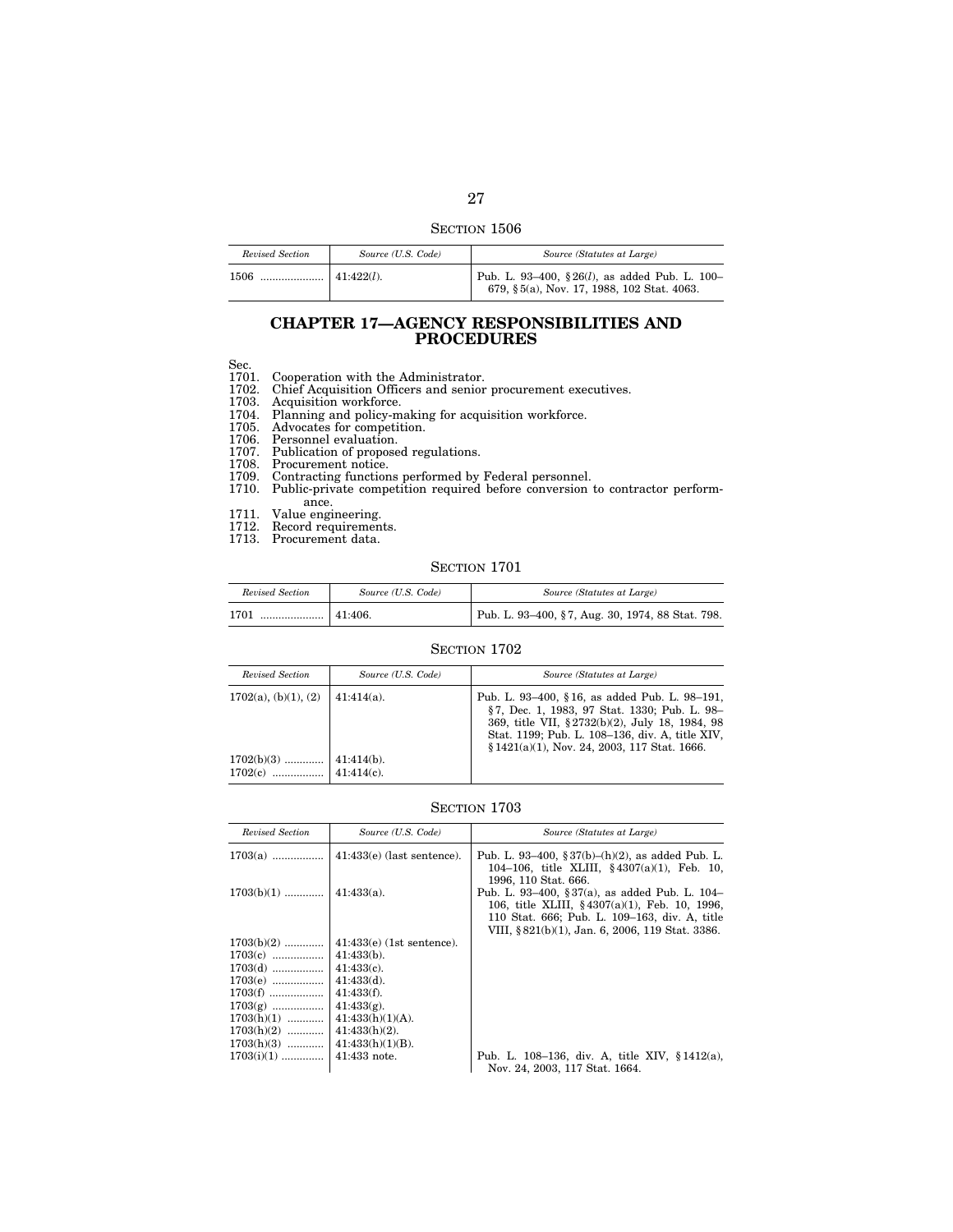SECTION 1703—CONTINUED

| Revised Section                  | Source (U.S. Code) | Source (Statutes at Large)                                                                                                                                                                                                                                                             |
|----------------------------------|--------------------|----------------------------------------------------------------------------------------------------------------------------------------------------------------------------------------------------------------------------------------------------------------------------------------|
| $1703(i)(2)–(8)$   41:433(h)(3). |                    | Pub. L. 93–400, § 37(h)(3), as added Pub. L.<br>108–136, div. A, title XIV, §1412(b), Nov. 24,<br>2003, 117 Stat. 1664; Pub. L. 109-163, div. A.<br>title VIII, §821(a), Jan. 6, 2006, 119 Stat.<br>3386; Pub. L. 110-181, div. A, title VIII,<br>§ 854, Jan. 28, 2008, 122 Stat. 251. |
|                                  |                    | Pub. L. 108–136, div. A, title XIV, §1413, Nov.<br>24, 2003, 117 Stat. 1665; Pub. L. 110-181,<br>div. A, title VIII, §853, title X, §1063(g)(2),<br>Jan. 28, 2008, 122 Stat. 250, 323.                                                                                                 |
|                                  |                    | Pub. L. 93–400, § 37(i), as added Pub. L. 109–<br>313, §4, Oct. 6, 2006, 120 Stat. 1737.                                                                                                                                                                                               |

In subsection (e), the word "information" the second time it appears is substituted for ''data'' for consistency in the subsection.

In subsection (i)(6), the words "Office of Federal Procurement Policy'' are substituted for ''Office of Federal Acquisition Policy'' to provide the correct name of the office.

In subsection (j), the text of 1413(c) of the National Defense Authorization Act for Fiscal Year 2004 (Pub. L. 108–136, 117 Stat. 1665) is omitted as obsolete.

In subsection  $(k)(4)$ , the words "Committee on Oversight and Government Reform'' are substituted for ''Committee on Government Reform'' on authority of Rule X(1)(m) of the Rules of the House of Representatives, adopted by House Resolution No. 6 (110th Congress, January 5, 2007).

SECTION 1704

| Revised Section                                        | Source (U.S. Code) | Source (Statutes at Large)                                                     |
|--------------------------------------------------------|--------------------|--------------------------------------------------------------------------------|
|                                                        |                    |                                                                                |
| $1704(a)(1)$ no source.<br>1704(a)(2)  41:433a(h).     |                    | Pub. L. 110–181, div. A, title VIII, §855, Jan.<br>28, 2008, 122 Stat. 251.    |
|                                                        |                    |                                                                                |
| 1704(b)–(f)  41:433a(a)–(e).<br>1704(g)  41:433a note. |                    | Pub. L. 110–417, [div. A], title VIII, §869, Oct.<br>14, 2008, 122 Stat. 4553. |
| 1704(h), (i)  41:433a(f), (g).                         |                    |                                                                                |

In subsection (a), the definition of "executive agency" is omitted as unnecessary.

In subsection (f)(1), the words ''Not later than 1 year after the date of the enactment of this Act'' are omitted as obsolete.

In subsection (g)(2), the words "Associate Administrator" are substituted for "Associate Administrator for Acquisition Workforce Programs designated under section 855(a) of the National Defense Authorization Act for Fiscal Year 2008 (Public Law 110-181; 122 Stat. 251; 41 U.S.C. 433(a))" because of subsection  $(a)(1)$ .

In subsection  $(g)(3)(D)$ , the reference to "section  $37(j)$  of the Office of Federal Procurement Policy Act" is changed to "section  $1703(g)$ of this title'' to correct an error in the law.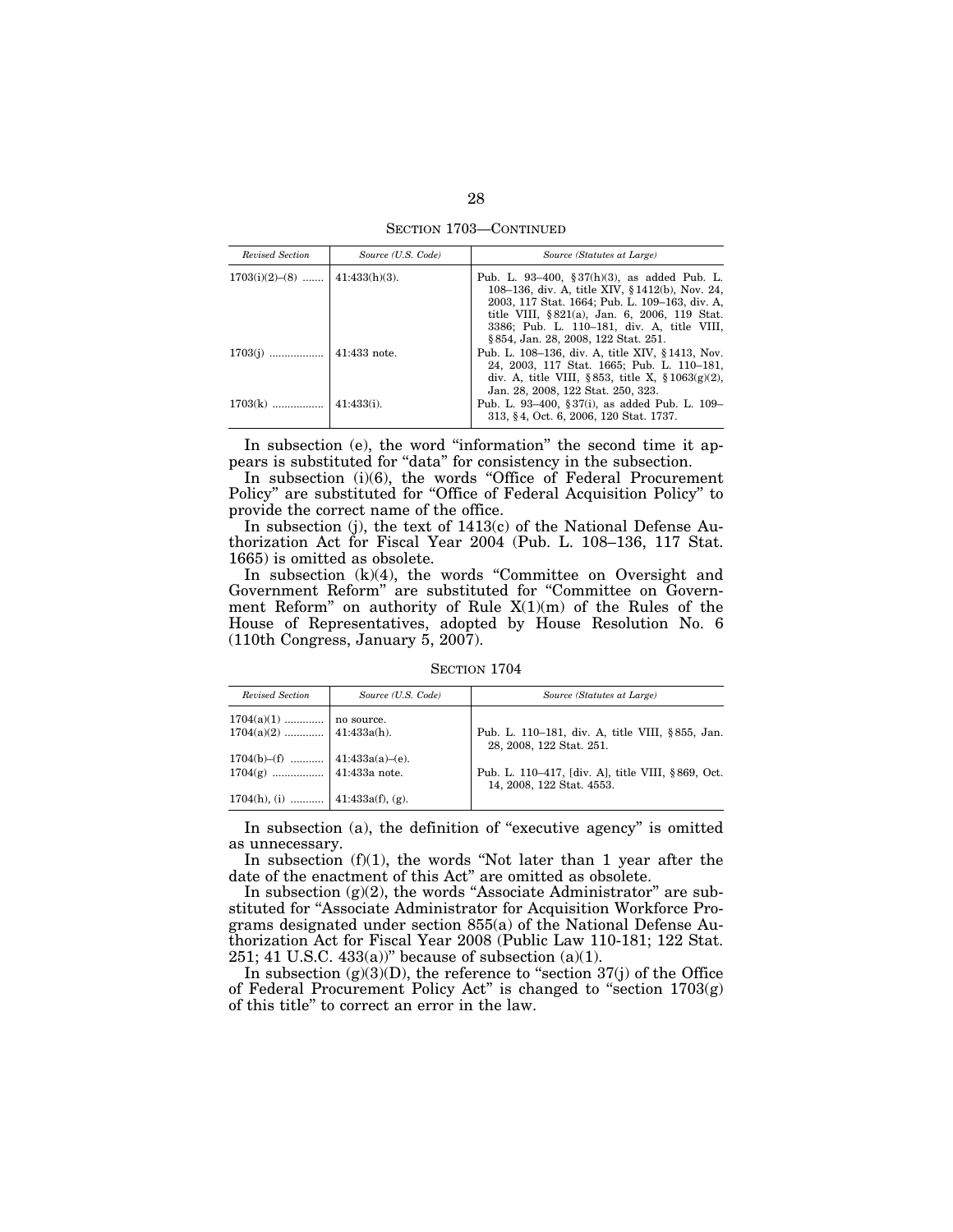SECTION 1705

| Revised Section | Source (U.S. Code) | Source (Statutes at Large)                                                                                                                                                      |
|-----------------|--------------------|---------------------------------------------------------------------------------------------------------------------------------------------------------------------------------|
| $1705$          | 41:418.            | Pub. L. 93–400, §20, as added Pub. L. 98–369,<br>title VII, §2732(a), July 18, 1984, 98 Stat.<br>1197; Pub. L. 103-355, title VIII, §8303(a),<br>Oct. 13, 1994, 108 Stat. 3398. |

| Revised Section | Source (U.S. Code) | Source (Statutes at Large)                                      |
|-----------------|--------------------|-----------------------------------------------------------------|
| 1706            | 41:414a.           | Pub. L. 98-577, title V, §502, Oct. 30, 1984, 98<br>Stat. 3085. |

# SECTION 1707

| Revised Section | Source (U.S. Code) | Source (Statutes at Large)                                                                                                                                                                                                                                              |
|-----------------|--------------------|-------------------------------------------------------------------------------------------------------------------------------------------------------------------------------------------------------------------------------------------------------------------------|
| 1707            | $141:418b$ .       | Pub. L. 93–400, §22, as added Pub. L. 98–577,<br>title III, § 302(a), Oct. 30, 1984, 98 Stat. 3076;<br>Pub. L. 103-355, title V, §5092, Oct. 13,<br>1994, 108 Stat. 3362, as amended Pub. L.<br>104-106, title XLIII, $§ 4321(a)(9)$ , Feb. 10,<br>1996, 110 Stat. 671. |

## In subsection (a)(2), the words ''Notwithstanding the preceding sentence'' are omitted as unnecessary.

| <b>Revised Section</b>                                                         | Source (U.S. Code)                                                                        | Source (Statutes at Large)                                                                                                                                                                                                                                                                                                                                                                                                                                                                                                                                                                                                                                                                                                                                                                                                                                                                                                                                                                                                                                                                                                                                                                                                                                                                                                                                                                                   |
|--------------------------------------------------------------------------------|-------------------------------------------------------------------------------------------|--------------------------------------------------------------------------------------------------------------------------------------------------------------------------------------------------------------------------------------------------------------------------------------------------------------------------------------------------------------------------------------------------------------------------------------------------------------------------------------------------------------------------------------------------------------------------------------------------------------------------------------------------------------------------------------------------------------------------------------------------------------------------------------------------------------------------------------------------------------------------------------------------------------------------------------------------------------------------------------------------------------------------------------------------------------------------------------------------------------------------------------------------------------------------------------------------------------------------------------------------------------------------------------------------------------------------------------------------------------------------------------------------------------|
| $1708(a)$<br>$1708(b)(1), (2) \dots$<br>$1708(b)(3)$<br>$1708(c)$<br>$1708(d)$ | $41:416(a)(1)$ .<br>$41:416(c)$ .<br>no source.<br>$41:416(b)$ .<br>$41:416(a)(2), (7)$ . | Pub. L. 93–400, §18, as added Pub. L. 98–369,<br>title VII, §2732(a), July 18, 1984, 98 Stat.<br>1195; Pub. L. 98-577, title III, §303(a), Oct.<br>30, 1984, 98 Stat. 3077; Pub. L. 99-500,<br>$§ 101(c)$ [title X, §922(b), (d)(2)], Oct. 18,<br>1986, 100 Stat. 1783-151, 1783-152; Pub. L.<br>99–591, §101(c) [title X, §922(b), (d)(2)], Oct.<br>30, 1986, 100 Stat. 3341–151, 3341–152; Pub.<br>L. 99–661, title IX, formerly title IV, $\S 922(b)$ ,<br>$(d)(2)$ , Nov. 14, 1986, 100 Stat. 3931, 3932, re-<br>numbered title IX, Pub. L. $100-26$ , § 3(5),<br>Apr. 21, 1987, 101 Stat. 273; Pub. L. 101–<br>510, title VIII, §806(d), Nov. 5, 1990, 104<br>1592; Pub. L. 103–355, title I,<br>Stat.<br>$\S 1055(b)(1)$ , title IV, $\S \ 4201(b)$ , (c), $4202(a)$<br>(c), title VIII, $§ 8302$ , title IX, $§ 9001(b)$ , Oct.<br>13, 1994, 108 Stat. 3265, 3344, 3398, 3402;<br>Pub. L. 104-106, title XLI, §4101(c), title<br>$§4202(d),$ title<br>XLII.<br>XLIII,<br>§§4310.<br>4321(h)(3), Feb. 10, 1996, 110 Stat. 642, 654,<br>670, 675; Pub. L. 105-85, title VIII,<br>§850(e)(2), Nov. 18, 1997, 111 Stat. 1849;<br>Pub. L. 105–261, title X, $\S 1069(d)(1)$ , Oct. 17,<br>1998, 112 Stat. 2136; Pub. L. 106-398, §1<br>[[div. A], title VIII, $\S 810(a)$ , (b)], Oct. 30,<br>2000, 114 Stat. 1654A-209; Pub. L 107-296,<br>title VIII, $\S 833(c)(2)$ , Nov. 25, 2002, 116 Stat.<br>2226. |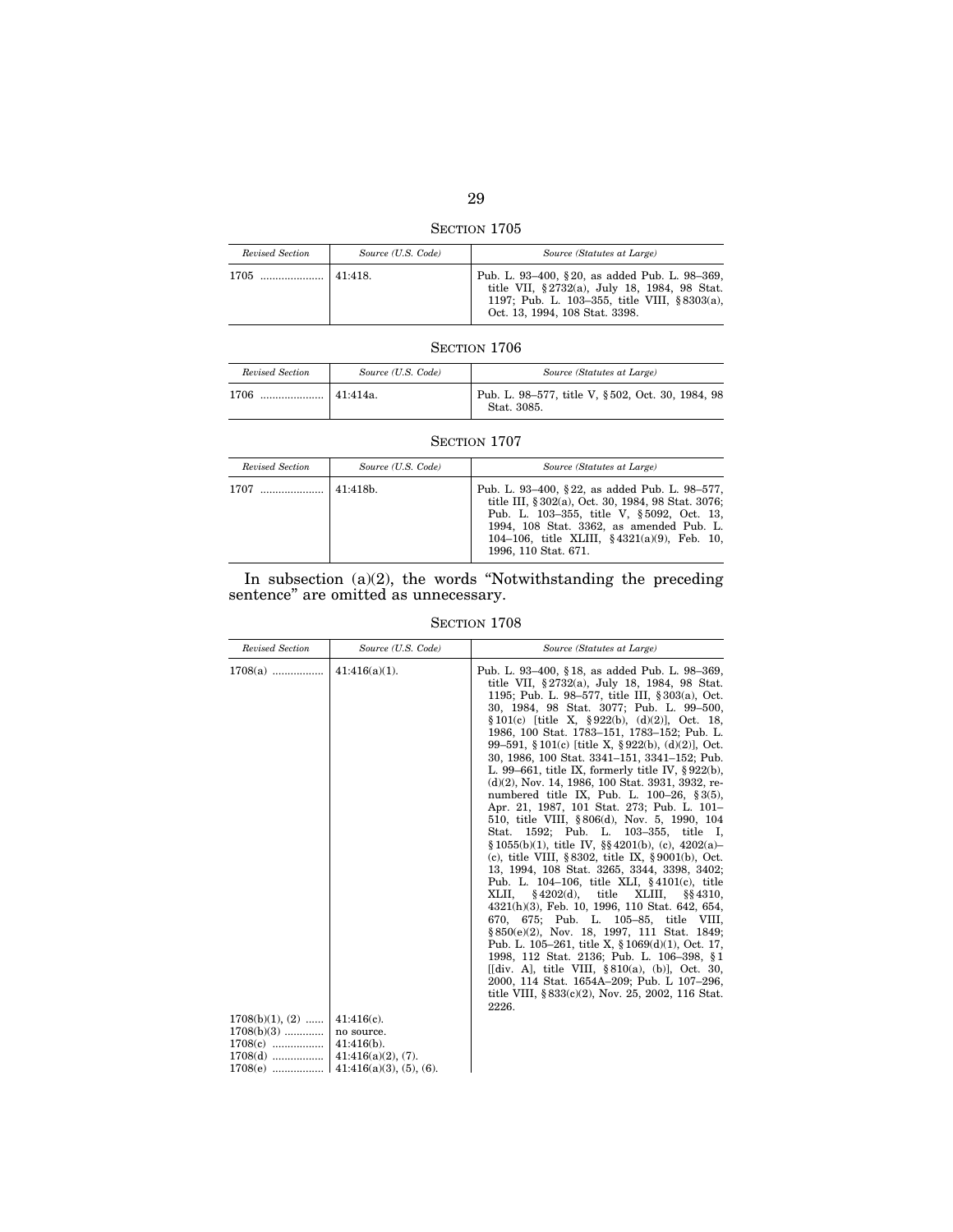SECTION 1708—CONTINUED

| Revised Section | Source (U.S. Code) | Source (Statutes at Large) |
|-----------------|--------------------|----------------------------|
|                 |                    |                            |

In subsection  $(a)(3)$ , the words "under a basic agreement, basic ordering agreement, or similar arrangement'' are substituted for "referred to in clause (A)(ii)" for clarity. The words "by the Secretary of Commerce'' are omitted as obsolete. The Secretary of Commerce no longer has responsibility for publishing notices of awards or orders. See revision note for subsection (d).

In subsection (b)(2), the text of 41 U.S.C.  $416(C)(1)(H)$  is omitted because the procurement authority of the Secretary of Homeland Security pursuant to the special procedures provided in section 833(c) of the Homeland Security Act of 2002 ( $\bar{6}$  U.S.C. 339(c)) expired on September 30, 2007.

Subsection  $(b)(3)$  is added because of section  $850(e)(3)$  of the National Defense Authorization Act for Fiscal Year 1998 (Public Law 105–85, 111 Stat. 1849, 15:637 note), which in part provided that the amendments made by section  $850(e)(2)$ , which amended  $41:416(c)(1)$ , be implemented in a manner consistent with applicable international agreements.

Subsection (d) is substituted for  $41:416(a)(2)$  and (7) to eliminate unnecessary words. Federal Business Opportunities is the designated single point of universal electronic public access for publication of all procurement information and notices previously published by the Secretary of Commerce in the Commerce Business Daily. See 66 Fed. Reg. 27407, May 16, 2001, 68 Fed. Reg. 56678, October 1, 2003, 48 CFR ch. 1, subch. B, part 5, and the special notice posted in CBDNet on December 28, 2001, and printed on January 2, 2002. The special notice can be found by going to http:// cbdnet.gpo.gov and clicking on ''Federal Business Opportunities to replace the Commerce Business Daily''.

In subsection  $(e)(1)(B)(i)$ , the words "required for a bid or proposal for a contract described in'' are substituted for ''required by'' for clarity.

In subsection  $(e)(1)(B)(ii)$ , the words "required for an order described in" are substituted for "required by" for clarity.

SECTION 1709

| Revised Section | Source (U.S. Code) | Source (Statutes at Large)                                                                              |
|-----------------|--------------------|---------------------------------------------------------------------------------------------------------|
|                 |                    | Pub. L. 93-400, §23, as added Pub. L. 103-355,<br>title VI, §6002(a), Oct. 13, 1994, 108 Stat.<br>3363. |
|                 |                    |                                                                                                         |

In subsection (a), before paragraph  $(1)$ , the words "Personnel referred to in subsection (b) are'' are substituted for ''For purposes of subsection (a) of this section, the personnel described in this subsection are as follows'' to eliminate unnecessary words. In paragraph (3), the words '' employee from State or local governments'' are substituted for ''person'' for clarity.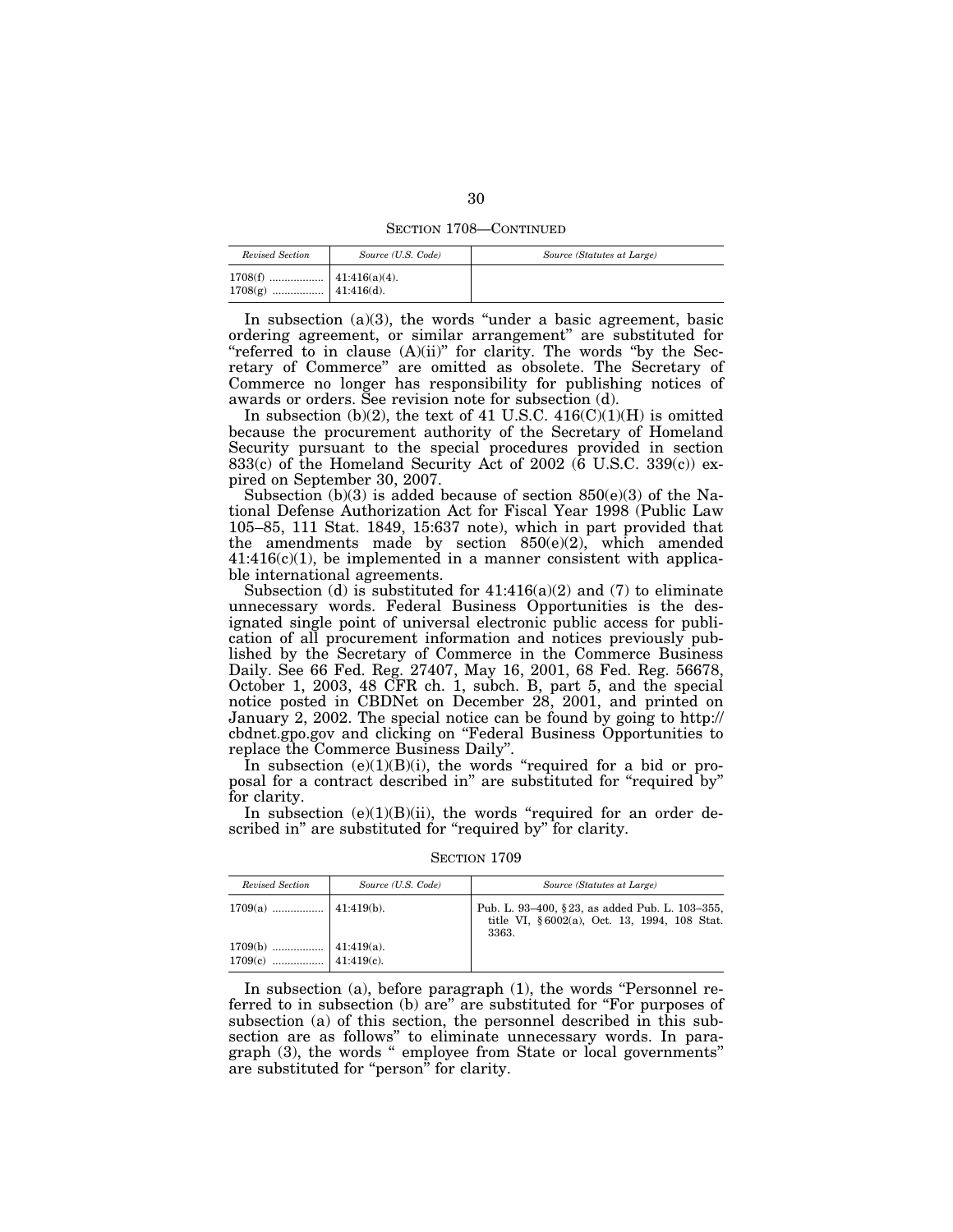| 31           |  |
|--------------|--|
| SECTION 1710 |  |

*Revised Section Source (U.S. Code) Source (Statutes at Large)* 

| Revisea Section             | Source (U.S. Code) | Source (Statutes at Large)                                                                          |
|-----------------------------|--------------------|-----------------------------------------------------------------------------------------------------|
| ↑ …………………   41:439.<br>1710 |                    | Pub. L. 93–400, §43, as added Pub. L. 110–181,<br>title III, § 327(a), Jan. 28, 2008, 122 Stat. 63. |
|                             |                    |                                                                                                     |

In the heading for subsection  $(d)$  and in subsection  $(d)(2)$ , the words ''disabled people'' are substituted for ''handicapped persons'' for consistency with chapter 85 of the revised title.

SECTION 1711

| Revised Section | Source (U.S. Code) | Source (Statutes at Large)                                                                                |
|-----------------|--------------------|-----------------------------------------------------------------------------------------------------------|
|                 |                    | Pub. L. 93-400, §36, as added Pub. L. 104-106,<br>title XLIII, §4306(a), Feb. 10, 1996, 110 Stat.<br>665. |

## SECTION 1712

| Revised Section | Source (U.S. Code) | Source (Statutes at Large)                                                                                                                                                                                                                            |
|-----------------|--------------------|-------------------------------------------------------------------------------------------------------------------------------------------------------------------------------------------------------------------------------------------------------|
|                 | 41.417             | Pub. L. 93–400, §19, as added Pub. L. 98–369,<br>title VII, §2732(a), July 18, 1984, 98 Stat.<br>1197; Pub. L. 103-355, title IV, §4403, Oct.<br>13, 1994, 108 Stat. 3349; Pub. L. 110-417,<br>title VIII, §874(b), Oct. 14, 2008, 122 Stat.<br>4558. |

## SECTION 1713

| Revised Section | Source (U.S. Code) | Source (Statutes at Large)                                                                                                                 |
|-----------------|--------------------|--------------------------------------------------------------------------------------------------------------------------------------------|
|                 |                    | Pub. L. 100-533, title V, §502, Oct. 25, 1988,<br>102 Stat. 2697; Pub. L. 105-135, title VI,<br>§ 604(f)(2), Dec. 2, 1997, 111 Stat. 2634. |
|                 |                    |                                                                                                                                            |

In subsection (b), the words "socially and economically disadvantaged individuals'' are substituted for ''socially and economically disadvantaged businesses'' for consistency with the term set out in subsection  $(a)$ .

# **CHAPTER 19—SIMPLIFIED ACQUISITION PROCEDURES**

Sec.

1901. Simplified acquisition procedures.

1902. Procedures applicable to purchases below micro-purchase threshold.

1903. Special emergency procurement authority.<br>1904. Certain transactions for defense against at

Certain transactions for defense against attack.

1905. List of laws inapplicable to contracts or subcontracts not greater than simplified acquisition threshold.

1906. List of laws inapplicable to procurements of commercial items.

1907. List of laws inapplicable to procurements of commercially available off-theshelf items.

1908. Inflation adjustment of acquisition-related dollar thresholds.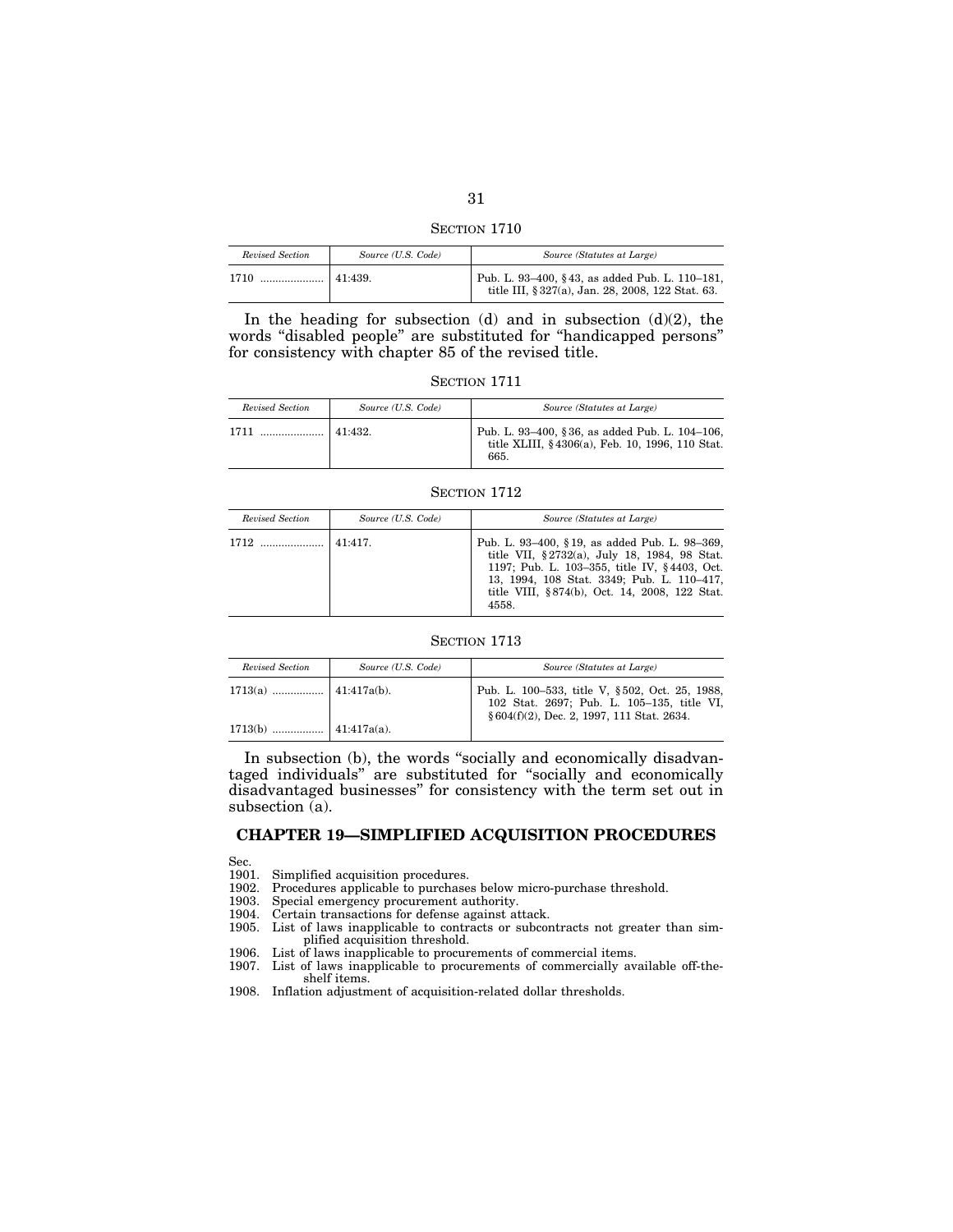SECTION 1901

| Revised Section | Source (U.S. Code) | Source (Statutes at Large)                                                                                                                                                                                                                                                                                                                                                                              |
|-----------------|--------------------|---------------------------------------------------------------------------------------------------------------------------------------------------------------------------------------------------------------------------------------------------------------------------------------------------------------------------------------------------------------------------------------------------------|
| 1901            | 41:427.            | Pub. L. 93–400, §31, as added Pub. L. 103–355,<br>title IV, §4201(a), Oct. 13, 1994, 108 Stat.<br>3342; Pub. L. 104-106, title XLII, §4202(c),<br>title XLIII, §4302(b), Feb. 10, 1996, 110 Stat.<br>653, 658, as amended Pub. L. 104-201, title<br>$X, \S 1074(b)(6)$ (less effective date), Sept. 23,<br>1996, 110 Stat. 2660; Pub. L. 105-85, title<br>VIII, §850(d), Nov. 18, 1997, 111 Stat. 1848. |

Section 31(e) of the Office of Federal Procurement Policy Act (41 U.S.C. 427(e)) is omitted as obsolete.

In subsection  $(e)(2)$ , the reference to section 253 of this title is limited to section 3303(e) of the revised title for clarity.

SECTION 1902

| Revised Section | Source (U.S. Code) | Source (Statutes at Large)                                                                                                                                                                                       |
|-----------------|--------------------|------------------------------------------------------------------------------------------------------------------------------------------------------------------------------------------------------------------|
|                 | 141:428            | Pub. L. 93–400, §32, as added Pub. L. 103–355,<br>title IV, §4301(a), Oct. 13, 1994, 108 Stat.<br>3346; Pub. L. 104-106, title XLIII,<br>$\S$ $4304(b)(4)$ , (c)(3), 4311, Feb. 10, 1996, 110<br>Stat. 664, 671. |

SECTION 1903

| Revised Section | Source (U.S. Code) | Source (Statutes at Large)                                                                                                                                                         |
|-----------------|--------------------|------------------------------------------------------------------------------------------------------------------------------------------------------------------------------------|
|                 |                    | Pub. L. 93-400, §32A, as added Pub. L. 108-<br>136, title XIV, §1443(a)(1), Nov. 24, 2003, 117<br>Stat. 1675; Pub. L. 108–375, title VIII, §822,<br>Oct. 28, 2004, 118 Stat. 2016. |
|                 |                    |                                                                                                                                                                                    |

#### SECTION 1904

| Revised Section | Source (U.S. Code)    | Source (Statutes at Large)                                           |
|-----------------|-----------------------|----------------------------------------------------------------------|
| 1904            | $\vert$ 41:428a note. | Pub. L. 108-136, title XIV, §1441, Nov. 24,<br>2003, 117 Stat. 1673. |

In subsection (a)(2), the reference to subsection (g) of section 845 of the National Defense Authorization Act for Fiscal Year 1994 (Public Law 103–160, 10 U.S.C. 2371 note) is changed to subsection (i) because of section  $847(c)(1)$  of the National Defense Authorization Act for Fiscal Year 2004 (Public Law 108–136, 117 Stat. 1554), which redesignated subsection (g) as subsection (h), and section 823(2) of the National Defense Authorization Act for Fiscal Year 2006 (Public Law 109–163, 119 Stat. 3387), which redesignated subsection (h) as subsection (i).

In subsection  $(a)(3)(A)$ , the words "paragraph  $(2)$ " are substituted for "this paragraph" to correct the cross-reference.

In subsection  $(a)(4)(A)$ , the words "to use the authority for such project'' are omitted as unnecessary.

In subsection (c), the words "Committee on Homeland Security and Governmental Affairs'' are substituted for ''Committee on Governmental Affairs'' on authority of Senate Resolution No. 445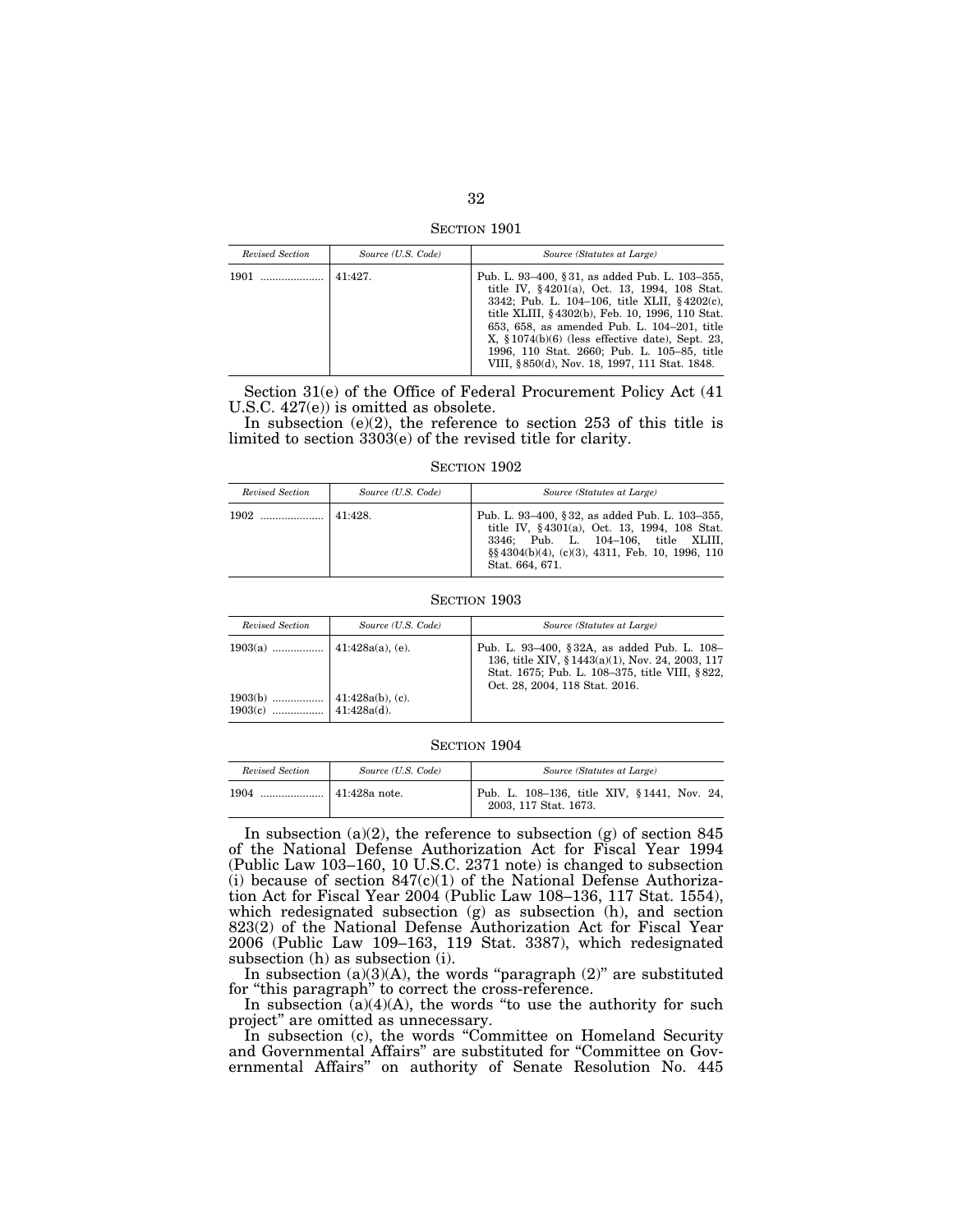(108th Congress, October 9, 2004). The words ''Committee on Oversight and Government Reform'' are substituted for ''Committee on Government Reform'' on authority of Rule X(1)(m) of the Rules of the House of Representatives, adopted by House Resolution No. 6 (110th Congress, January 5, 2007).

| SECTION 1905 |  |
|--------------|--|
|--------------|--|

| Revised Section         | Source (U.S. Code) | Source (Statutes at Large)                                                                        |
|-------------------------|--------------------|---------------------------------------------------------------------------------------------------|
| $1905(b)$ -(d)  41:429. |                    | Pub. L. 93-400, §33, as added Pub. L. 103-355,<br>title IV, §4101, Oct. 13, 1994, 108 Stat. 3339. |

#### SECTION 1906

| Revised Section         | Source (U.S. Code) | Source (Statutes at Large)                                                                                |
|-------------------------|--------------------|-----------------------------------------------------------------------------------------------------------|
| $1906(b)$ -(e)  41:430. |                    | Pub. L. 93-400, §34, as added Pub. L. 103-355,<br>title VIII, §8003(a), Oct. 13, 1994, 108 Stat.<br>3388. |

#### SECTION 1907

| Revised Section | Source (U.S. Code)      | Source (Statutes at Large)                                                                                                                                                                      |
|-----------------|-------------------------|-------------------------------------------------------------------------------------------------------------------------------------------------------------------------------------------------|
| 1907            | $\vert$ 41:431(a), (b). | Pub. L. 93–400, § 35(a), (b), as added Pub. L.<br>104-106, title XLII, §4203(a), Feb. 10, 1996,<br>110 Stat. 654; Pub. L. 105-85, title X,<br>$$1073(g)(2)(C)$ , Nov. 18, 1997, 111 Stat. 1906. |

#### SECTION 1908

| Revised Section                 | Source (U.S. Code) | Source (Statutes at Large)                                                                                    |
|---------------------------------|--------------------|---------------------------------------------------------------------------------------------------------------|
|                                 |                    |                                                                                                               |
| $1908(b)(1)$                    | $41:431a(c)$ .     | Pub. L. 93-400, §35A, as added Pub. L. 108-<br>375, title VIII, §807(a)(1), Oct. 28, 2004, 118<br>Stat. 2010. |
| $1908(b)(2)$                    | $41:431a(d)$ .     |                                                                                                               |
|                                 |                    | Pub. L. 108–375, title VIII, $§ 807(c)(1)$ , Oct. 28,<br>2004. 118 Stat. 2011.                                |
| $1908(c)(1), (2)$   41:431a(a). |                    |                                                                                                               |
| $1908(c)(3)$   41:431a note.    |                    | Pub. L. 108–375, title VIII, $§ 807(c)(2)$ , Oct. 28,<br>2004, 118 Stat. 2011.                                |
| $1908(d)$                       | $41:431a(b)$ .     |                                                                                                               |
| $1908(e)$                       | $41:431a(e)$ .     |                                                                                                               |
| $1908(f)$                       | $41:431a(f)$ .     |                                                                                                               |

In subsection  $(c)(3)$ , the words "After the date of the enactment of this Act'' are omitted as obsolete.

In subsection  $(e)(1)$ , the words "Secretary of Labor" are substituted for "Department of Labor" because of 29:551.

## **CHAPTER 21—RESTRICTIONS ON OBTAINING AND DISCLOSING CERTAIN INFORMATION**

Sec.

2101. Definitions. 2102. Prohibitions on disclosing and obtaining procurement information.

- 2103. Actions required of procurement officers when contacted regarding non-Fed-
- eral employment. 2104. Prohibition on former official's acceptance of compensation from contractor.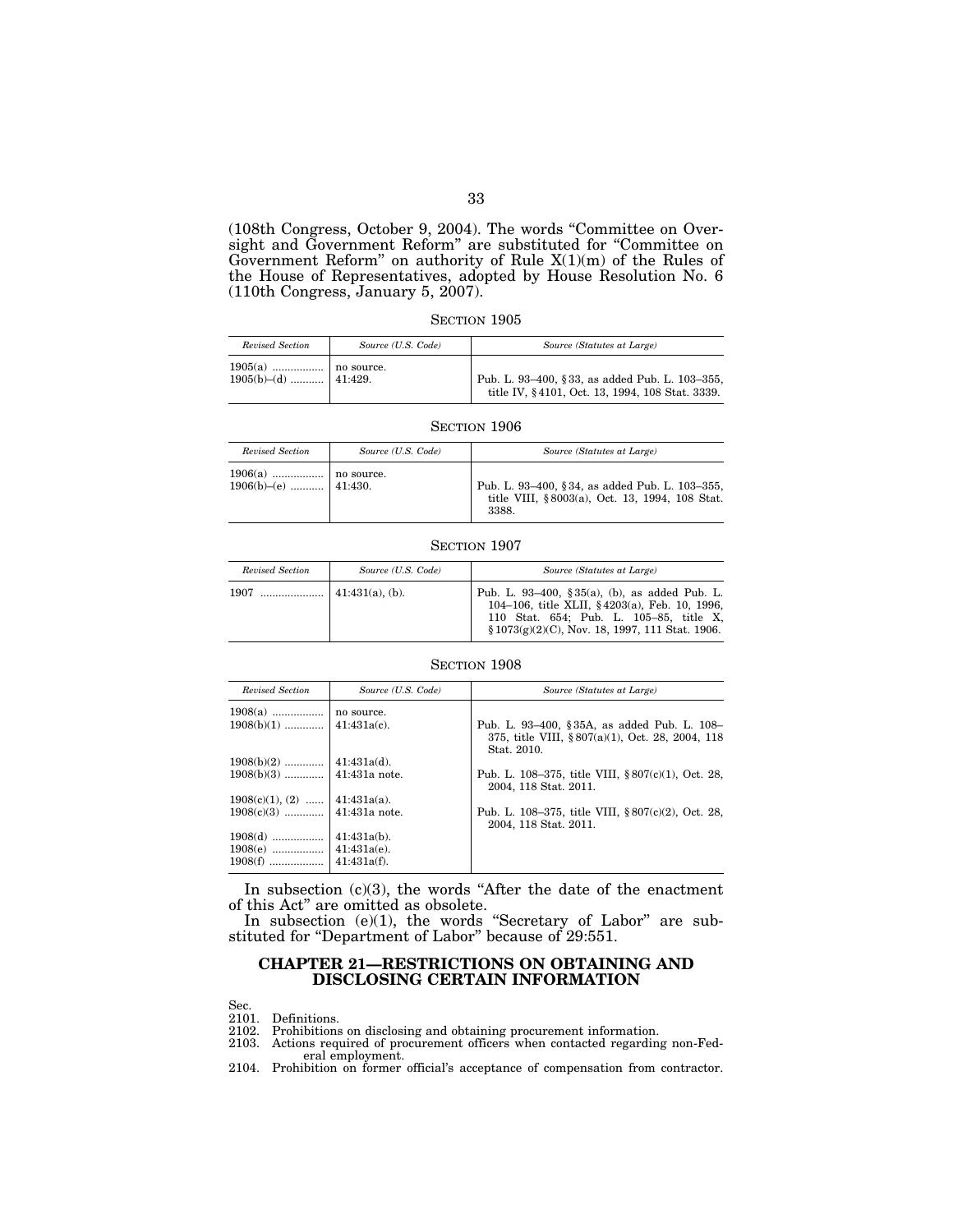2105. Penalties and administrative actions.

2106. Reporting information believed to constitute evidence of offense.

2107. Savings provisions.

SECTION 2101

| Revised Section | Source (U.S. Code) | Source (Statutes at Large)                                                                                                                                                                                                                                                                                                                                                                                                                                                                   |
|-----------------|--------------------|----------------------------------------------------------------------------------------------------------------------------------------------------------------------------------------------------------------------------------------------------------------------------------------------------------------------------------------------------------------------------------------------------------------------------------------------------------------------------------------------|
| $2101(1)$       | $41:423(f)(5)$ .   | Pub. L. 93–400, § 27(f), as added Pub. L. 100–<br>679, §6(a), Nov. 17, 1988, 102 Stat. 4063;<br>Pub. L. 101–189, title VIII, $§ 814(a)–(d)(1)$ ,<br>Nov. 29, 1989, 103 Stat. 1495; Pub. L. 101-<br>510, title XIV, $$1484(l)(6)$ , Nov. 5, 1990, 104<br>Stat. 1720; Pub. L. 102-25, title VII, §705(i),<br>Apr. 6, 1991, 105 Stat. 121; Pub. L. 103-355,<br>title VIII, §8301(e), Oct. 13, 1994, 108 Stat.<br>3397; Pub. L. 104–106, title XLIII, §4304(a),<br>Feb. 10, 1996, 110 Stat. 662. |
| $2101(2)$       | $41:423(f)(1)$ .   |                                                                                                                                                                                                                                                                                                                                                                                                                                                                                              |
| $2101(3)$       | $41:423(f)(3)$ .   |                                                                                                                                                                                                                                                                                                                                                                                                                                                                                              |
| $2101(4)$       | $41:423(f)(4)$ .   |                                                                                                                                                                                                                                                                                                                                                                                                                                                                                              |
| $2101(5)$       | $41:423(f)(7)$ .   |                                                                                                                                                                                                                                                                                                                                                                                                                                                                                              |
| $2101(6)$       | $41:423(f)(6)$ .   |                                                                                                                                                                                                                                                                                                                                                                                                                                                                                              |
| $2101(7)$       | $41:423(f)(2)$ .   |                                                                                                                                                                                                                                                                                                                                                                                                                                                                                              |

# SECTION 2102

| Revised Section | Source (U.S. Code)             | Source (Statutes at Large)                                                                                                                                                                                                                                                                                                                                                                                                                                                                                                                                                           |
|-----------------|--------------------------------|--------------------------------------------------------------------------------------------------------------------------------------------------------------------------------------------------------------------------------------------------------------------------------------------------------------------------------------------------------------------------------------------------------------------------------------------------------------------------------------------------------------------------------------------------------------------------------------|
| $2102(a)$       | $41:423(a)$ .<br>$41:423(b)$ . | Pub. L. 93-400, $\S 27(a)$ , (b), as added Pub. L.<br>100–679, §6(a), Nov. 17, 1988, 102 Stat.<br>4063; Pub. L. 101–189, title VIII, §814(a)–<br>$(d)(1)$ , Nov. 29, 1989, 103 Stat. 1495; Pub. L.<br>101–510, title XIV, $$1484(l)(6)$ , Nov. 5, 1990,<br>104 Stat. 1720; Pub. L. 102-25, title VII,<br>§705(i), Apr. 6, 1991, 105 Stat. 121; Pub. L.<br>103-355, title VIII, §8301(e), Oct. 13, 1994,<br>108 Stat. 3397; Pub. L. 104-106, title XLIII,<br>§4304(a), Feb. 10, 1996, 110 Stat. 659; Pub.<br>L. 107–347, title II, $\S 209(d)(4)$ , Dec. 17, 2002,<br>116 Stat. 2930. |
| 2102(b)         |                                |                                                                                                                                                                                                                                                                                                                                                                                                                                                                                                                                                                                      |

| Revised Section        | Source (U.S. Code)                        | Source (Statutes at Large)                                                                                                                                                                                                                                                                                                                                                                                                                                                                            |
|------------------------|-------------------------------------------|-------------------------------------------------------------------------------------------------------------------------------------------------------------------------------------------------------------------------------------------------------------------------------------------------------------------------------------------------------------------------------------------------------------------------------------------------------------------------------------------------------|
| $2103(a)$              | $41:423(c)(1)$ .                          | Pub. L. 93–400, $\S 27(c)$ , as added Pub. L. 100–<br>679, §6(a), Nov. 17, 1988, 102 Stat. 4063;<br>Pub. L. 101–189, title VIII, $8814(a)-(d)(1)$ .<br>Nov. 29, 1989, 103 Stat. 1495; Pub. L. 101-<br>510, title XIV, §1484( <i>l</i> )(6), Nov. 5, 1990, 104<br>Stat. 1720; Pub. L. 102-25, title VII, §705(i),<br>Apr. 6, 1991, 105 Stat. 121; Pub. L. 103-355,<br>title VIII, §8301(e), Oct. 13, 1994, 108 Stat.<br>3397; Pub. L. 104–106, title XLIII, §4304(a),<br>Feb. 10, 1996, 110 Stat. 660. |
| $2103(b)$<br>$2103(c)$ | $41:423(c)(2)$ .<br>$41:423(c)(3)$ , (4). |                                                                                                                                                                                                                                                                                                                                                                                                                                                                                                       |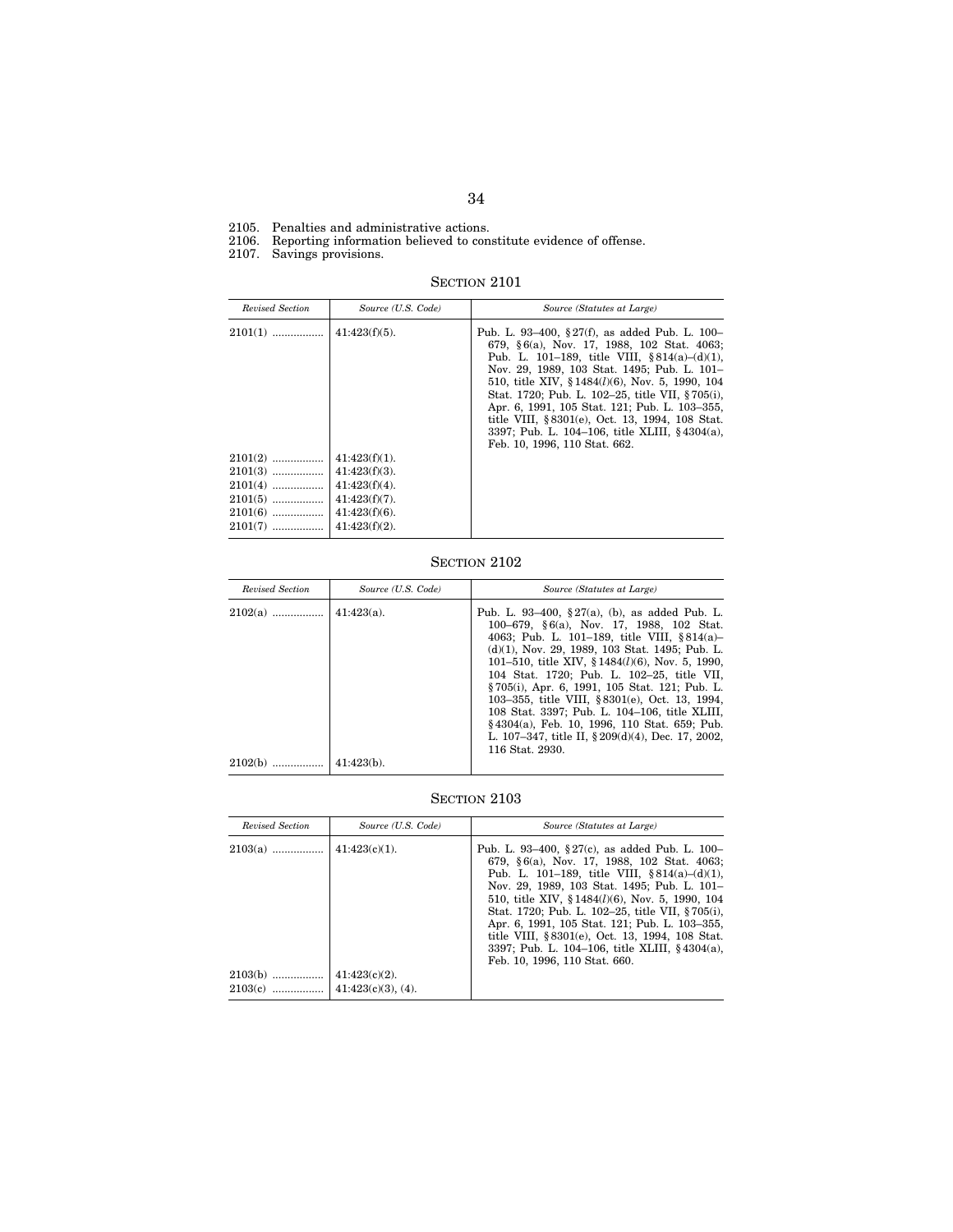SECTION 2104

| Revised Section                   | Source (U.S. Code)                                            | Source (Statutes at Large)                                                                                                                                                                                                                                                                                                                                                                                                                                                                         |
|-----------------------------------|---------------------------------------------------------------|----------------------------------------------------------------------------------------------------------------------------------------------------------------------------------------------------------------------------------------------------------------------------------------------------------------------------------------------------------------------------------------------------------------------------------------------------------------------------------------------------|
| $2104(a)$                         | $41:423(d)(1)$ .                                              | Pub. L. 93–400, § 27(d), as added Pub. L. 100–<br>679, §6(a), Nov. 17, 1988, 102 Stat. 4063;<br>Pub. L. 101–189, title VIII, $§ 814(a)–(d)(1)$ ,<br>Nov. 29, 1989, 103 Stat. 1495; Pub. L. 101-<br>510, title XIV, §1484( <i>l</i> )(6), Nov. 5, 1990, 104<br>Stat. 1720; Pub. L. 102-25, title VII, §705(i),<br>Apr. 6, 1991, 105 Stat. 121; Pub. L. 103-355,<br>title VIII, §8301(e), Oct. 13, 1994, 108 Stat.<br>3397; Pub. L. 104–106, title XLIII, §4304(a),<br>Feb. 10, 1996, 110 Stat. 660. |
| $2104(b)$<br>$2104(c)$<br>2104(d) | $41:423(d)(2)$ .<br>$41:423(d)(5)$ .<br>$41:423(d)(3)$ , (4). |                                                                                                                                                                                                                                                                                                                                                                                                                                                                                                    |

| Revised Section        | Source (U.S. Code)                   | Source (Statutes at Large)                                                                                                                                                                                                                                                                                                                                                                                                                                                                  |
|------------------------|--------------------------------------|---------------------------------------------------------------------------------------------------------------------------------------------------------------------------------------------------------------------------------------------------------------------------------------------------------------------------------------------------------------------------------------------------------------------------------------------------------------------------------------------|
| $2105(a)$              | $41:423(e)(1)$ .                     | Pub. L. 93-400, §27(e), as added Pub. L. 100-<br>679, §6(a), Nov. 17, 1988, 102 Stat. 4063;<br>Pub. L. 101–189, title VIII, $§ 814(a)–(d)(1)$ ,<br>Nov. 29, 1989, 103 Stat. 1495; Pub. L. 101-<br>510, title XIV, $$1484(l)(6)$ , Nov. 5, 1990, 104<br>Stat. 1720; Pub. L. 102-25, title VII, §705(i),<br>Apr. 6, 1991, 105 Stat. 121; Pub. L. 103-355,<br>title VIII, §8301(e), Oct. 13, 1994, 108 Stat.<br>3397; Pub. L. 104–106, title XLIII, §4304(a),<br>Feb. 10, 1996, 110 Stat. 661. |
| $2105(b)$<br>$2105(c)$ | $41:423(e)(2)$ .<br>$41:423(e)(3)$ . |                                                                                                                                                                                                                                                                                                                                                                                                                                                                                             |

In subsection (a), the word "violates" is substituted for "engages in conduct constituting a violation'' to eliminate unnecessary words. In subsection (b), the words ''liable to the Federal Government

for'' are substituted for ''subject to'' for consistency in the revised title and with other titles of the United States Code.

In subsecton  $(c)(1)$ , the words "has violated" are substituted for "has engaged in conduct constituting a violation" to eliminate unnecessary words.

SECTION 2106

| Revised Section | Source (U.S. Code) | Source (Statutes at Large)                                                                                                                                                                                                                                                                                                                                                                                                                                                                      |
|-----------------|--------------------|-------------------------------------------------------------------------------------------------------------------------------------------------------------------------------------------------------------------------------------------------------------------------------------------------------------------------------------------------------------------------------------------------------------------------------------------------------------------------------------------------|
| 2106            | $41:423(g)$ .      | Pub. L. 93–400, $\S 27(g)$ , as added Pub. L. 100–<br>679, §6(a), Nov. 17, 1988, 102 Stat. 4063;<br>Pub. L. 101–189, title VIII, $§814(a)–(d)(1)$ ,<br>Nov. 29, 1989, 103 Stat. 1495; Pub. L. 101-<br>510, title XIV, $$1484(l)(6)$ , Nov. 5, 1990, 104<br>Stat. 1720; Pub. L. 102-25, title VII, §705(i),<br>Apr. 6, 1991, 105 Stat. 121; Pub. L. 103-355,<br>title VIII, §8301(e), Oct. 13, 1994, 108 Stat.<br>3397; Pub. L. 104–106, title XLIII, §4304(a),<br>Feb. 10, 1996, 110 Stat. 663. |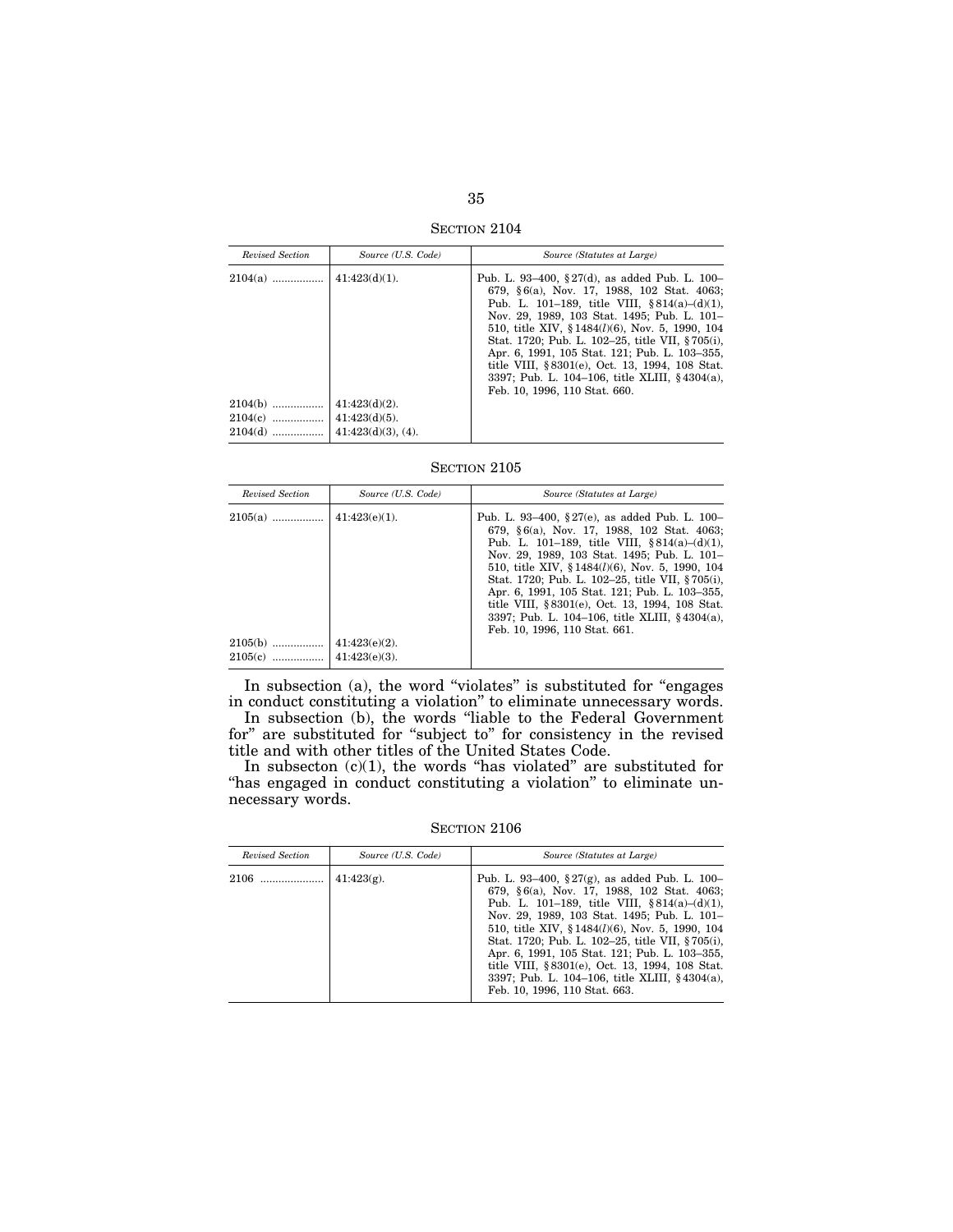SECTION 2107

| Revised Section | Source (U.S. Code) | Source (Statutes at Large)                                                                                                                                                                                                                                                                                                                                                                                                                                                                      |
|-----------------|--------------------|-------------------------------------------------------------------------------------------------------------------------------------------------------------------------------------------------------------------------------------------------------------------------------------------------------------------------------------------------------------------------------------------------------------------------------------------------------------------------------------------------|
| 2107            | $41:423(h)$ .      | Pub. L. 93–400, $\S 27(h)$ , as added Pub. L. 100–<br>679, §6(a), Nov. 17, 1988, 102 Stat. 4063;<br>Pub. L. 101–189, title VIII, $§814(a)–(d)(1)$ ,<br>Nov. 29, 1989, 103 Stat. 1495; Pub. L. 101-<br>510, title XIV, $$1484(l)(6)$ , Nov. 5, 1990, 104<br>Stat. 1720; Pub. L. 102-25, title VII, §705(i),<br>Apr. 6, 1991, 105 Stat. 121; Pub. L. 103-355,<br>title VIII, §8301(e), Oct. 13, 1994, 108 Stat.<br>3397; Pub. L. 104–106, title XLIII, §4304(a),<br>Feb. 10, 1996, 110 Stat. 663. |

## **CHAPTER 23—MISCELLANEOUS**

Sec.<br>2301.

2301. Use of electronic commerce in Federal procurement.<br>2302. Rights in technical data.

2302. Rights in technical data.

Ethics safeguards related to contractor conflicts of interest.

2304. Conflict of interest standards for consultants.<br>2305. Authority of Director of Office of Managemen'

2305. Authority of Director of Office of Management and Budget not affected.<br>2306. Openness of meetings.

2306. Openness of meetings.

2307. Comptroller General's access to information.

2308. Modular contracting for information technology.

2309. Protection of constitutional rights of contractors.

- 2310. Performance-based contracts or task orders for services to be treated as contracts for the procurement of commercial items.
- 2311. Enhanced transparency on interagency contracting and other transactions.

2312. Contingency Contracting Corps.

2313. Database for Federal agency contract and grant officers and suspension and debarment officials.

#### SECTION 2301

| Revised Section                                  | Source (U.S. Code)                                               | Source (Statutes at Large)                                                                                                                                                                                                                                                         |
|--------------------------------------------------|------------------------------------------------------------------|------------------------------------------------------------------------------------------------------------------------------------------------------------------------------------------------------------------------------------------------------------------------------------|
|                                                  | $41:426(f)$ .                                                    | Pub. L. 93–400, §30, as added Pub. L. 103–355,<br>title IX, §9001(a), Oct. 13, 1994, 108 Stat.<br>3399; Pub. L. 105–85, title VIII, §850(a), Nov.<br>18, 1997, 111 Stat. 1847; Pub. L. 106-398, §1<br>[[div. A], title VIII, $\S 810(d)$ ], Oct. 30, 2000,<br>114 Stat. 1654A-210. |
| $2301(b)$<br>$2301(c)$<br>$2301(d)$<br>$2301(e)$ | $41:426(a)$ .<br>$41:426(b)$ .<br>$41:426(c)$ .<br>$41:426(d)$ . |                                                                                                                                                                                                                                                                                    |

In this section, the text of 41:426(e) is omitted as obsolete because the last report was to be submitted not later than March 1, 2004.

In subsection (c), the word "executive" is added for clarity and for consistency in the revised section.

In subsection  $(e)(2)$ , the words "with respect to the agency systems, technologies, procedures, and processes established pursuant to this section'' are omitted as unnecessary.

SECTION 2302

| Revised Section | Source (U.S. Code) | Source (Statutes at Large)                                                                                                                                                                                    |
|-----------------|--------------------|---------------------------------------------------------------------------------------------------------------------------------------------------------------------------------------------------------------|
| $2302(a)$       |                    | 41:418a(a) (1st sentence).   Pub. L. 93–400, §21, as added Pub. L. 98–577,<br>title III, § 301(a), Oct. 30, 1984, 98 Stat. 3074;<br>Pub. L. 99-145, title IX, $\S 961(d)(2)$ , Nov. 8,<br>1985, 99 Stat, 704. |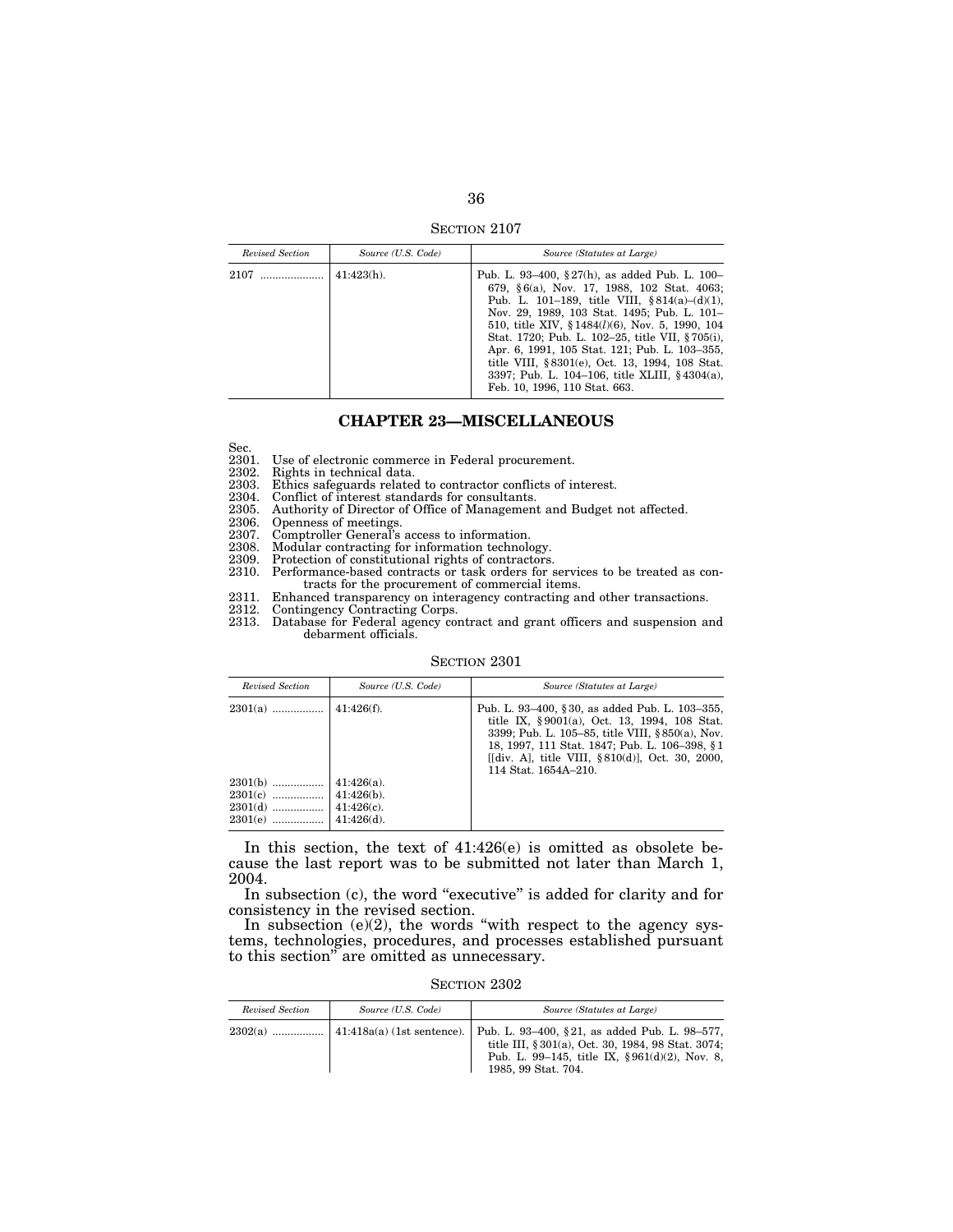SECTION 2302—CONTINUED

| Revised Section                          | Source (U.S. Code) | Source (Statutes at Large) |
|------------------------------------------|--------------------|----------------------------|
|                                          |                    |                            |
| 2302(c) $\ldots$ $\downarrow$ 1:418a(b). |                    |                            |

In subsection (a), the words "Federal Acquisition Regulation" are substituted for ''single system of Government-wide procurement regulations as defined in section 403(4) of this title'' because section  $3(a)(1)$  of the Office of Federal Procurement Policy Act Amendments of 1988 (Public Law 100–679, 102 Stat. 4055) substituted "Federal Acquisition Regulation" for "single system of Governmentwide procurement regulations'' in section 6 of the Office of Federal Procurement Policy Act (Public Law 93–400, 88 Stat. 797, 41:406) and because section 3(c) of the Office of Federal Procurement Policy Act Amendments of 1988 (102 Stat. 4056) struck section 4(4) of the Office of Federal Procurement Policy Act (88 Stat. 797, 41:403(4)), as amended by section 4 of the Office of Federal Procurement Policy Act Amendments of 1983 (Public Law 98–191, 97 Stat. 1326), which had defined "single system of Government-wide procurement regulations''.

SECTION 2303

| Revised Section | Source (U.S. Code) | Source (Statutes at Large)                                                                   |
|-----------------|--------------------|----------------------------------------------------------------------------------------------|
|                 |                    | Pub. L. 110–417, [div. A], title VIII, §841(a), (c),<br>Oct. 14, 2008, 122 Stat. 4537, 4539. |

In this section, the words "relevant acquisition functions" are substituted for "acquisition functions closely associated with inherently governmental functions'' because of subsection (a).

In subsection (b), the words ''Not later than 270 days after the date of the enactment of this Act'' are omitted because of section 6(f) of the bill.

In subsection  $(b)(4)(A)$ , the words "Except as provided in subparagraph (B)'' are omitted as unnecessary.

SECTION 2304

| Revised Section                                                                                                                                                                                                                                                                                           | Source (U.S. Code) | Source (Statutes at Large)                                              |
|-----------------------------------------------------------------------------------------------------------------------------------------------------------------------------------------------------------------------------------------------------------------------------------------------------------|--------------------|-------------------------------------------------------------------------|
|                                                                                                                                                                                                                                                                                                           |                    | Pub. L. 100-463, title VIII, §8141, Oct. 1, 1988,<br>102 Stat. 2270-47. |
| $\begin{array}{c c} 2304(b) \  \, \ldots \quad \, \ldots \quad \, \ldots \quad \, \ldots \quad \, \text{41:405b(b).} \\ 2304(c) \  \, \ldots \quad \, \ldots \quad \, \ldots \quad \, \text{41:405b(d).} \\ 2304(d) \  \, \ldots \quad \, \ldots \quad \, \ldots \quad \, \text{41:405b(e).} \end{array}$ |                    |                                                                         |

In this section, the text of 41:405b(c) is omitted as obsolete.

In subsection (a), before paragraph (1), the words ''The Administrator shall prescribe under this division Government-wide regulations'' are substituted for ''Not later than 90 days after October 1, 1988, the Administrator of the Office of Federal Procurement Policy shall issue a policy, and not later than 180 days thereafter Government-wide regulations shall be issued under the Office of Federal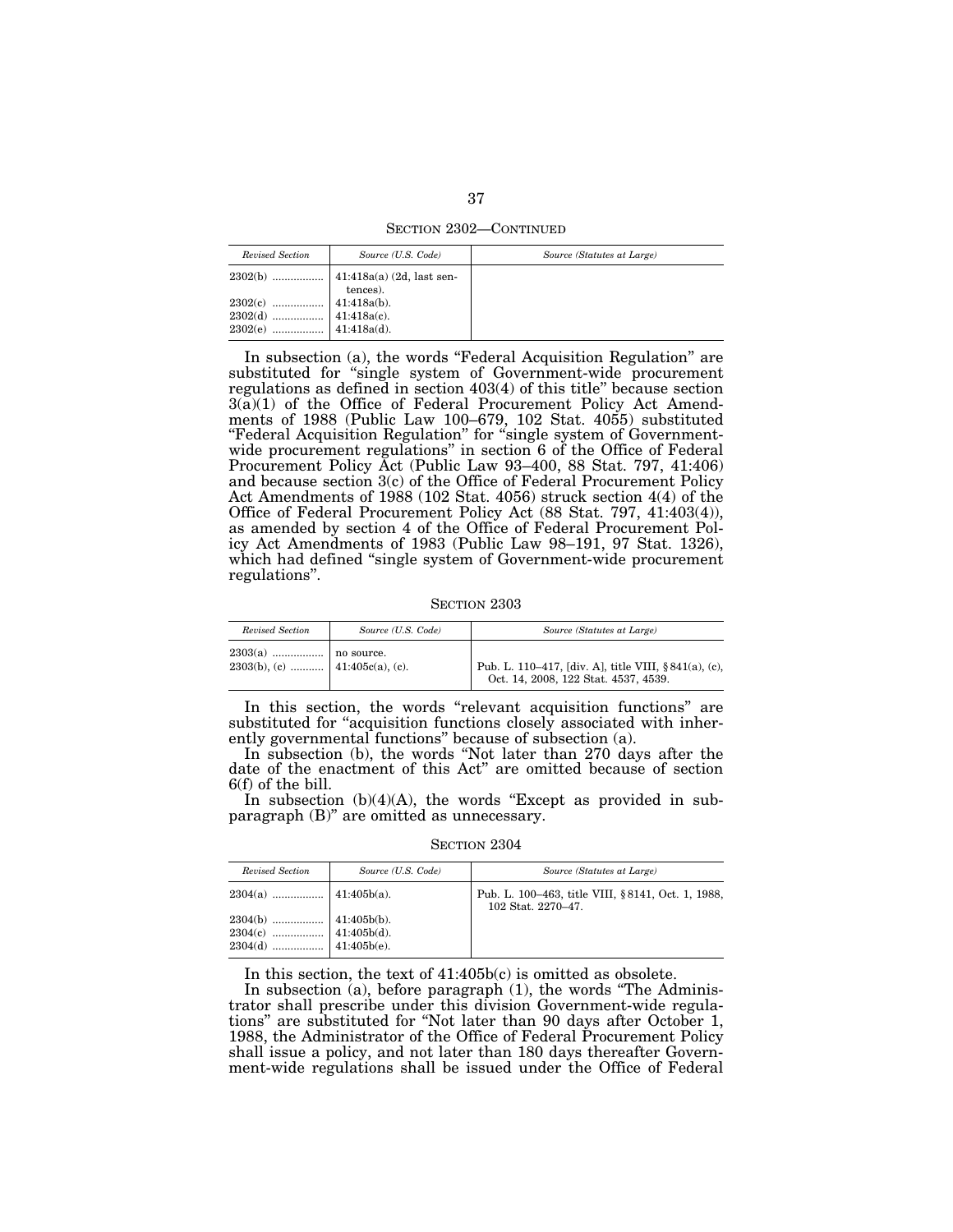Procurement Policy Act (41 U.S.C. 401 et seq.)" to eliminate obsolete words.

In subsection (b), before paragraph (1), the words ''the following types of consulting services'' are omitted as unnecessary.

In subsection (c)(2), the words "Director of National Intelligence" are substituted for ''Director of Central Intelligence'' because of section 1081(a) of the Intelligence Reform and Terrorism Prevention Act of 2004 (Public Law 108–458, 50 U.S.C. 401 note). The words "each January 1" are substituted for "no later than January 1, 1990, and annually thereafter to eliminate obsolete and unnecessary words. The words "exempted under paragraph (1)" are substituted for "exempted from the regulations required by subsection (a) of this section in accordance with the provisions of this subsection'' to eliminate unnecessary words.

SECTION 2305

| Revised Section | Source (U.S. Code) | Source (Statutes at Large)                                                                                                                                            |
|-----------------|--------------------|-----------------------------------------------------------------------------------------------------------------------------------------------------------------------|
|                 | $141:405(h)(2)$ .  | Pub. L. 93-400, $\S 6(h)(2)$ , Aug. 30, 1974, 88<br>Stat. 797; Pub. L. 96-83, §4, Oct. 10, 1979,<br>93 Stat. 649; Pub. L. 98-191, §5, Dec. 1,<br>1983, 97 Stat. 1328. |

The words "in effect on December 1, 1983" are substituted for "current" for clarity.

#### SECTION 2306

| Revised Section | Source (U.S. Code) | Source (Statutes at Large)                                                                                 |
|-----------------|--------------------|------------------------------------------------------------------------------------------------------------|
| 2306            | 41:412(b)          | Pub. L. 93–400, §14(b), Aug. 30, 1974, 88 Stat.<br>800; Pub. L. 96-83, §9, Oct. 10, 1979, 93<br>Stat. 652. |

| Revised Section | Source (U.S. Code) | Source (Statutes at Large)                              |
|-----------------|--------------------|---------------------------------------------------------|
| 2307<br>        | $41:412(a)$ .      | Pub. L. 93–400, §14(a), Aug. 30, 1974, 88 Stat.<br>800. |

#### SECTION 2308

| Revised Section | Source (U.S. Code) | Source (Statutes at Large)                                                                                                                                                                                             |
|-----------------|--------------------|------------------------------------------------------------------------------------------------------------------------------------------------------------------------------------------------------------------------|
| 2308            | $141:434$ .        | Pub. L. 93-400, §38, formerly §35, as added<br>Pub. L. 104-106, title LII, §5202(a), Feb. 10,<br>1996, 110 Stat. 690; renumbered § 38, Pub. L.<br>104–201, title X, $$1074(d)(1)$ , Sept. 23, 1996,<br>110 Stat. 2660. |

| Revised Section | Source (U.S. Code) | Source (Statutes at Large)                                                                                                                                                                                               |
|-----------------|--------------------|--------------------------------------------------------------------------------------------------------------------------------------------------------------------------------------------------------------------------|
|                 | 41:436.            | Pub. L. 93-400, §40, formerly §39, as added<br>Pub. L. 105-277, title III, §308(a), Oct. 21,<br>1998, 112 Stat. 2681-879; renumbered §40,<br>Pub. L. 108-136, title XIV, § 1431(d)(2), Nov.<br>24, 2003, 117 Stat. 1672. |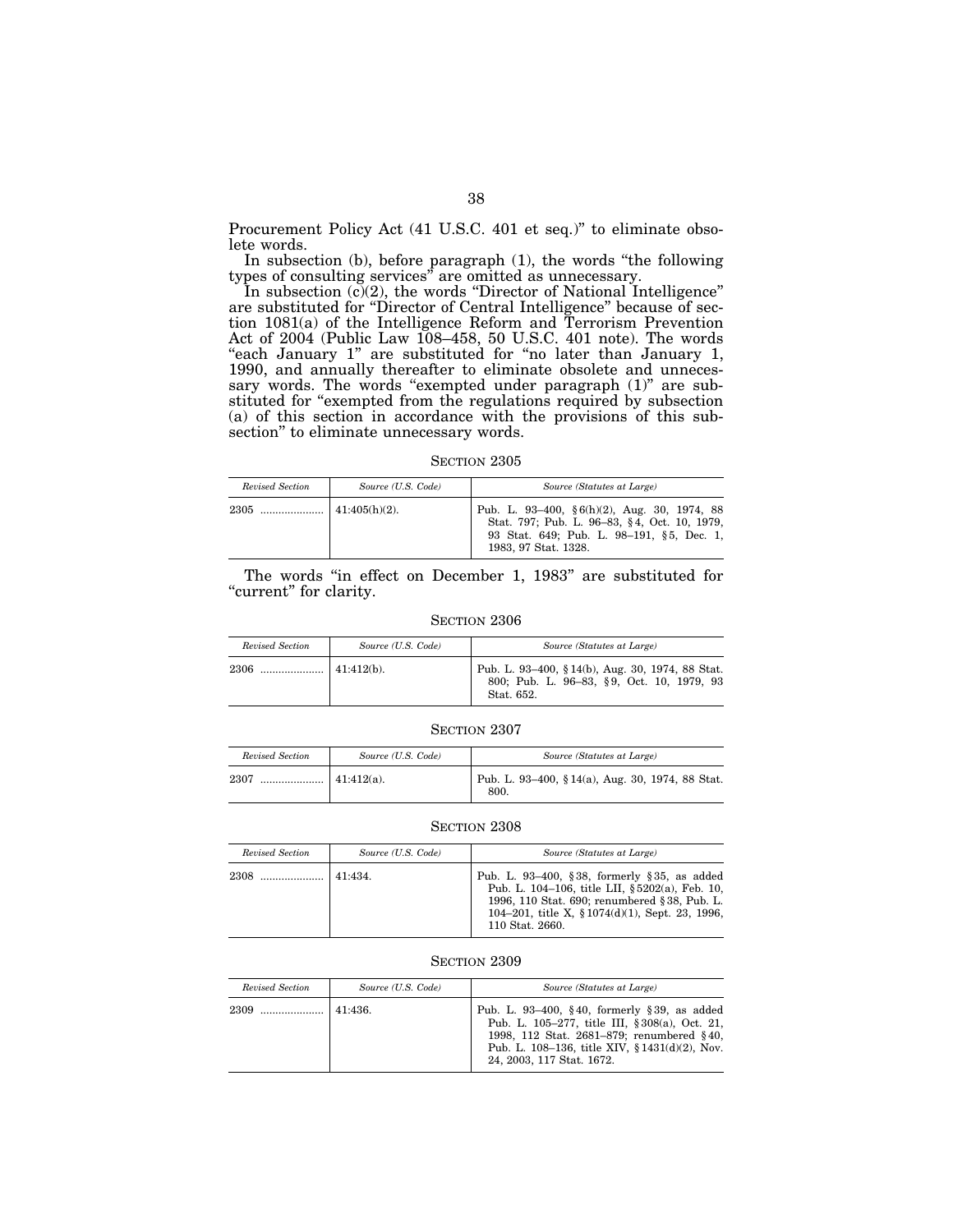In subsection (a), the reference is to the Chemical Weapons Convention Implementation Act of 1998 rather than the Chemical Weapons Convention Implementation Act of 1997 to correct an error in the source provision.

| Revised Section | Source (U.S. Code) | Source (Statutes at Large)                                                                               |
|-----------------|--------------------|----------------------------------------------------------------------------------------------------------|
| 2310            | 41:437             | Pub. L. 93–400, §41, as added Pub. L. 108–136,<br>title XIV, §1431(a), Nov. 24, 2003, 117 Stat.<br>1671. |

In subsection (c), the words ''Committees on Homeland Security and Governmental Affairs'' are substituted for ''Committees on Governmental Affairs'' on authority of Senate Resolution No. 445 (108th Congress, October 9, 2004). The words ''Committees on Oversight and Government Reform'' are substituted for ''Committees on Government Reform'' on authority of Rule X(1)(m) of the Rules of the House of Representatives, adopted by House Resolution No. 6 (110th Congress, January 5, 2007).

SECTION 2311

| Revised Section | Source (U.S. Code) | Source (Statutes at Large)                                                            |
|-----------------|--------------------|---------------------------------------------------------------------------------------|
| 2311            |                    | Pub. L. 110–417, [div. A], title VIII, $§ 874(a)$ ,<br>Oct. 14, 2008, 122 Stat. 4558. |

In the first sentence, the words ''Not later than one year after the date of enactment of this Act'' are omitted because of section 6(f) of the bill.

SECTION 2312

| Revised Section                         | Source (U.S. Code) | Source (Statutes at Large)                                                                                          |
|-----------------------------------------|--------------------|---------------------------------------------------------------------------------------------------------------------|
| $2312$ (except sub-<br>section $(a)$ ). | 41:440.            | Pub. L. 93–400, §44, as added Pub. L. 110–417,<br>[div. A], title VIII, § 870(a), Oct. 14, 2008, 122<br>Stat. 4554. |
|                                         | no source.         |                                                                                                                     |

SECTION 2313

| Revised Section | Source (U.S. Code)   | Source (Statutes at Large)                                                     |
|-----------------|----------------------|--------------------------------------------------------------------------------|
| 2313            | 141:417 <sub>b</sub> | Pub. L. 110–417, [div. A], title VIII, §872, Oct.<br>14, 2008, 122 Stat. 4555. |

In subsection (a), the words ''not later than one year after the date of the enactment of this Act'' are omitted because of section 6(f) of the bill.

In subsection  $(c)(7)$ , the word "practicable" is substituted for "practical" to correct an error in the law.

In subsection (f), the words ''Not later than one year after the date of the enactment of this Act'' are omitted because of section 6(f) of the bill. The words ''shall require'' are substituted for ''shall be amended to require'' to reflect the permanence of the provision.

In subsection  $(f(2))$ , the words "the information submitted under paragraph (1)'' are substituted for ''such information'' for clarity.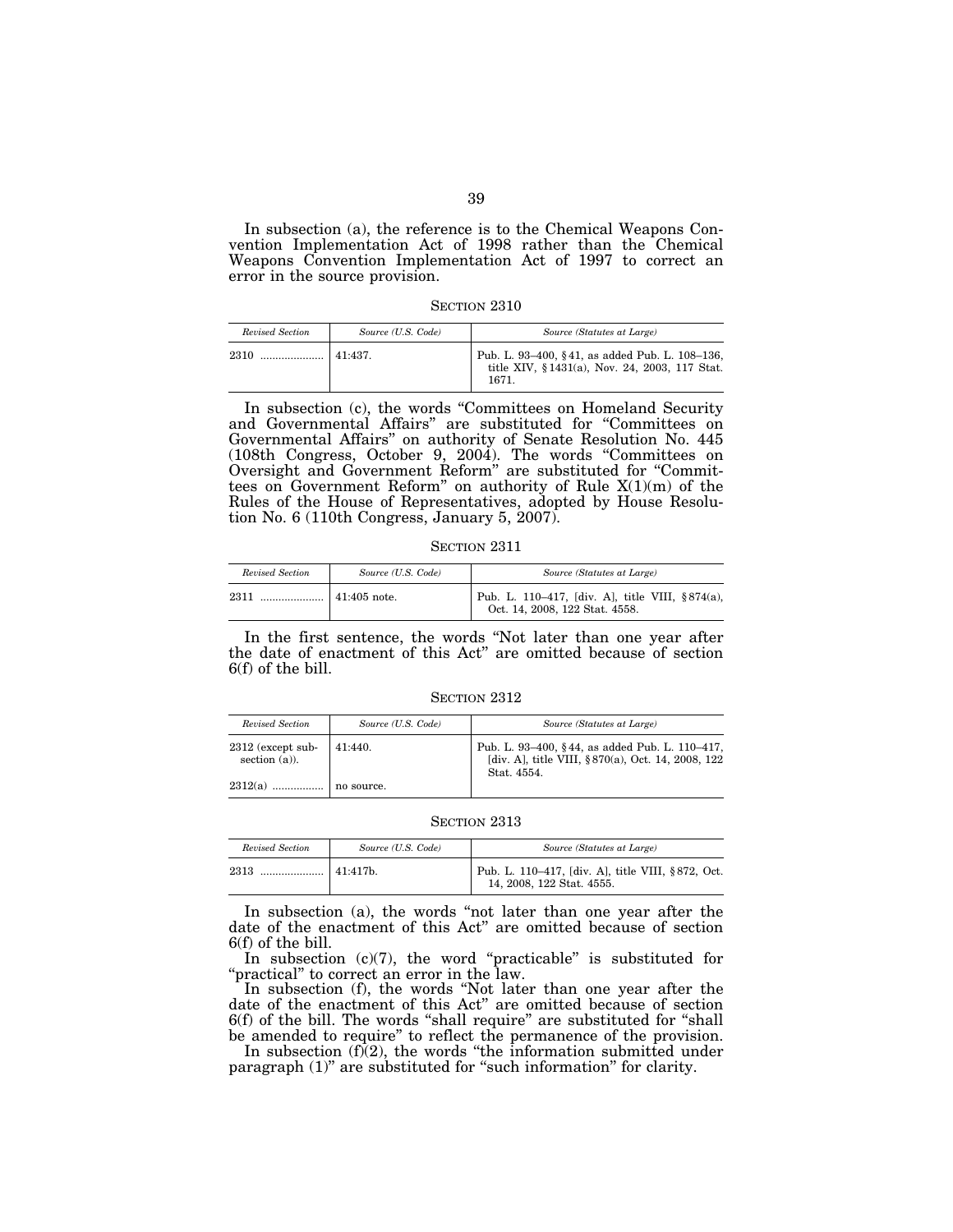# DIVISION C—PROCUREMENT

## **CHAPTER 31—GENERAL**

Sec.

3101. Applicability.

3102. Delegation and assignment of powers, functions, and responsibilities.

3103. Acquisition programs.

3104. Small business concerns.

- 3105. New contracts and grants and merit-based selection procedures.
- 3106. Erection, repair, or furnishing of public buildings and improvements not authorized, and certain contracts not permitted, by this division.

#### SECTION 3101

| Revised Section         | Source (U.S. Code)                           | Source (Statutes at Large)                                                                                                                                                                                                                                                                                            |
|-------------------------|----------------------------------------------|-----------------------------------------------------------------------------------------------------------------------------------------------------------------------------------------------------------------------------------------------------------------------------------------------------------------------|
| $3101(a)$               | $41:252(a)$ (words before<br>1st semicolon). | June 30, 1949, ch. 288, title III, § 302(a), 63<br>Stat. 393; July 12, 1952, ch. 703, $\S 1(m)$ , 66<br>Stat. 594; Pub. L. 85–800, §1, Aug. 28, 1958,<br>72 Stat. 966; Pub. L. 89–343, §1, Nov. 8,<br>1965, 79 Stat. 1303.                                                                                            |
| $3101(b)(1)$   41:252a. |                                              | June 30, 1949, ch. 288, title III, §302A, as<br>added Pub. L. 103-355, title IV, §§4003,<br>4103(a), Oct. 13, 1994, 108 Stat. 3338, 3341.                                                                                                                                                                             |
| $3101(b)(2)$   41:252b. |                                              | June 30, 1949, ch. 288, title III, § 302B, as<br>added Pub. L. 103–355, title IV, $§ 4203(b)$ ,<br>Oct. 13, 1994, 108 Stat. 3346.                                                                                                                                                                                     |
|                         | 1st semicolon and be-<br>fore "but when").   |                                                                                                                                                                                                                                                                                                                       |
| $3101(c)(2)$            | $41:252(a)$ (words after<br>"other law").    |                                                                                                                                                                                                                                                                                                                       |
|                         | 41:260.                                      | June 30, 1949, ch. 288, title III, § 310, 63 Stat.<br>397; July 12, 1952, ch. 703, $\S 1(m)$ , (n), 66<br>Stat. 594; Pub. L. 85–800, §6, Aug. 28, 1958,<br>72 Stat. 967; Pub. L. 89–343, §5, Nov. 8,<br>1965, 79 Stat. 1303; Pub. L. 98–369, div. B.<br>title VII, $\S 2714(a)(6)$ , July 18, 1984, 98 Stat.<br>1185. |

In subsection  $(c)(1)(B)$ , the words "except as provided in paragraph (2)'' are added for clarity. The words ''section 113(e) of title 40 or any other'' are omitted as unnecessary.

### SECTION 3102

| Revised Section | Source (U.S. Code) | Source (Statutes at Large)                                                                                                |
|-----------------|--------------------|---------------------------------------------------------------------------------------------------------------------------|
|                 | $141:261$ .        | June 30, 1949, ch. 288, title III, § 311, as added<br>Pub. L. 103-355, title I, § 1552, Oct. 13, 1994,<br>108 Stat. 3299. |

| Revised Section | Source (U.S. Code) | Source (Statutes at Large)                                                                                                                                                                                     |
|-----------------|--------------------|----------------------------------------------------------------------------------------------------------------------------------------------------------------------------------------------------------------|
| 3103            | 41:263.            | June 30, 1949, ch. 288, title III, § 313, as added<br>Pub. L. 103-355, title V, §5051(a), Oct. 13,<br>1994, 108 Stat. 3351; Pub. L. 105-85, div. A.<br>title VIII, § 851(a), Nov. 18, 1997, 111 Stat.<br>1851. |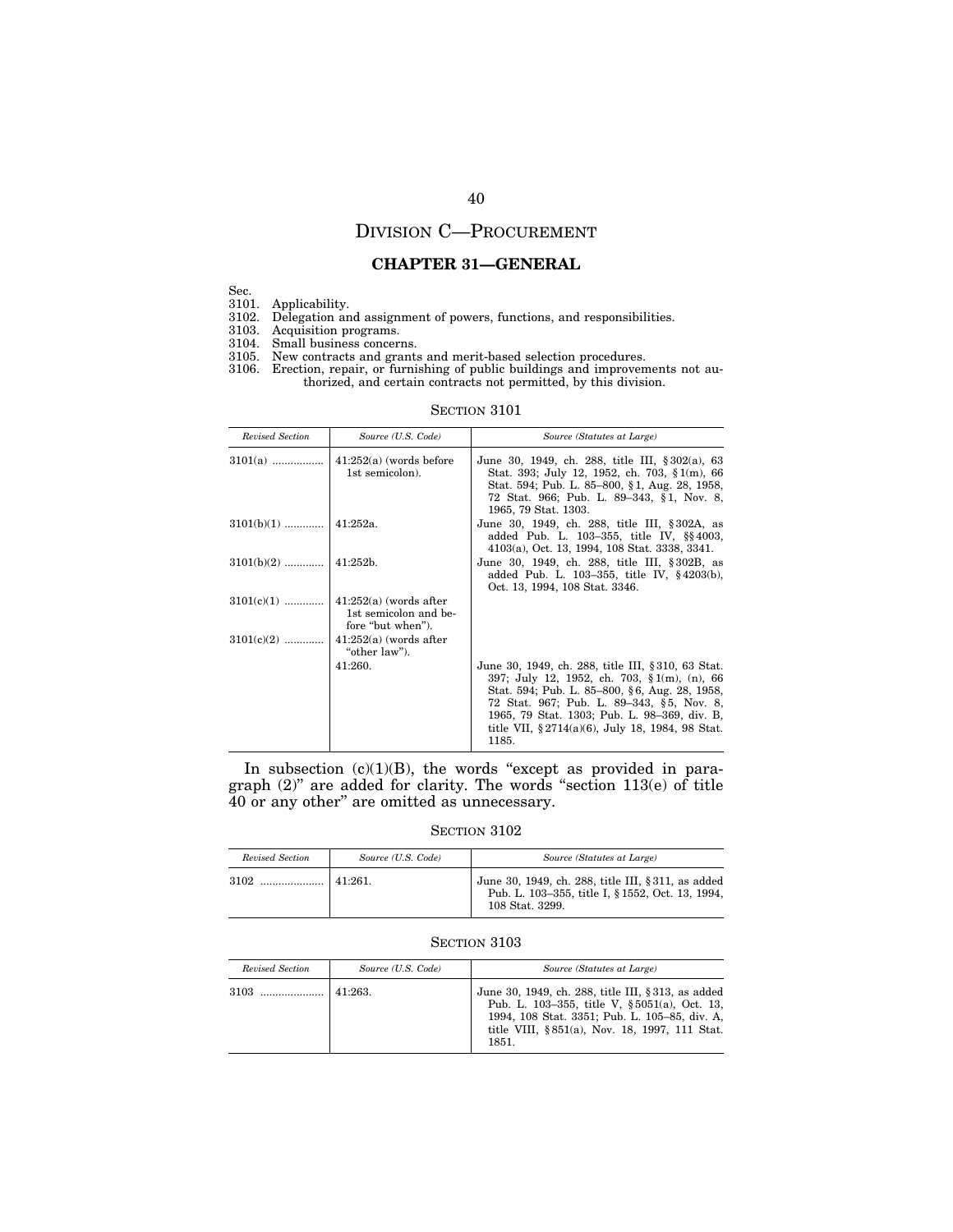| Section 3104 |  |
|--------------|--|
|--------------|--|

| Revised Section | Source (U.S. Code) | Source (Statutes at Large)                                                                                                                                                                          |
|-----------------|--------------------|-----------------------------------------------------------------------------------------------------------------------------------------------------------------------------------------------------|
|                 | $41:252(b)$ .      | June 30, 1949, ch. 288, title III, § 302(b), 63<br>Stat. 393; July 12, 1952, ch. 703, § 1(m), 66<br>Stat. 594; Pub. L. 98-369, div. B, title VII,<br>§ 2714(a)(1)(A), July 18, 1984, 98 Stat. 1184. |

The word "declared" is omitted as unnecessary.

SECTION 3105

| Revised Section | Source (U.S. Code) | Source (Statutes at Large)                                                                                                                                                                                             |
|-----------------|--------------------|------------------------------------------------------------------------------------------------------------------------------------------------------------------------------------------------------------------------|
| $3105(a)$       | $41:253(i)(1)$ .   | June 30, 1949, ch. 288, title III, § 303(i), as<br>added Pub. L. 103-355, title VII.<br>§7203(b)(1)(B), Oct. 13, 1994, 108 Stat. 3380;<br>Pub. L. 104–106, title XLI, $§$ 4101(b)(1), Feb.<br>10, 1996, 110 Stat. 642. |
|                 | $41:266(a)$ .      | June 30, 1949, ch. 288, title III, § 316, as added<br>Pub. L. 103–355, title VII, §7203(b)(2), Oct.<br>13, 1994, 108 Stat. 3381; Pub. L. 104-106,<br>title XLIII, §4321(e)(9), Feb. 10, 1996, 110<br>Stat. 675.        |
| $3105(b)$       | $41:253(i)(3)$ .   |                                                                                                                                                                                                                        |
|                 | $41:266(c)$ .      |                                                                                                                                                                                                                        |
| $3105(c)$       | $41:253(i)(2)$ .   |                                                                                                                                                                                                                        |
|                 | $41:266(b)$ .      |                                                                                                                                                                                                                        |
| $3105(d)$       | $41:253(i)(4)$ .   |                                                                                                                                                                                                                        |
|                 | $41:266(d)$ .      |                                                                                                                                                                                                                        |

SECTION 3106

| Revised Section | Source (U.S. Code)   | Source (Statutes at Large)                                                                                                                                                                                                                                                                                                                                                                                                                                                                                                                               |
|-----------------|----------------------|----------------------------------------------------------------------------------------------------------------------------------------------------------------------------------------------------------------------------------------------------------------------------------------------------------------------------------------------------------------------------------------------------------------------------------------------------------------------------------------------------------------------------------------------------------|
|                 | $\pm 41:252(c)(1)$ . | June 30, 1949, ch. 288, title III, $\S 302(c)(1)$ , 63<br>Stat. 393; July 12, 1952, ch. 703, § 1(m), 66<br>Stat. 594; Pub. L. 85–800, §§2, 3, Aug. 28,<br>1958, 72 Stat. 966; Pub. L. 89–343, §2, Nov.<br>8, 1965, 79 Stat. 1303; Pub. L. 89–348, § 1(2),<br>Nov. 8, 1965, 79 Stat. 1310; Pub. L. 90–268,<br>§4, Mar. 16, 1968, 82 Stat. 50; Pub. L. 93-<br>356, §3, July 25, 1974, 88 Stat. 390; Pub. L.<br>98-191, $\S 9(a)(1)$ , Dec. 1, 1983, 97 Stat. 1331;<br>Pub. L. 98-369, div. B, title VII,<br>§ 2714(a)(1)(B), July 18, 1984, 98 Stat. 1184. |

In paragraph (1), the words ''but such authorization shall be required in the same manner as heretofore'' are omitted as unnecessary.

# **CHAPTER 33—PLANNING AND SOLICITATION**

- Sec.<br>3301. Full and open competition.
- 3302. Requirements for purchase of property and services pursuant to multiple award contracts.
- 3303. Exclusion of particular source or restriction of solicitation to small business concerns.
- 3304. Use of noncompetitive procedures.
- 3305. Simplified procedures for small purchases. 3306. Planning and solicitation requirements. 3307. Preference for commercial items.
- 
- 
- 3308. Planning for future competition in contracts for major systems.
- 3309. Design-build selection procedures.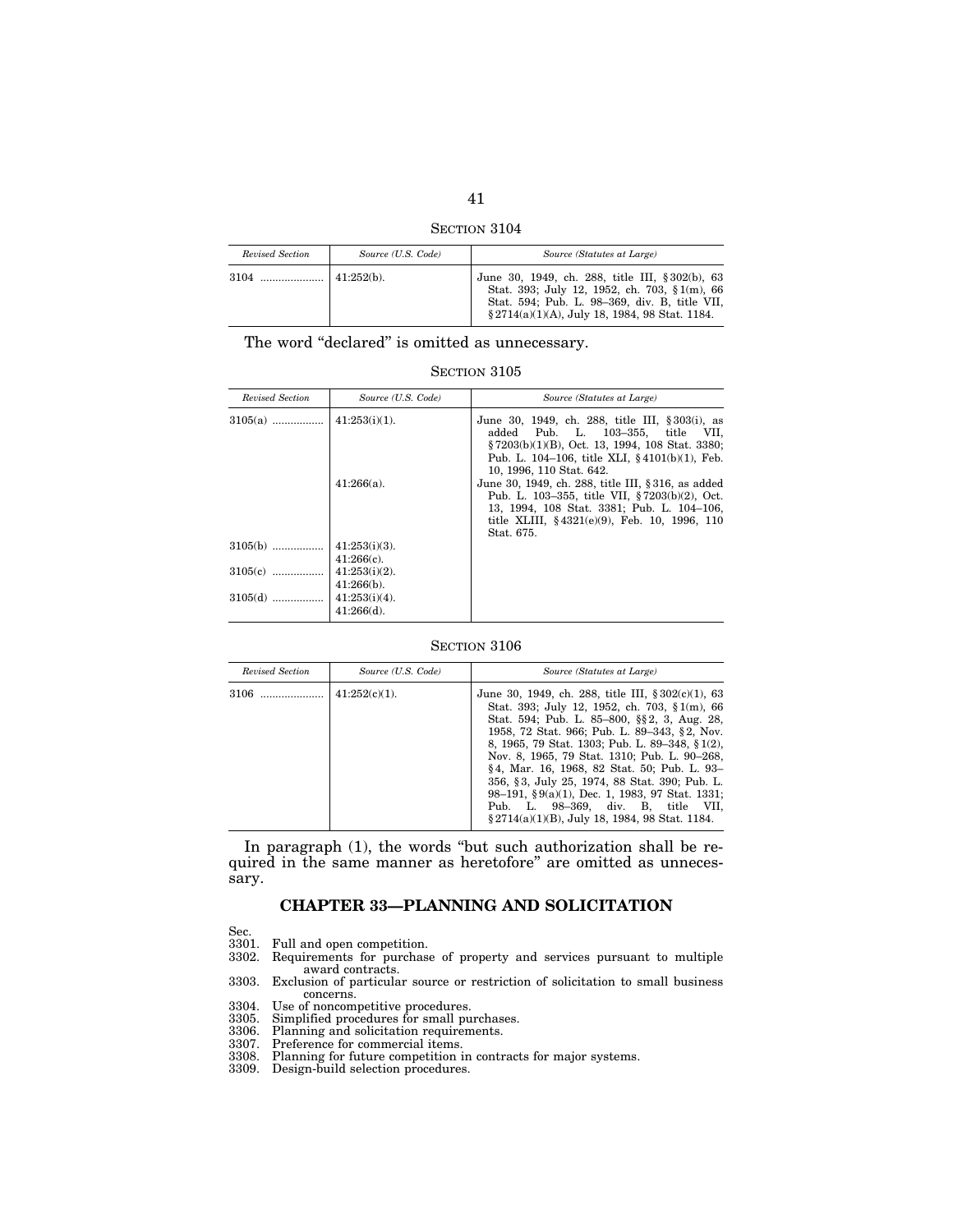#### 3310. Quantities to order.

3311. Qualification requirement.

SECTION 3301

| Revised Section | Source (U.S. Code) | Source (Statutes at Large)                                                                                                                                                                                                                                                                                            |
|-----------------|--------------------|-----------------------------------------------------------------------------------------------------------------------------------------------------------------------------------------------------------------------------------------------------------------------------------------------------------------------|
|                 |                    | June 30, 1949, ch. 288, title III, § 303(a), 63<br>Stat. 395; July 12, 1952, ch. 703, § 1(m), 66<br>Stat. 594; Pub. L. 90-268, §2, Mar. 16, 1968,<br>82 Stat. 49; Pub. L. 98-369, title VII,<br>§ 2711(a)(1), July 18, 1984, 98 Stat. 1175;<br>Pub. L. 103–355, title I, § 1051(1), Oct. 13,<br>1994. 108 Stat. 3260. |
|                 |                    |                                                                                                                                                                                                                                                                                                                       |
|                 |                    | June 30, 1949, ch. 288, title III, $\S 302(c)(2)$ , as<br>added Pub. L. 98-369, title VII,<br>$\S 2714(a)(1)(B)$ , July 18, 1984, 98 Stat. 1184.                                                                                                                                                                      |
| $3301(c)$       | $\pm 41:253(h)$ .  | June 30, 1949, ch. 288, title III, § 303(h), as<br>added Pub. L. 104–106, title XLI, §4101(b)(2),<br>Feb. 10, 1996, 110 Stat. 642.                                                                                                                                                                                    |

SECTION 3302

| Revised Section | Source (U.S. Code)    | Source (Statutes at Large)                                                            |
|-----------------|-----------------------|---------------------------------------------------------------------------------------|
| 3302            | $\vert$ 41:253h note. | Pub. L. 110-417, [div. A], title VIII, §863(a)-(e),<br>Oct. 14, 2008, 122 Stat. 4547. |

In subsection (b), the words "Not later than one year after the date of the enactment of this Act'' are omitted because of section 6(f) of the bill. The words ''shall require'' are substituted for ''shall be amended to require'' to reflect the permanence of the provision.

In subsection  $(c)(2)(A)$ , the words "except as provided in paragraph (3)'' are omitted as unnecessary.

In subsection  $(c)(3)(A)$ , "subsection  $(a)(3)(A)$ " is substituted for "subsection  $(d)(2)(A)$ " for consistency in the revised title and to correct an error in the law.

In subsection  $(d)(1)$ , the words "Not later than one year after the date of the enactment of this Act'' are omitted because of section 6(f) of the bill. The words "shall require" are substituted for "shall be amended to require'' to reflect the permanence of the provision.

SECTION 3303

| Revised Section | Source (U.S. Code) | Source (Statutes at Large)                                                                                                                                                                                                                                                                                                                                                                        |
|-----------------|--------------------|---------------------------------------------------------------------------------------------------------------------------------------------------------------------------------------------------------------------------------------------------------------------------------------------------------------------------------------------------------------------------------------------------|
| 3303            | $41:253(b)$ .      | June 30, 1949, ch. 288, title III, § 303(b), 63<br>Stat. 395; July 12, 1952, ch. 703, § 1(m), 66<br>Stat. 594; Pub. L. 90–268, §2, Mar. 16, 1968,<br>82 Stat. 49; Pub. L. 98-369, title VII,<br>$\S 2711(a)(1)$ , July 18, 1984, 98 Stat. 1175;<br>Pub. L. 98–577, title V, $\S 504(a)(1)$ , Oct. 30,<br>1984, 98 Stat. 3086; Pub. L. 103-355, title I,<br>§ 1052, Oct. 13, 1994, 108 Stat. 3260. |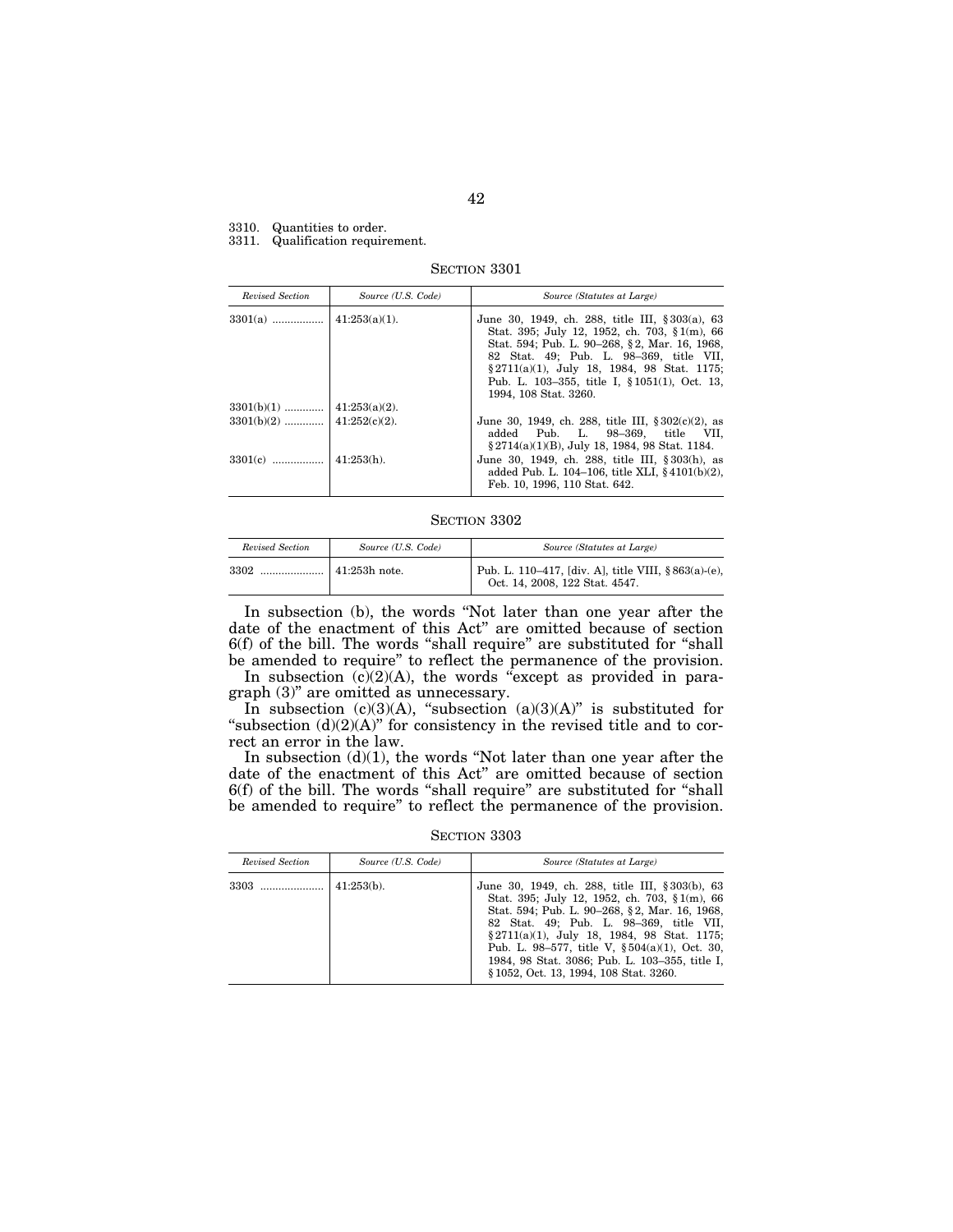SECTION 3304

| Revised Section                      | Source (U.S. Code)                   | Source (Statutes at Large)                                                                                                                                                                                                                                                                                                                                                                                                                                                                                                                                                                                                                                                                                                                                                                                                                                                                                                                          |
|--------------------------------------|--------------------------------------|-----------------------------------------------------------------------------------------------------------------------------------------------------------------------------------------------------------------------------------------------------------------------------------------------------------------------------------------------------------------------------------------------------------------------------------------------------------------------------------------------------------------------------------------------------------------------------------------------------------------------------------------------------------------------------------------------------------------------------------------------------------------------------------------------------------------------------------------------------------------------------------------------------------------------------------------------------|
| $3304(a)$                            | $41:253(c)$ , $(d)(2)$ .             | June 30, 1949, ch. 288, title III, $§ 303(c)–(f), (i)$ ,<br>63 Stat. 395; July 12, 1952, ch. 703, § 1(m),<br>66 Stat. 594; Pub. L. 90-268, §2, Mar. 16,<br>1968, 82 Stat. 49; Pub. L. 98-369, title VII,<br>§ 2711(a)(1), July 18, 1984, 98 Stat. 1176;<br>Pub. L. 98–577, title V, $\S 504(a)(2)$ , Oct. 30,<br>1984, 98 Stat. 3086; Pub. L. 99-145, title IX,<br>$§ 961(a)(2)$ , title XIII, $§ 1304(c)(2)$ , Nov. 8,<br>1985, 99 Stat. 703, 742; Pub. L. 103-355, title<br>I, $\S$ 1053, 1055(a), title VII, $\S$ 7203(b)(1)(A),<br>Oct. 13, 1994, 108 Stat. 3261, 3265, 3380;<br>Pub. L. 104-106, title XLI, §4102(b), title<br>XLIII, §4321(e)(2), Feb. 10, 1996, 110 Stat.<br>643, 674; Pub. L. 104-320, §§ 7(a)(2), 11(c)(2),<br>Oct. 19, 1996, 110 Stat. 3871, 3873; Pub. L.<br>110–181, div. A, title VIII, §844(a), Jan. 28,<br>2008, 122 Stat. 239; Pub. L. 110-417, [div. A],<br>title VIII, §862(a), Oct. 14, 2008, 122 Stat.<br>4546. |
| $3304(b)$<br>$3304(c)$               | $41:253(d)(1)$ .<br>$41:253(d)(3)$ . |                                                                                                                                                                                                                                                                                                                                                                                                                                                                                                                                                                                                                                                                                                                                                                                                                                                                                                                                                     |
| $3304(d)$                            | $41:253(e)$ .                        |                                                                                                                                                                                                                                                                                                                                                                                                                                                                                                                                                                                                                                                                                                                                                                                                                                                                                                                                                     |
| $3304(e)(1)$                         | $41:253(f)(1)$ .                     |                                                                                                                                                                                                                                                                                                                                                                                                                                                                                                                                                                                                                                                                                                                                                                                                                                                                                                                                                     |
| $3304(e)(2)$                         | $41:253(f)(3)$ .                     |                                                                                                                                                                                                                                                                                                                                                                                                                                                                                                                                                                                                                                                                                                                                                                                                                                                                                                                                                     |
| $3304(e)(3)$ , $(4)$<br>$3304(e)(5)$ | $41:253(f)(2)$ .<br>$41:253(f)(4)$ . |                                                                                                                                                                                                                                                                                                                                                                                                                                                                                                                                                                                                                                                                                                                                                                                                                                                                                                                                                     |
| $3304(f)$                            | $41:253(i)$ .                        |                                                                                                                                                                                                                                                                                                                                                                                                                                                                                                                                                                                                                                                                                                                                                                                                                                                                                                                                                     |

In subsection  $(a)(7)$ , the words "(who may not delegate the authority under this paragraph)" are substituted for  $41:253(d)(2)$  to move the restriction closer to where it applies.

In subsection  $(d)(1)(B)(i)$ , the words "advocate for competition" are substituted for ''competition advocate'' for consistency with section 1705 of the revised title.

In subsection  $(d)(1)(B)(ii)$ , the reference to section 5376 of title 5 is substituted for the reference to grade GS–16 or above under the General Schedule because of section 529 [title I, § 101(c)(1)] of the Treasury, Postal Service and General Government Appropriations Act, 1991 (Public Law 101–509, 104 Stat. 1442, 5 U.S.C. 5376 note).

In subsection  $(d)(5)(B)$ , the words "and not in lieu of" are omitted as unnecessary.

In subsection  $(f)(2)$ , the words "referred to in subparagraph  $(A)$ of paragraph (1)'' are added for clarity.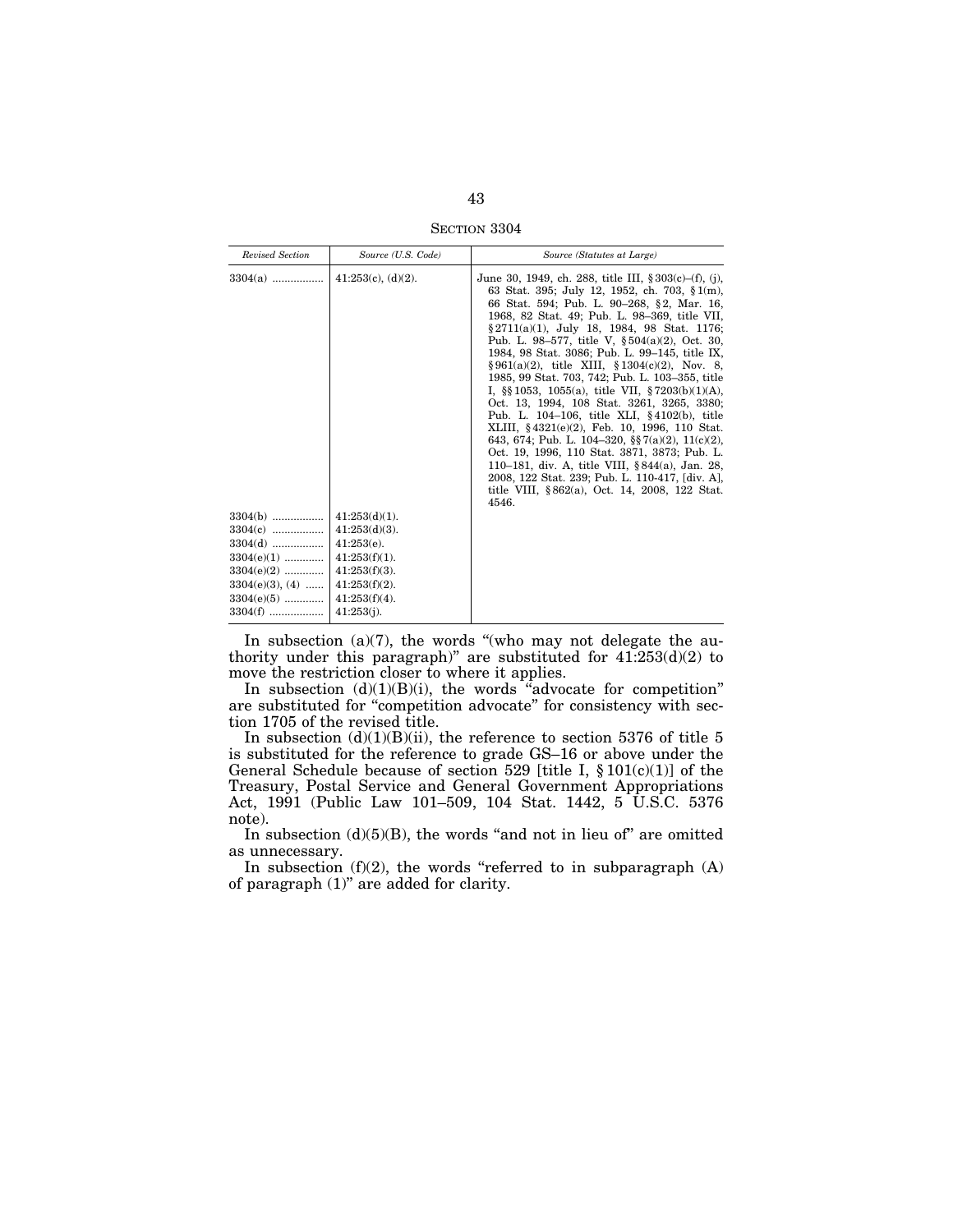SECTION 3305

| Revised Section | Source (U.S. Code) | Source (Statutes at Large)                                                                                                                                                                                                                                                                                                                                                                                                                                                                                                                                                                                                                                                  |
|-----------------|--------------------|-----------------------------------------------------------------------------------------------------------------------------------------------------------------------------------------------------------------------------------------------------------------------------------------------------------------------------------------------------------------------------------------------------------------------------------------------------------------------------------------------------------------------------------------------------------------------------------------------------------------------------------------------------------------------------|
|                 | $41:253(g)$ .      | June 30, 1949, ch. 288, title III, $\S 303(g)$ , 63<br>Stat. 395; July 12, 1952, ch. 703, § 1(m), 66<br>Stat. 594; Pub. L. 90–268, §2, Mar. 16, 1968,<br>82 Stat. 49; Pub. L. 98-369, title VII,<br>§ 2711(a)(1), July 18, 1984, 98 Stat. 1178;<br>Pub. L. 99–145, title XIII, $\S 1304(c)(3)$ , Nov. 8,<br>1985, 99 Stat. 742; Pub. L. 101-510, title<br>VIII, §806(c), Nov. 5, 1990, 104 Stat. 1592;<br>Pub. L. 103-355, title I, § 1051(2), title IV,<br>§4402(a), Oct. 13, 1994, 108 Stat. 3260, 3348;<br>Pub. L. 104–106, title XLII, $§4202(b)(1)$ , Feb.<br>10, 1996, 110 Stat. 653; Pub. L. 105–85, title<br>VIII, §850(f)(4)(B), Nov. 18, 1997, 111 Stat.<br>1850. |

SECTION 3306

| Revised Section            | Source (U.S. Code) | Source (Statutes at Large)                                                                                                                                                                                                                                                                |
|----------------------------|--------------------|-------------------------------------------------------------------------------------------------------------------------------------------------------------------------------------------------------------------------------------------------------------------------------------------|
| $3306(a)$ –(e)    41:253a. |                    | June 30, 1949, ch. 288, title III, §303A, as<br>added Pub. L. 98–369, title VII, $§ 2711(a)(2)$ ,<br>July 18, 1984, 98 Stat. 1178; Pub. L. 103-<br>355, title I, §§ 1061(a), (b), 1062, title IV,<br>§4402(b), Oct. 13, 1994, 108 Stat. 3266, 3267,<br>3348; Pub. L. 104-106, title XLII, |
|                            |                    | $\{4202(b)(2), Feb. 10, 1996, 110 Stat. 653.$<br>Pub. L. 108-136, title XIV, §1428, Nov. 24,<br>2003, 117 Stat. 1670.                                                                                                                                                                     |

In subsection (f)(2), the words ''Not later than 180 days after the date of the enactment of this Act, the Federal Acquisition Regulatory Council shall amend'' are omitted as obsolete.

SECTION 3307

| Revised Section | Source (U.S. Code) | Source (Statutes at Large)                                                                                                                 |
|-----------------|--------------------|--------------------------------------------------------------------------------------------------------------------------------------------|
|                 |                    | June 30, 1949, ch. 288, title III, §§ 314, 314B, as<br>added Pub. L. 103-355, title VIII, §§ 8201,<br>8203, Oct. 13, 1994, 108 Stat. 3394. |
|                 |                    |                                                                                                                                            |
|                 |                    | Pub. L. 103-355, title VIII, §8002, Oct. 13,<br>1994, 108 Stat. 3386; Pub. L. 108-136, title<br>XIV, 1432, Nov. 24, 2003, 117 Stat. 1672.  |

Subsection (a)(1) is substituted for 41 U.S.C. 264(a) for clarity.

In subsection (e), the text of section 8002(f) of the Federal Acquisition Streamlining Act of 1994 (Public Law 103–355, 41 U.S.C. 264 note) is omitted as obsolete.

In subsection  $(e)(2)(B)(i)$  and  $(C)(i)$ , the words "as the case may be'' are omitted as unnecessary.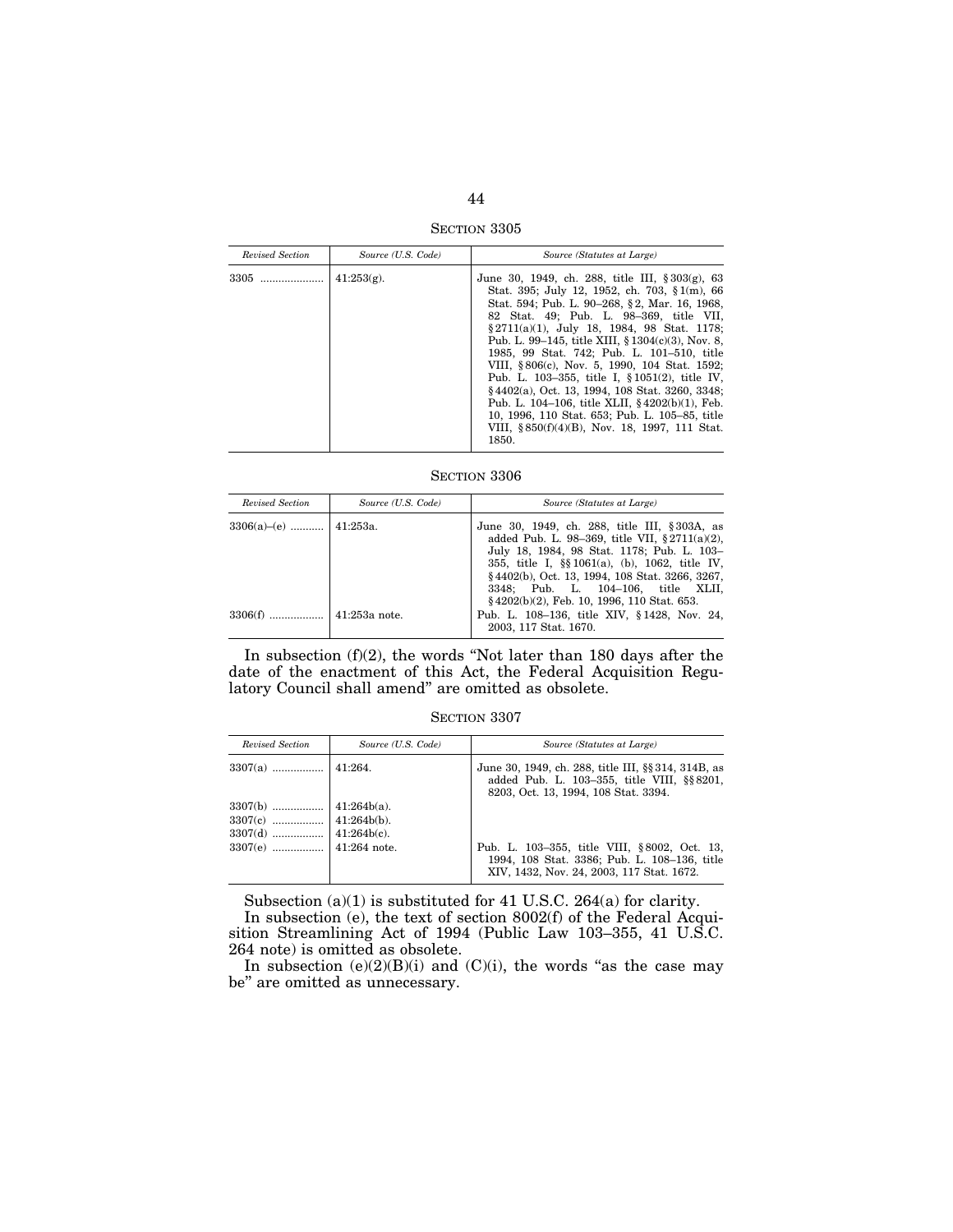SECTION 3308

| Revised Section | Source (U.S. Code) | Source (Statutes at Large)                                                                                                                                                                                                                                                                                                                                                      |
|-----------------|--------------------|---------------------------------------------------------------------------------------------------------------------------------------------------------------------------------------------------------------------------------------------------------------------------------------------------------------------------------------------------------------------------------|
| 3308            | $41:253b(i)$ .     | June 30, 1949, ch. 288, title III, § 303B(j), for-<br>merly $§ 303B(f)$ , as added Pub. L. 98-577,<br>title II, § 201(a), Oct. 30, 1984, 98 Stat. 3068;<br>redesignated as $\S 303B(g)$ , Pub. L. 103-355,<br>title I, §1064(1), Oct. 13, 1994, 108 Stat.<br>3268; redesignated as $\S 303B(i)$ , Pub. L. 104–<br>106, title XLI, §4104(b)(2), Feb. 10, 1996, 110<br>Stat. 645. |

| Revised Section | Source (U.S. Code) | Source (Statutes at Large)                                                                                                              |
|-----------------|--------------------|-----------------------------------------------------------------------------------------------------------------------------------------|
| $3309$          | $141:253m$ .       | June 30, 1949, ch. 288, title III, §303M, as<br>added Pub. L. 104-106, div. D, title XLI,<br>§4105(b)(1), Feb. 10, 1996, 110 Stat. 647. |

In subsections (a) and  $(c)(1)$ , the words "sections 1101 to 1104 of title 40'' are substituted for ''the Brooks Architect-Engineers Act (title IX of this Act)'' and ''the Brooks Architect-Engineers Act (40 U.S.C. 541 et seq.)'', respectively, because of section 5(c) of Public Law 107–217 (40 U.S.C. note prec. 101) and for consistency with title 40.

In subsection (c)(5), the reference to section 253b of this title is limited to chapter 37 of the revised title for clarity.

SECTION 3310

| Revised Section | Source (U.S. Code) | Source (Statutes at Large)                                                                                                                                                                                                                       |
|-----------------|--------------------|--------------------------------------------------------------------------------------------------------------------------------------------------------------------------------------------------------------------------------------------------|
| 3310            | 41:253f.           | June 30, 1949, ch. 288, title III, §303F, for-<br>merly §303G, as added Pub. L. 98-577, title<br>II, §205(a), Oct. 30, 1984, 98 Stat. 3073; re-<br>numbered §303F, Pub. L. 99-145, title XIII,<br>$$1304(c)(4)(A)$ , Nov. 8, 1985, 99 Stat. 742. |

In subsection (b), the words "or quantities" are omitted because of 1:1.

SECTION 3311

| Revised Section | Source (U.S. Code) | Source (Statutes at Large)                                                                                                                                                                                                                       |
|-----------------|--------------------|--------------------------------------------------------------------------------------------------------------------------------------------------------------------------------------------------------------------------------------------------|
| 3311            | 41:253c.           | June 30, 1949, ch. 288, title III, §303C, for-<br>merly §303D, as added Pub. L. 98-577, title<br>II, §202(a), Oct. 30, 1984, 98 Stat. 3069; re-<br>numbered §303C, Pub. L. 99-145, title XIII,<br>$$1304(c)(4)(A)$ , Nov. 8, 1985, 99 Stat. 742. |

In subsection  $(d)(1)(A)$ , the words "in the Commerce Business Daily'' are omitted as obsolete. See revision note for section 1708(d) of the revised title.

# **CHAPTER 35—TRUTHFUL COST AND PRICING DATA**

Sec. 3501. Definitions. 3502. Required cost or pricing data and certification.

3503. Exceptions.

3504. Cost or pricing data on below-threshold contracts.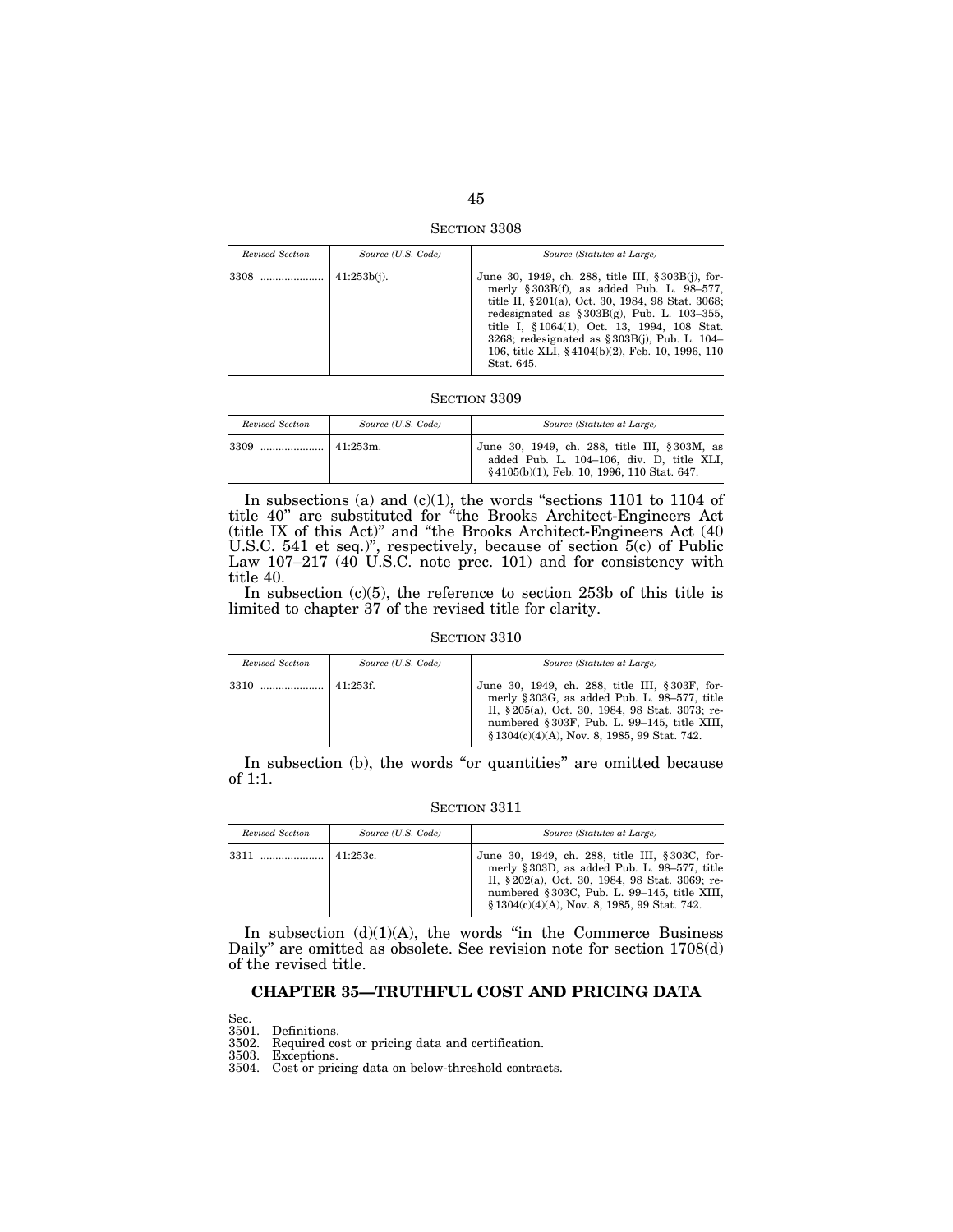3505. Submission of other information.

3506. Price reductions for defective cost or pricing data.

3507. Interest and penalties for certain overpayments.

3508. Right to examine contractor records.

3509. Notification of violations of Federal criminal law or overpayments.

| SECTION 3501 |  |
|--------------|--|
|--------------|--|

| Revised Section | Source (U.S. Code) | Source (Statutes at Large)                                                                                                                                                                                                                                        |
|-----------------|--------------------|-------------------------------------------------------------------------------------------------------------------------------------------------------------------------------------------------------------------------------------------------------------------|
|                 |                    | June 30, 1949, ch. 288, title III, § 304A(h), for-<br>merly § $304A(i)$ , as added Pub. L. 103-355,<br>title I, $§ 1251(a)(2)$ , Oct. 13, 1994, 108 Stat.<br>3284; redesignated as $\S 304A(h)$ , Pub. L. 104–<br>106, title XLII, §4201(b)(2)(B), Feb. 10, 1996, |
|                 |                    | 110 Stat. 652.<br>Pub. L. 110–417, [div. A], title VIII, §868, Oct.<br>14, 2008, 122 Stat. 4552.                                                                                                                                                                  |

Subsection (a) of Pub. L. 110–417, § 868 is omitted as unnecessary.

In subsection (b)(1), the words "The Federal Acquisition Regulation'' are substituted for ''The regulations modified pursuant to subsection (a)" for clarity and conformity with the revised title.

SECTION 3502

| Revised Section | Source (U.S. Code) | Source (Statutes at Large)                                                                                                                                                                                                     |
|-----------------|--------------------|--------------------------------------------------------------------------------------------------------------------------------------------------------------------------------------------------------------------------------|
|                 |                    | June 30, 1949, ch. 288, title III, $\S 304A(a)$ , as<br>added Pub. L. 103-355, title I, $$1251(a)(2)$ .<br>Oct. 13, 1994, 108 Stat. 3278; Pub. L. 105-<br>261. div. A. title VIII. § 805(b). Oct. 17, 1998.<br>112 Stat. 2083. |

# SECTION 3503

| Revised Section | Source (U.S. Code) | Source (Statutes at Large)                                                                                                                                                                                            |
|-----------------|--------------------|-----------------------------------------------------------------------------------------------------------------------------------------------------------------------------------------------------------------------|
| 3503            | $141:254b(b)$ .    | June 30, 1949, ch. 288, title III, § 304A(b), as<br>added Pub. L. 103-355, title I, $§ 1251(a)(2)$ ,<br>Oct. 13, 1994, 108 Stat. 3279; Pub. L. 104–<br>106, title XLII, §4201(b)(1), Feb. 10, 1996,<br>110 Stat. 651. |

In subsection  $(b)(2)$ , the words "as the case may be" are omitted as unnecessary.

SECTION 3504

| Revised Section | Source (U.S. Code) | Source (Statutes at Large)                                                                                                                                                                                                                     |
|-----------------|--------------------|------------------------------------------------------------------------------------------------------------------------------------------------------------------------------------------------------------------------------------------------|
|                 |                    | June 30, 1949, ch. 288, title III, § 304A(c), as<br>added Pub. L. 103-355, title I, $$1251(a)(2)$ .<br>Oct. 13, 1994, 108 Stat. 3280; Pub. L. 104–<br>106, title XLII, $\S\ 4201(b)(1)$ , $4321(e)(3)$ , Feb.<br>10, 1996, 110 Stat. 651, 675. |

SECTION 3505

| Revised Section | Source (U.S. Code) | Source (Statutes at Large)                                                                                                                                                                                                                                                                                                   |
|-----------------|--------------------|------------------------------------------------------------------------------------------------------------------------------------------------------------------------------------------------------------------------------------------------------------------------------------------------------------------------------|
| 3505            | $\pm 41:254b(d)$ . | June 30, 1949, ch. 288, title III, § 304A(d), as<br>added Pub. L. 103-355, title I, $$1251(a)(2)$ ,<br>Oct. 13, 1994, 108 Stat. 3281; Pub. L. 104–<br>106, title XLII, $\S$ 4201(b)(1), 4321(e)(4), Feb.<br>10, 1996, 110 Stat. 652, 675; Pub. L. 105–261,<br>div. A, title VIII, §808(b), Oct. 17, 1998, 112<br>Stat. 2085. |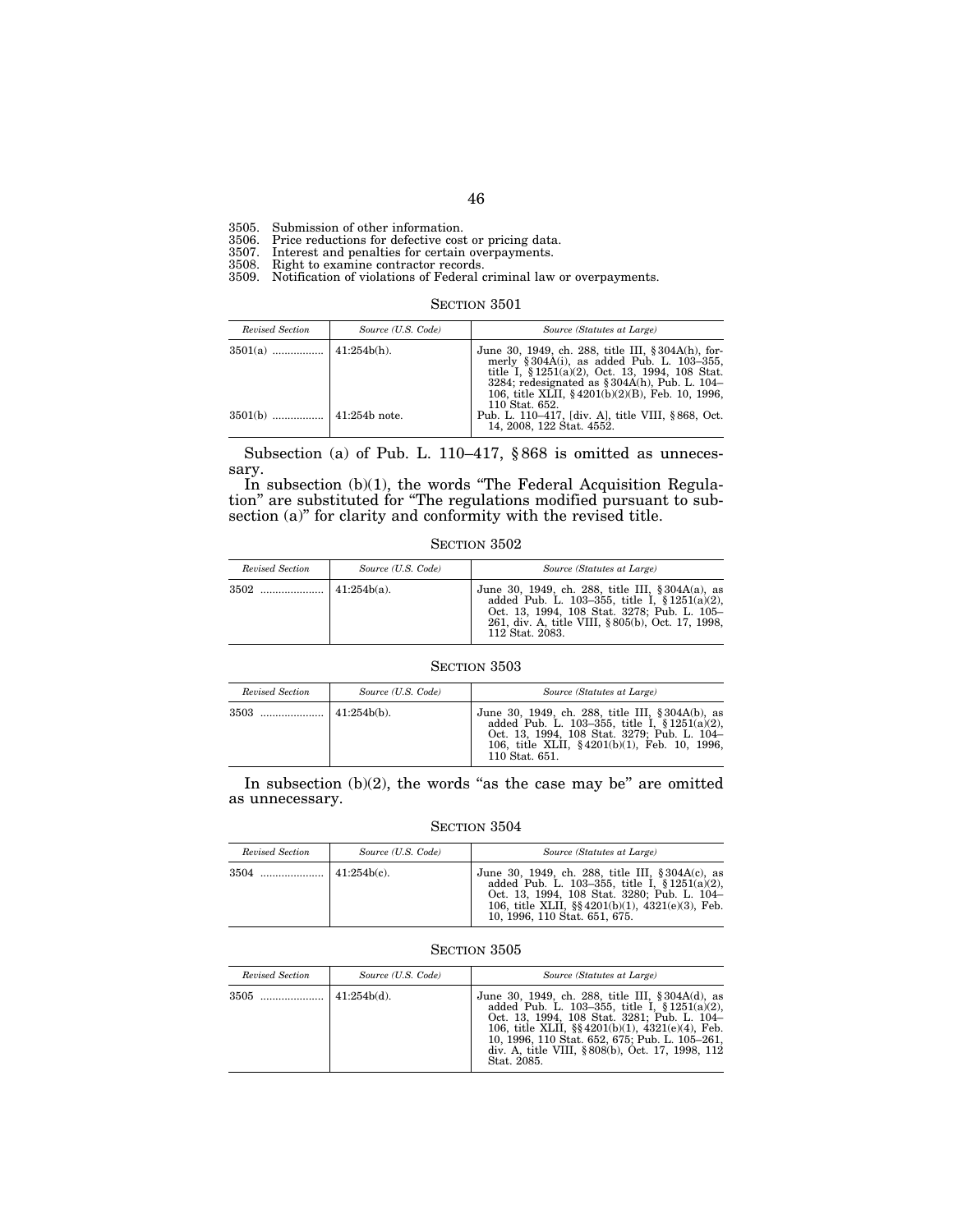SECTION 3506

| Revised Section | Source (U.S. Code) | Source (Statutes at Large)                                                                                                              |
|-----------------|--------------------|-----------------------------------------------------------------------------------------------------------------------------------------|
|                 |                    | June 30, 1949, ch. 288, title III, § 304A(e), as<br>added Pub. L. 103-355, title I, $\S 1251(a)(2)$ ,<br>Oct. 13, 1994, 108 Stat. 3282. |

| Revised Section | Source (U.S. Code) | Source (Statutes at Large)                                                                                                              |
|-----------------|--------------------|-----------------------------------------------------------------------------------------------------------------------------------------|
|                 |                    | June 30, 1949, ch. 288, title III, § 304A(f), as<br>added Pub. L. 103-355, title I, $\S 1251(a)(2)$ ,<br>Oct. 13, 1994, 108 Stat. 3283. |

#### SECTION 3508

| Revised Section | Source (U.S. Code) | Source (Statutes at Large)                                                                                                                  |
|-----------------|--------------------|---------------------------------------------------------------------------------------------------------------------------------------------|
|                 |                    | June 30, 1949, ch. 288, title III, $\S 304A(g)$ , as<br>added Pub. L. 103-355, title I, $\S 1251(a)(2)$ ,<br>Oct. 13, 1994, 108 Stat. 3283. |

### SECTION 3509

| Revised Section | Source (U.S. Code) | Source (Statutes at Large)                                                        |
|-----------------|--------------------|-----------------------------------------------------------------------------------|
| 3509            |                    | Pub. L. 110-252, title VI, §§ 6102, 6103, June<br>30, 2008, 122 Stat. 2386, 2387. |

In subsection (b), the words "shall include" are substituted for "shall be amended" and "to include" to reflect the permanence of the provision. The words ''within 180 days after the date of the enactment of this Act'' are omitted as obsolete.

## **CHAPTER 37—AWARDING OF CONTRACTS**

- Sec.
- 3701. Basis of award and rejection.
- 3702. Sealed bids.
- 3703. Competitive proposals.
- 3704. Post-award debriefings.

3705. Pre-award debriefings.

- 3706. Encouragement of alternative dispute resolution.
- 3707. Antitrust violations.
- 3708. Protests.

| Revised Section | Source (U.S. Code) | Source (Statutes at Large)                                                                                                                                                                                              |
|-----------------|--------------------|-------------------------------------------------------------------------------------------------------------------------------------------------------------------------------------------------------------------------|
|                 |                    | June 30, 1949, ch. 288, title III, § 303B(a), (b),<br>as added Pub. L. 98-369, title VII,<br>§ 2711(a)(2), July 18, 1984, 98 Stat. 1179:<br>Pub. L. 103–355, title I, $$1061(c)(1)$ , Oct. 13,<br>1994, 108 Stat. 3267. |
|                 |                    |                                                                                                                                                                                                                         |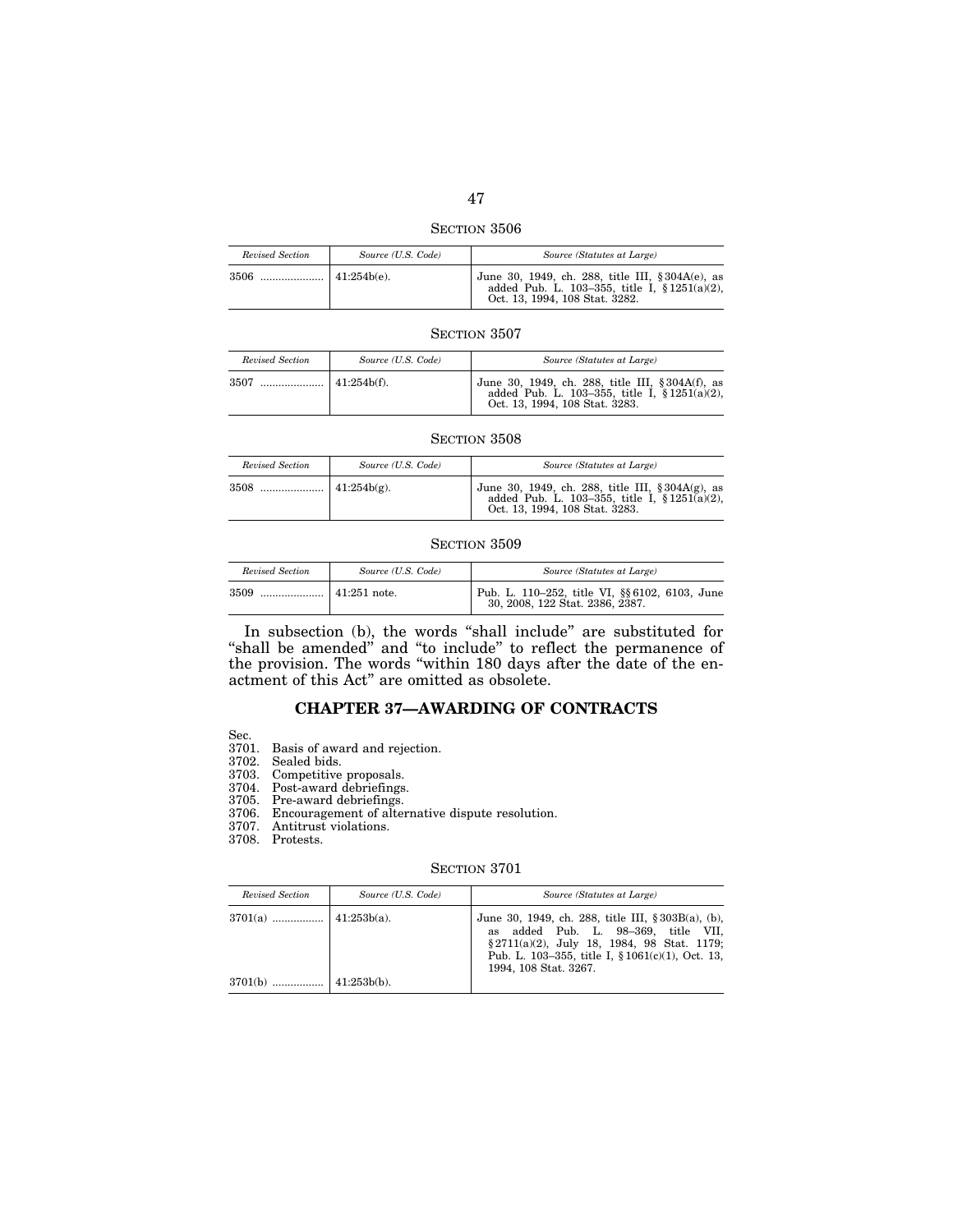SECTION 3702

| Revised Section | Source (U.S. Code)                            | Source (Statutes at Large)                                                                                                                                                                                                                  |
|-----------------|-----------------------------------------------|---------------------------------------------------------------------------------------------------------------------------------------------------------------------------------------------------------------------------------------------|
| $3702(a)$       | $\vert$ 41:253b(c) (1st sentence).            | June 30, 1949, ch. 288, title III, $\S 303B(c)$ , as<br>added Pub. L. 98-369, title VII, $\S 2711(a)(2)$ ,<br>July 18, 1984, 98 Stat. 1179; Pub. L. 103-<br>355, title I, $\S$ 1061(c)(2), 1063(a), Oct. 13,<br>1994, 108 Stat. 3267, 3268. |
| $3702(b)$       | $\vert$ 41:253b(c) (2d sentence).<br>tences). |                                                                                                                                                                                                                                             |

| Revised Section | Source (U.S. Code)                    | Source (Statutes at Large)                                                                                                                                                                                                                                                                                        |
|-----------------|---------------------------------------|-------------------------------------------------------------------------------------------------------------------------------------------------------------------------------------------------------------------------------------------------------------------------------------------------------------------|
| $3703(a)$       | $41:253b(d)(1)$ .                     | June 30, 1949, ch. 288, title III, § 303B(d), as<br>added Pub. L. 98-369, title VII, $\S 2711(a)(2)$ ,<br>July 18, 1984, 98 Stat. 1180; Pub. L. 103-<br>355, title I, $\S$ 1061(c)(3), 1063(b), Oct. 13,<br>1994, 108 Stat. 3267, 3268; Pub. L. 104-106,<br>title XLI, §4103(b), Feb. 10, 1996, 110 Stat.<br>644. |
| $3703(b)$       | $41:253b(d)(2)$ .                     |                                                                                                                                                                                                                                                                                                                   |
| $3703(c)$       | $41:253b(d)(3)$ (1st sen-<br>tence).  |                                                                                                                                                                                                                                                                                                                   |
| $3703(d)$       | $41:253b(d)(3)$ (last sen-<br>tence). |                                                                                                                                                                                                                                                                                                                   |

# SECTION 3704

| Revised Section                                               | Source (U.S. Code)                                                                                                        | Source (Statutes at Large)                                                                                                                                                                                   |
|---------------------------------------------------------------|---------------------------------------------------------------------------------------------------------------------------|--------------------------------------------------------------------------------------------------------------------------------------------------------------------------------------------------------------|
| $3704(a)$                                                     | $41:253b(e)(1)$ (1st sen-<br>tence).                                                                                      | June 30, 1949, ch. 288, title III, §303B(e), as<br>added Pub. L. 103-355, title I, § 1064(2), Oct.<br>13, 1994, 108 Stat. 3268; Pub. L. 104-106,<br>title XLI, §4104(b)(1), Feb. 10, 1996, 110<br>Stat. 645. |
| $3704(b)$<br>$3704(c)$<br>$3704(d)$<br>$3704(e)$<br>$3704(f)$ | $41:253b(e)(1)$ (last sen-<br>tence).<br>$41:253b(e)(2)$ .<br>$41:253b(e)(3)$ .<br>$41:253b(e)(4)$ .<br>$41:253b(e)(5)$ . |                                                                                                                                                                                                              |
| $3704(g)$                                                     | $41:253b(g)$ (related to<br>$41:253b(e)$ ).                                                                               | June 30, 1949, ch. 288, title III, $\S 303B(g)$ (re-<br>lated to $\S 303B(e)$ , as added Pub. L. 104-106,<br>title XLI, §4104(b)(3), Feb. 10, 1996, 110<br>Stat. 645.                                        |

| Revised Section                     | Source (U.S. Code)                                                                   | Source (Statutes at Large)                                                                                                                                                  |
|-------------------------------------|--------------------------------------------------------------------------------------|-----------------------------------------------------------------------------------------------------------------------------------------------------------------------------|
|                                     | tence).                                                                              | June 30, 1949, ch. 288, title III, $\S 303B(f)$ , (g)<br>(related to $\S 303B(f)$ ), as added Pub. L. 104-<br>106, title XLI, §4104(b)(3), Feb. 10, 1996, 110<br>Stat. 645. |
| $3705(b)$                           | $41:253b(f)(1)$ (last sen-<br>tence).                                                |                                                                                                                                                                             |
| $3705(c)$<br>$3705(e)$<br>$3705(f)$ | $41:253b(f)(2)$ .<br>$41:253b(f)(4)$ .<br>$41:253b(g)$ (related to<br>$41:253b(f)$ . |                                                                                                                                                                             |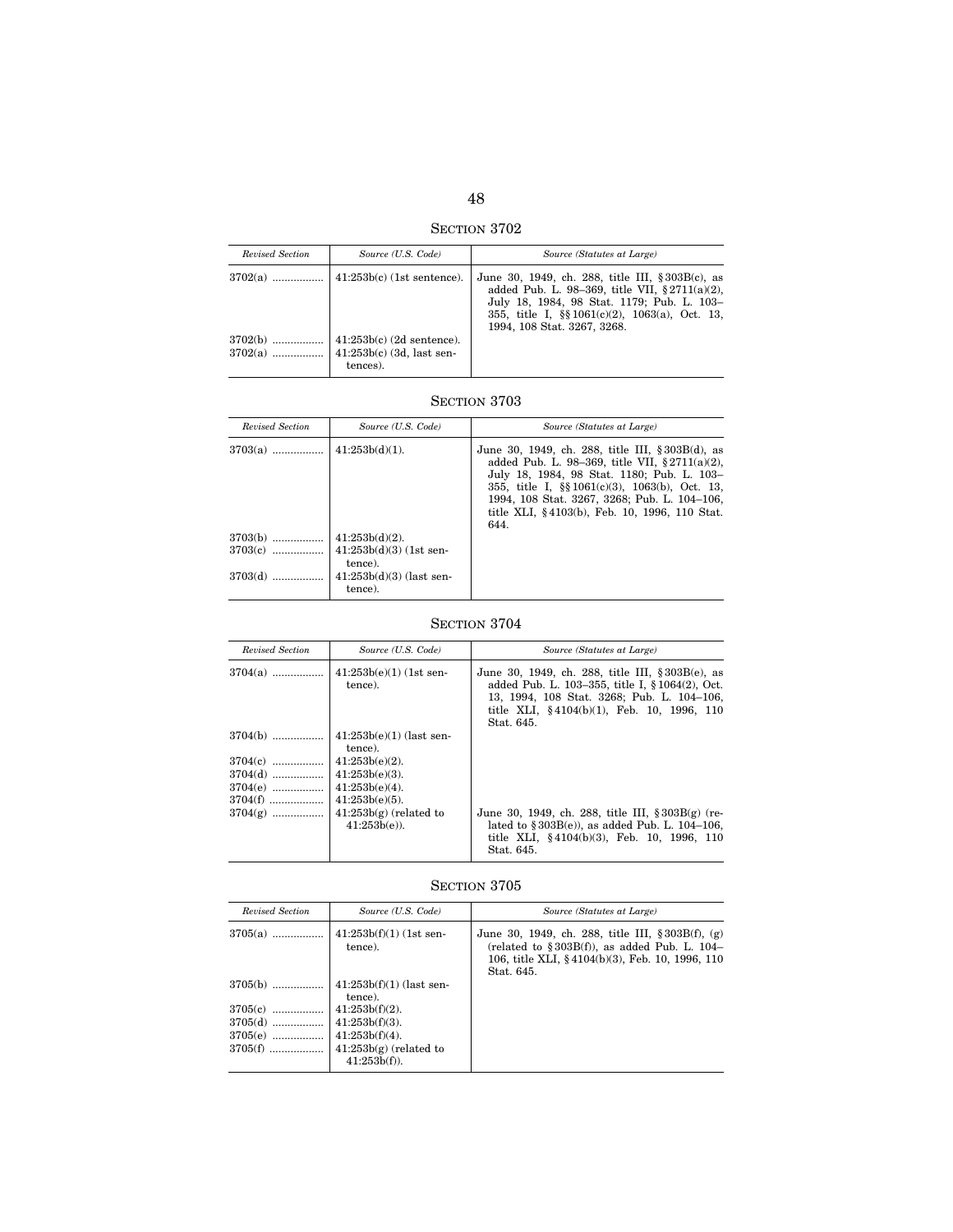SECTION 3706

| Revised Section | Source (U.S. Code) | Source (Statutes at Large)                                                                                                          |
|-----------------|--------------------|-------------------------------------------------------------------------------------------------------------------------------------|
| 3706            | $41:253b(h)$ .     | June 30, 1949, ch. 288, title III, § 303B(h), as<br>added Pub. L. 104-106, title XLI, §4104(b)(3),<br>Feb. 10, 1996, 110 Stat. 645. |

| Revised Section | Source (U.S. Code) | Source (Statutes at Large)                                                                                                                                                                                                                                                                                                                                                                 |
|-----------------|--------------------|--------------------------------------------------------------------------------------------------------------------------------------------------------------------------------------------------------------------------------------------------------------------------------------------------------------------------------------------------------------------------------------------|
| 3707            | $41:253b(i)$ .     | June 30, 1949, ch. 288, title III, § 303B(i), for-<br>merly $§ 303B(e)$ , as added Pub. L. 98-369,<br>title VII, $\S 2711(a)(2)$ , July 18, 1984, 98 Stat.<br>1180; redesignated as $\S 303B(f)$ , Pub. L. 103-<br>355, title I, § 1064(1), Oct. 13, 1994, 108 Stat.<br>3268; redesignated as $\S 303B(i)$ , Pub. L. 104–<br>106, title XLI, §4104(b)(2), Feb. 10, 1996, 110<br>Stat. 645. |

## SECTION 3708

| Revised Section | Source (U.S. Code) | Source (Statutes at Large)                                                                                                                                                                                                                                                                                                                                                                                                                                       |
|-----------------|--------------------|------------------------------------------------------------------------------------------------------------------------------------------------------------------------------------------------------------------------------------------------------------------------------------------------------------------------------------------------------------------------------------------------------------------------------------------------------------------|
|                 |                    | June 30, 1949, ch. 288, title III, § 303B(k), for-<br>merly $\S 303B(h)$ , as added Pub. L. 103-355,<br>title I, §1065, Oct. 13, 1994, 108 Stat. 3269;<br>redesignated as $$303B(k)$ , Pub. L. 104-106,<br>title XLI, $§4104(b)(2)$ , Feb. 10, 1996, 110<br>Stat. 645; Pub. L. 104-106, title XLI,<br>§5607(c), Feb. 10, 1996, 110 Stat. 701, as<br>amended Pub. L. 104-201, title X,<br>$$1074(b)(7)$ (less effective date), Sept. 23,<br>1996, 110 Stat. 2660. |
|                 |                    | June 30, 1949, ch. 288, title III, § 303B( <i>l</i> ), for-<br>merly $\S 303B(i)$ , as added Pub. L. 103-355,<br>title I, § 1066, Oct. 13, 1994, 108 Stat. 3269;<br>redesignated as $\S 303B(l)$ , Pub. L. 104-106,<br>title XLI, $§4104(b)(2)$ , Feb. 10, 1996, 110<br>Stat. 645.                                                                                                                                                                               |

# **CHAPTER 39—SPECIFIC TYPES OF CONTRACTS**

3901. Contracts awarded using procedures other than sealed-bid procedures.

Sec.<br>3901.<br>3902. 3902. Severable services contracts for periods crossing fiscal years.

3903. Multiyear contracts.

3904. Contract authority for severable services contracts and multiyear contracts.

3905. Cost contracts.

3906. Cost-reimbursement contracts.

## SECTION 3901

| Revised Section | Source (U.S. Code) | Source (Statutes at Large)                                                                                                                                                                                                                                                         |
|-----------------|--------------------|------------------------------------------------------------------------------------------------------------------------------------------------------------------------------------------------------------------------------------------------------------------------------------|
|                 | $141:254(a)$ .     | June 30, 1949, ch. 288, title III, § 304(a), 63<br>Stat. 395; Pub. L. 98-369, div. B, title VII,<br>$\S 2714(a)(3)(A)$ , (B), July 18, 1984, 98 Stat.<br>1184; Pub. L. 103–355, title IV, $\frac{6}{7}$ 4103(c), title<br>VIII, § 8204(b), Oct. 13, 1994, 108 Stat. 3341,<br>3396. |

In subsection  $(b)(2)$ , the words "in its discretion" are omitted as unnecessary.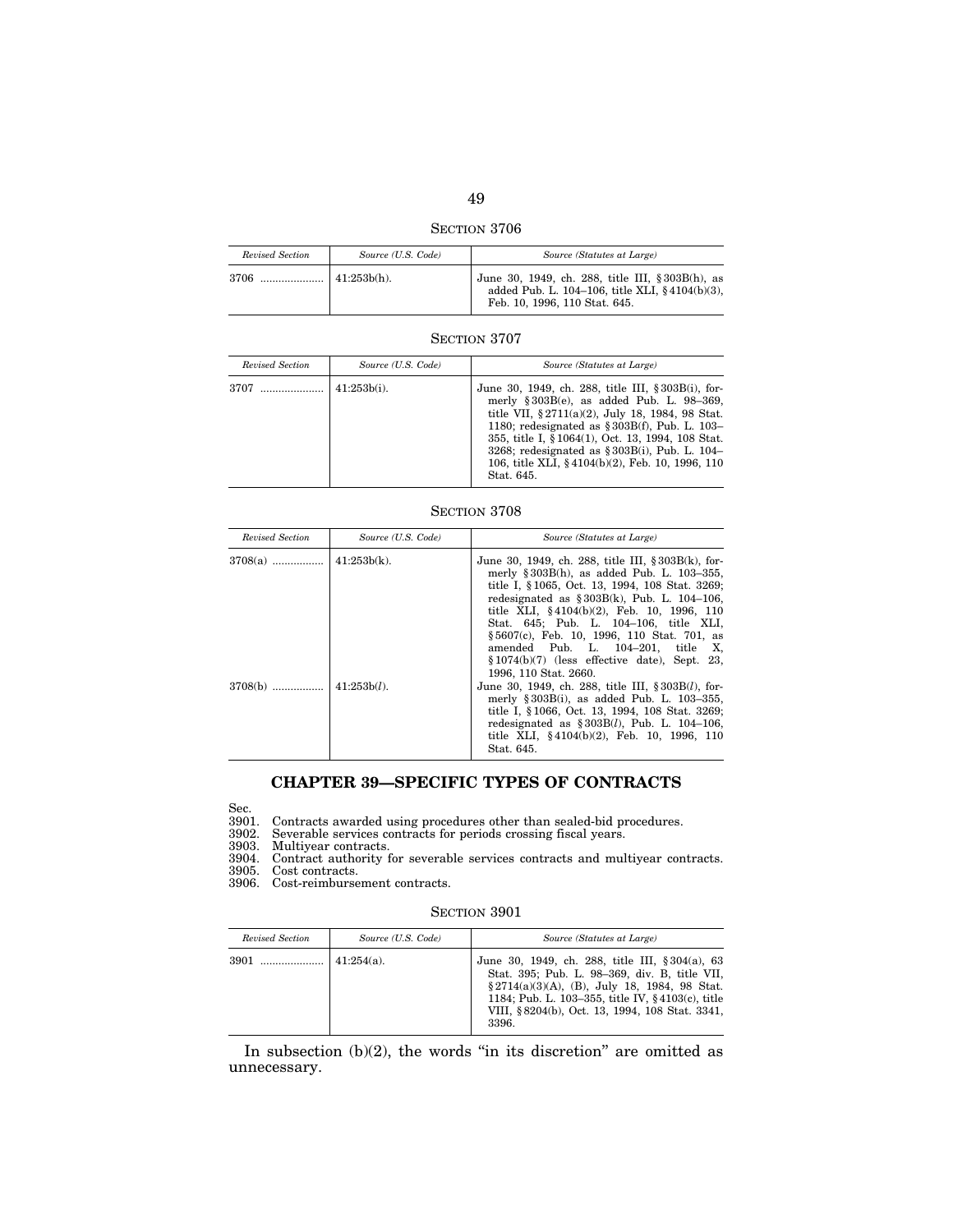SECTION 3902

| Revised Section | Source (U.S. Code) | Source (Statutes at Large)                                                                                                                                                                                               |
|-----------------|--------------------|--------------------------------------------------------------------------------------------------------------------------------------------------------------------------------------------------------------------------|
|                 | 41:253l            | June 30, 1949, ch. 288, title III, § 303L, as<br>added Pub. L. 103-355, title I, § 1073, Oct.<br>13, 1994, 108 Stat. 3271, as amended Pub. L.<br>104-106, title XLIII, $§ 4321(a)(1)$ , Feb. 10,<br>1996, 110 Stat. 671. |

| Revised Section | Source (U.S. Code) | Source (Statutes at Large)                                                                                               |
|-----------------|--------------------|--------------------------------------------------------------------------------------------------------------------------|
|                 |                    | June 30, 1949, ch. 288, title III, §304B, as<br>added Pub. L. 103-355, title I, §1072, Oct.<br>13, 1994, 108 Stat. 3270. |
|                 |                    |                                                                                                                          |
|                 |                    |                                                                                                                          |
|                 |                    |                                                                                                                          |
|                 |                    |                                                                                                                          |
|                 | tence).            |                                                                                                                          |
| $3903(f)$       | $41:254c(e)$ .     |                                                                                                                          |

### SECTION 3904

| Revised Section | Source (U.S. Code) | Source (Statutes at Large)                                                                                     |
|-----------------|--------------------|----------------------------------------------------------------------------------------------------------------|
|                 |                    | Pub. L. 105–18, title II, §7004, June 12, 1997,<br>111 Stat. 192.                                              |
| $3904(b)$       | $ 41:253l-2.$      | Pub. L. 106–57, title II, § 207, Sept. 29, 1999,<br>113 Stat. 423.                                             |
| $3904(c)$       | $ 41:253l-3.$      | Pub. L. 106–554, $\S$ 1(a)(2) [title I, $\S$ §101, 110],<br>Dec. 21, 2000, 114 Stat. 2763A-100, 2763A-<br>108. |
| $3904(d)$       | $41:253l - 4$ .    |                                                                                                                |
| $3904(e)$       | $ 41:253l-5.$      | Pub. L. 108–7, div. H. title I, §§ 5, 1002, 1202,<br>Feb. 20, 2003, 117 Stat. 350, 357, 373.                   |
| $3904(f)$       | $41:253l - 6$ .    |                                                                                                                |
| $3904(g)$       | $41:253l - 7.$     |                                                                                                                |
| $3904(h)$       | $41:253l - 8$ .    | Pub. L. 108–72, §4, Aug. 15, 2003, 117 Stat.<br>889.                                                           |

In subsections  $(a)$ – $(c)$  and  $(e)$ – $(h)$ , the words "procurement of severable services'' are substituted for ''acquisition of severable services'' for consistency with 41:253*l*, restated as section 3902 of the revised title.

In subsection (c), the words ''During fiscal year 2001 and any succeeding fiscal year" are omitted as obsolete.

In subsection (d), the words "Beginning on December 21, 2000, and hereafter'' are omitted as obsolete.

In subsection (e), the text of 41:253*l*–5(b) is omitted as obsolete. In subsection (f), the text of 41:253*l*–6(b) is omitted as obsolete. In subsection (g), the text of 41:253*l*–7(b) is omitted as obsolete. In subsection (h), the text of 41:253*l*–8(b) is omitted as obsolete.

| SECTION 3905 |  |
|--------------|--|
|--------------|--|

| Revised Section | Source (U.S. Code)          | Source (Statutes at Large)                                                                                                                                                                                                                     |
|-----------------|-----------------------------|------------------------------------------------------------------------------------------------------------------------------------------------------------------------------------------------------------------------------------------------|
|                 | words before 1st<br>comma). | June 30, 1949, ch. 288, title III, § 304(b), 63<br>Stat. 395; July 12, 1952, ch. 703, § 1(m), 66<br>Stat. 594; Pub. L. 103-355, title I, §1071,<br>title IV, $§4402(c)$ , title X, $§10005(e)$ , Oct. 13,<br>1994, 108 Stat. 3270, 3349, 3408. |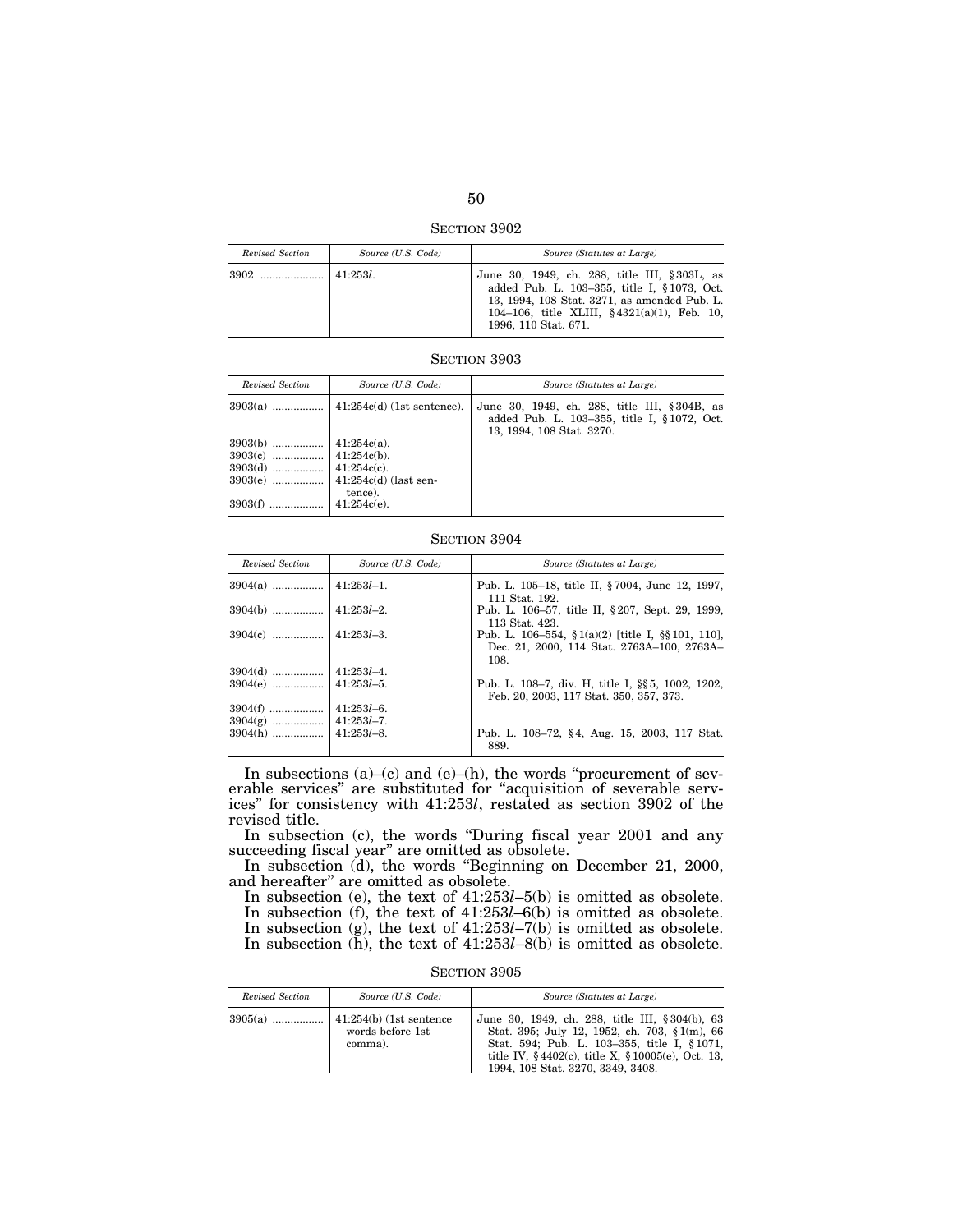SECTION 3905—CONTINUED

| Revised Section | Source (U.S. Code)                                               | Source (Statutes at Large) |
|-----------------|------------------------------------------------------------------|----------------------------|
| $3905(b)$       | $41:254(b)$ (1st sentence<br>words after 1st                     |                            |
| 3905(c)         | comma).<br>$41:254(b)$ (last sentence<br>words before semi-      |                            |
| 3905(d)         | colon).<br>$41:254(b)$ (last sentence<br>words after semicolon). |                            |

| Revised Section | Source (U.S. Code) | Source (Statutes at Large)                                                                                          |
|-----------------|--------------------|---------------------------------------------------------------------------------------------------------------------|
| 3906            | $41:254$ note.     | Pub. L. 110–417, [div. A], title VIII, §864(a),<br>(b), (d), (e), $(f)(2)$ , (g), Oct. 14, 2008, 122 Stat.<br>4549. |

In subsection (b), the words ''Not later than 270 days after the date of the enactment of this Act'' are omitted because of section 6(f) of the bill. The words ''shall address'' are substituted for ''shall be revised to address'' to reflect the permanence of the provision.

In subsection (d), the words "Subject to subsection (f)" are omitted as unnecessary.

# **CHAPTER 41—TASK AND DELIVERY ORDER CONTRACTS**

Sec.

4101. Definitions.

4102. Authorities or responsibilities not affected.

4103. General authority.

4104. Guidance on use of task and delivery order contracts.

4105. Advisory and assistance services.

4106. Orders.

#### SECTION 4101

| Revised Section | Source (U.S. Code) | Source (Statutes at Large)                                                                                                   |
|-----------------|--------------------|------------------------------------------------------------------------------------------------------------------------------|
| 4101            | $141:253k$ .       | June 30, 1949, ch. 288, title III, §303K, as<br>added Pub. L. 103-355, title I, § 1054(a), Oct.<br>13, 1994, 108 Stat. 3265. |

### SECTION 4102

| Revised Section | Source (U.S. Code)  | Source (Statutes at Large)                                    |
|-----------------|---------------------|---------------------------------------------------------------|
| 4102            | $\pm 41:253h$ note. | Pub. L. 103-355, § 1054(b), Oct. 13, 1994, 108<br>Stat. 3265. |

The text of section 1054(b)(1) of the Federal Acquisition Streamlining Act of 1994 (Pub. L. 103–355, 41:253h note) is omitted as obsolete.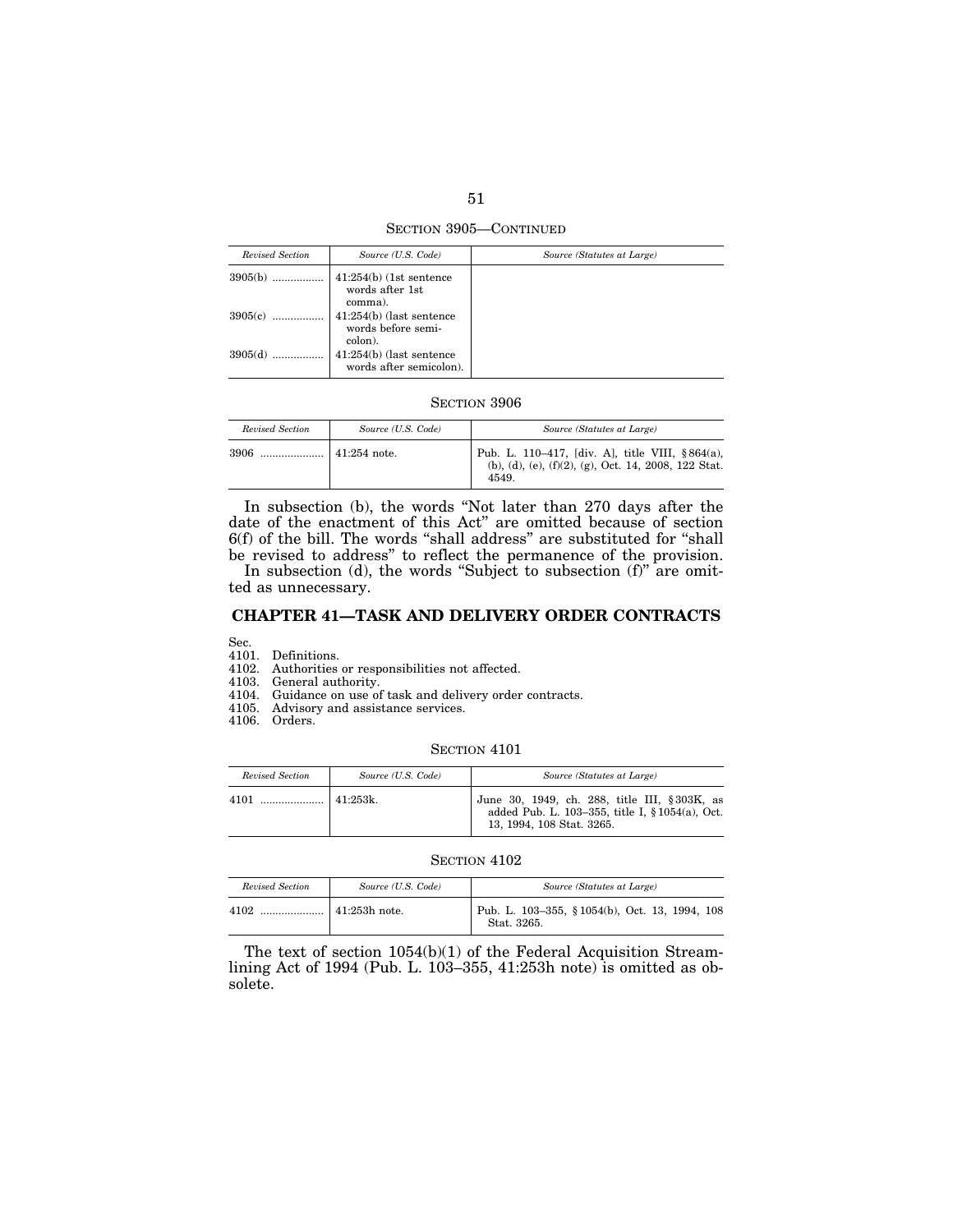SECTION 4103

| Revised Section | Source (U.S. Code) | Source (Statutes at Large)                                                                                                                                                                                  |
|-----------------|--------------------|-------------------------------------------------------------------------------------------------------------------------------------------------------------------------------------------------------------|
|                 | $41:253h$ .        | June 30, 1949, ch. 288, title III, § 303H, as<br>added Pub. L. 103-355, title I, § 1054(a), Oct.<br>13, 1994, 108 Stat. 3261; Pub. L. 110-181,<br>title VIII, § 843(b)(1), Jan. 28, 2008, 122 Stat.<br>238. |

In subsection (a), the words "(as defined in section 253k of this title)'' are omitted as unnecessary.

| Revised Section | Source (U.S. Code)    | Source (Statutes at Large)                                                |
|-----------------|-----------------------|---------------------------------------------------------------------------|
| 4104            | $\vert$ 41:253h note. | Pub. L. 106-65, div. A, title VIII, §804, Oct. 5,<br>1999, 113 Stat. 704. |

In this section, the text of section 804(d) of the National Defense Authorization Act for Fiscal Year 2000 (Pub. L. 106–65, 41:253h note) is omitted as obsolete.

In subsection (a), the words ''Not later than 180 days after the date of the enactment of this Act'' and ''be revised to'' are omitted as obsolete.

In subsection (b)(1), the words ''this chapter and sections 2304a to 2304d of title 10'' are substituted for ''the provisions of law referred to in that subsection'' for clarity.

SECTION 4105

| Revised Section | Source (U.S. Code) | Source (Statutes at Large)                                                                                                    |
|-----------------|--------------------|-------------------------------------------------------------------------------------------------------------------------------|
| $4105(a)$       | 41:253i(i)         | June 30, 1949, ch. 288, title III, § 303I, as<br>added Pub. L. 103-355, title I, § 1054(a), Oct.<br>13, 1994, 108 Stat. 3262. |
| $4105(b)$       | $41:253i(a)$ .     |                                                                                                                               |
|                 |                    |                                                                                                                               |
|                 |                    | Pub. L. 109–364, div. A, title VIII, §834(b), (c)<br>(related to (b)), Oct. 17, 2006, 120 Stat. 2333.                         |
| $4105(d)$       | $41:253i(c)$ .     |                                                                                                                               |
| $4105(e)$       | $41:253i(d)$ .     |                                                                                                                               |
| $4105(f)$       | $41:253i(e)$ .     |                                                                                                                               |
| $4105(g)$       | $41:253$ i(f).     |                                                                                                                               |
| $4105(h)$       | $41:253i(g)$ .     |                                                                                                                               |
| $4105(i)$       | $41:253$ i(h).     |                                                                                                                               |

In subsection  $(b)(1)$ , the words "(as defined in section 253 $k$  of this title)'' are omitted as unnecessary.

In subsection  $(c)(2)(C)$ , the words "Committee on Oversight and Government Reform'' are substituted for ''Committee on Government Reform'' on authority of Rule X(1)(m) of the Rules of the House of Representatives, adopted by House Resolution No. 6 (110th Congress, January 5, 2007).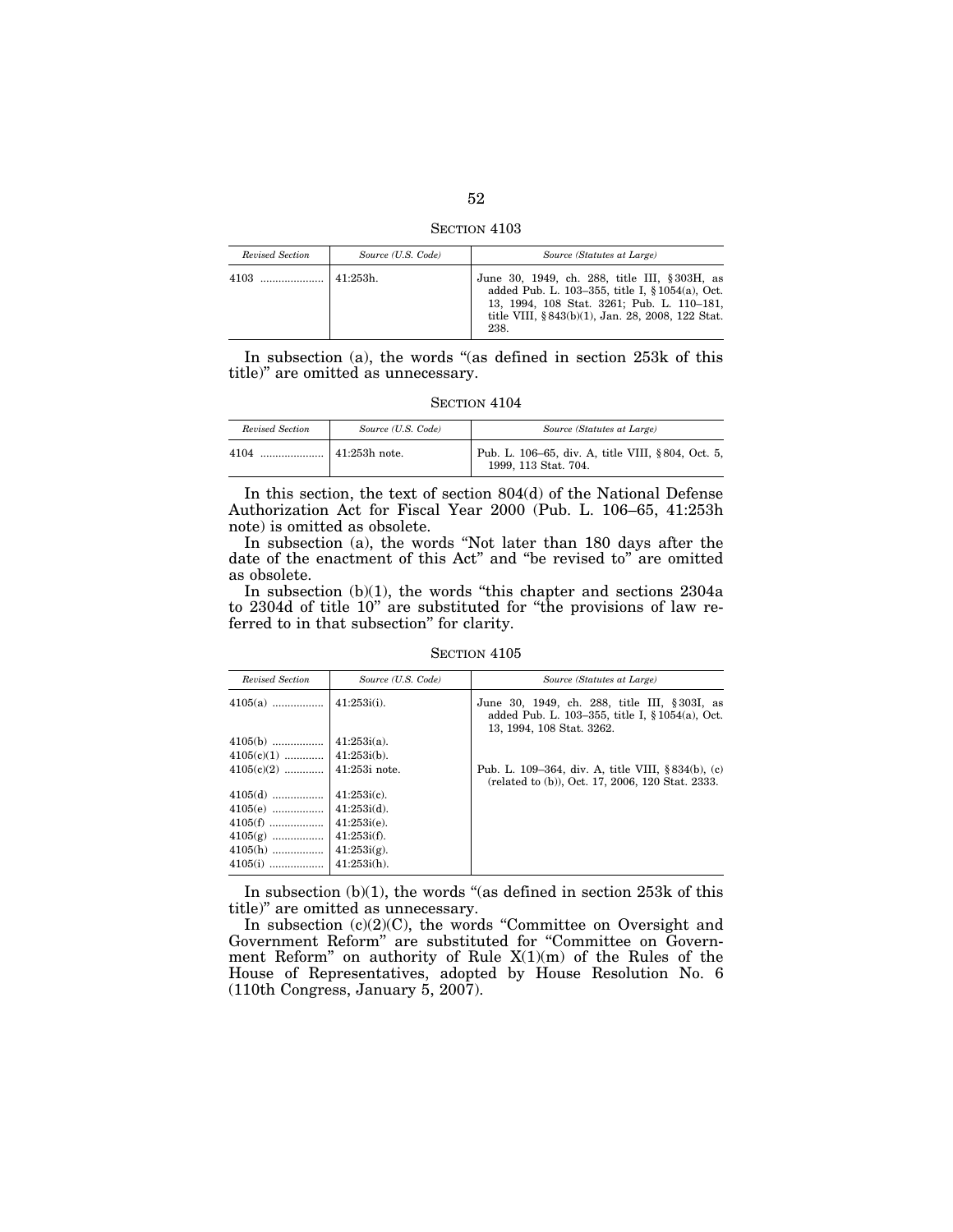SECTION 4106

| Revised Section | Source (U.S. Code) | Source (Statutes at Large)                                                                                                                                                                                        |
|-----------------|--------------------|-------------------------------------------------------------------------------------------------------------------------------------------------------------------------------------------------------------------|
|                 |                    | June 30, 1949, ch. 288, title III, §303J, as<br>added Pub. L. 103-355, title I, § 1054(a), Oct.<br>13, 1994, 108 Stat. 3264; Pub. L. 110-181,<br>div. A, title VIII, §843(b)(2), Jan. 28, 2008,<br>122 Stat. 238. |
|                 |                    |                                                                                                                                                                                                                   |

In subsection  $(g)(2)$ , the words "advocate for competition" are substituted for "competition advocate" for consistency with section 1705 of the revised title.

## **CHAPTER 43—ALLOWABLE COSTS**

- Sec.<br>4301. Definitions.<br>4302. Adjustment of threshold amount of covered contract.<br>4303. Effect of submission of unallowable costs.<br>4304. Specific costs not allowable.<br>4305. Required regulations.<br>4306. Applicability of regu
- 
- 
- 
- 

- 4308. Penalties for submission of cost known to be unallowable.
- 4309. Burden of proof on contractor. 4309. Burden of proof on contractor.<br>4310. Proceeding costs not allowable.
- 

#### SECTION 4301

| Revised Section        | Source (U.S. Code)                   | Source (Statutes at Large)                                                                                                                                                                                         |
|------------------------|--------------------------------------|--------------------------------------------------------------------------------------------------------------------------------------------------------------------------------------------------------------------|
|                        |                                      | June 30, 1949, ch. 288, title III, § 306(m), as<br>added Pub. L. 105–85, title VIII, $§ 808(b)(2)$ ,<br>Nov. 18, 1997, 111 Stat. 1836; Pub. L. 105-<br>261, title VIII, §804(b), Oct. 17, 1998, 112<br>Stat. 2083. |
| $4301(2)$              | $ 41:256(l)(1)$ .                    | June 30, 1949, ch. 288, title III, $\S 306(l)(1)$ , as<br>added Pub. L. 100-700, $\S 8(a)(1)$ , Nov. 19,<br>1988, 102 Stat. 4634; Pub. L. 103-355, title<br>II, § 2151, Oct. 13, 1994, 108 Stat. 3315.             |
| $4301(3)$<br>$4301(4)$ | $41:256(m)(3)$ .<br>$41:256(m)(2)$ . |                                                                                                                                                                                                                    |

# SECTION 4302

| Revised Section | Source (U.S. Code) | Source (Statutes at Large)                                                                                                                                                                       |
|-----------------|--------------------|--------------------------------------------------------------------------------------------------------------------------------------------------------------------------------------------------|
|                 |                    | June 30, 1949, ch. 288, title III, $\S 306(l)(2)$ , as<br>added Pub. L. 100-700, §8(a)(1), Nov. 19,<br>1988, 102 Stat. 4634; Pub. L. 103-355, title<br>II, §2151, Oct. 13, 1994, 108 Stat. 3315. |

## SECTION  $4303\,$

| Revised Section | Source (U.S. Code) | Source (Statutes at Large)                                                                                                                                                                                |
|-----------------|--------------------|-----------------------------------------------------------------------------------------------------------------------------------------------------------------------------------------------------------|
|                 |                    | June 30, 1949, ch. 288, title III, $§ 306(a)–(d)$ , as<br>added Pub. L. $100-700$ , $\S 8(a)(1)$ , Nov. 19,<br>1988, 102 Stat. 4634; Pub. L. 103-355, title<br>II, § 2151, Oct. 13, 1994, 108 Stat. 3309. |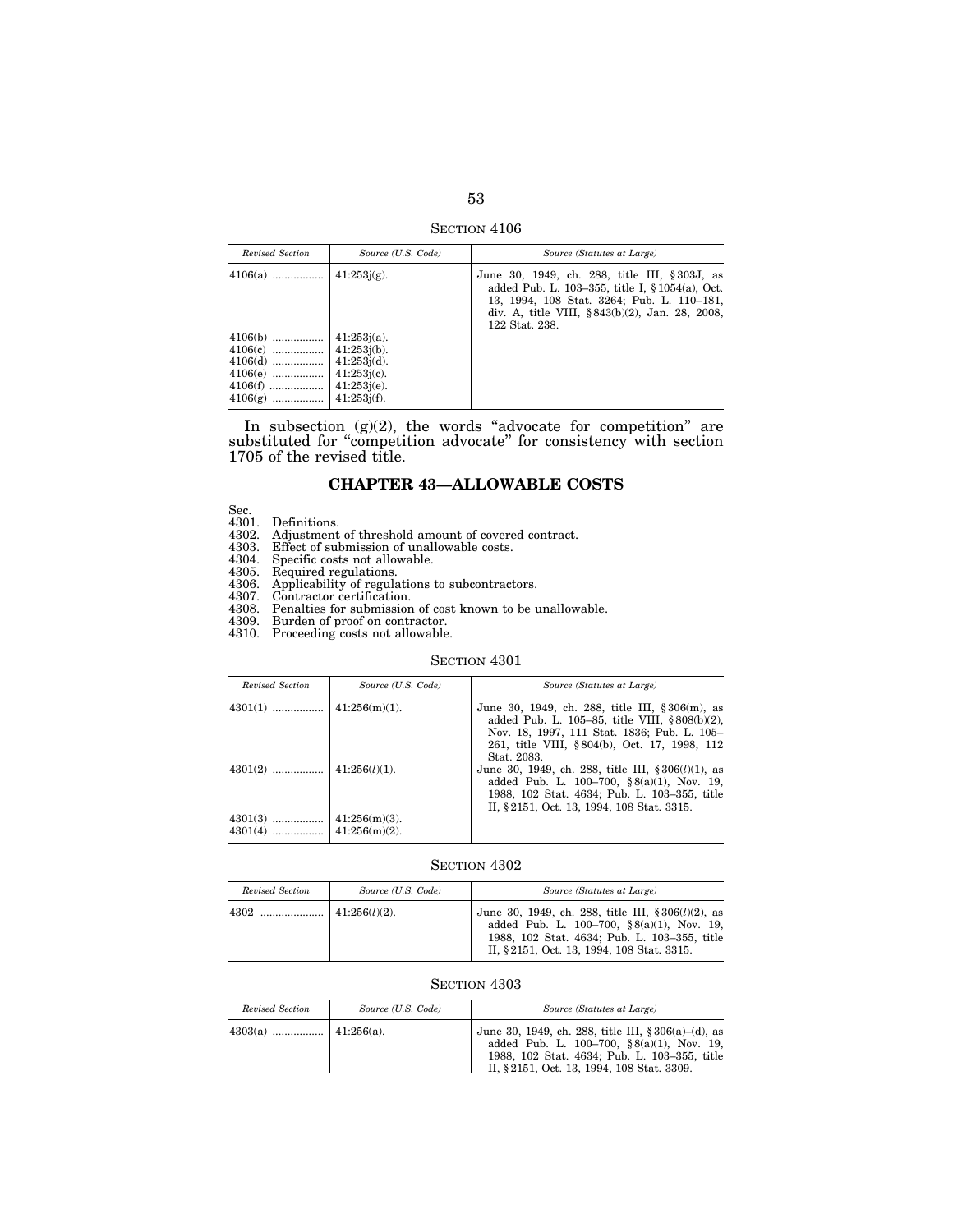SECTION 4303—CONTINUED

| Revised Section                                                                                                                                                                                   | Source (U.S. Code) | Source (Statutes at Large) |
|---------------------------------------------------------------------------------------------------------------------------------------------------------------------------------------------------|--------------------|----------------------------|
| $\begin{array}{c} \textbf{4303(b)} \ \ldots \ldots \ldots \ldots \ldots \quad \textbf{41:256(b).} \\ \textbf{4303(c)} \ \ldots \ldots \ldots \ldots \ldots \quad \textbf{41:256(c).} \end{array}$ |                    |                            |

In subsection (a), the words "(referred to in section  $421(c)(1)$  of this title)'' are omitted as unnecessary.

SECTION  $4304\,$ 

| Revised Section | Source (U.S. Code) | Source (Statutes at Large)                                                                                                                                                                                                                                                     |
|-----------------|--------------------|--------------------------------------------------------------------------------------------------------------------------------------------------------------------------------------------------------------------------------------------------------------------------------|
| 4304            | $41:256(e)$ .      | June 30, 1949, ch. 288, title III, § 306(e), as<br>added Pub. L. $100-700$ , $\S 8(a)(1)$ , Nov. 19,<br>1988, 102 Stat. 4634; Pub. L. 103-355, title<br>II, §2151, Oct. 13, 1994, 108 Stat. 3310; Pub.<br>L. 105–85, title VIII, §808(b)(1), Nov. 18,<br>1997, 111 Stat. 1836. |

## SECTION 4305

| Revised Section | Source (U.S. Code)                       | Source (Statutes at Large)                                                                                                                                                                     |
|-----------------|------------------------------------------|------------------------------------------------------------------------------------------------------------------------------------------------------------------------------------------------|
| $4305(a)$       | $ 41:256(f)(1)(1st, 2d sen-$<br>tences). | June 30, 1949, ch. 288, title III, §306(f), as<br>added Pub. L. 100-700, $\S 8(a)(1)$ , Nov. 19,<br>1988, 102 Stat. 4634; Pub. L. 103-355, title<br>II, § 2151, Oct. 13, 1994, 108 Stat. 3312. |
| $4305(b)$       | $ 41:256(f)(1)$ (last sen-<br>tence).    |                                                                                                                                                                                                |
|                 |                                          |                                                                                                                                                                                                |

## SECTION  $4306\,$

| Revised Section | Source (U.S. Code) | Source (Statutes at Large)                                                                                                                                                                          |
|-----------------|--------------------|-----------------------------------------------------------------------------------------------------------------------------------------------------------------------------------------------------|
| 4306            | $1.256(g)$ .       | June 30, 1949, ch. 288, title III, $\S 306(g)$ , as<br>added Pub. L. 100-700, $\S 8(a)(1)$ , Nov. 19,<br>1988, 102 Stat. 4634; Pub. L. 103-355, title<br>II, § 2151, Oct. 13, 1994, 108 Stat. 3313. |

# SECTION 4307

| Revised Section | Source (U.S. Code) | Source (Statutes at Large)                                                                                                                                                                 |
|-----------------|--------------------|--------------------------------------------------------------------------------------------------------------------------------------------------------------------------------------------|
| 4307            | $141:256(h)$ .     | June 30, 1949, ch. 288, title III, § 306(h), as<br>added Pub. L. 100-700, §8(a)(1), Nov. 19,<br>1988, 102 Stat. 4634; Pub. L. 103-355, title<br>II, § 2151, Oct. 13, 1994, 108 Stat. 3313. |

## SECTION  $4308\,$

| Revised Section | Source (U.S. Code) | Source (Statutes at Large)                                                                                                                                                                         |
|-----------------|--------------------|----------------------------------------------------------------------------------------------------------------------------------------------------------------------------------------------------|
| 4308            | $41:256(i)$ .      | June 30, 1949, ch. 288, title III, § 306(i), as<br>added Pub. L. $100-700$ , $\S 8(a)(1)$ , Nov. 19,<br>1988, 102 Stat. 4634; Pub. L. 103-355, title<br>II, § 2151, Oct. 13, 1994, 108 Stat. 3313. |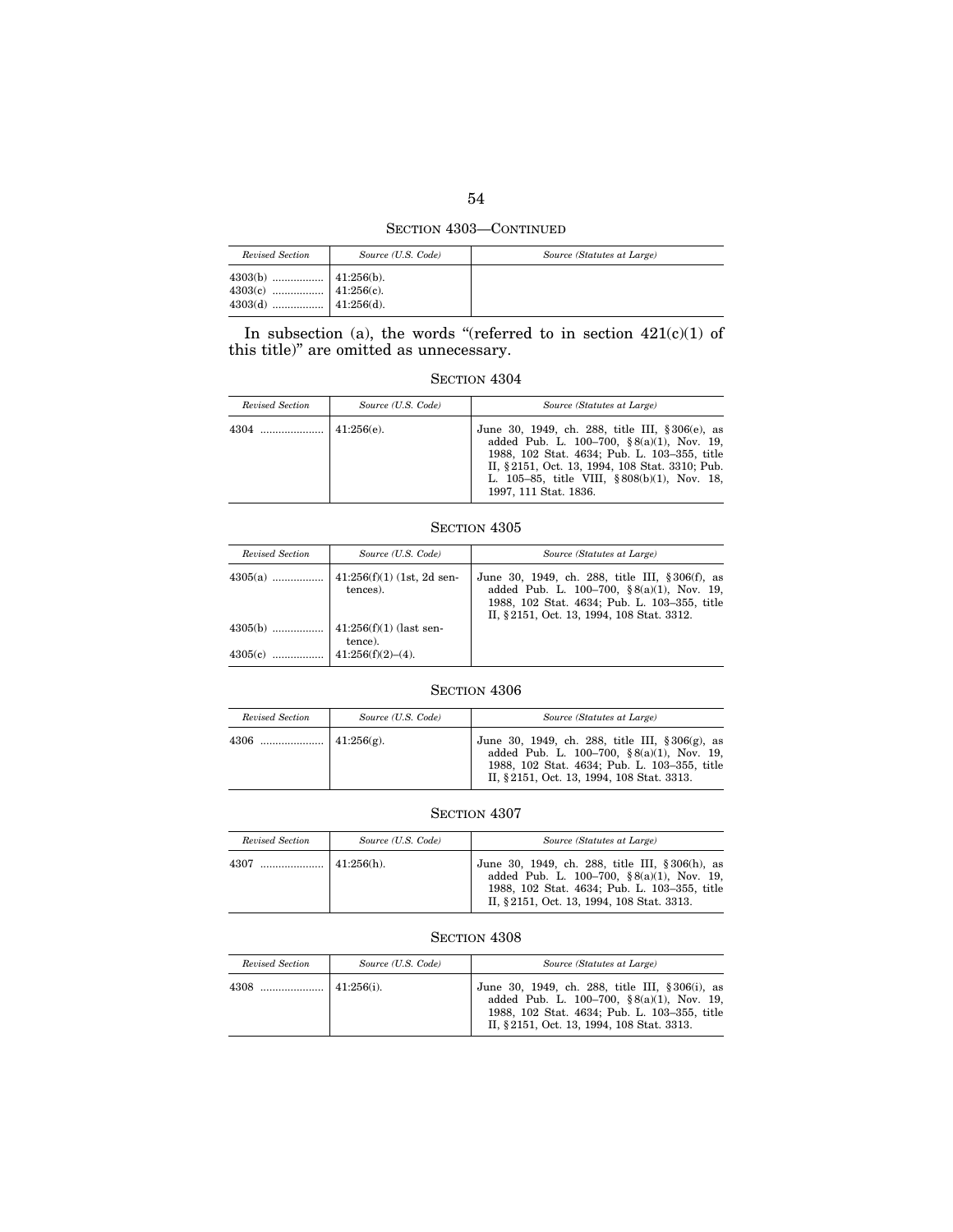SECTION 4309

| Revised Section | Source (U.S. Code) | Source (Statutes at Large)                                                                                                                                                                         |
|-----------------|--------------------|----------------------------------------------------------------------------------------------------------------------------------------------------------------------------------------------------|
|                 |                    | June 30, 1949, ch. 288, title III, § 306(j), as<br>added Pub. L. $100-700$ , $\S 8(a)(1)$ , Nov. 19,<br>1988, 102 Stat. 4634; Pub. L. 103-355, title<br>II, § 2151, Oct. 13, 1994, 108 Stat. 3313. |

# SECTION  $4310\,$

| Revised Section | Source (U.S. Code) | Source (Statutes at Large)                                                                                                                                                                      |
|-----------------|--------------------|-------------------------------------------------------------------------------------------------------------------------------------------------------------------------------------------------|
|                 |                    | June 30, 1949, ch. 288, title III, § 306(k), as<br>added Pub. L. 100-700, $\S 8(a)(1)$ , Nov. 19,<br>1988, 102 Stat. 4634; Pub. L. 103-355, title<br>II, § 2151, Oct. 13, 1994, 108 Stat. 3313. |
| $4310(b)$       | $41:256(k)(1)$ .   |                                                                                                                                                                                                 |
|                 |                    |                                                                                                                                                                                                 |
|                 |                    |                                                                                                                                                                                                 |
|                 |                    |                                                                                                                                                                                                 |
|                 |                    |                                                                                                                                                                                                 |

# **CHAPTER 45—CONTRACT FINANCING**

Sec.

4501. Authority of executive agency.

4502. Payment.

4503. Security for advance payments.

4504. Conditions for progress payments.

4505. Payments for commercial items.

4506. Action in case of fraud.

## SECTION 4501

| Revised Section | Source (U.S. Code) | Source (Statutes at Large)                                                                                                                                                                                                                             |
|-----------------|--------------------|--------------------------------------------------------------------------------------------------------------------------------------------------------------------------------------------------------------------------------------------------------|
|                 |                    | June 30, 1949, ch. 288, title III, § 305(a), 63<br>Stat. 396; July 12, 1952, ch. 703, § 1(m), 66<br>Stat. 594; Pub. L. 85–800, §4, Aug. 28, 1958,<br>72 Stat. 966; Pub. L. 103-355, title II,<br>$\S 2051(a)(2)$ , (c), Oct. 13, 1994, 108 Stat. 3304. |

# SECTION  $4502$

| Revised Section | Source (U.S. Code) | Source (Statutes at Large)                                                                                                                                                                                                                             |
|-----------------|--------------------|--------------------------------------------------------------------------------------------------------------------------------------------------------------------------------------------------------------------------------------------------------|
|                 |                    | June 30, 1949, ch. 288, title III, § 305(b), as<br>added Pub. L. 103–355, title II, § 2051(b), Oct.<br>13, 1994, 108 Stat. 3304.                                                                                                                       |
|                 |                    | June 30, 1949, ch. 288, title III, § 305(c), 63<br>Stat. 396; July 12, 1952, ch. 703, § 1(m), 66<br>Stat. 594; Pub. L. 85–800, §4, Aug. 28, 1958,<br>72 Stat. 966; Pub. L. 103–355, title II,<br>$\S 2051(a)(3)$ , (5), Oct. 13, 1994, 108 Stat. 3304. |

| Revised Section | Source (U.S. Code) | Source (Statutes at Large)                                                                                                                                                                                                                                     |
|-----------------|--------------------|----------------------------------------------------------------------------------------------------------------------------------------------------------------------------------------------------------------------------------------------------------------|
| 4503            | $\pm 41:255(d)$ .  | June 30, 1949, ch. 288, title III, § 305(d), 63<br>Stat. 396; July 12, 1952, ch. 703, § 1(m), 66<br>Stat. 594; Pub. L. 85–800, §4, Aug. 28, 1958,<br>72 Stat. 966; Pub. L. 103–355, title II,<br>$\S 2051(a)(4)$ , (5), (d), Oct. 13, 1994, 108 Stat.<br>3304. |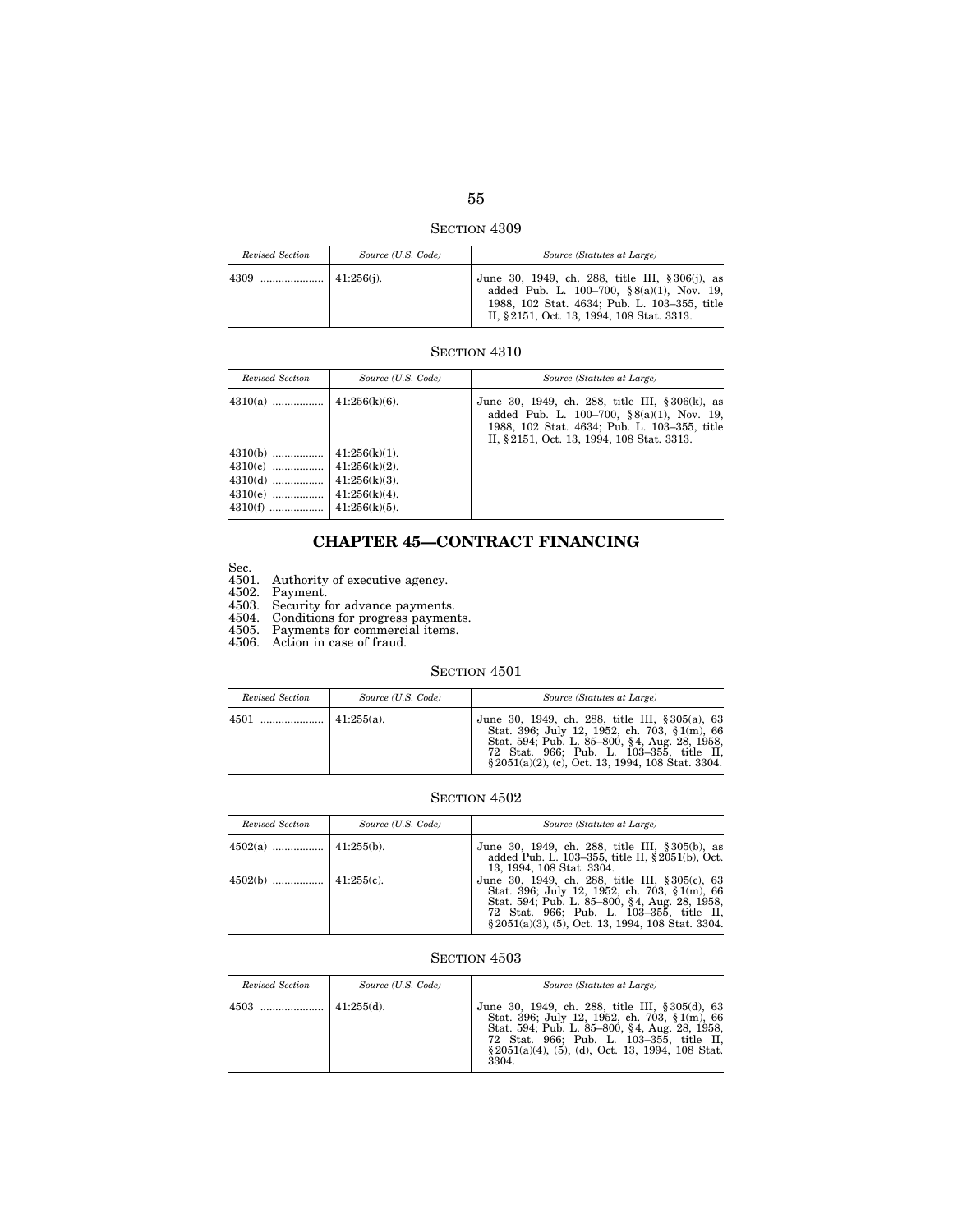| <b>SECTION 4504</b> |  |
|---------------------|--|

*Revised Section Source (U.S. Code) Source (Statutes at Large)*   $\begin{array}{r|l|l} \text{41:255(e).} & \text{June 30, 1949, ch. 288, title III, § 305(e), as added Pub. L. 103-355, title II, § 2051(e), Oct. 13, 1994, 108 Sstat. 3304, as amended Pub. L. 104-106, title XL.IIII, § 4321(a/4), Feb. 10, 1996, 110 Stat. 671. \end{array}$ 

| Revised Section | Source (U.S. Code) | Source (Statutes at Large)                                                                                                                                                                                                              |
|-----------------|--------------------|-----------------------------------------------------------------------------------------------------------------------------------------------------------------------------------------------------------------------------------------|
|                 |                    | June 30, 1949, ch. 288, title III, § 305(f), as<br>added Pub. L. 103–355, title II, § 2051(e), Oct.<br>13, 1994, 108 Stat. 3304, as amended Pub. L.<br>104-106, title XLIII, $\frac{$4321(a)(4)}{B}$ , Feb. 10.<br>1996, 110 Stat. 671. |

### SECTION 4506

| Revised Section | Source (U.S. Code) | Source (Statutes at Large)                                                                                                                                                                                                         |
|-----------------|--------------------|------------------------------------------------------------------------------------------------------------------------------------------------------------------------------------------------------------------------------------|
|                 |                    | June 30, 1949, ch. 288, title III, § 305(g), as<br>added Pub. L. 103-355, title II, $\S 2051(e)$ , Oct.<br>13, 1994, 108 Stat. 3305, as amended Pub. L.<br>104-106, title XLIII, $§ 4321(a)(4)$ , Feb. 10,<br>1996, 110 Stat. 671. |

# **CHAPTER 47—MISCELLANEOUS**

Sec.

4701. Determinations and decisions.

4702. Prohibition on release of contractor proposals.

- 4703. Validation of proprietary data restrictions.
- 4704. Prohibition of contractors limiting subcontractor sales directly to Federal Government.
- 4705. Protection of contractor employees from reprisal for disclosure of certain information.
- 4706. Examination of facilities and records of contractor.<br>4707. Remission of liquidated damages.
- Remission of liquidated damages.
- 4708. Payment of reimbursable indirect costs in cost-type research and development contracts with educational institutions.
- 4709. Implementation of electronic commerce capability.<br>4710. Limitations on tiering of subcontractors.
- Limitations on tiering of subcontractors.
- 4711. Linking of award and incentive fees to acquisition outcomes.

| Revised Section | Source (U.S. Code) | Source (Statutes at Large)                                                                                                                                                                                                                                                                                                                                                                            |
|-----------------|--------------------|-------------------------------------------------------------------------------------------------------------------------------------------------------------------------------------------------------------------------------------------------------------------------------------------------------------------------------------------------------------------------------------------------------|
| 4701            | $41:257$ .         | June 30, 1949, ch. 288, title III, § 307, 63 Stat.<br>396; Pub. L. 85–800, §5, Aug. 28, 1958, 72<br>Stat. 967; Pub. L. 89-343, §§3, 4, Nov. 8,<br>1965, 79 Stat. 1303; Pub. L. 98-369, title VII,<br>§ 2714(a)(4), July 18, 1984, 98 Stat. 1184;<br>Pub. L. 104–106, title XLIII, §4321(e)(6), Feb.<br>10, 1996, 110 Stat. 675; Pub. L. 104-316, title<br>I, § 121(c), Oct. 19, 1996, 110 Stat. 3836. |
|                 | 41:262.            | June 30, 1949, ch. 288, title III, § 312, as added<br>Pub. L. 103–355, title I, § 1553, Oct. 13, 1994,<br>108 Stat. 3300.                                                                                                                                                                                                                                                                             |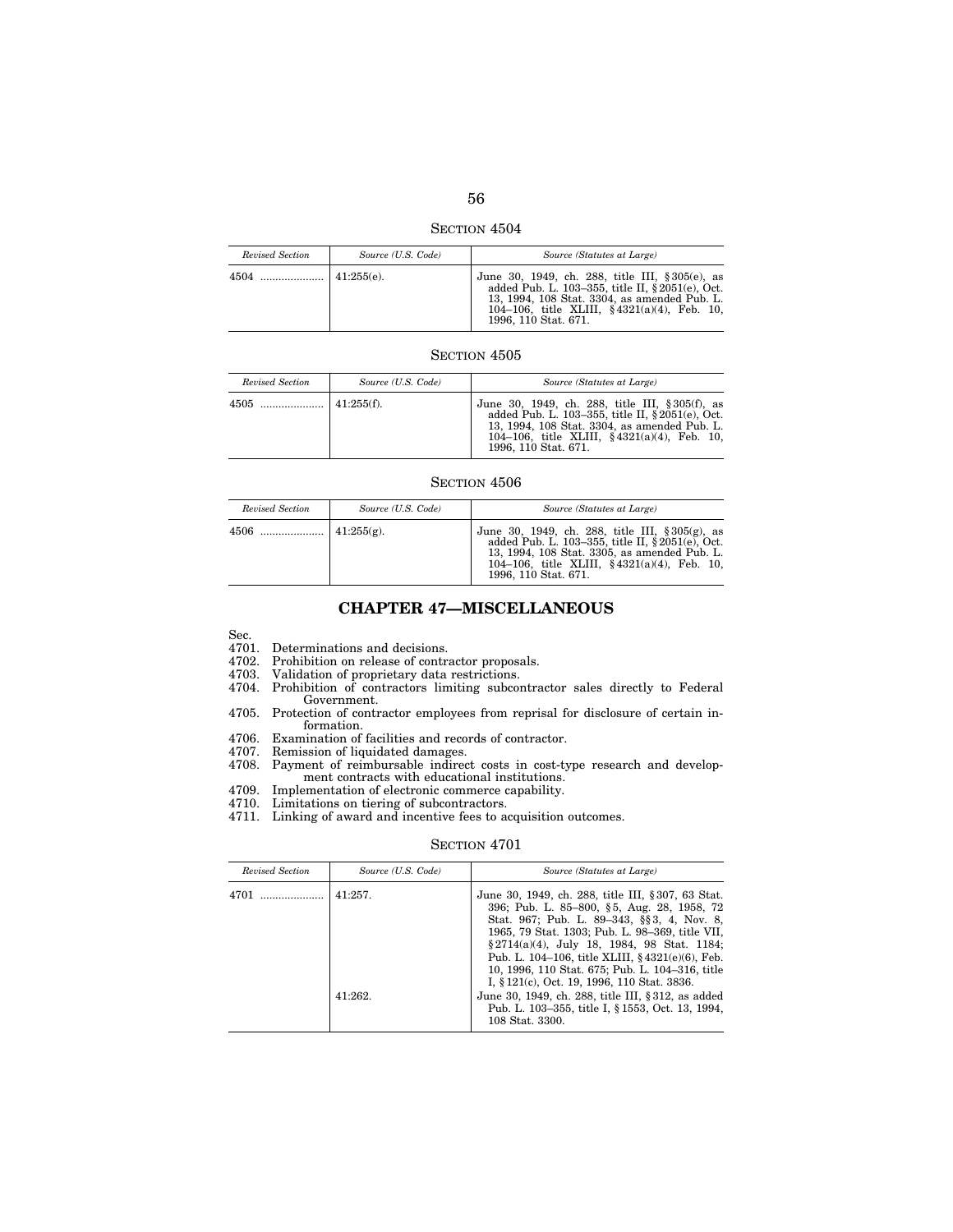SECTION 4702

| Revised Section | Source (U.S. Code) | Source (Statutes at Large)                                                                                                         |
|-----------------|--------------------|------------------------------------------------------------------------------------------------------------------------------------|
|                 |                    | June 30, 1949, ch. 288, title III, § 303B(m), as<br>added Pub. L. 104-201, title VIII, §821(b),<br>Sept. 23, 1996, 110 Stat. 2609. |
|                 |                    |                                                                                                                                    |

In subsection (b), the words "Except as provided in paragraph (2)'' are omitted as unnecessary.

| SECTION 4703 |  |
|--------------|--|
|              |  |

| Revised Section                     | Source (U.S. Code)                                            | Source (Statutes at Large)                                                                                                                                                                                                                         |
|-------------------------------------|---------------------------------------------------------------|----------------------------------------------------------------------------------------------------------------------------------------------------------------------------------------------------------------------------------------------------|
| $4703(a)$                           | $41:253d(a)$ .                                                | June 30, 1949, ch. 288, title III, § 303D, for-<br>merly §303E, as added Pub. L. 98-577, title<br>II, §203(a), Oct. 30, 1984, 98 Stat. 3071; re-<br>numbered §303D, Pub. L. 99–145, title XIII,<br>$§ 1304(c)(4)(A)$ , Nov. 8, 1985, 99 Stat. 742. |
| $4703(b)$<br>$4703(e)$<br>$4703(g)$ | $41:253d(b)$ .<br>tence).<br>$41:253d(d)$ .<br>$41:253d(f)$ . |                                                                                                                                                                                                                                                    |

## SECTION 4704

| Revised Section | Source (U.S. Code) | Source (Statutes at Large)                                                                                                                                                                                                                                               |
|-----------------|--------------------|--------------------------------------------------------------------------------------------------------------------------------------------------------------------------------------------------------------------------------------------------------------------------|
|                 |                    | June 30, 1949, ch. 288, title III, $\S 303G(a)$ , (b),<br>formerly $\S 303H$ , as added Pub. L. $98-577$ ,<br>title II, §206(a), Oct. 30, 1984, 98 Stat. 3073;<br>renumbered $§ 303G$ , Pub. L. 99-145, title<br>XIII, $$1304(c)(4)(A)$ , Nov. 8, 1985, 99 Stat.<br>742. |
|                 |                    |                                                                                                                                                                                                                                                                          |
|                 |                    | June 30, 1949, ch. 288, title III, § 303G(c), as<br>added Pub. L. $103-355$ , title IV, $§4103(b)$ ,<br>Oct. 13, 1994, 108 Stat. 3341.                                                                                                                                   |
|                 |                    | June 30, 1949, ch. 288, title III, § 303G(d), as<br>added Pub. L. 103-355, title VIII, $§ 8204(a)$ ,<br>Oct. 13, 1994, 108 Stat. 3396.                                                                                                                                   |

SECTION 4705

| Revised Section | Source (U.S. Code) | Source (Statutes at Large)                                                                                                                                                                               |
|-----------------|--------------------|----------------------------------------------------------------------------------------------------------------------------------------------------------------------------------------------------------|
|                 |                    | June 30, 1949, ch. 288, title III, § 315, as added<br>Pub. L. 103-355, title VI, §6006, Oct. 13,<br>1994, 108 Stat. 3365; Pub. L. 104-106, title<br>XLIII, §4321(e)(8), Feb. 10, 1996, 110 Stat.<br>675. |
|                 |                    |                                                                                                                                                                                                          |
|                 |                    |                                                                                                                                                                                                          |
|                 |                    |                                                                                                                                                                                                          |
|                 |                    |                                                                                                                                                                                                          |

In subsection  $(d)(2)$ , the word "contractor" is substituted for "person" for clarity and for consistency with subsection (d)(1).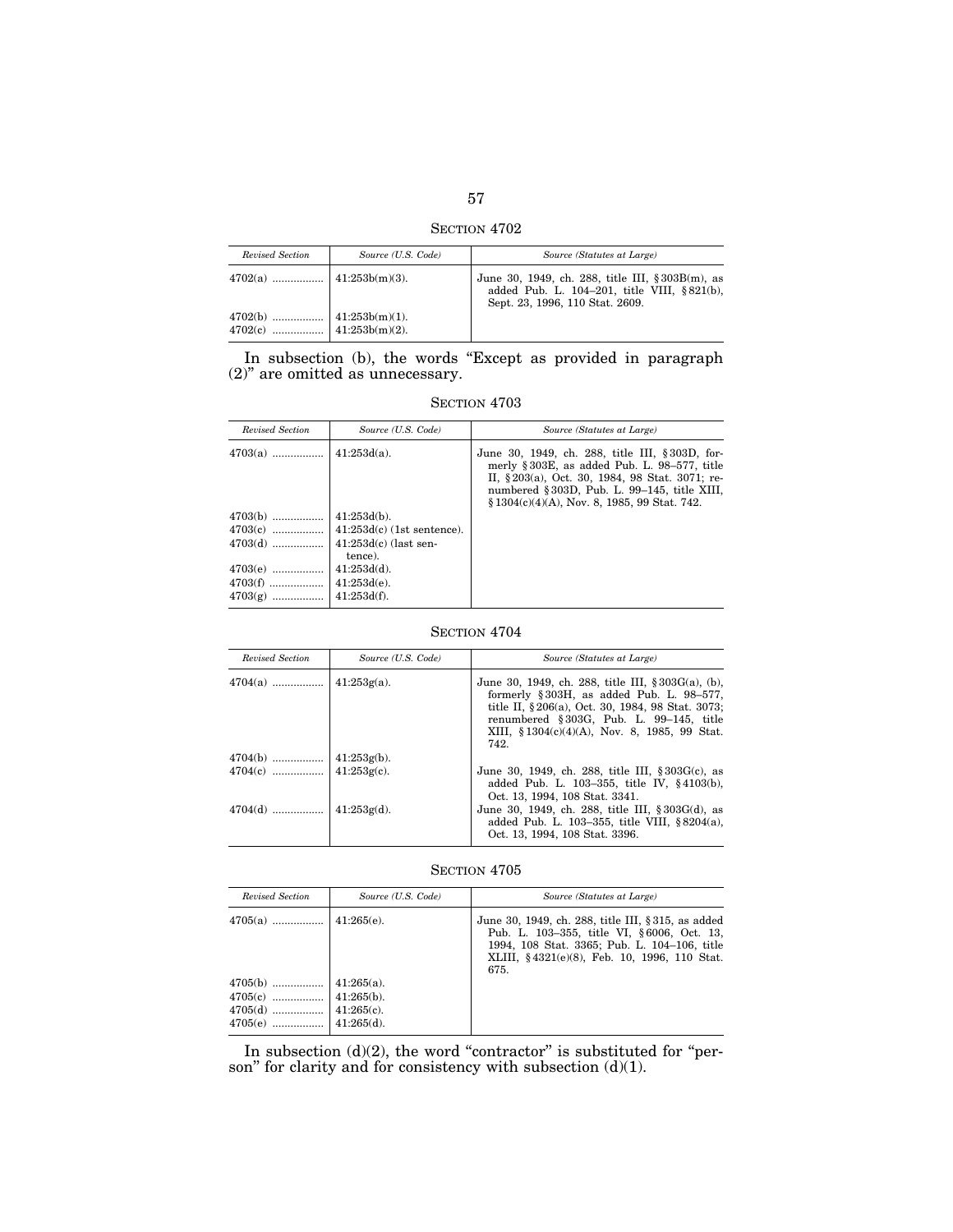SECTION 4706

| Revised Section | Source (U.S. Code) | Source (Statutes at Large)                                                                                                                                                                                                    |
|-----------------|--------------------|-------------------------------------------------------------------------------------------------------------------------------------------------------------------------------------------------------------------------------|
|                 |                    | June 30, 1949, ch. 288, title III, $§ 304C(a)(1)$ ,<br>(b), $(g)$ –(i), as added Pub. L. 103–355, title II,<br>§ 2251(a), Oct. 13, 1994, 108 Stat. 3318, 3320.                                                                |
|                 |                    |                                                                                                                                                                                                                               |
|                 |                    | June 30, 1949, ch. 288, title III, $\S 304C(a)(2)$ , as<br>added Pub. L. 103-355, title II, $§ 2251(a)$ , Oct.<br>13, 1994, 108 Stat. 3318; Pub. L. 104-106,<br>title XLIII, $§4321(e)(5)$ , Feb. 10, 1996, 110<br>Stat. 675. |
|                 |                    |                                                                                                                                                                                                                               |
|                 |                    | June 30, 1949, ch. 288, title III, $\S 304C(c)$ , as<br>added Pub. L. 103-355, title II, $\S 2251(a)$ , Oct.<br>13, 1994, 108 Stat. 3319; Pub. L. 110-417,<br>title VIII, §871(a), Oct. 14, 2008, 122<br>Stat.4555.           |
|                 |                    | June 30, 1949, ch. 288, title III, §304C(d), as<br>added Pub. L. 103-355, title II, $\S 2251(a)$ , Oct.<br>13, 1994, 108 Stat. 3319; Pub. L. 104-201,<br>title VIII, §808(b), Sept. 23, 1996, 110 Stat.<br>2607.              |
|                 |                    |                                                                                                                                                                                                                               |
|                 |                    | June 30, 1949, ch. 288, title III, §304C(f), as<br>added and amended Pub. L. 103-355, title II,<br>$§ 2251(a)$ , title IV, §4103(d), Oct. 13, 1994,<br>108 Stat. 3320, 3341.                                                  |
|                 |                    |                                                                                                                                                                                                                               |
|                 |                    |                                                                                                                                                                                                                               |

In subsection (c)(4), the words "Committee on Oversight and Government Reform'' are substituted for ''Committee on Government Operations'' on authority of section 1(a)(6) of Public Law 104–14 (2 U.S.C. note prec. 21), Rule X(1)(h) of the Rules of the House of Representatives, adopted by House Resolution No. 5 (106th Congress, January 6, 1999), and Rule X(1)(m) of the Rules of the House of Representatives, adopted by House Resolution No. 6 (110th Congress, January 5, 2007). The words ''Committee on Homeland Security and Governmental Affairs'' are substituted for ''Committee on Governmental Affairs'' on authority of Senate Resolution No. 445 (108th Congress, October 9, 2004).

SECTION 4707

| Revised Section | Source (U.S. Code) | Source (Statutes at Large)                                                                                             |
|-----------------|--------------------|------------------------------------------------------------------------------------------------------------------------|
| 4707            | $141:256a$ .       | Sept. 5, 1950, ch. 849, §10(a), 64 Stat. 591;<br>Pub. L. 104-316, title II, §202(u), Oct. 19,<br>1996, 110 Stat. 3845. |

SECTION 4708

| Revised Section | Source (U.S. Code) | Source (Statutes at Large)                   |
|-----------------|--------------------|----------------------------------------------|
| 4708<br>        | 41:254a.           | Pub. L. 87–638, Sept. 5, 1962, 76 Stat. 437. |

The words "On and after September 5, 1962" are omitted as obsolete.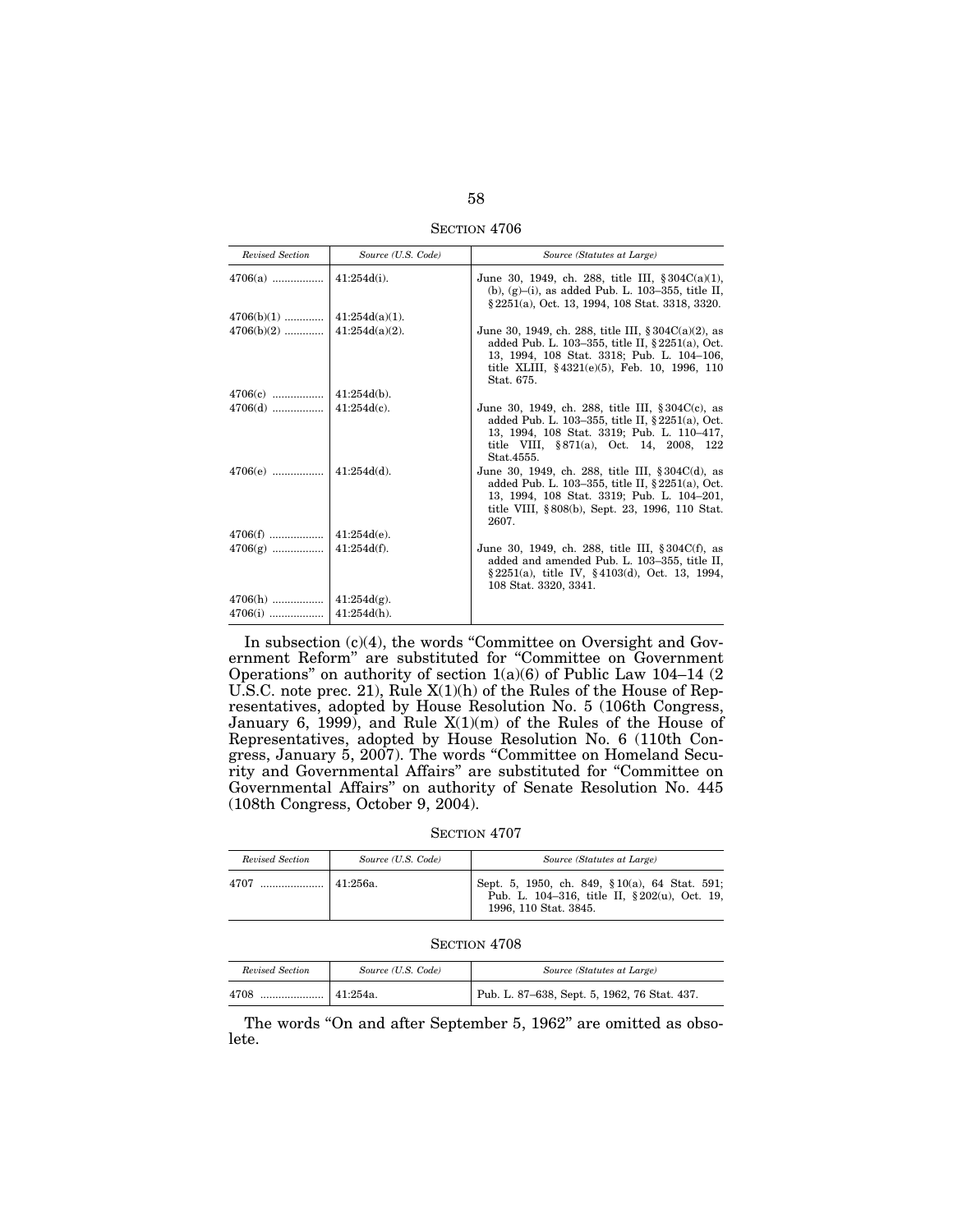SECTION 4709

| Revised Section | Source (U.S. Code) | Source (Statutes at Large)                                                                                                                                                                                |
|-----------------|--------------------|-----------------------------------------------------------------------------------------------------------------------------------------------------------------------------------------------------------|
|                 | 141.252c           | June 30, 1949, ch. 288, title III, §302C, as<br>added Pub. L. 103-355, title IX, §9003, Oct.<br>13, 1994, 108 Stat. 3403; Pub. L. 105-85, title<br>VIII, §850(f)(4)(A), Nov. 18, 1997, 111 Stat.<br>1850. |

| Revised Section | Source (U.S. Code)    | Source (Statutes at Large)                                                     |
|-----------------|-----------------------|--------------------------------------------------------------------------------|
| 4710            | $\vert$ 41:254b note. | Pub. L. 110–417, [div. A], title VIII, §866, Oct.<br>14, 2008, 122 Stat. 4551. |

In subsection (b), the words "Not later than one year after the date of the enactment of this Act'' are omitted because of section 6(f) of the bill. The word "shall" is substituted for the words "shall be amended'' to reflect the permanence of the provision.

SECTION 4711

| Revised Section | Source (U.S. Code)   | Source (Statutes at Large)                                                     |
|-----------------|----------------------|--------------------------------------------------------------------------------|
| 4711            | $\vert$ 41:251 note. | Pub. L. 110-417, [div. A], title VIII, §867, Oct.<br>14, 2008, 122 Stat. 4551. |

In subsection (b), the words "Not later than 1 year after the date of the enactment of this Act'' are omitted because of section 6(f) of the bill. The words ''shall provide'' are substituted for ''shall be amended to provide'' to reflect the permanence of the provision.

# **Subtitle II—Other Advertising and Contract Provisions**

| Chapter                                                                  | Sec. . |
|--------------------------------------------------------------------------|--------|
|                                                                          | 6101   |
|                                                                          | 6301   |
| 65. Contracts for Materials, Supplies, Articles, and Equipment Exceeding |        |
|                                                                          | 6501   |
|                                                                          | 6701   |

### **CHAPTER 61—ADVERTISING**

Sec.

6101. Advertising requirement for Federal Government purchases and sales.

6102. Exceptions from advertising requirement.

6103. Opening of bids.

| Revised Section | Source (U.S. Code) | Source (Statutes at Large)                 |
|-----------------|--------------------|--------------------------------------------|
| 6101(a)         |                    | Aug. 2, 1946, ch. 744, § 18, 60 Stat. 811. |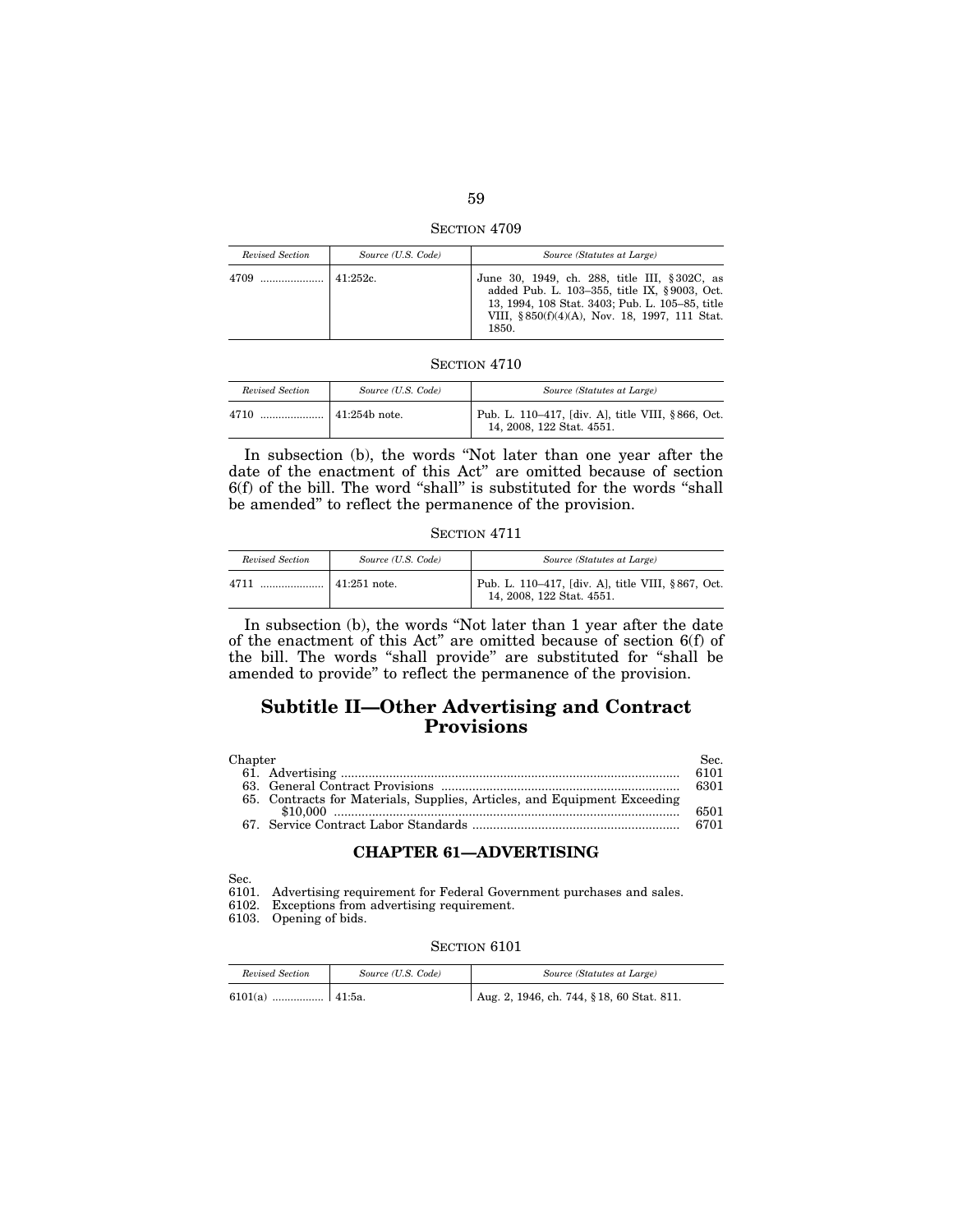SECTION 6101—CONTINUED

| Revised Section         | Source (U.S. Code) | Source (Statutes at Large)                                                                                                                                                                                                                                                                                                                                                                                                             |
|-------------------------|--------------------|----------------------------------------------------------------------------------------------------------------------------------------------------------------------------------------------------------------------------------------------------------------------------------------------------------------------------------------------------------------------------------------------------------------------------------------|
| $6101(b)$ –(d)    41:5. |                    | R.S. § 3709; Aug. 2, 1946, ch. 744, § 9(a), (c), 60<br>Stat. 809; June 30, 1949, ch. 288, title VI,<br>$§602(f)$ , formerly title V, $§502(e)$ , 63 Stat.<br>403, renumbered title VI, $§ 602(f)$ , Sept. 5,<br>1950, ch. 849, §§6(a), (b), 8(c), 64 Stat. 583,<br>591; Pub. L. 85–800, §7, Aug. 28, 1958, 72<br>Stat. 967; Pub. L. 93-356, §1, July 25, 1974,<br>88 Stat. 390; Pub. L. 98-191, §9(b), Dec. 1,<br>1983, 97 Stat. 1332. |

In subsection (a), before paragraph (1), the words "In this section'' are substituted for ''as used in this Act'' as the probable intent of Congress. Section 9(a) of the Act of August 2, 1946 (ch. 744, 60 Stat. 809) restated 41:5 generally and section 9(c) of the Act, an independent provision, was editorially added as the last paragraph of 41:5. The definitions which apply to "as used in this Act" are probably intended to apply also to 41:5 as restated by the Act. The definitions for ''department'' and ''continental United States'' are omitted because those terms do not appear in 41:5. In paragraph (1), the words "section 9104 of title  $31^{\circ}$  are substituted for "section" 104 of the Government Corporation Control Act, approved December 6, 1945'' because of section 4(b) of Public Law. 97–258 (31 U.S.C. note prec. 101). In paragraphs (1) and (2), the word ''includes'' is substituted for ''shall be construed to include'' and for "shall be construed as including", respectively, to eliminate unnecessary words.

In subsection (c), the words "as authorized by section 29 of the Surplus Property Act of 1944 (50 U.S.C. App. 1638)'' in section 3709 of the Revised Statutes are omitted because section 29 was repealed by section  $602(a)(1)$  of the Federal Property and Administrative Services Act of 1949 (ch. 288, 63 Stat. 399).

| Revised Section | Source (U.S. Code) | Source (Statutes at Large)                                                                                                                                                          |
|-----------------|--------------------|-------------------------------------------------------------------------------------------------------------------------------------------------------------------------------------|
|                 |                    | Oct. 10, 1940, ch. 851, §2(a), 54 Stat. 1110; Oct.<br>31, 1951, ch. 654, §3(8), 65 Stat. 708.                                                                                       |
|                 |                    | Oct. 10, 1940, ch. 851, §2(f), (j), 54 Stat. 1110.                                                                                                                                  |
|                 |                    | Oct. 10, 1940, ch. 851, §2(h), 54 Stat. 1110; Oct.<br>31, 1951, ch. 654, §3(9), 65 Stat. 708.                                                                                       |
|                 |                    |                                                                                                                                                                                     |
|                 |                    | Pub. L. 89–90, (2d par. on p. 276), July 27,<br>1965, 79 Stat. 276; Pub. L. 93-356, §2, July<br>25, 1974, 88 Stat. 390; Pub. L. 98-191, $\S 9(c)$ ,<br>Dec. 1, 1983, 97 Stat. 1332. |
|                 |                    | June 24, 1940, ch. 412, 54 Stat. 504.                                                                                                                                               |
|                 |                    | Pub. L. 108–7, div. H, title I, §§ 104, 1102, Feb.<br>20, 2003, 117 Stat. 354, 370.                                                                                                 |
| $6102(h)$       | $141:6a-4$ .       |                                                                                                                                                                                     |

SECTION 6102

In subsections  $(a)$ – $(d)$ , the words "under any appropriation Act" are omitted as unnecessary.

In subsection (e), the words "On and after July 27, 1965" are omitted as unnecessary. The words ''according to common business practice" are substituted for "in the manner common among businessmen'' for consistency in the revised title.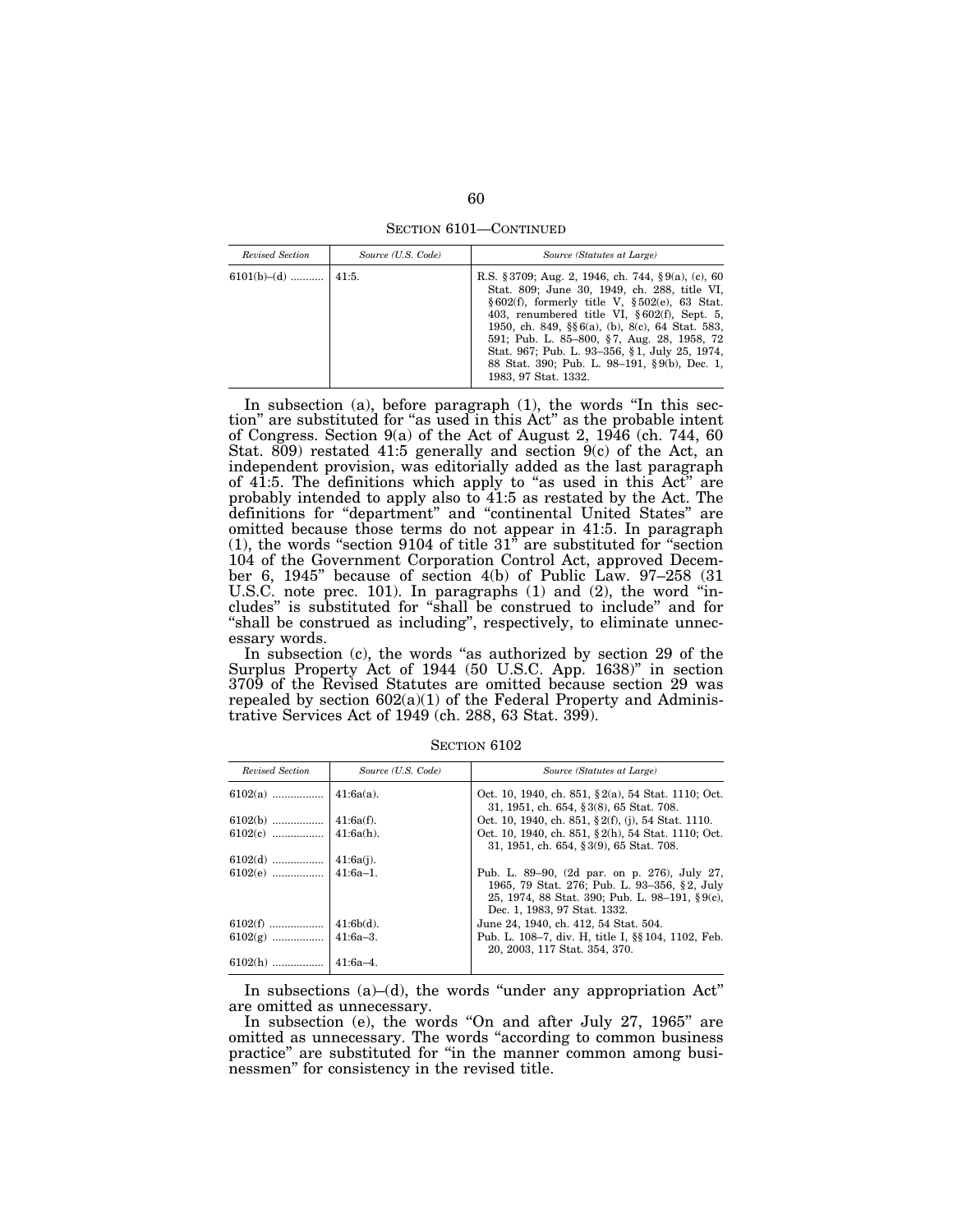In subsection  $(g)$ , the words "in any fiscal year" are omitted as unnecessary.

In subsection (h), the text of 41:6a–4(b) is omitted as unnecessary.

| SECTION 6103 |  |
|--------------|--|
|--------------|--|

| Revised Section | Source (U.S. Code) | Source (Statutes at Large) |
|-----------------|--------------------|----------------------------|
| 6103<br>        | 41:8.              | R.S. § 3710.               |

## **CHAPTER 63—GENERAL CONTRACT PROVISIONS**

Sec.

6301. Authorization requirement.<br>6302. Contracts for fuel made by 6302. Contracts for fuel made by Secretary of the Army.<br>6303 Certain contracts limited to appropriated amounts

6303. Certain contracts limited to appropriated amounts.

6304. Certain contracts limited to one-year term.

Prohibition on transfer of contract and certain allowable assignments.

- 6306. Prohibition on Members of Congress making contracts with Federal Government.
- 6307. Contracts with Federal Government-owned establishments and availability of appropriations.
- 6308. Contracts for transportation of Federal Government securities.
- 6309. Honorable discharge certificate in lieu of birth certificate.

#### SECTION 6301

| Revised Section | Source (U.S. Code)                                      | Source (Statutes at Large)                                                                                                                                                                                                                                                                                          |
|-----------------|---------------------------------------------------------|---------------------------------------------------------------------------------------------------------------------------------------------------------------------------------------------------------------------------------------------------------------------------------------------------------------------|
| $6301(a)$       | $41:11(a)$ (words before<br>2nd comma).                 | R.S. §3732; Pub. L. 89–687, title VI, §612(e),<br>Oct. 15, 1966, 80 Stat. 993; Pub. L. 98–557,<br>$\S 17(e)(1)$ , (2), Oct. 30, 1984, 98 Stat. 2868;<br>Pub. L. 104-106, div. D. title XLIII,<br>§4322(b)(4), Feb. 10, 1996, 110 Stat. 677;<br>Pub. L. 109–241, title IX, §902(c), July 11,<br>2006, 120 Stat. 566. |
| $6301(b)$       | $\vert$ 41:11(a) (words after 2nd<br>$comm$ a), $(b)$ . |                                                                                                                                                                                                                                                                                                                     |
| $6301(c)$       | 41:14.                                                  | R.S. § 3736.                                                                                                                                                                                                                                                                                                        |

In subsection (b)(1)(A), the words "Secretary of Defense" are substituted for ''Department of Defense'' because of 10:113.

In subsection (b)(1)(B), the words "Secretary of Homeland Security'' are substituted for ''Department of Homeland Security'' because of section  $102(a)(2)$  of the Homeland Security Act of  $2002(6)$ U.S.C. 112(a)(2)).

SECTION 6302

| Revised Section | Source (U.S. Code) | Source (Statutes at Large)                                         |
|-----------------|--------------------|--------------------------------------------------------------------|
| 6302<br>        | 41:11a.            | June 30, 1921, ch. 33, §1 (last proviso on p. 78),<br>42 Stat. 78. |

The words "Secretary of the Army" are substituted for "Secretary of War" because of section 205(a) of the National Security Act of 1947 (ch. 343, 61 Stat. 501). Section 205(a) was repealed by section 53 of the Act of August 10, 1956 (ch. 1041, 70A Stat. 676). Section 1 of the Act of August 10, 1956 (70A Stat. 1) enacted Title 10, ''Armed Forces'', and under sections 3011 to 3013 of title 10, the Department of the Army remains under the administrative supervision of the Secretary of the Army.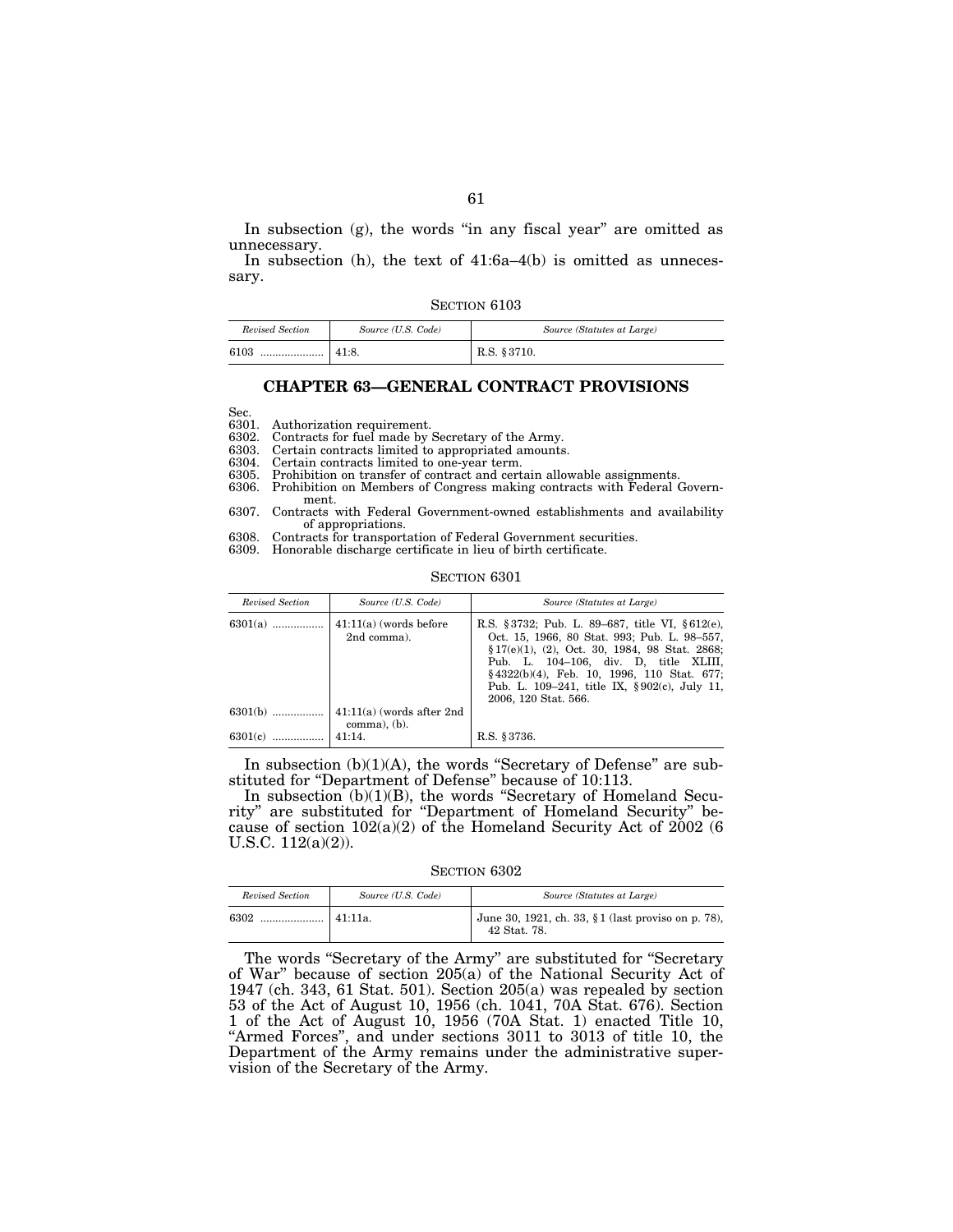| SECTION 6303 |  |
|--------------|--|
|              |  |

| Revised Section | Source (U.S. Code) | Source (Statutes at Large) |
|-----------------|--------------------|----------------------------|
| 6303<br>        | 141:12.            | R.S. §3733.                |

The words "the activity covered by the contract" are substituted for "the specific purpose" for clarity.

| Revised Section | Source (U.S. Code) | Source (Statutes at Large) |
|-----------------|--------------------|----------------------------|
| 6304<br>        | 41:13.             | R.S. § 3735.               |

The words "an executive department shall not" are substituted for ''it shall not be lawful for any of the executive departments to'' to state the legal prohibition directly and to eliminate unnecessary words.

SECTION 6305

| Revised Section | Source (U.S. Code)                                                                    | Source (Statutes at Large)                                                                                                                                                                                                                                   |
|-----------------|---------------------------------------------------------------------------------------|--------------------------------------------------------------------------------------------------------------------------------------------------------------------------------------------------------------------------------------------------------------|
| $6305(a)$       | $41:15(a)$ .                                                                          | R.S. § 3737; Oct. 9, 1940, ch. 779, § 1, 54 Stat.<br>1029; May 15, 1951, ch. 75, 65 Stat. 41; Pub.<br>L. 103-355, title II, § 2451, Oct. 13, 1994, 108<br>Stat. 3324; Pub. L. 104-106, div. D. title<br>XLIII, §4321(i)(9), Feb. 10, 1996, 110 Stat.<br>676. |
| $6305(b)(1)$    | $41:15(b)$ (words before<br>par. $(1)$ less words re-<br>lated to minimum<br>amount). |                                                                                                                                                                                                                                                              |
| $6305(b)(2)$    | $41:15(b)$ (words before<br>par. (1) related to min-<br>imum amount).                 |                                                                                                                                                                                                                                                              |
| $6305(b)(3)$    | $41:15(b)(1)$ .                                                                       |                                                                                                                                                                                                                                                              |
| $6305(b)(4)$    | $41:15(b)(2)$ (related to<br>full balance due).                                       |                                                                                                                                                                                                                                                              |
| $6305(b)(5)$    | $41:15(b)(2)$ (related to<br>single assignment).                                      |                                                                                                                                                                                                                                                              |
| $6305(b)(6)$    | $41:15(b)(3)$ .                                                                       |                                                                                                                                                                                                                                                              |
| $6305(b)(7)$    | $41:15(c)$ .                                                                          |                                                                                                                                                                                                                                                              |
| $6305(b)(8)$    | $41:15(d)$ .                                                                          |                                                                                                                                                                                                                                                              |
| $6305(b)(9)(A)$ | $41:15(e)$ .                                                                          |                                                                                                                                                                                                                                                              |
| $6305(b)(9)(B)$ | $41:15(f)$ (less parenthet-<br>ical phrase in par. $(3)$ ).                           |                                                                                                                                                                                                                                                              |
| $6305(b)(9)(C)$ | $41:15(f)$ (parenthetical<br>phrase in par. $(3)$ , $(g)$ .                           |                                                                                                                                                                                                                                                              |

In subsection (a), the words ''The party to whom the Federal Government gives a contract or order'' are substituted for ''the party to whom such contract or order is given'' for clarity. The words "A purported transfer in violation of this subsection" are substituted for "any such transfer" because an actual transfer is precluded by this provision.

In subsection  $(b)(1)$ , the words "amounts due from the Federal Government" are substituted for "moneys due or to become due from the United States or from any agency or department thereof'' to eliminate unnecessary words. The words "may be assigned" are added to provide explicitly for authority that is necessarily implied by the source provision.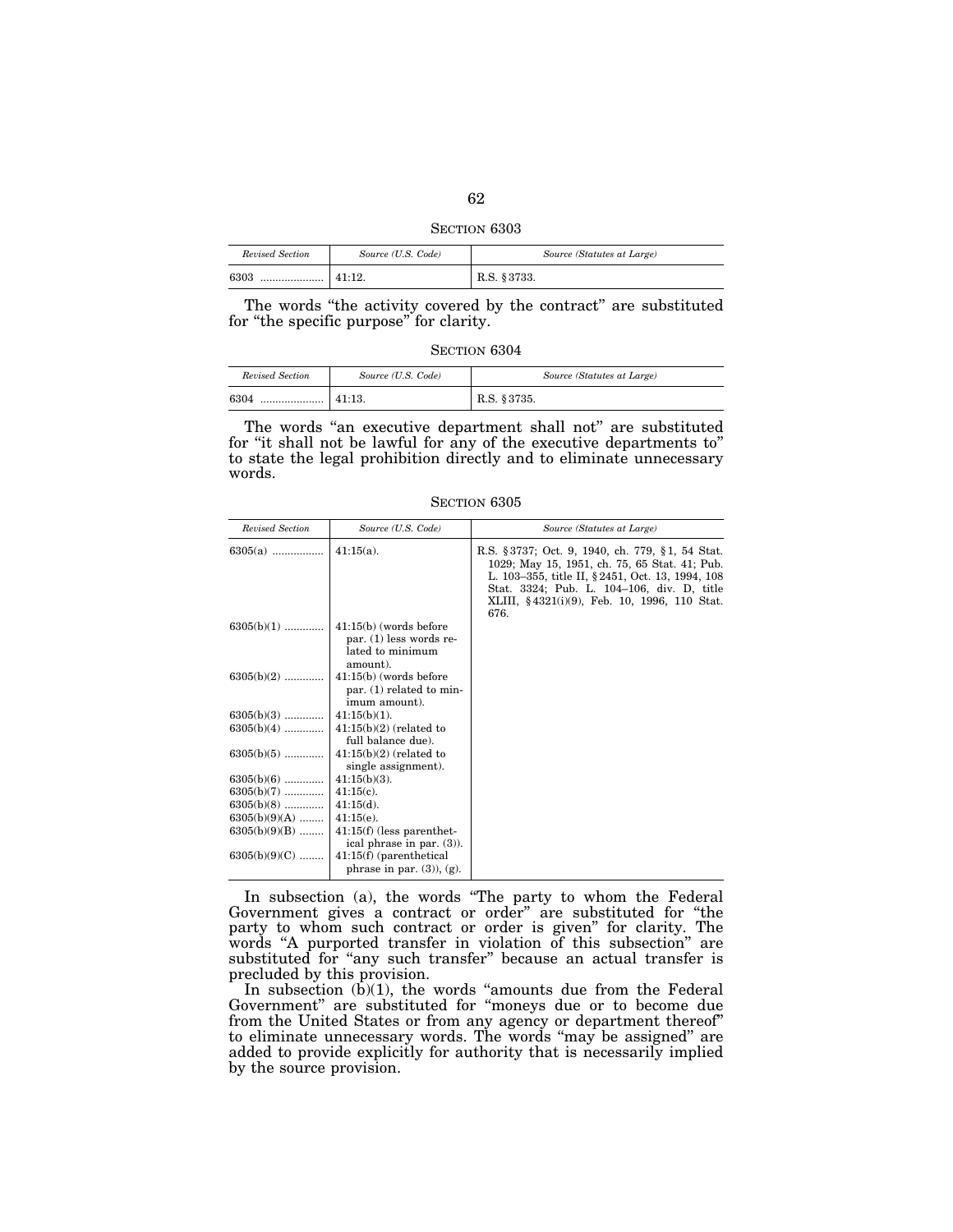In subsection  $(b)(3)$ , the words "in the case of any contract entered into after October 9, 1940'' are omitted as obsolete.

In subsection  $(b)(5)$ , the words "participating in such financing" are omitted as unnecessary.

In subsection  $(b)(8)$ , the words "is not liable to make any refund to the Federal Government'' are substituted for ''no [liability] . . . shall create or impose any liability on the part of the assignee to make restitution, refund, or repayment to the United States of any amount heretofore since July 1, 1950, or hereafter received under the assignment'' to eliminate unnecessary words. The words ''an assignor's liability to the Federal Government'' are substituted for ''liability of any nature of the assignor to the United States or any department or agency thereof" for clarity and to eliminate unnecessary words.

In subsection  $(b)(9)(A)$ , the words "except any such contract under which full payment has been made'' are omitted as unnecessary because subsection (b)(8) precludes refund where full payment has already been made. The words "payments made to an assignee under the contract'' are substituted for ''payments to be made to the assignee of any moneys due or to become due under such contract'' to eliminate unnecessary words.

In subsection  $(b)(9)(B)$ , the words "When a 'no reduction or setoff' provision as described in subparagraph (A) is included in a contract'' are substituted for ''If a provision described in subsection (e) of this section or a provision to the same general effect has been at any time heretofore or is hereafter included or inserted in any such contract", the words "payments to the assignee" are substituted for "payments to be made thereafter to an assignee of any moneys due or to become due", and the words "an assignor's liability" are substituted for "any liability of any nature of the assignor to the United States or any department or agency thereof", for clarity and to eliminate unnecessary words.

In subsection  $(b)(9)(C)$ , the text of  $40:15(g)$ , which provided that nothing in 40:15 affected rights and obligations accrued before subsection (g) was added by the Act of May 15, 1951 (ch. 75, 65 Stat. 41), is omitted as obsolete.

| Revised Section | Source (U.S. Code)             | Source (Statutes at Large)                                                                                                                                                                                                                           |
|-----------------|--------------------------------|------------------------------------------------------------------------------------------------------------------------------------------------------------------------------------------------------------------------------------------------------|
| $6306(a)$       | $\vert$ 41:22 (1st sentence).  | R.S. §3741; Feb. 27, 1877, ch. 69, (16th com-<br>plete par. on p. 249), 19 Stat. 249; Pub. L.<br>103-355, title VI, §6004, Oct. 13, 1994, 108<br>Stat. 3364; Pub. L. 104-106, div. D, title<br>XLIII, §4321(i)(12), Feb. 10, 1996, 110 Stat.<br>676. |
| $6306(b)$       | $\vert$ 41:22 (last sentence). | Jan. 25, 1934, ch. 5, (related to R.S. § 3741), 48<br>Stat. 337; June 27, 1934, ch. 847, title V.<br>§ 510, 48 Stat. 1264; Aug. 26, 1937, ch. 821,<br>50 Stat. 838.                                                                                  |

SECTION 6306

In subsection (b)(2), the words ''Emergency Farm Mortgage Act of 1933'' and ''Federal Farm Mortgage Corporation Act'' are omitted because all provisions of those Acts have previously been executed or repealed.

In subsection  $(b)(2)(B)$ , the words "Farm Credit Act of 1971 (12) U.S.C. 2001 et seq.)'' are substituted for ''Federal Farm Loan Act''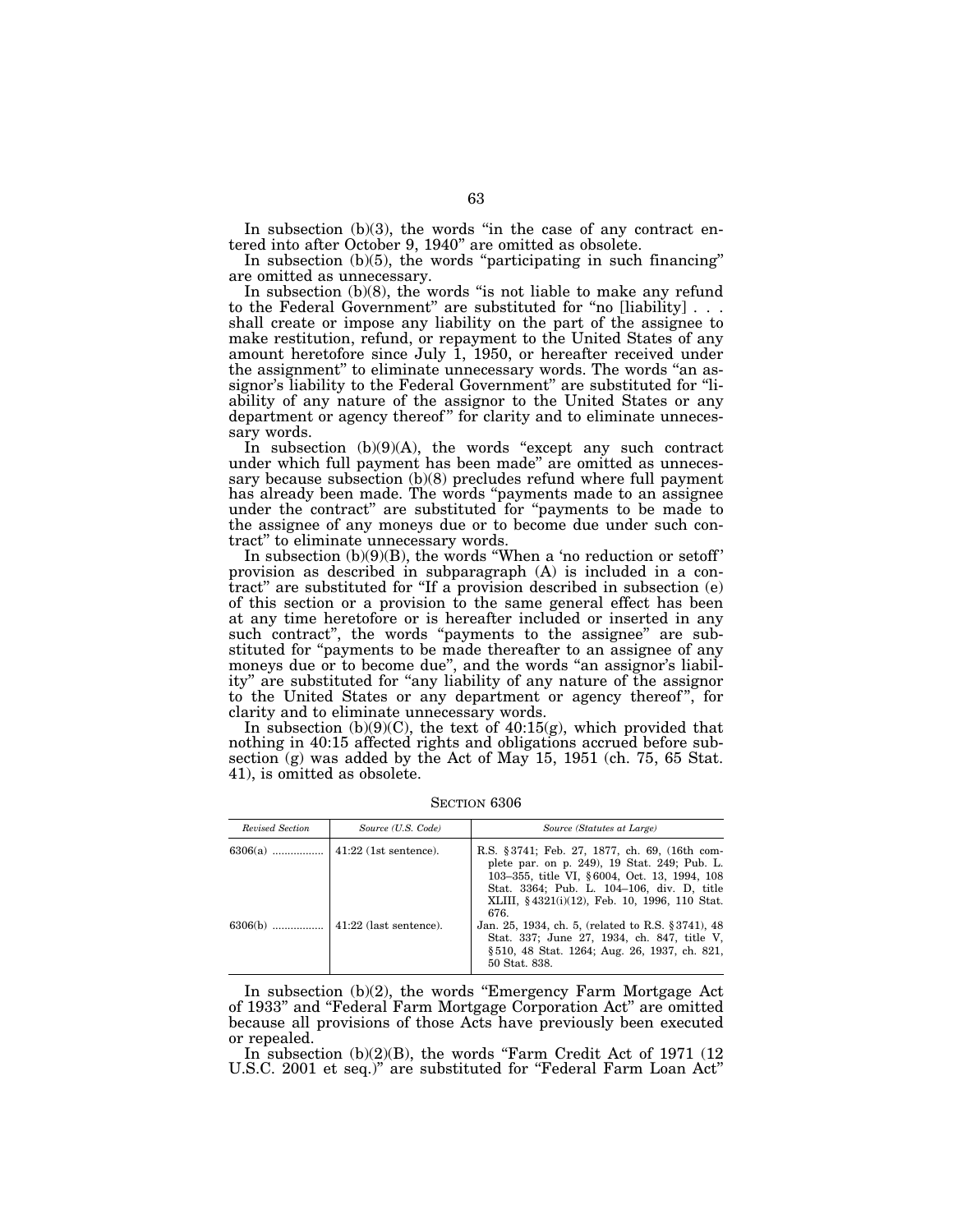and ''Farm Credit Act of 1933'' because of section 5.40(a), formerly 5.26(a), of the Farm Credit Act of 1971 (Pub. L. 92–181, 12 U.S.C. 2001 note).

In subsection  $(b)(2)(C)$ , the words "Home Owners' Loan Act" are substituted for "Home Owners' Loan Act of 1933" because of the amendment to 12:1461 made by Public Law 101–73.

SECTION 6307

| Revised Section | Source (U.S. Code) | Source (Statutes at Large)                                                                                                                                                                             |
|-----------------|--------------------|--------------------------------------------------------------------------------------------------------------------------------------------------------------------------------------------------------|
| 6307            | 41:23.             | June 5, 1920, ch. 240, (last par. under heading<br>"Purchase of Articles Manufactured at Gov-<br>ernment Arsenals"), 41 Stat. 975.<br>July 1, 1922, ch. 259, (1st proviso on p. 812), 42<br>Stat. 812. |

The words "heretofore or" are omitted as obsolete. The word "hereafter" is omitted as unnecessary because the provision is restated as permanent law rather than as part of a fiscal year appropriation.

SECTION 6308

| Revised Section | Source (U.S. Code) | Source (Statutes at Large)                                                                                                                                                |
|-----------------|--------------------|---------------------------------------------------------------------------------------------------------------------------------------------------------------------------|
|                 | 141.24             | July 7, 1884, ch. 332, (words after "fifty five<br>thousand dollars" in 3d par, under heading<br>"Miscellaneous Objects Under the Treasury<br>Department"), 23 Stat. 204. |

The words ''bullion, cash, or securities of the Federal Government" are substituted for "moneys, bullion, coin, notes, bonds, and other securities of the United States, and paper'' to eliminate unnecessary words. The word ''awarded'' is substituted for ''let'' to use more modern terminology.

SECTION 6309

| Revised Section | Source (U.S. Code) | Source (Statutes at Large)                                                                                                                     |
|-----------------|--------------------|------------------------------------------------------------------------------------------------------------------------------------------------|
|                 |                    | June 22, 1942, ch. 432, §1, 56 Stat. 375.<br>June 22, 1942, ch. 432, §2, 56 Stat. 376; Pub. L.<br>97-31, § 12(16), Aug. 6, 1981, 95 Stat. 154. |

In subsection (a), the words "Air Force" are added because of section 207(a) and (f) of the National Security Act of 1947 (ch. 343, 61 Stat. 502, 503). Section 207(a) and (f) was repealed by section 53 of the Act of August 10, 1956 (ch. 1041, 70A Stat. 676). Section 1 of the Act of August 10, 1956 (70A Stat. 1) enacted Title 10, The the Title of Hugust 19, 1999 (The Department of the Department of the Air Force remained an independent administrative entity in the Department of Defense.

Subsection  $(b)(2)(B)$  is set out as a separate provision to clarify that the certification applies only to contracts other than contracts with the Federal Government. If the certification were to be construed as applying to all contracts, then the words "under a contract with the United States or'' in section 2 of the Act of June 22, 1942, would be rendered meaningless.

In subsection (b)(2)(B), the words ''Secretary of the Army'' are substituted for ''Secretary of War'', and the words ''Secretary of the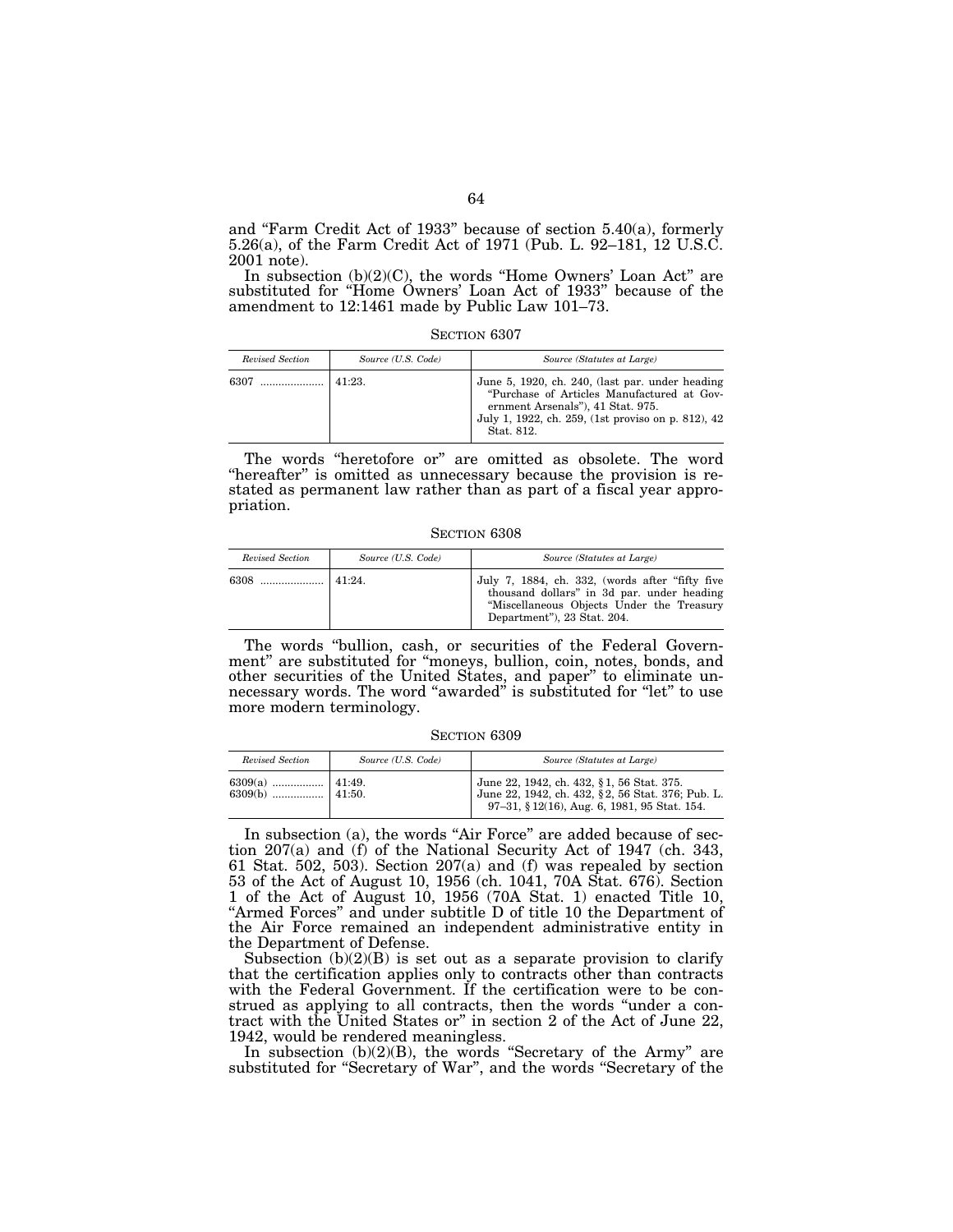Air Force" are added, because of sections  $205(a)$  and  $207(a)$  and (f) of the National Security Act of 1947 (ch. 343, 61 Stat. 501, 502, 503). Sections 205(a) and 207(a) and (f) were repealed by section 53 of the Act of August 10, 1956 (ch. 1041, 70A Stat. 676). Section 1 of the Act of August 10, 1956 (70A Stat. 1) enacted Title 10, "Armed Forces" and under sections 3010 to 3013 and 8010 to 8013 the Departments of the Army and Air Force remained under the administrative supervision of the Secretaries of the Army and Air Force, respectively. The words "Secretary of the Department in which the Coast Guard is operating'' are substituted for ''Secretary of Transportation" because of  $6:468(b)$  and  $(h)$ ,  $551(d)$ , and  $552(d)$ , 14:1 and 3, and the Department of Homeland Security Reorganization Plan of November 25, 2002 (H. Doc. No. 108–16, 108th Cong., 1st Sess. (6 U.S.C. 542 note)).

### **CHAPTER 65—CONTRACTS FOR MATERIALS, SUPPLIES, ARTICLES, AND EQUIPMENT EXCEEDING \$10,000**

Sec.<br>6501.

- 6501. Definitions.
- 
- 6502. Required contract terms.<br>6503. Breach or violation of req 6503. Breach or violation of required contract terms.
- Three-year prohibition on new contracts in case of breach or violation.
- 6505. Exclusions.
- 6506. Administrative provisions.
- 6507. Hearing authority and procedures.
- 6508. Authority to make exceptions.
- 6509. Other procedures.
- 6510. Manufacturers and regular dealers.
- 6511. Effect on other law.

#### SECTION 6501

| Revised Section      | Source (U.S. Code)                                                                                      | Source (Statutes at Large)                                                                                                                                                                                          |
|----------------------|---------------------------------------------------------------------------------------------------------|---------------------------------------------------------------------------------------------------------------------------------------------------------------------------------------------------------------------|
| $6501(1)$            | 41:35 (matter before sub-<br>sec. (a) related to defi-<br>nition of "agency of the"<br>United States"). | June 30, 1936, ch. 881, $§1$ (matter before sub-<br>sec. (a) related to definition of "agency of the<br>United States"), 49 Stat. 2036; Pub. L. 103-<br>355, title VII, §7201(1), Oct. 13, 1994, 108<br>Stat. 3378. |
|                      |                                                                                                         | June 30, 1936, ch. 881, §7, 49 Stat. 2039; Pub.<br>L. 95-598, title III, §326, Nov. 6, 1978, 92<br>Stat. 2679.                                                                                                      |
| $6501(3)$ no source. |                                                                                                         |                                                                                                                                                                                                                     |

| Revised Section                        | Source (U.S. Code)                                                                                                    | Source (Statutes at Large)                                                                                                                                                                                                                            |
|----------------------------------------|-----------------------------------------------------------------------------------------------------------------------|-------------------------------------------------------------------------------------------------------------------------------------------------------------------------------------------------------------------------------------------------------|
| 6502 (matter be-<br>fore par. $(1)$ ). | 41:35 (matter before sub-<br>sec. (a) less words re-<br>lated to definition of<br>"agency of the United"<br>States"). | June 30, 1936, ch. 881, $\S1$ (matter before sub-<br>sec. (a) less words related to definition of<br>"agency of the United States"), (a), 49 Stat.<br>2036; Pub. L. 103-355, title VII, §7201(1),<br>Oct. 13, 1994, 108 Stat. 3378.                   |
| $6502(1)$                              | $41:35(a)$ .<br>41:45.                                                                                                | June 30, 1936, ch. 881, §13, formerly §11, 49<br>Stat. 2039; renumbered §12, June 30, 1952,<br>ch. 530, title III, §301, 66 Stat. 308; renum-<br>bered §13, Pub. L. 104-106, div. D. title<br>XLIII, §4321(f)(1)(B), Feb. 10, 1996, 110 Stat.<br>675. |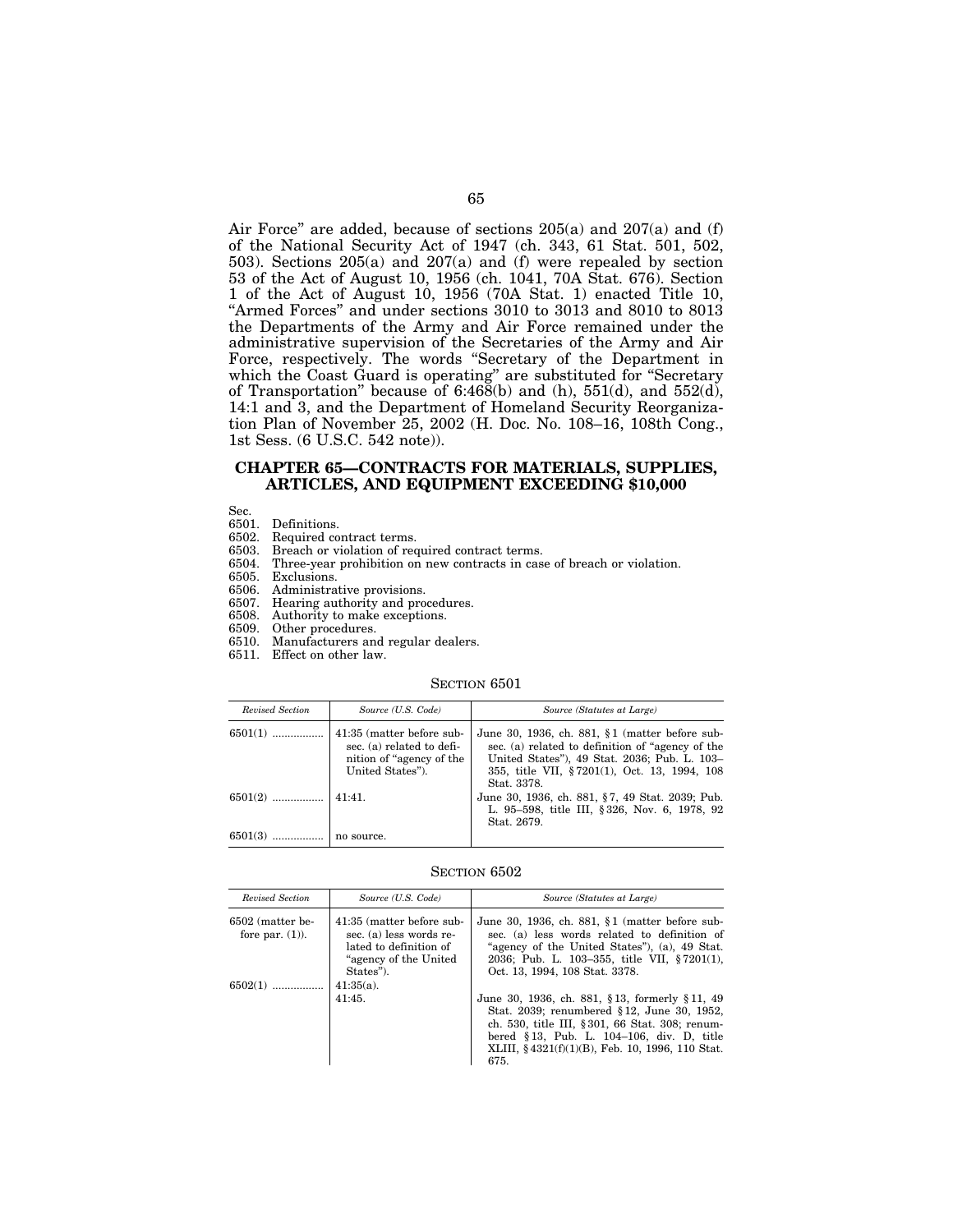SECTION 6502—CONTINUED

| Revised Section | Source (U.S. Code) | Source (Statutes at Large)                                                                                                                                                                                                                                                                                                                                                                                                                                               |
|-----------------|--------------------|--------------------------------------------------------------------------------------------------------------------------------------------------------------------------------------------------------------------------------------------------------------------------------------------------------------------------------------------------------------------------------------------------------------------------------------------------------------------------|
|                 |                    | June 30, 1936, ch. 881, $\{1(b) - (d), 49 \}$ Stat. 2036;<br>May 13, 1942, ch. 306, 56 Stat. 277; Pub. L.<br>90–351, title I, §819(b), formerly §827(b), as<br>added Pub. L. 96-157, §2, Dec. 27, 1979, 93<br>Stat. 1215 and renumbered §819(b). Pub. L.<br>98–473, title II, §609B(f), Oct. 12, 1984, 98<br>Stat. 2093; Pub. L. 99-145, title XII,<br>§ 1241(b), Nov. 8, 1985, 99 Stat. 734; Pub. L.<br>103-355, title VII, §7201(1), Oct. 13, 1994,<br>108 Stat. 3378. |

In the matter before paragraph (1), the words ''and entered into'' are omitted as unnecessary.

In paragraph (1), the words "under the contract" are substituted for "used in the performance of the contract" in 41:35(a) to eliminate unnecessary words and for consistency in the chapter. The words "Sections 35 to 45 of this title shall apply to all contracts entered into pursuant to invitations for bids issued on or after ninety days from June 30, 1936'' in 41:45 are omitted as obsolete.

In paragraph (2), the words "under the contract" are substituted for "used in the performance of the contract" to eliminate unnecessary words and for consistency in the chapter.

In paragraph (3), the words ''No individual under 16 years of age'' are substituted for ''no male person under sixteen years of age and no female person under eighteen years of age'' to reflect the interpretation of this provision subsequent to enactment of civil rights laws such as section 703 of the Civil Rights Act of 1964 (42:2000e–2), as carried out by the Department of Labor through 41 C.F.R. Part 50–201.104. The words ''incarcerated individual'' are substituted for "convict labor" the first time the words appear because the term ''convict labor'' is ambiguous and may be interpreted to include individuals who are not incarcerated. This would be an inappropriate interpretation because 41:35(c) provides an exception for "convict labor" that satisfies the conditions of  $18:1761(c)$ regarding certain non-Federal prison work projects. The words ''or production'' are omitted for consistency with the source provisions for paragraphs (1) and (2) and because, in this context, the concept of ''production'' is included in the words ''manufacture or furnishing''. The words ''under the contract'' are substituted for ''included in such contract'' for consistency in the chapter.

SECTION 6503

| Revised Section | Source (U.S. Code) | Source (Statutes at Large)                 |
|-----------------|--------------------|--------------------------------------------|
| 6503<br>        | 41:36.             | June 30, 1936, ch. 881, §2, 49 Stat. 2037. |

In subsection  $(b)(1)$ , the words "individual under 16 years of age" are substituted for ''male person under sixteen years of age or each female person under eighteen years of age'' to reflect the interpretation of this provision subsequent to enactment of civil rights laws such as section 703 of the Civil Rights Act of 1964 (42:2000e–2), as carried out by the Department of Labor through 41 C.F.R. Part 50–201.104. The words ''incarcerated individual'' are substituted for "convict laborer" because of the exception to convict labor that sat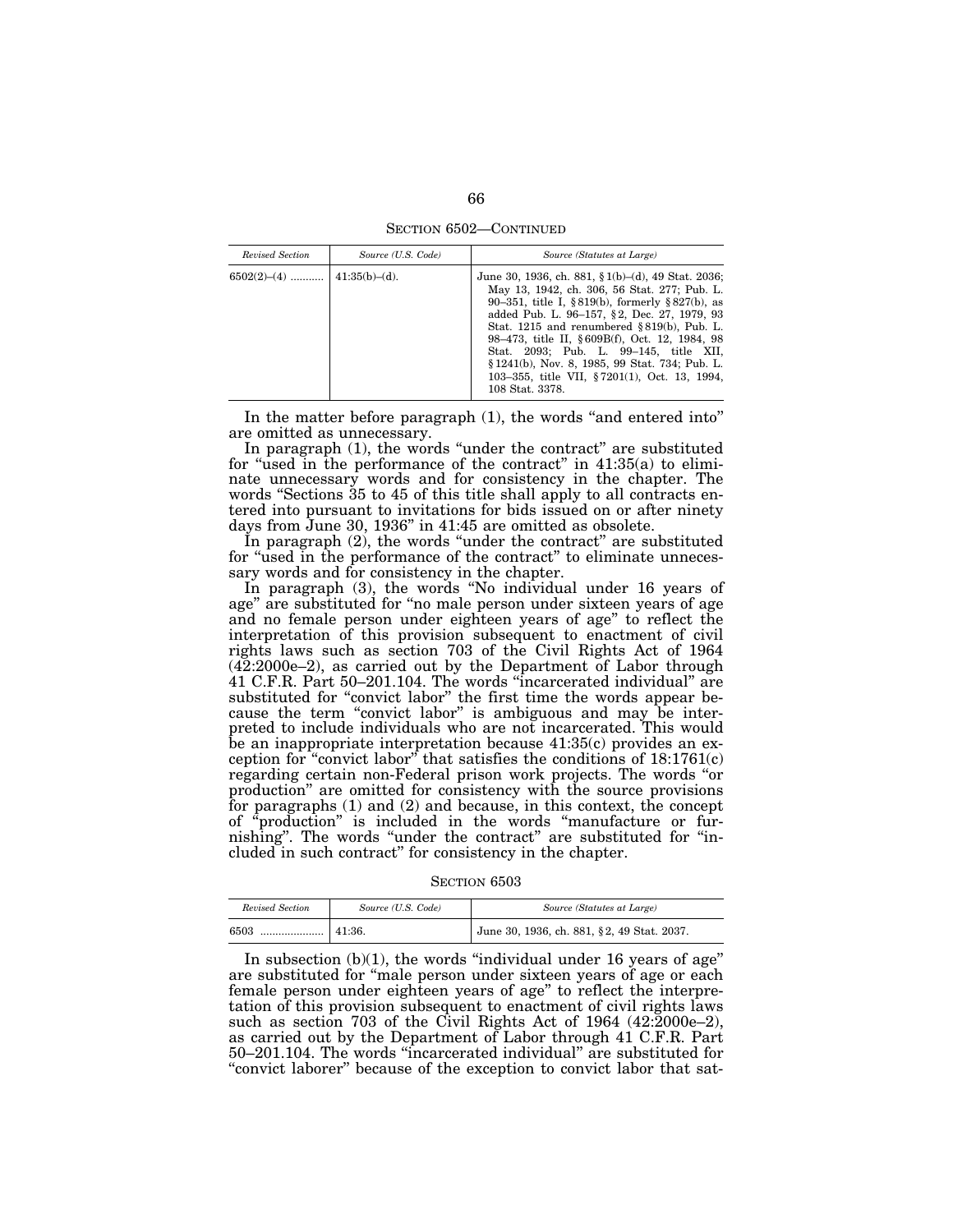isfies the conditions of 18:1761(c). Section 1761 does not apply to non-incarcerated convicts.

Subsection  $(b)(2)$  is substituted for "a sum equal to the amount of any deductions, rebates, refunds, or underpayment of wages due to any employee engaged in the performance of such contract'' for consistency in the chapter.

In subsection (c), the words "made the contract" and "make other contracts'' are substituted for ''entering into such contract'' and ''enter into other contracts'', respectively, for consistency in the revised title.

In subsection (d), the words "suit brought by the Attorney General'' are substituted for ''suits brought in the name of the United States of America by the Attorney General thereof" to eliminate unnecessary words.

SECTION 6504

| Revised Section | Source (U.S. Code) | Source (Statutes at Large)                 |
|-----------------|--------------------|--------------------------------------------|
| 6504<br>        | 41:37.             | June 30, 1936, ch. 881, §3, 49 Stat. 2037. |

In this section, the words "or firms" are omitted because of the definition of ''person'' in 41:41, restated in section 6501 of the revised title.

In subsection (a), the words "or violated" are added for consistency in the chapter.

In subsection (b), the words "contract described in section 6502 of this title'' are substituted for ''contracts'' to clarify the scope of the prohibition. The words ''the date of the determination by the Secretary that a breach or violation occurred'' are substituted for ''the date the Secretary of Labor determines such breach to have occurred'' to clarify that the three-year period begins with the date of the Secretary's determination and not with the date of the breach or violation. The words "or violation" are added for consistency in the chapter.

| SECTION 6505 |
|--------------|
|--------------|

| Revised Section                       | Source (U.S. Code) | Source (Statutes at Large)                 |
|---------------------------------------|--------------------|--------------------------------------------|
| 6505<br><sup>*</sup> …………………   41:43. |                    | June 30, 1936, ch. 881, §9, 49 Stat. 2039. |

SECTION 6506

| Revised Section | Source (U.S. Code) | Source (Statutes at Large)                 |
|-----------------|--------------------|--------------------------------------------|
| 6506<br>        | 141:38.            | June 30, 1936, ch. 881, §4, 49 Stat. 2038. |

In subsection (b), the word "rules" is omitted as included in "regulations''.

In subsection (c), the words ''and to prescribe rules and regulations with respect thereto'' are omitted as unnecessary because of subsection (b).

In subsection (d), the words "without regard to the provisions of the civil-service laws'', which appear in section 4 of the Walsh-Healey Act (June 30, 1936, ch. 881, 49 Stat. 2038), are omitted as obsolete because of Executive Order 8743, April 23, 1941 (5 U.S.C. 3301 note), issued by the President pursuant to the Act of Novem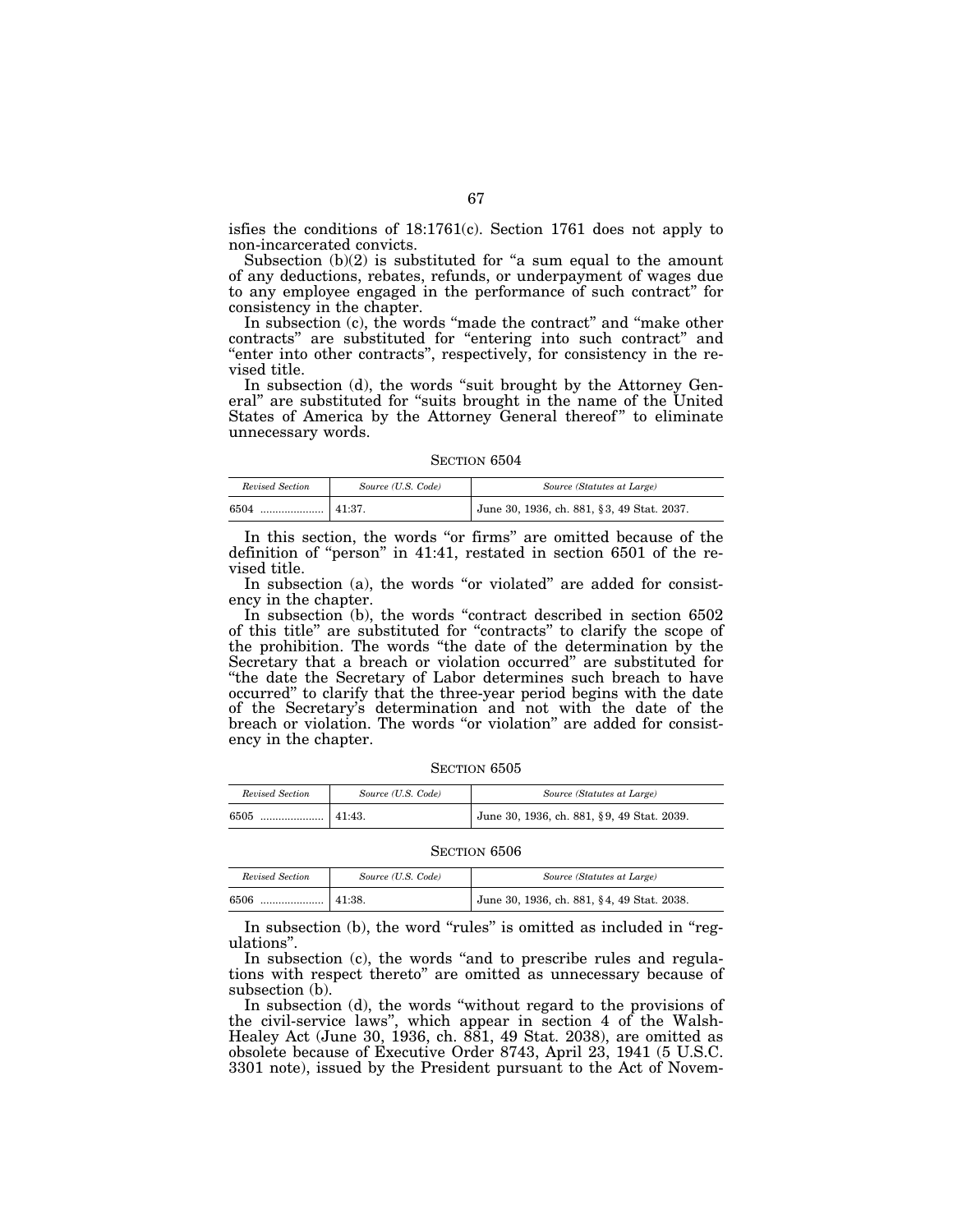ber 26, 1940, ch. 919, title I, § 1, 54 Stat. 1211. The words ''the Classification Act of 1923'', which appear in section 4 of the Walsh-Healey Act (June 30, 1936, ch. 881, 49 Stat. 2038), are considered to be a reference to the Classification Act of 1949 because of section 1106(a) of the Classification Act of 1949 (Oct. 28, 1949, ch. 782, 63 Stat. 972). The words "chapter 51 and subchapter III of chapter 53 of title 5'' are substituted for the reference to the Classification Act of 1949 because of section 7(b) of Public Law 89–554 (5 U.S.C. note prec. 101).

SECTION 6507

| Revised Section   | Source (U.S. Code)                | Source (Statutes at Large)                                                                                                                                                                                       |
|-------------------|-----------------------------------|------------------------------------------------------------------------------------------------------------------------------------------------------------------------------------------------------------------|
| $6507(a)$         | $\vert$ 41:43a(b) (1st sentence). | June 30, 1936, ch. 881, $\S 10(b)$ (1st sentence), as<br>added June 30, 1952, ch. 530, title III, § 301,<br>66 Stat. 308; Pub. L. 104-106, div. D. title<br>XLIII, §4321(f)(2), Feb. 10, 1996, 110 Stat.<br>675. |
| $6507(b)$ - $(f)$ | 41:39.                            | June 30, 1936, ch. 881, §5, 49 Stat. 2038.                                                                                                                                                                       |

In subsection (d), the word ''contumacy'' is omitted as included in ''refuses or fails''. The words ''may bring an action to enforce the order'' are substituted for ''upon the application by'' for consistency in the revised title and with other titles of the United States Code. The words ''the United States District Court for the District of Columbia'' in section 5 of the Act of June 30, 1936 (which were substituted for "the Supreme Court of the District of Columbia" by section 32(b) of the Act of June 25, 1948 (ch. 646, 62 Stat. 991), as amended by section 127 of the Act of May 24, 1949 (ch. 139, 63 Stat. 107), and which were were editorially omitted from 41:39) are omitted as included in ''a district court of the United States'' because of sections 88 and 132(a) of title 28, United States Code. The words ''within the court's judicial district''' are substituted for "within the jurisdiction of which" for clarity and for consistency in the revised title and with other titles of the United States Code. The words "requiring the person to obey the order issued under subsection (c)" are substituted for "requiring such person to appear before him or representative designated by him, to produce evidence if, as, and when so ordered, and to give testimony relating to the matter under investigation or in question'' for clarity and to eliminate unnecessary words.

In subsection (e), the duty to make findings of fact is restated as a duty of the Secretary (or the Secretary's representative). The grammatical structure of the last sentence of 41:39 seems to suggest that the court, rather than the Secretary (or the Secretary's representative), serves as fact finder. However, the provision taken as a whole indicates that it is the Secretary (or the Secretary's representative) who serves as fact finder. It is the Secretary (or the Secretary's representative) before whom hearings are held, witnesses testify, and evidence is produced. The court's involvement is limited to compelling recalcitrant witnesses ''to appear before him [the Secretary] or representative designated by him". The restatement clarifies the generally accepted understanding that the Secretary (or the Secretary's representative) serves as fact finder (see, e.g., *United States v. Sweet Briar*, 92 F. Supp. 777, 780 (W.D.S.C. 1950) (''the Secretary 'shall make findings of fact' ''); *Ready-Mix*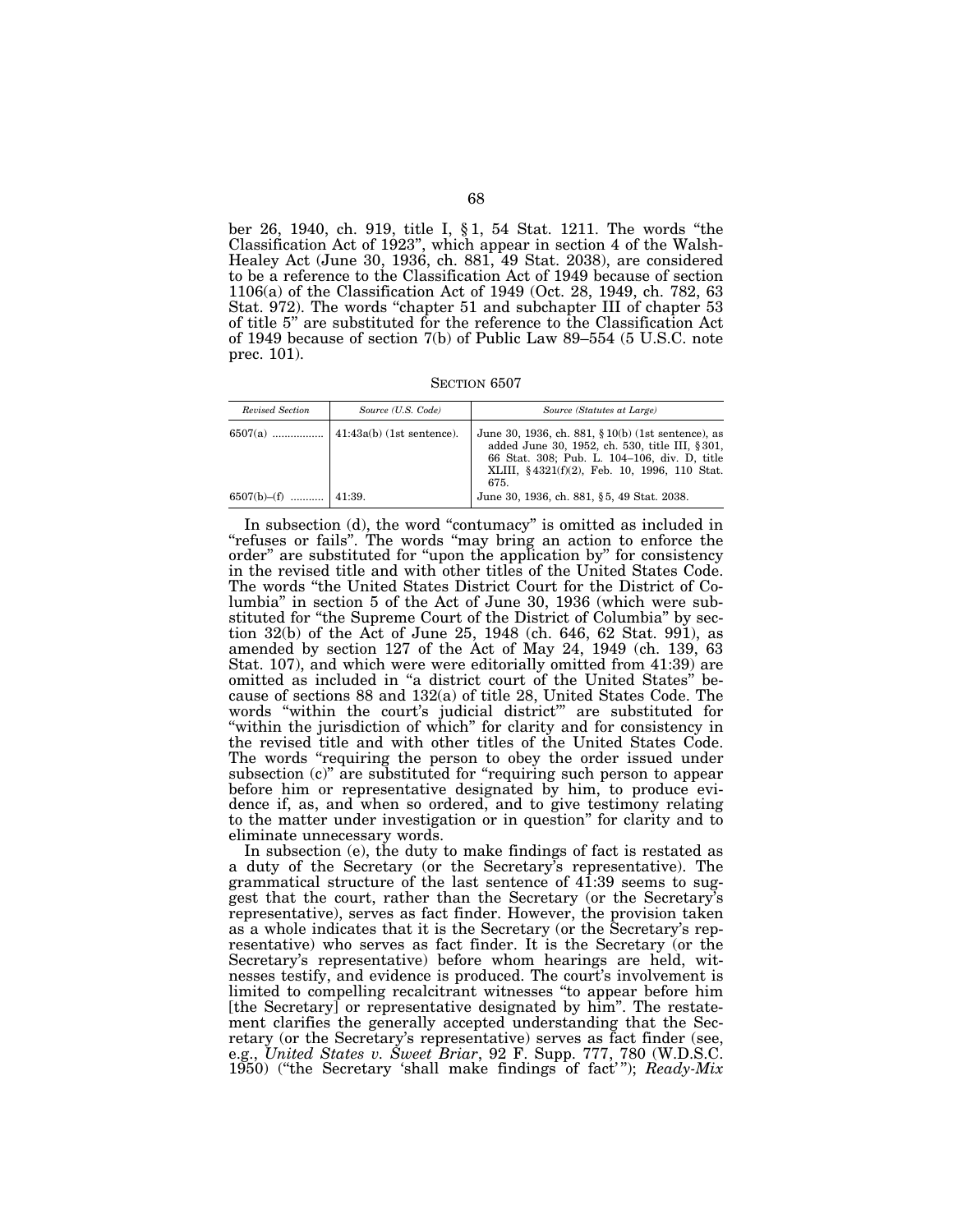*Concrete Company v. United States*, 158 F. Supp. 571, 578 (Cl. Ct. 1958) (''the findings of the Department of Labor'')).

SECTION 6508

| Revised Section | Source (U.S. Code)          | Source (Statutes at Large)                                                                         |
|-----------------|-----------------------------|----------------------------------------------------------------------------------------------------|
|                 |                             | June 30, 1936, ch. 881, §6, 49 Stat. 2038; June<br>28, 1940, ch. 440, title I, § 13, 54 Stat. 681. |
| $6508(b)$       | $41:40(2d$ sentence).       |                                                                                                    |
|                 |                             |                                                                                                    |
|                 |                             |                                                                                                    |
|                 | proviso).                   |                                                                                                    |
| $6508(e)$       | $41:40$ (last sentence pro- |                                                                                                    |
|                 | viso).                      |                                                                                                    |

In subsection (a), the words "an agency of the United States" are substituted for "the contracting agency or department" for consistency in the chapter. Commas are inserted after ''exceptions'' and ''otherwise'' to clarify that the words ''when justice or the public interest will be served'' apply to exceptions in ''specific cases'' as well as ''otherwise''. The word ''thereby'' is omitted as unnecessary.

In subsection (b), the words "an agency of the United States" are substituted for "the contracting agency", and the words "minimum wages'' are substituted for ''minimum rates of pay'', for consistency in the chapter.

In subsection (c), the word "rules" is omitted as included in "regulations". The words "as hereinbefore described" are omitted as unnecessary. The words ''minimum wages'' are substituted for ''minimum rates of pay'' for consistency in the chapter.

In subsection (d), the words "received by any employee affected" are omitted as unnecessary.

In subsection (e), the words "or all" are omitted as unnecessary.

SECTION 6509

| Revised Section | Source (U.S. Code) | Source (Statutes at Large)                                                                                                                                                                                            |
|-----------------|--------------------|-----------------------------------------------------------------------------------------------------------------------------------------------------------------------------------------------------------------------|
|                 |                    | June 30, 1936, ch. 881, $$10(a)$ , (b) (last sen-<br>tence), (c), as added June 30, 1952, ch. 530,<br>title III, § 301, 66 Stat. 308; Pub. L. 103–355,<br>title VII, §7201(2), (3), Oct. 13, 1994, 108<br>Stat. 3378. |
|                 |                    |                                                                                                                                                                                                                       |

Subsection (a) is substituted for ''Notwithstanding any provision of section 4 of the Administrative Procedure Act, such Act shall be applicable in the administration of sections  $1$  to  $5$  and  $7$  to  $9$  of this Act'' in section 10 of the Act of June 30, 1936 (ch. 881), for consistency in the revised title and because of section 7(b) of Public Law 89–554 (5 U.S.C. note prec. 101).

In subsection (c), the words "has the right of judicial review" are substituted for "Review . . . may be had" for consistency with subsection (b) and with section 6510(b) of the revised title and because the review provided for in chapter 7 of title 5 is denominated as judicial review. The words "chapter 7 of title 5" are substituted for 'section 10 of the Administrative Procedure Act" on authority of section 7(b) of Public Law 89–554 (5 U.S.C. note prec. 101).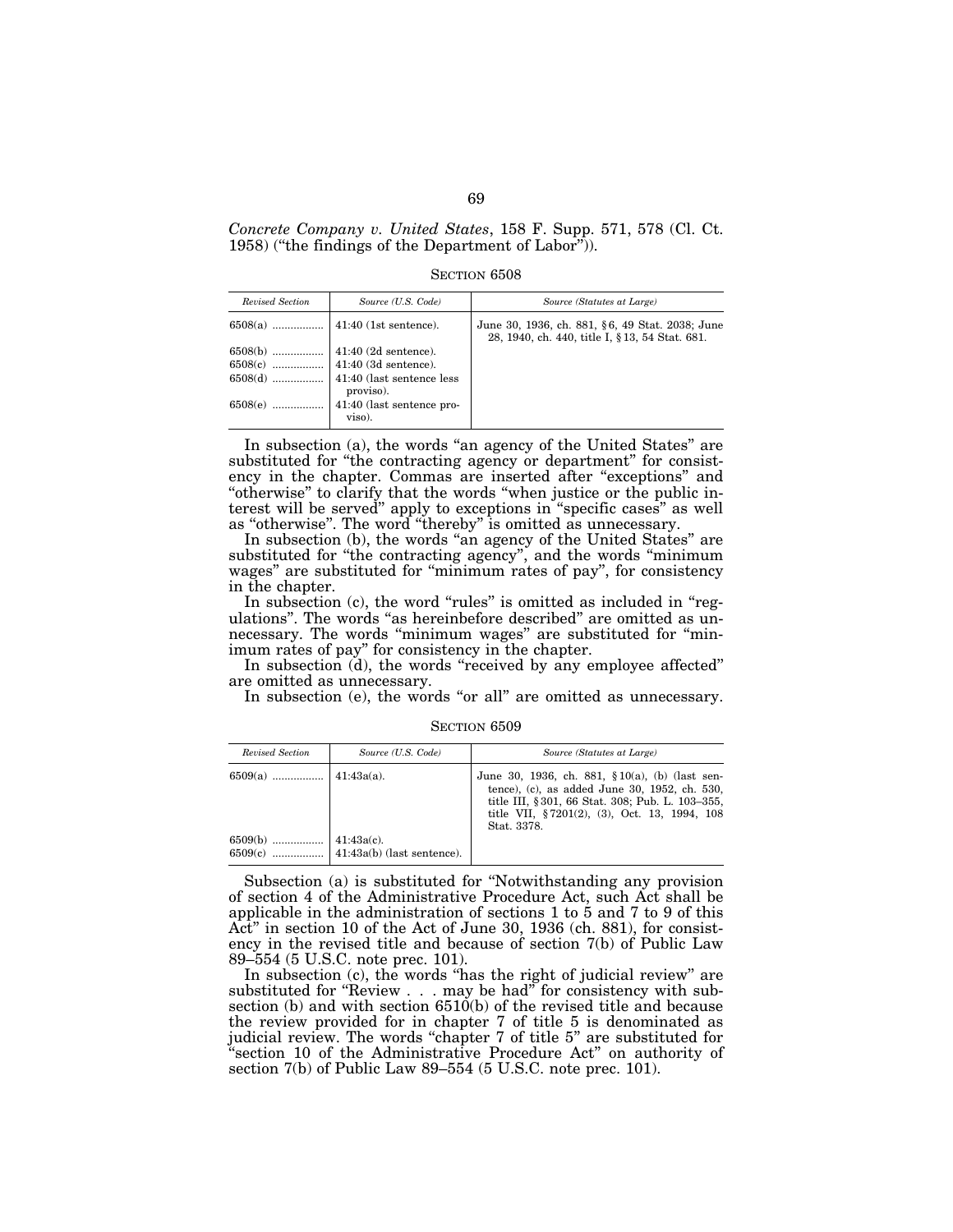SECTION 6510

| Revised Section | Source (U.S. Code) | Source (Statutes at Large)                                                                                                                                                                                 |
|-----------------|--------------------|------------------------------------------------------------------------------------------------------------------------------------------------------------------------------------------------------------|
| 6510            | 41:43 <sub>b</sub> | June 30, 1936, ch. 881, §11, as added Pub. L.<br>103-355, title VII, §7201(4), Oct. 13, 1994,<br>108 Stat. 3378; Pub. L. 104-106, div. D. title<br>XLIII, §4321(f)(1)(A), Feb. 10, 1996, 110 Stat.<br>675. |

In subsection (a), the words "an agency of the United States" are substituted for "any executive department, independent establishment, or other agency or instrumentality of the United States, or by the District of Columbia, or by any corporation all the stock of which is beneficially owned by the United States'' because of the definition in section 6501 of the revised title.

SECTION 6511

| Revised Section | Source (U.S. Code) | Source (Statutes at Large)                 |
|-----------------|--------------------|--------------------------------------------|
| 6511<br>        | 41:42.             | June 30, 1936, ch. 881, §8, 49 Stat. 2039. |

Paragraph (1) is substituted for "Title III of the act entitled 'An Act making appropriations for the Treasury and Post Office Departments for the fiscal year ending June 30, 1934, and for other purposes', approved May 3, 1933 (commonly known as the Buy American Act)'' for consistency in the revised title and to correct an error in the source, which incorrectly gives May 3, 1933, rather than March 3, 1933, as the date of approval.

Paragraph (2) is substituted for ''the Act entitled 'An Act relating to the rate of wages for laborers and mechanics employed on public buildings of the United States and the District of Columbia by contractors and subcontractors, and for other purposes', approved March 3, 1931 (commonly known as the Bacon-Davis Act), as amended from time to time'' because of section 5(c) of Public Law 107–217 (40 U.S.C. note prec. 101) and for consistency with title 40.

The words "the labor provisions of Title II of the National Industrial Recovery Act, approved June 16, 1933, as extended'' are omitted as obsolete because of section 201 of the Act of June 21, 1938 (ch. 554, 52 Stat. 816), as amended by the Acts of June 27, 1940 (ch. 437, 54 Stat. 633), April 5, 1941 (ch. 40, 55 Stat. 110), and June 27, 1942 (ch. 450, 56 Stat. 410).

The words "or [the labor provisions] of section 7 of the Emergency Relief Appropriation Act, approved April 8, 1935'' are omitted as obsolete. The intended reference was probably to section 7 of the Emergency Relief Appropriation Act of 1935 (49 Stat. 118). Section 7 of the Emergency Relief Appropriation Act of 1935 provided that the President shall require certain rates of pay for persons engaged in carrying out projects that were financed by amounts being appropriated in that Act.

Paragraph (3) is substituted for "the Act entitled 'An Act to provide for the diversification of employment of Federal prisoners, for their training and schooling in trades and occupations, and for other purposes', approved May 27, 1930, as amended and supplemented by the Act approved June 23, 1934'' for consistency with title 18. The Act of May 27, 1930 (ch. 340, 46 Stat. 391) and the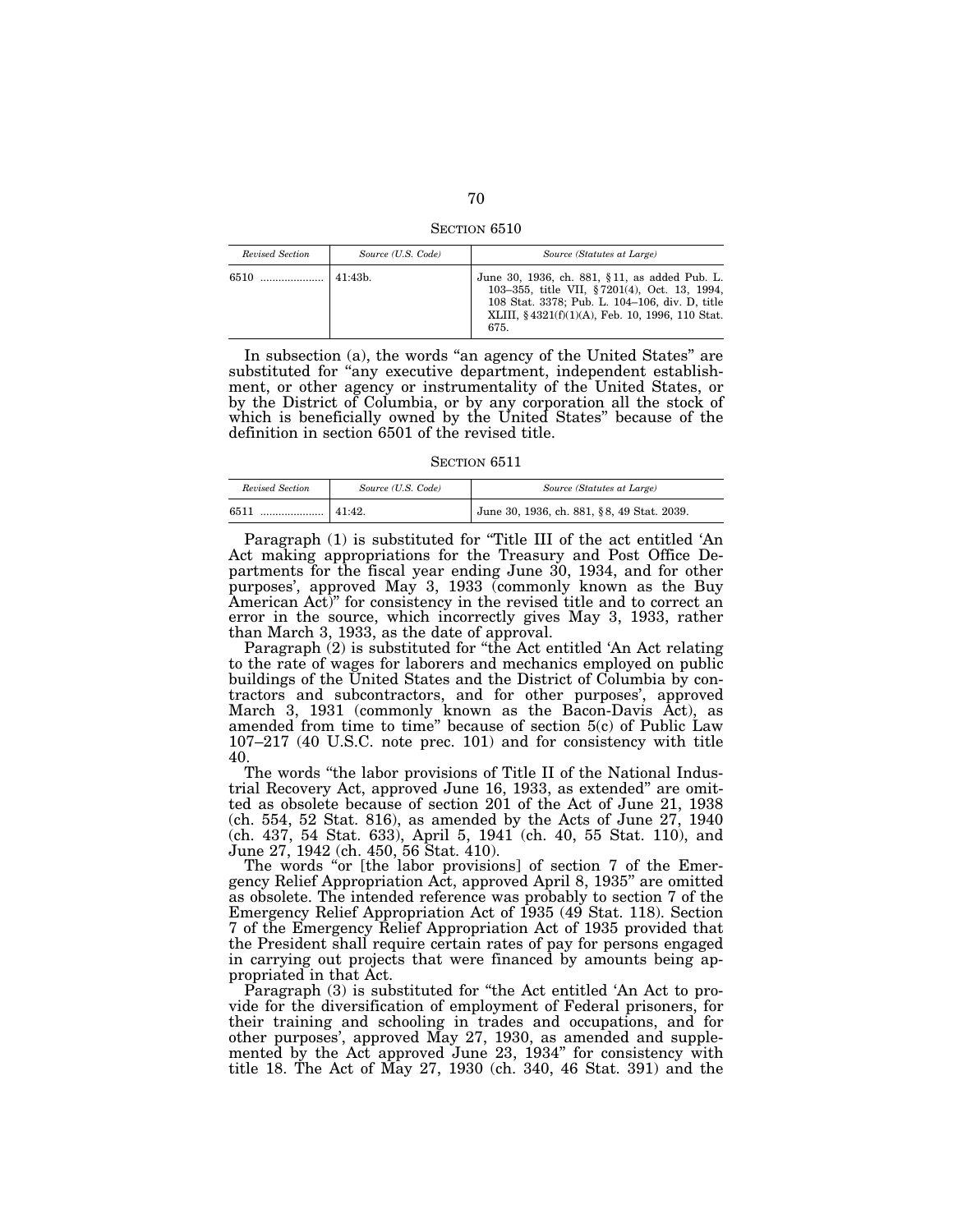Act of June 23, 1934 (ch. 736, 48 Stat. 1211), which were classified to sections 744a to 744n of former title 18, were substantially repealed and were replaced by chapter 307 and section 4162 of title 18 in the codification of title 18 by the Act of June 25, 1948 (ch. 645, 62 Stat. 683). Subsequently, section 4162 of title 18 was repealed by section  $218(a)(4)$  of Public Law 98-473 (98 Stat. 2027).

### **CHAPTER 67—SERVICE CONTRACT LABOR STANDARDS**

Sec.<br>6701.

6701. Definitions. 6702. Contracts to which this chapter applies.<br>6703. Required contract terms.

6703. Required contract terms.<br>6704. Limitation on minimum

6704. Limitation on minimum wage.

6705. Violations.<br>6706. Three-vear

Three-year prohibition on new contracts in case of violation.

6707. Enforcement and administration of chapter.

#### SECTION 6701

| Revised Section | Source (U.S. Code) | Source (Statutes at Large)                                                                                                                                  |
|-----------------|--------------------|-------------------------------------------------------------------------------------------------------------------------------------------------------------|
| 6701            | 141:357.           | Pub. L. 89-286, §8, Oct. 22, 1965, 79 Stat.<br>1036; Pub. L. 93-57, §1, July 6, 1973, 87<br>Stat. 140: Pub. L. 94–489, §3. Oct. 13, 1976.<br>90 Stat. 2358. |

In paragraph (3), the word "individual" is substituted for "person" because of the definition of "person" in 1:1. The words "contract made by the Federal Government'' are substituted for ''contract entered into by the United States'' for consistency in the revised title. The words ''as of July 30, 1976, and any subsequent revision of those regulations'' are omitted as obsolete.

In paragraph  $(\overline{4})(A)$ , the words "the outer Continental Shelf" are substituted for "Outer Continental Shelf lands" for consistency with the definition in 43:1331 and for consistency with the more common usage generally found in subchapter III of chapter 29 of title 43. The words ''Eniwetok Atoll, Kwajalein Atoll'' are omitted because they are part of the Marshall Islands and therefore no longer part of the United States. The words "Canton Island" are omitted because it is part of Kiribati and therefore no longer part of the United States.

SECTION 6702

| Revised Section | Source (U.S. Code)                                                          | Source (Statutes at Large)                                                                                                                                                 |
|-----------------|-----------------------------------------------------------------------------|----------------------------------------------------------------------------------------------------------------------------------------------------------------------------|
| $6702(a)$       | $\vert$ 41:351(a) (words before<br>par. (1) related to ap-<br>plicability). | Pub. L. 89–286, $\S 2(a)$ (words before par. (1) re-<br>lated to applicability), Oct. 22, 1965, 79 Stat.<br>1034; Pub. L. 94–489, § 1(a), Oct. 13, 1976, 90<br>Stat. 2358. |
|                 |                                                                             | Pub. L. 89–286, §7, Oct. 22, 1965, 79 Stat.<br>1035.                                                                                                                       |

In subsection (b)(2), the words "the Walsh-Healey Public Contracts Act (49 Stat. 2036)", which appear in section  $7(2)$  of Public Law 89–286 (79 Stat. 1036), are treated as a reference to the Act of June 30, 1936 (ch. 881, 49 Stat. 2036), which was known as the Walsh-Healey Act and which was subsequently designated as the Walsh-Healey Act by section 12 of the Act of June 30, 1936, which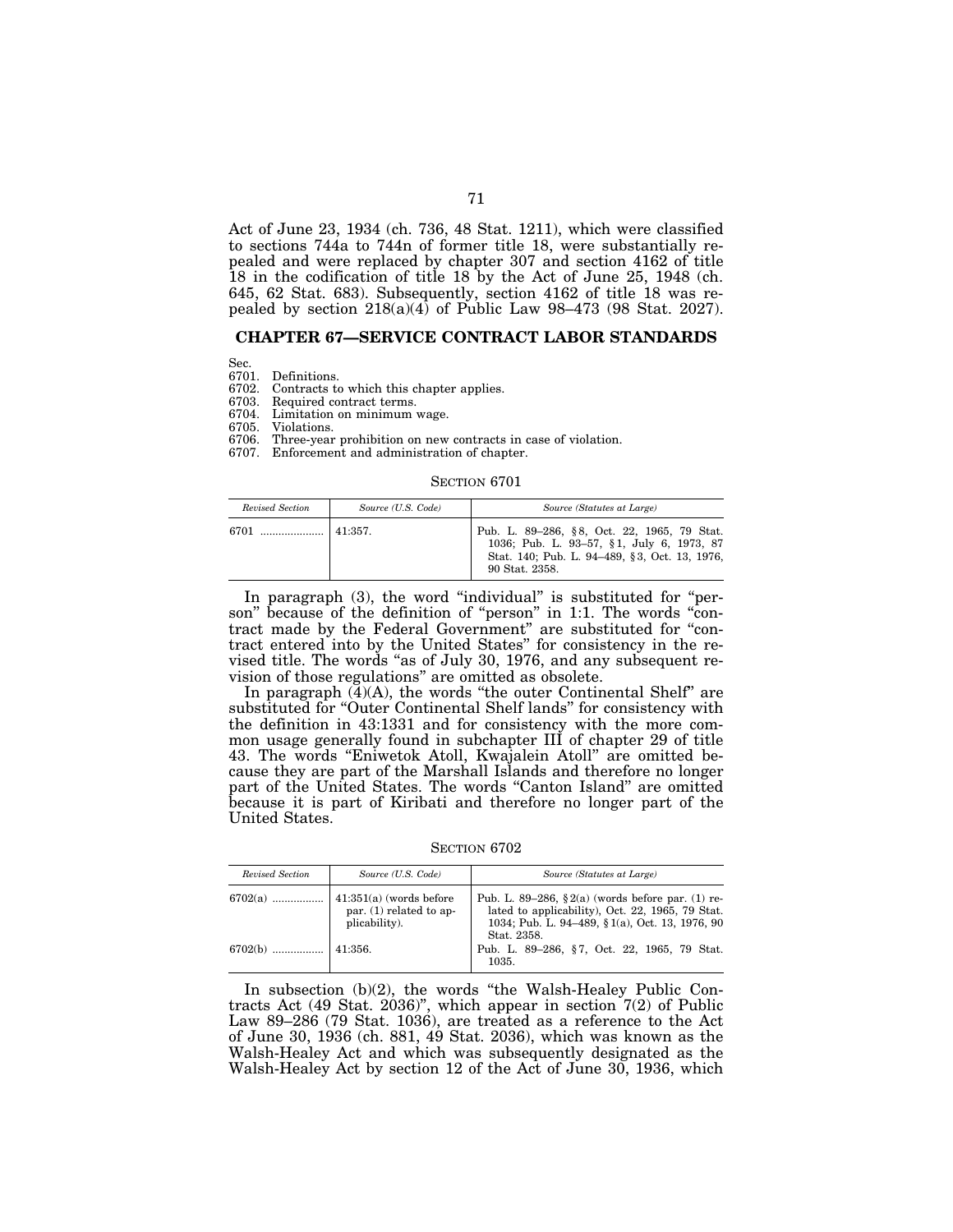was added by section 10005(f)(5) of Public Law 103–355 (108 Stat. 3409).

In subsection (b)(7), the words ''United States Postal Service'' are substituted for "Post Office Department" because of sections 4(a) and 6(*o*) of the Postal Reorganization Act (Public Law 91–375, 84 Stat. 773, 783, 39 U.S.C. note prec. 101, 201 note).

SECTION 6703

| Revised Section | Source (U.S. Code)                                                                               | Source (Statutes at Large)                                                                                                                                                                                                                               |
|-----------------|--------------------------------------------------------------------------------------------------|----------------------------------------------------------------------------------------------------------------------------------------------------------------------------------------------------------------------------------------------------------|
| 6703            | $41:351(a)$ (words before<br>par. $(1)$ related to re-<br>quired contract terms).<br>$(1)–(5)$ . | Pub. L. 89–286, $\S 2(a)$ (words before par. (1) re-<br>lated to required contract terms), $(1)$ – $(5)$ , Oct.<br>22, 1965, 79 Stat. 1034; Pub. L. 92-473, §§1,<br>2, Oct. 9, 1972, 86 Stat. 789; Pub. L. 94–489,<br>§ 2, Oct. 13, 1976, 90 Stat. 2358. |

SECTION 6704

| Revised Section | Source (U.S. Code) | Source (Statutes at Large)                                                                                       |
|-----------------|--------------------|------------------------------------------------------------------------------------------------------------------|
| 6704            | $\pm 41:351(b)$ .  | Pub. L. 89–286, §2(b), Oct. 22, 1965, 79 Stat.<br>1034; Pub. L. 94-489, § 1(b), Oct. 13, 1976, 90<br>Stat. 2358. |

### SECTION 6705

| Revised Section | Source (U.S. Code) |                                                              | Source (Statutes at Large) |  |  |  |
|-----------------|--------------------|--------------------------------------------------------------|----------------------------|--|--|--|
|                 |                    | Pub. L. 89–286, §§ 3, 5(b), Oct. 22, 1965, 79<br>Stat. 1035. |                            |  |  |  |
|                 | tences).           |                                                              |                            |  |  |  |
|                 |                    |                                                              |                            |  |  |  |

In subsection (c), the words "to other actions in accordance with this section'' are added for clarity.

SECTION 6706

| Revised Section | Source (U.S. Code) | Source (Statutes at Large)                                                                                                     |
|-----------------|--------------------|--------------------------------------------------------------------------------------------------------------------------------|
|                 |                    | Pub. L. 89–286, $\S 5(a)$ (1st sentence), Oct. 22,<br>1965, 79 Stat. 1035.                                                     |
|                 | tences).           | Pub. L. 89–286, §5(a) (2d–last sentences), Oct.<br>22, 1965, 79 Stat. 1035; Pub. L. 92–473, §4,<br>Oct. 9, 1972, 86 Stat. 790. |

In subsection (b), the word "entity" is substituted for "firm, corporation, partnership, or association'' to use a single broad term clarifying that the prohibition applies to any kind of organization in which the person or firm has a substantial interest. The words "containing the name of such persons or firms" are omitted as unnecessary. The word ''person'' is substituted for ''individual'' for consistency in the subsection.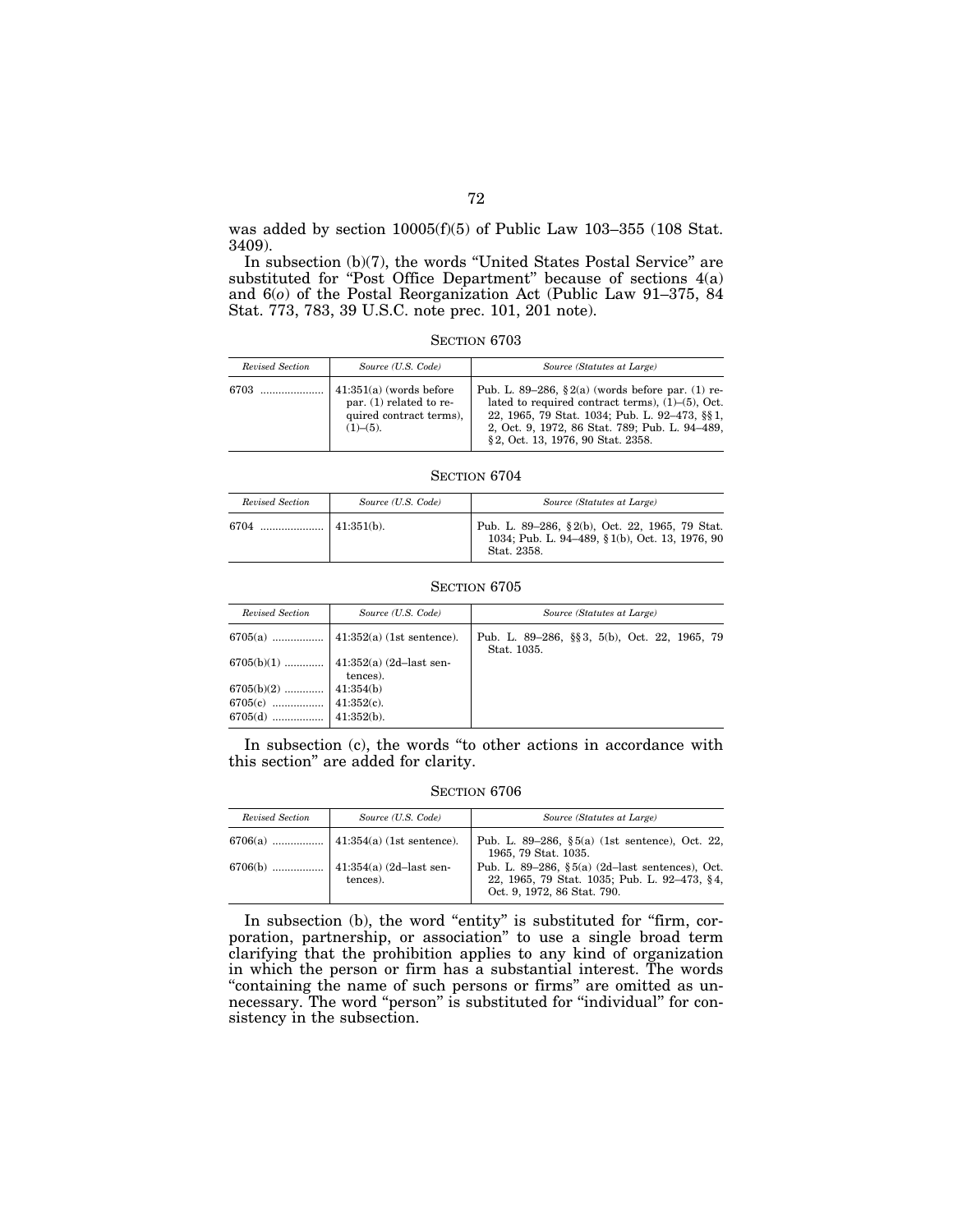SECTION 6707

| Revised Section      | Source (U.S. Code) | Source (Statutes at Large)                                                                                                              |
|----------------------|--------------------|-----------------------------------------------------------------------------------------------------------------------------------------|
| 6707(a)–(d)  41:353. |                    | Pub. L. 89–286, §4, Oct. 22, 1965, 79 Stat.<br>1035; Pub. L. 92-473, §3, Oct. 9, 1972, 86<br>Stat. 789.                                 |
|                      |                    | Pub. L. 89–286, §6, Oct. 22, 1965, 79 Stat.<br>1035.                                                                                    |
|                      |                    | Pub. L. 89–286, §10, as added Pub. L. 92–473,<br>§5, Oct. 9, 1972, 86 Stat. 790; Pub. L. 94-<br>273, § 29, Apr. 21, 1976, 90 Stat. 380. |

In subsection (e), the words "the definition of 'regular rate' under section 7(e) of the Fair Labor Standards Act of 1938 (29 U.S.C.  $207(e)$ " are substituted for "the regular rate under the Fair Labor Standards Act by provisions of section  $7(d)$  thereof" for clarity, to correct the reference to ''the Fair Labor Standards Act'' in accordance with section 1 of the Fair Labor Standards Act of 1938 (29:201), which provided the short title for the Act, and to correct the reference to "section  $7(d)$  thereof" in accordance with section 204(d)(1) of the Fair Labor Standards Amendments of 1966 (Public Law 89–601, 80 Stat. 836), which amended the Fair Labor Standards Act of 1938 by redesignating section 7(d) as 7(e).

In subsection  $(f)$ , the words "paragraphs  $(1)$  and  $(2)$  of section  $2$ ", which appear in section 10 of the Service Contract Act of 1965, as added by section 5 of Public Law 92–473 (86 Stat. 790), are treated as a reference to paragraphs  $(1)$  and  $(2)$  of section  $2(a)$  of the Service Contract Act of 1965 to reflect the probable intent of Congress. The words "which are entered into during the applicable fiscal year",  $41:358(1)–(4)$ , and the words "On and after July 1, 1976" are omitted as obsolete.

# **Subtitle III—Contract Disputes**

Chapter Sec.

71. Contract Disputes ....................................................................................... 7101

### **CHAPTER 71—CONTRACT DISPUTES**

Sec.

7101. Definitions.<br>7102. Applicability

- Applicability of chapter.
- 7103. Decision by contracting officer.<br>7104. Contractor's right of appeal fro
- Contractor's right of appeal from decision by contracting officer.
- 7105. Agency boards.
- 7106. Agency board procedures for accelerated and small claims.
- 7107. Judicial review of agency board decisions.
- Payment of claims.
- 7109. Interest.

SECTION 7101

| Revised Section | Source (U.S. Code) | Source (Statutes at Large)                                                                                                                                                                                                          |
|-----------------|--------------------|-------------------------------------------------------------------------------------------------------------------------------------------------------------------------------------------------------------------------------------|
|                 |                    | Pub. L. 95–563, §2, Nov. 1, 1978, 92 Stat. 2383;<br>Pub. L. 104-106, div. D. title XLIII,<br>$§$ 4322(b)(5), Feb. 10, 1996, 110 Stat. 677;<br>Pub. L. 109–163, div. A, title VIII, $§ 847(d)(1)$ ,<br>Jan. 6, 2006, 119 Stat. 3393. |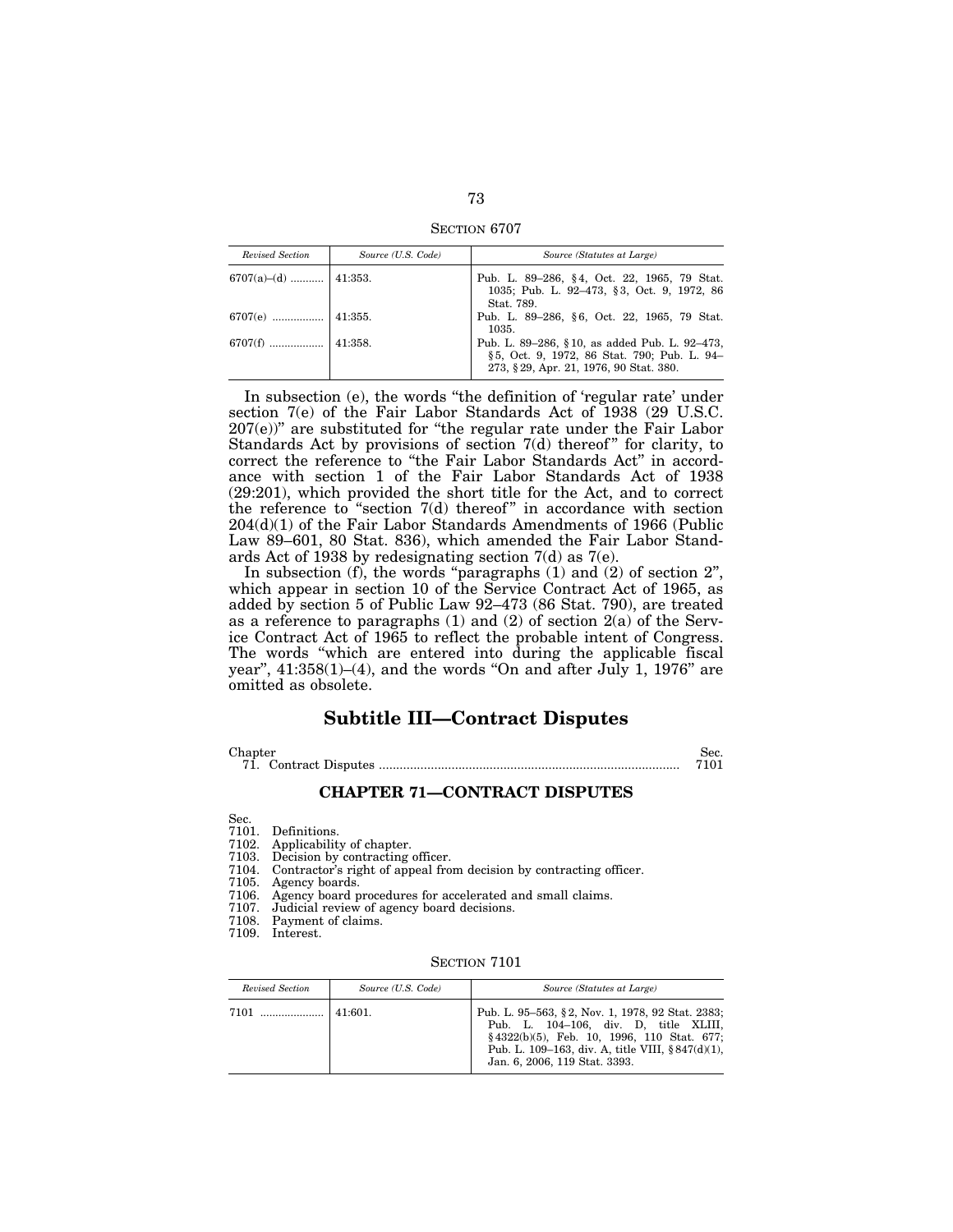In paragraph  $(8)(C)$ , the words "Government Accountability Office'' are substituted for ''General Accounting Office'' because of section 8(b) of the GAO Human Capital Reform Act of 2004 (Public Law 108–271, 118 Stat. 814, 31 U.S.C. 702 note).

In paragraph  $(8)(D)$ , the words "section  $9101(3)$  of title  $31$ " are substituted for "section 846 of title 31" because of section 4(b) of Public Law 97–258 (31 U.S.C. note prec. 101).

SECTION 7102

| Revised Section        | Source (U.S. Code) | Source (Statutes at Large)                              |
|------------------------|--------------------|---------------------------------------------------------|
| 7102(a)–(c)    41:602. |                    | Pub. L. 95-563, §§3, 4, Nov. 1, 1978, 92 Stat.<br>2383. |
|                        |                    |                                                         |

In subsection (c), the words "an agency head" are substituted for ''the head of the agency'' for consistency with the defined term "agency head" in section 7101 of the revised title.

In subsection (d), the words "chapter 309 or 311 of title 46" are substituted for "the Act of March 9, 1920, as amended (41 Stat. 525, as amended; 46 U.S.C. 741–752) or the Act of March 3, 1925, as amended (43 Stat. 1112, as amended; 46 U.S.C. 781–790)'' in section 4 of the Contract Disputes Act of 1978 (Public Law 95–563, 92 Stat. 2384) because of section 18(c) of Public Law 109–304 (46 U.S.C. note prec. 101).

SECTION 7103

| Revised Section | Source (U.S. Code)                                                 | Source (Statutes at Large)                                                                                                                                                                                                                        |
|-----------------|--------------------------------------------------------------------|---------------------------------------------------------------------------------------------------------------------------------------------------------------------------------------------------------------------------------------------------|
| $7103(a)(1)$    | $41:605(a)$ (1st sentence<br>related to submission).               | Pub. L. 95–563, §§5, 6(a) $(1st, 2d, 5th$ -last sen-<br>tences), (b), (c)(3), (5), Nov. 1, 1978, 92 Stat.<br>2384, 2385.                                                                                                                          |
| $7103(a)(2)$    | $41:605(a)$ (1st sentence<br>related to writing re-<br>quirement). |                                                                                                                                                                                                                                                   |
| $7103(a)(3)$    | $41:605(a)$ (2d sentence).                                         |                                                                                                                                                                                                                                                   |
| $7103(a)(4)(A)$ | $41:605(a)$ (3d sentence).                                         | Pub. L. 95–563, $§ 6(a)$ (3d, 4th sentences), Nov.<br>1, 1978, as added Pub. L. 103-355, title II,<br>§ 2351(a)(1), Oct. 13, 1994, 108 Stat. 3322,<br>amended Pub. L. 104-106, div. D, title XLIII,<br>§4321(a)(6), Feb. 10, 1996, 110 Stat. 671. |
| $7103(a)(4)(B)$ | $41:605(a)$ (4th sentence).                                        |                                                                                                                                                                                                                                                   |
| $7103(a)(5)$    | $41:605(a)$ (8th sentence).                                        |                                                                                                                                                                                                                                                   |
| $7103(b)(1)$    | $41:605(c)(1)$ (last sen-<br>tence).                               | Pub. L. 95–563, $§ 6(c)(1)$ (last sentence), Nov. 1,<br>1978, 92 Stat. 2385; Pub. L. 102-572, title IX,<br>§907(a)(1)(A), Oct. 29, 1992, 106 Stat. 4518;<br>Pub. L. 103-355, title II, §2351(b), Oct. 13,<br>1994, 108 Stat. 3322.                |
| $7103(b)(2)$    | $41:605(c)(7)$ .                                                   | Pub. L. 95–563, §6(c)(6), $(7)$ , as added Pub. L.<br>102-572, title IX, $\S 907(a)(1)(B)$ , Oct. 29,<br>1992, 106 Stat. 4518.                                                                                                                    |
| $7103(b)(3)$    | $41:605(c)(6)$ .                                                   |                                                                                                                                                                                                                                                   |
| $7103(c)(1)$    | $41:605(a)$ (last sentence).                                       |                                                                                                                                                                                                                                                   |
| $7103(c)(2)$    | 41:604.                                                            |                                                                                                                                                                                                                                                   |
| $7103(d)$       | $41:605(a)$ (5th sentence).                                        |                                                                                                                                                                                                                                                   |
| $7103(e)$       | $41:605(a)$ (6th, 7th sen-<br>tences).                             |                                                                                                                                                                                                                                                   |
| $7103(f)(1)$    | $41:605(c)(1)$ (1st sen-<br>tence).                                | Pub. L. 95–563, $§ 6(c)(1)$ (1st sentence), (2), Nov.<br>1, 1978, 92 Stat. 2385; Pub. L. 103-355, title<br>II, § 2351(b), Oct. 13, 1994, 108 Stat. 3322.                                                                                          |
| $7103(f)(2)$    | $41:605(c)(2)$ .                                                   |                                                                                                                                                                                                                                                   |
| $7103(f)(3)$    | $41:605(c)(3)$ .                                                   |                                                                                                                                                                                                                                                   |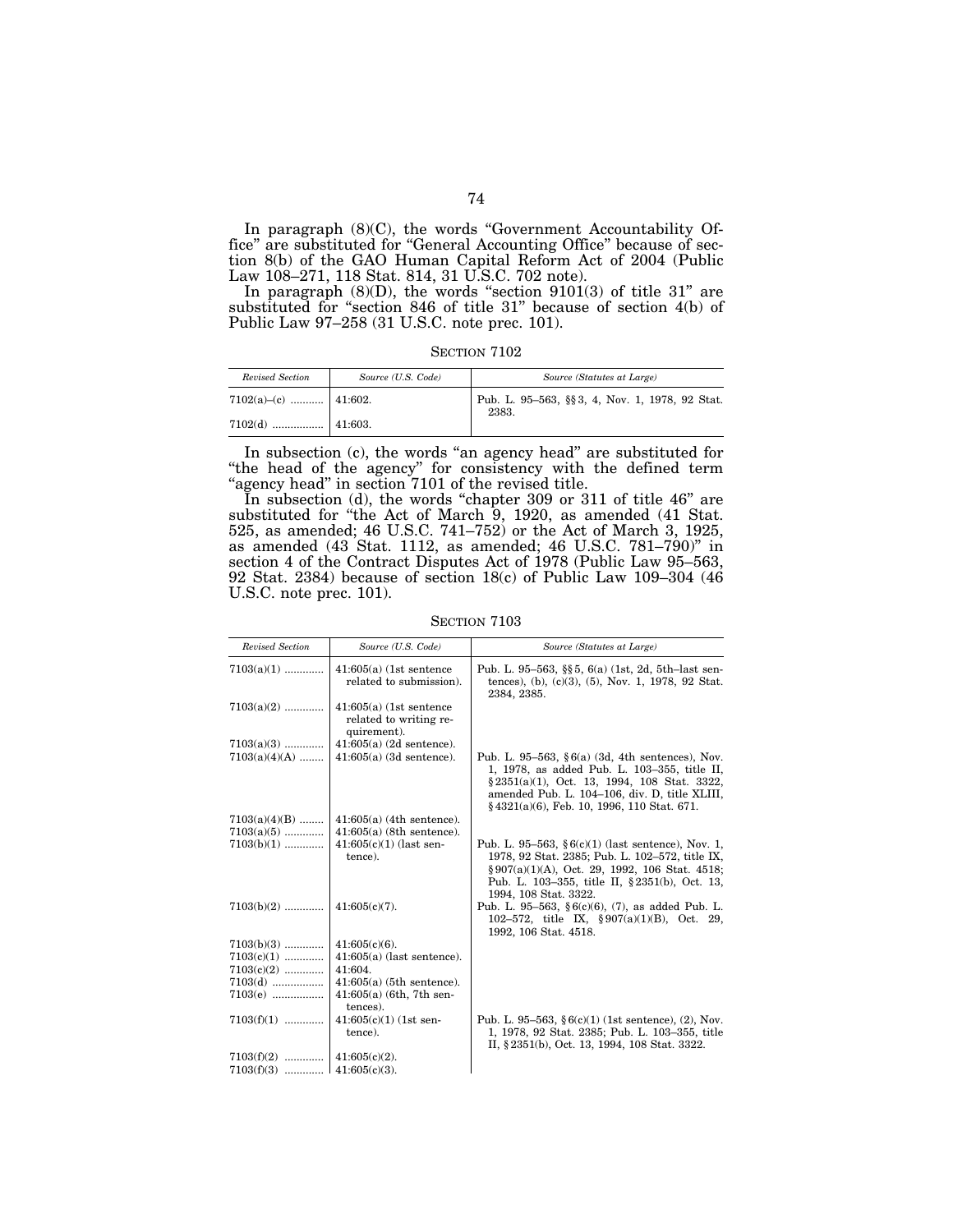SECTION 7103—CONTINUED

| Revised Section | Source (U.S. Code)                      | Source (Statutes at Large)                                                                                                                                                                                                                                                                                                                                                                                                           |
|-----------------|-----------------------------------------|--------------------------------------------------------------------------------------------------------------------------------------------------------------------------------------------------------------------------------------------------------------------------------------------------------------------------------------------------------------------------------------------------------------------------------------|
| $7103(f)(4)$    | $41:605(c)(4)$ .                        | Pub. L. 95–563, §6(c)(4), Nov. 1, 1978, 92 Stat.<br>2385; Pub. L. 103-355, title II, § 2351(e), Oct.<br>13, 1994, 108 Stat. 3322.                                                                                                                                                                                                                                                                                                    |
| $7103(f)(5)$    | $41:605(c)(5)$ .                        |                                                                                                                                                                                                                                                                                                                                                                                                                                      |
| $7103(g)$       | $41:605(b)$ .                           |                                                                                                                                                                                                                                                                                                                                                                                                                                      |
| $7103(h)(1)$    | $41:605(d)$ (1st, last sen-<br>tences). | Pub. L. 95–563, $6(d)$ (1st, last sentences), as<br>added Pub. L. 101–552, $§ 6(a)$ , Nov. 15, 1990,<br>104 Stat. 2745, 2746; Pub. L. 104-106, div. D.<br>title XLIII, $§\,4322(b)(6)$ , Feb. 10, 1996, 110<br>Stat. 677; Pub. L. 105–85, div. A, title X,<br>$§ 1073(g)(3)$ , Nov. 18, 1997, 111 Stat. 1906.                                                                                                                        |
| $7103(h)(2)$    | $ 41:605(d)$ (2d sentence).             | Pub. L. 95–563, $§6(d)$ (2d sentence), as added<br>Pub. L. 101-552, §6(a), Nov. 15, 1990, 104<br>Stat. 2745; Pub. L. 104-320, §6(1), Oct. 19,<br>1996, 110 Stat. 3871.                                                                                                                                                                                                                                                               |
| $7103(h)(3)(A)$ | $ 41:605(e)$ (1st sentence).            | Pub. L. 95–563, $§ 6(e)$ , as added Pub. L. 101–<br>552, §6(a), Nov. 15, 1990, 104 Stat. 2746;<br>Pub. L. 103–355, title II, §2352, Oct. 13,<br>1994, 108 Stat. 3322; Pub. L. 104-106, div. D.<br>title XLIII, $\S$ 4321(a)(7), 4322(b)(6), Feb. 10,<br>1996, 110 Stat. 671, 677; Pub. L. 104-320,<br>§ 6(2), Oct. 19, 1996, 110 Stat. 3871; Pub. L.<br>105–85, div. A, title X, $\S 1073(g)(3)$ , Nov. 18,<br>1997, 111 Stat. 1906. |
| $7103(h)(3)(B)$ | $41:605(e)$ (last sentence).            |                                                                                                                                                                                                                                                                                                                                                                                                                                      |

In subsection  $(b)(1)(D)$  and  $(2)$ , the word "duly" is omitted as unnecessary.

In subsection  $(b)(3)$ , the words "of contract appeals" are omitted as unnecessary because of the definition of "agency board" in section 7101 of the revised title.

In subsection  $(c)(2)$ , the words "this subsection", which appear in section 5 of the Contract Disputes Act of 1978 (Pub. L. 95–563, 92 Stat. 2384), and which were probably intended to mean ''this section'', are translated as ''this paragraph'' in accordance with the probable intent of Congress.

In subsection (f)(5), the words "the commencement of" are omitted as unnecessary. The words "of the appeal or action" are substituted for "in the event an appeal or suit is so commenced in the absence of a prior decision by the contracting officer" to eliminate unnecessary words.

SECTION 7104

| Revised Section | Source (U.S. Code) | Source (Statutes at Large)                                                                                                                                                   |
|-----------------|--------------------|------------------------------------------------------------------------------------------------------------------------------------------------------------------------------|
|                 |                    | Pub. L. 95–563, §7, Nov. 1, 1978, 92 Stat. 2385.<br>Pub. L. 95-563, §10(a), Nov. 1, 1978, 92 Stat.<br>2388; Pub. L. 97-164, title I, §161(10), Apr.<br>2, 1982, 96 Stat. 49. |

In subsection  $(a)$ , the words "of contract appeals" are omitted as unnecessary because of the definition of "agency board" in section 7101 of the revised title.

In subsection (b)(1), the words ''United States Court of Federal Claims'' are substituted for ''United States Claims Court'' because of section 902(b)(1) of the Federal Courts Administration Act of 1992 (Pub. L. 102–572, 106 Stat. 4516, 28 U.S.C. 171 note).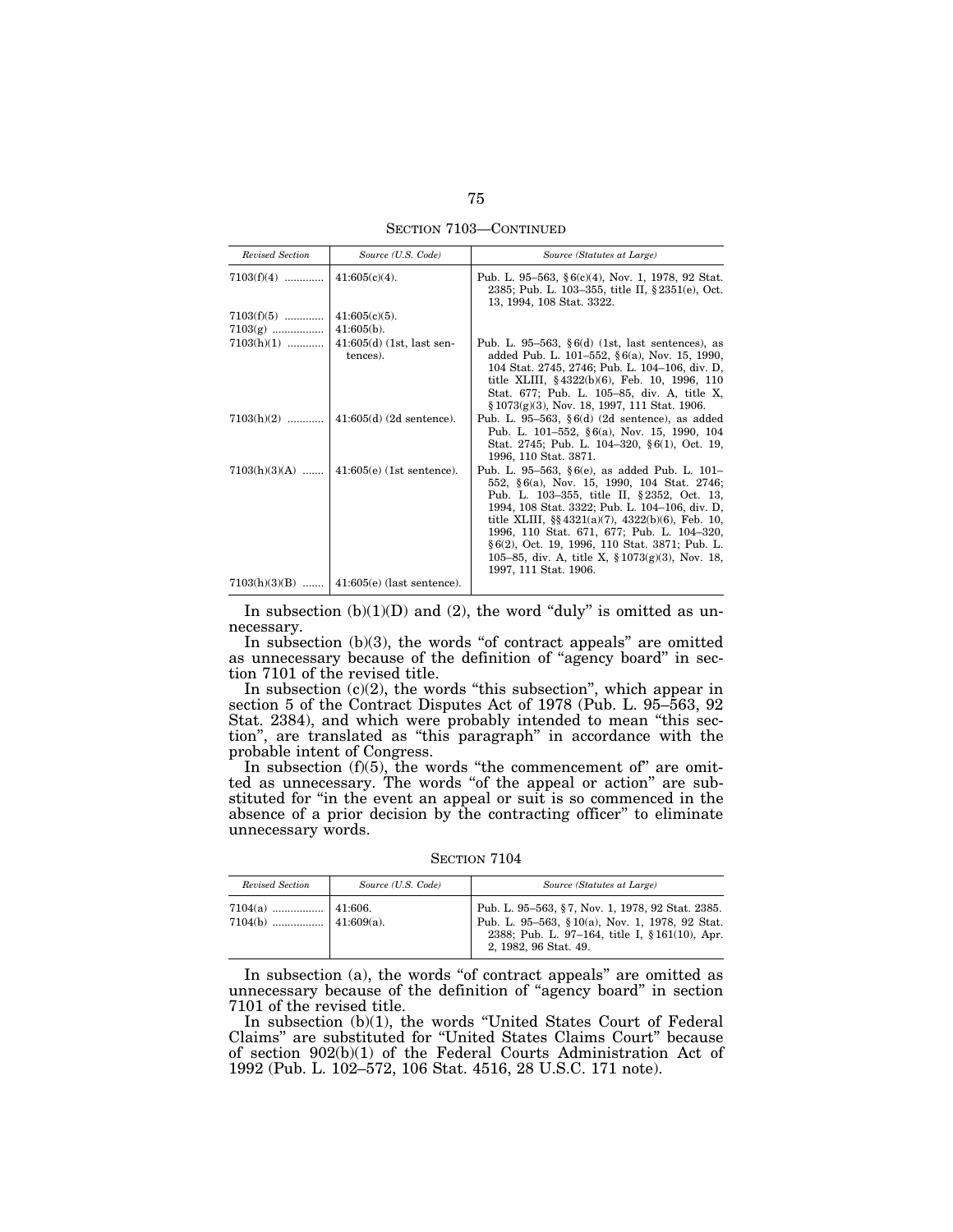SECTION 7105

| Revised Section    | Source (U.S. Code)                    | Source (Statutes at Large)                                                                                                                                                                                                                              |
|--------------------|---------------------------------------|---------------------------------------------------------------------------------------------------------------------------------------------------------------------------------------------------------------------------------------------------------|
|                    |                                       | Pub. L. 95–563, § $8(a)(1)$ , (b)(1), Nov. 1, 1978, 92<br>Stat. 2385; Pub. L. 101-509, title V, §529<br>[title I, $\S 104(d)(4)$ ], Nov. 5, 1990, 104 Stat.<br>1447; Pub. L. 109–163, div. A, title VIII,<br>§ 847(d)(3), Jan. 6, 2006, 119 Stat. 3394. |
|                    |                                       | Pub. L. 93–400, §42, as added Pub. L. 109–163,<br>div. A, title VIII, §847(a), Jan. 6, 2006, 119<br>Stat. 3391.                                                                                                                                         |
|                    |                                       | Pub. L. 95–563, § $8(a)(2)$ , (b)(2), Nov. 1, 1978, 92<br>Stat. 2385, 2386.                                                                                                                                                                             |
|                    | sentences).                           | Pub. L. 95–563, §8(c), Nov. 1, 1978, 92 Stat.<br>2386; Pub. L. 109–163, div. A, title VIII,<br>§ 847(d)(2)(B), Jan. 6, 2006, 119 Stat. 3394.                                                                                                            |
| 7105(e)(1)(A), (B) | $41:607(d)$ (1st, 2d sen-<br>tences). | Pub. L. 95–563, §8(d), Nov. 1, 1978, 92 Stat.<br>2386; Pub. L. 97-164, title I, §160(a)(15),<br>Apr. 2, 1982, 96 Stat. 48; Pub. L. 109-163,<br>div. A, title VIII, $\S 847(d)(2)(A)$ , Jan. 6, 2006,<br>119 Stat. 3393.                                 |
| $7105(e)(1)(C)$    | $41:607(c)$ (2d sentence).            |                                                                                                                                                                                                                                                         |
| $7105(e)(1)(D)$    | $41:607(d)$ (3d sentence).            |                                                                                                                                                                                                                                                         |
| $7105(e)(2)$       | $41:607(d)$ (last sentence).          |                                                                                                                                                                                                                                                         |
| $7105(f)$          | 41:610.                               | Pub. L. 95–563, §11, Nov. 1, 1978, 92 Stat.<br>2388.                                                                                                                                                                                                    |
|                    |                                       | Pub. L. 95–563, $\S$ 8(e), Nov. 1, 1978, 92 Stat.<br>2386.                                                                                                                                                                                              |

In subsection  $(a)(2)$ , the words "administrative law judges" are substituted for ''hearing examiners'' because of section 3 of Public Law 95–251 (5 U.S.C. 3105 note). The words "Full-time members of agency boards serving as such on the effective date of this chapter shall be considered qualified'' are omitted as obsolete.

In subsection (b), the text of 41 U.S.C.  $438$  (b)(1)(C) is omitted as obsolete.

In subsection  $(e)(1)(B)$  and  $(C)$ , the words "Postal Regulatory Commission'' are substituted for ''Postal Rate Commission'' because of section 604(f) of the Postal Accountability and Enhancement Act (Public Law 109–435, 120 Stat. 3242, 39 U.S.C. 404 note).

SECTION  $7106$ 

| Revised Section | Source (U.S. Code) | Source (Statutes at Large)                                                                                                                                                                              |
|-----------------|--------------------|---------------------------------------------------------------------------------------------------------------------------------------------------------------------------------------------------------|
|                 |                    | Pub. L. 95–563, §8(f), Nov. 1, 1978, 92 Stat.<br>2386; Pub. L. 103-355, title II, § 2351(c), Oct.<br>13, 1994, 108 Stat. 3322.                                                                          |
|                 |                    | Pub. L. 95-563, §9, Nov. 1, 1978, 92 Stat. 2387;<br>Pub. L. 103-355, title II, §2351(d), Oct. 13,<br>1994, 108 Stat 3322; Pub. L. 109-364, div. A.<br>title VIII, § 857, Oct. 17, 2006, 120 Stat. 2349. |

In subsection (a), the word ''only'' is omitted for consistency with a similar provision in 41:608(a) and because the word "only" is redundant with the word "sole".

In subsection (b)(6), the words "from time to time, may review" are substituted for ''is authorized to review at least every three years'' because the source law, while effectively granting the Administrator authority to conduct the reviews, does not require the Administrator to conduct any reviews, and does not restrict the number of reviews the Administrator may conduct during any time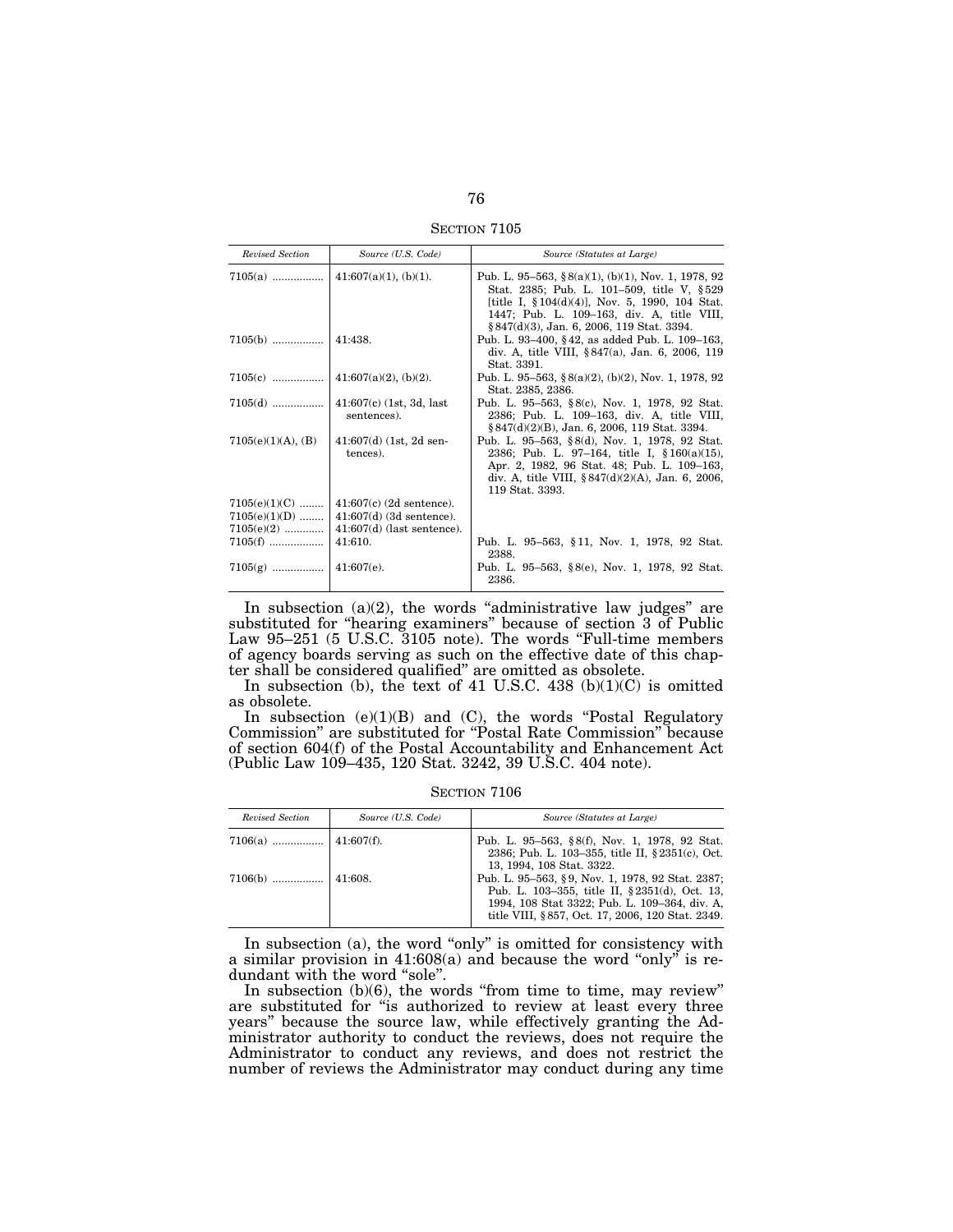period. The words ''beginning with the third year after November 1, 1978'' are omitted as obsolete. The words ''the dollar amount specified in paragraph (1)" are substituted for "the dollar amount defined in subsection (a) of this section as a small claim'' to eliminate unnecessary words and because 41:608(a), restated as paragraph (1), does not explicitly provide a definition for the term 'small claim".

SECTION 7107

| Revised Section | Source (U.S. Code) | Source (Statutes at Large)                                                                                                                                                    |
|-----------------|--------------------|-------------------------------------------------------------------------------------------------------------------------------------------------------------------------------|
|                 |                    | Pub. L. 95–563, §8(g), Nov. 1, 1978, 92 Stat.<br>2387; Pub. L. 97-164, title I, §156, Apr. 2,<br>1982, 96 Stat. 47; Pub. L. 101-552, §6(b),<br>Nov. 15, 1990, 104 Stat. 2746. |
|                 |                    | Pub. L. 95–563, §10(b), (e), Nov. 1, 1978, 92<br>Stat. 2388.                                                                                                                  |
|                 |                    | Pub. L. 95–563, §10(c), Nov. 1, 1978, 92 Stat.<br>2388; Pub. L. 97-164, title I, §157, Apr. 2,<br>1982, 96 Stat. 47.                                                          |
|                 |                    | Pub. L. 95–563, § 10(d), Nov. 1, 1978, 92 Stat.<br>2388; Pub. L. 97-164, title I, $$160(a)(15)$ ,<br>Apr. 2, 1982, 96 Stat. 48.                                               |
|                 |                    |                                                                                                                                                                               |
|                 |                    | Pub. L. 95–563, § 10(f), as added Pub. L. 103–<br>355, title II, § 2354, Oct. 13, 1994, 108 Stat.<br>3323.                                                                    |

In subsection  $(a)(1)(B)$ , the words "may transmit" are substituted for ''transmits'' to correct the grammatical structure of the provision in accordance with the probable intent of Congress. The words ''the decision'' are substituted for ''the decision of the board of contract appeals'' and for ''the board's decision'' to eliminate unnecessary words and for consistency with  $41:607(g)(1)(A)$ .

In subsection  $(a)(2)(B)$ , the words "in any case" are omitted as unnecessary.

In subsection (d), the words ''United States Court of Federal Claims'' are substituted for ''United States Claims Court'' because of section 902(b)(1) of the Federal Courts Administration Act of 1992 (Pub. L. 102–572, 106 Stat. 4516, 28 U.S.C. 171 note).

In subsection  $(f)(1)$ ,  $(3)$ , and  $(4)$ , the words "agency board" are substituted for ''board of contract appeals'' to eliminate unnecessary words and for consistency with the definition of ''agency board'' in section 7101 of the revised title.

In subsection (f)(1), the words "under consideration" are substituted for "at issue" to avoid potential confusion with the words "issue described in paragraph  $(2)$ ".

SECTION 7108

| Revised Section | Source (U.S. Code) | Source (Statutes at Large)                                                                                                               |
|-----------------|--------------------|------------------------------------------------------------------------------------------------------------------------------------------|
|                 |                    | Pub. L. 95-563, §13, Nov. 1, 1978, 92 Stat.<br>2389; Pub. L. 104-106, div. D. title XLIII,<br>§4322(b)(7), Feb. 10, 1996, 110 Stat. 677. |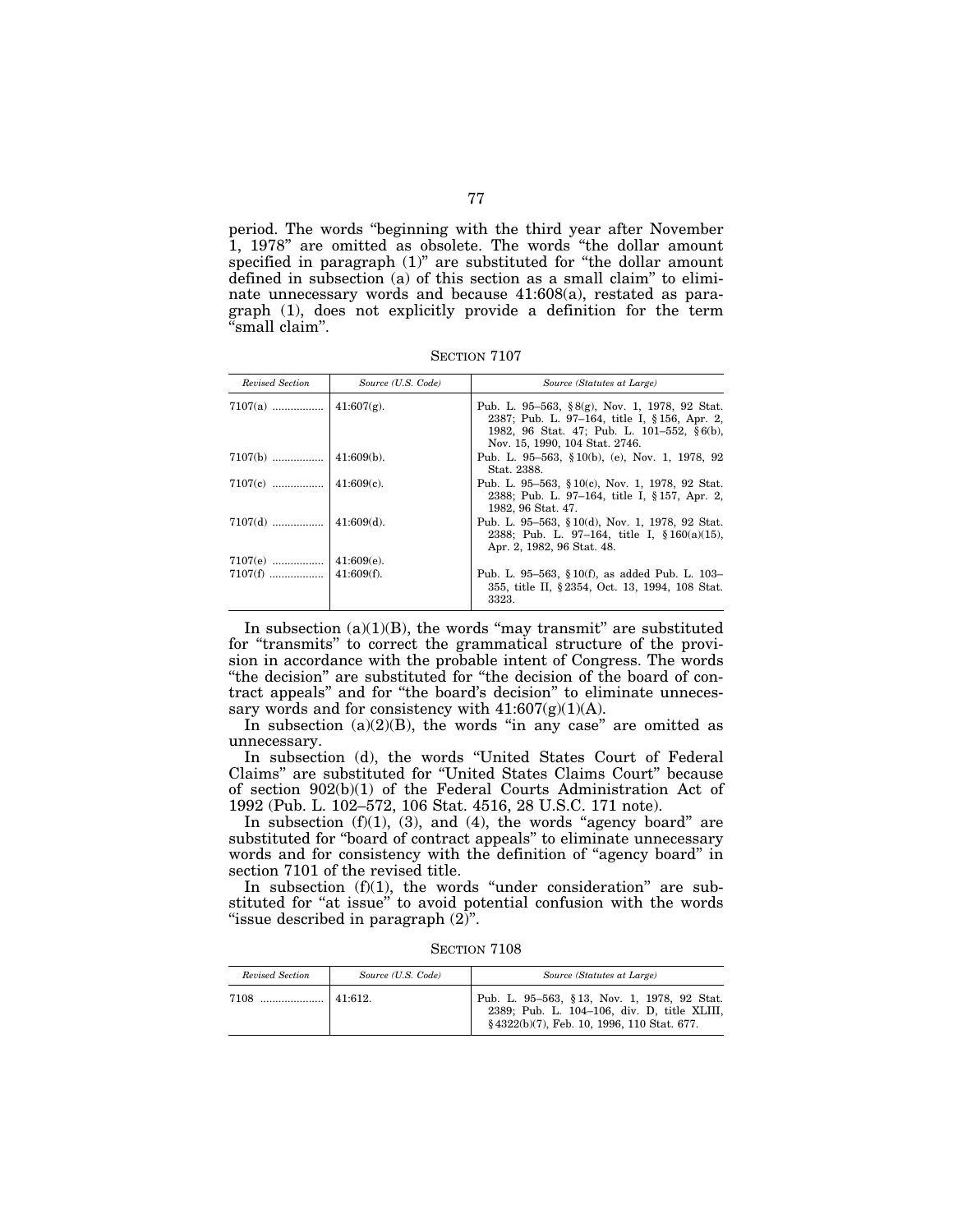SECTION 7109

| Revised Section           | Source (U.S. Code)                    | Source (Statutes at Large)                                               |
|---------------------------|---------------------------------------|--------------------------------------------------------------------------|
|                           | $7109(a)(1)$   41:611 (1st sentence). | Pub. L. 95-563, §12, Nov. 1, 1978, 92 Stat.<br>2389.                     |
| $7109(a)(2)$ 41:611 note. |                                       | Pub. L. 102-572, title IX, §907(a)(3), Oct. 29,<br>1992, 106 Stat. 4518. |
|                           |                                       |                                                                          |

In subsection  $(a)(2)$ , the words "on or after the date of the enactment of this Act'', ''the later of'', and ''or the date of the enactment of this Act'' are omitted as obsolete.

Subsection (b) is substituted for ''The interest provided for in this section shall be paid at the rate established by the Secretary of the Treasury pursuant to Public Law 92–41 (85 Stat. 97) for the Renegotiation Board'' to eliminate obsolete language and to codify the criteria under which the interest rate is computed. Section  $2(a)(3)$ of the Act of July 1, 1971 (Pub. L. 92–41, 85 Stat. 97), amended section 105(b)(2) of the Renegotiation Act of 1951 (Mar. 23, 1951, ch. 15, 65 Stat. 13) by adding provisions substantially similar to those enacted here. However, the Renegotiation Act of 1951 (Mar. 23, 1951, ch. 15, 65 Stat. 7) was omitted from the Code pursuant to section  $102(c)(1)$  of the Act (65 Stat. 8), amended several times, the last being Public Law 94–185 (89 Stat. 1061), which provided that most provisions of that Act do not apply to receipts and accruals attributable to contract performance after September 30, 1976, and in view of the termination of the Renegotiation Board and the transfer of property and records of the Board to the Administrator of the General Services Administration on March 31, 1979, pursuant to Public Law 95–431 (92 Stat. 1043). Although the Renegotiation Board is no longer in existence, Federal agencies, including the General Services Administration, are required to use interest rates that are computed under the criteria set out in this subsection. See  $31:3902(a)$  and the website of the Bureau of the Public<br>Debt. available at http://www.publicdebt.treas.gov/opd/ http://www.publicdebt.treas.gov/opd/ opdprmt2.htm. For an example of publication of rates under the criteria enacted here, see Federal Register, volume 67, number 247, page 78566, December 24, 2002.

## **Subtitle IV—Miscellaneous**

#### Chapter Sec. 81. Drug-Free Workplace ................................................................................. 8101 83. Buy American ............................................................................................. 8301 85. Committee for Purchase From People Who Are Blind or Severely Disabled ........................................................................................................ 8501 87. Kickbacks .................................................................................................... 8701

#### **CHAPTER 81—DRUG-FREE WORKPLACE**

Sec.

8101. Definitions and construction.<br>8102. Drug-free workplace requiren 8102. Drug-free workplace requirements for Federal contractors.<br>8103. Drug-free workplace requirements for Federal grant recipi

Drug-free workplace requirements for Federal grant recipients.

8104. Employee sanctions and remedies.<br>8105. Waiver.

Waiver.

8106. Regulations.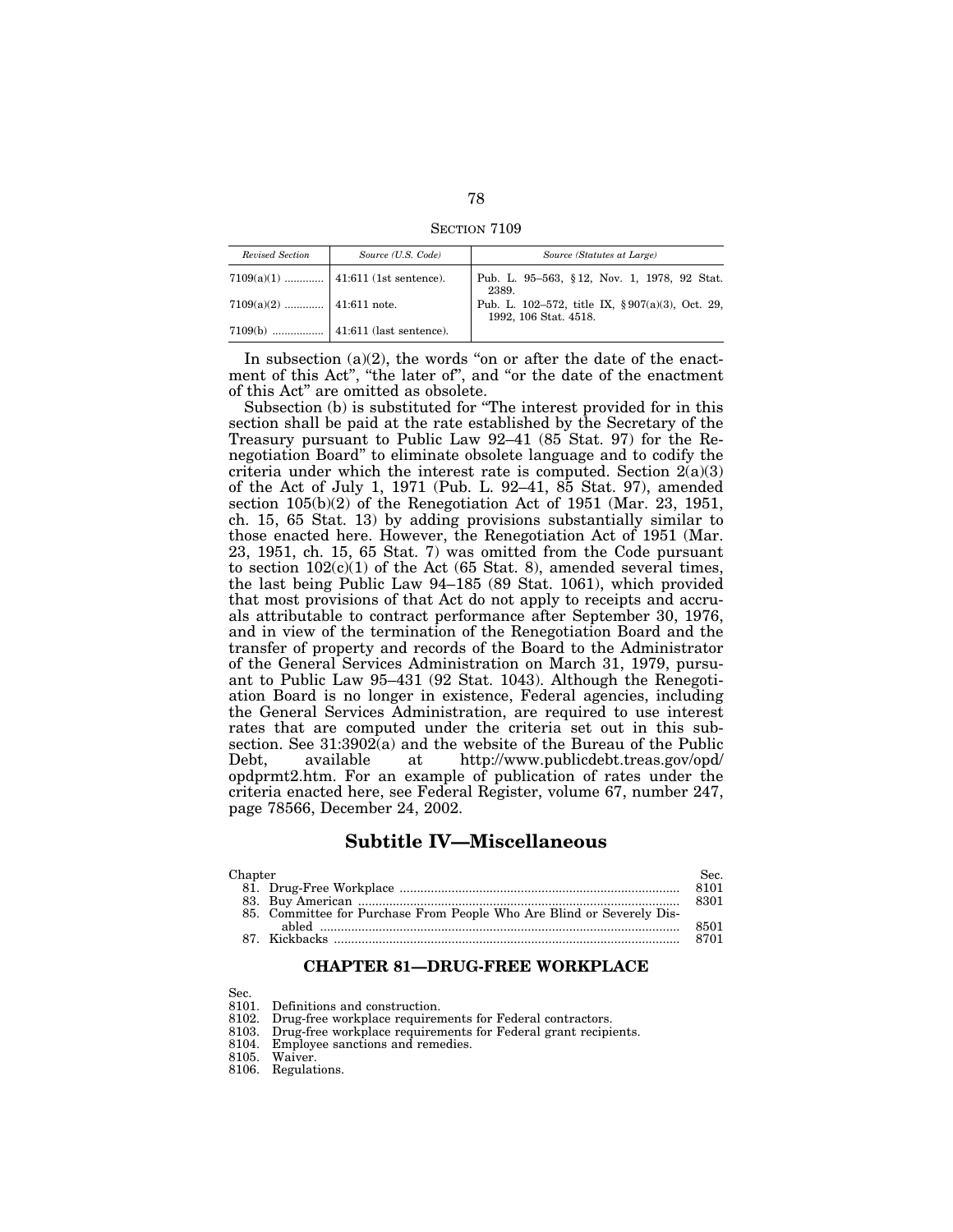SECTION 8101

| Revised Section           | Source (U.S. Code) | Source (Statutes at Large)                                                 |
|---------------------------|--------------------|----------------------------------------------------------------------------|
| $8101(a)(1)$              | $41:706(7)$ .      | Pub. L. 100–690, title V, §§ 5157, 5158, Nov. 18,<br>1988, 102 Stat. 4308. |
| $8101(a)(2)$              | $41:706(3)$ .      |                                                                            |
| $8101(a)(3)$   41:706(4). |                    |                                                                            |
| $8101(a)(4)$              | $41:706(5)$ .      |                                                                            |
| $8101(a)(5)$              | $41:706(1)$ .      |                                                                            |
| $8101(a)(6)$              | $41:706(2)$ .      |                                                                            |
| $8101(a)(7)$              | $41:706(8)$ .      |                                                                            |
| $8101(a)(8)$              | $41:706(6)$ .      |                                                                            |
| $8101(b)$                 | 41:707.            |                                                                            |

## SECTION 8102

| Revised Section | Source (U.S. Code) | Source (Statutes at Large)                                                                                                                                                                                                                                                                  |
|-----------------|--------------------|---------------------------------------------------------------------------------------------------------------------------------------------------------------------------------------------------------------------------------------------------------------------------------------------|
|                 | 141:701.           | Pub. L. 100–690, title V, §5152, Nov. 18, 1988,<br>102 Stat. 4304; Pub. L. 103-355, title IV,<br>§4104(d), title VIII, §8301(f), Oct. 13, 1994,<br>108 Stat. 3342, 3397; Pub. L. 104-106, div. D.<br>title XLIII, $\S\S 4301(a)(3)$ , $4321(i)(13)$ , Feb. 10,<br>1996, 110 Stat. 656, 677. |

#### SECTION 8103

| Revised Section | Source (U.S. Code) | Source (Statutes at Large)                                                                                                                     |
|-----------------|--------------------|------------------------------------------------------------------------------------------------------------------------------------------------|
|                 |                    | Pub. L. 100–690, title V, §5153, Nov. 18, 1988,<br>102 Stat. 4306; Pub. L. 105-85, div. A, title<br>VIII, §809, Nov. 18, 1997, 111 Stat. 1838. |

## SECTION 8104

| Revised Section | Source (U.S. Code) | Source (Statutes at Large)                                         |
|-----------------|--------------------|--------------------------------------------------------------------|
| 8104<br>        | 141:703.           | Pub. L. 100–690, title V, §5154, Nov. 18, 1988,<br>102 Stat. 4307. |

## SECTION 8105

| Revised Section | Source (U.S. Code) | Source (Statutes at Large)                                         |
|-----------------|--------------------|--------------------------------------------------------------------|
| 8105            | 41:704.            | Pub. L. 100–690, title V, §5155, Nov. 18, 1988,<br>102 Stat. 4307. |

#### SECTION 8106

| Revised Section | Source (U.S. Code) | Source (Statutes at Large)                                         |
|-----------------|--------------------|--------------------------------------------------------------------|
| 8106            |                    | Pub. L. 100–690, title V, §5156, Nov. 18, 1988,<br>102 Stat. 4308. |

The words ''Not later than 90 days after November 18, 1988, the'' are omitted as obsolete.

## **CHAPTER 83—BUY AMERICAN**

Sec. 8301. Definitions.

8302. American materials required for public use.

8303. Contracts for public works.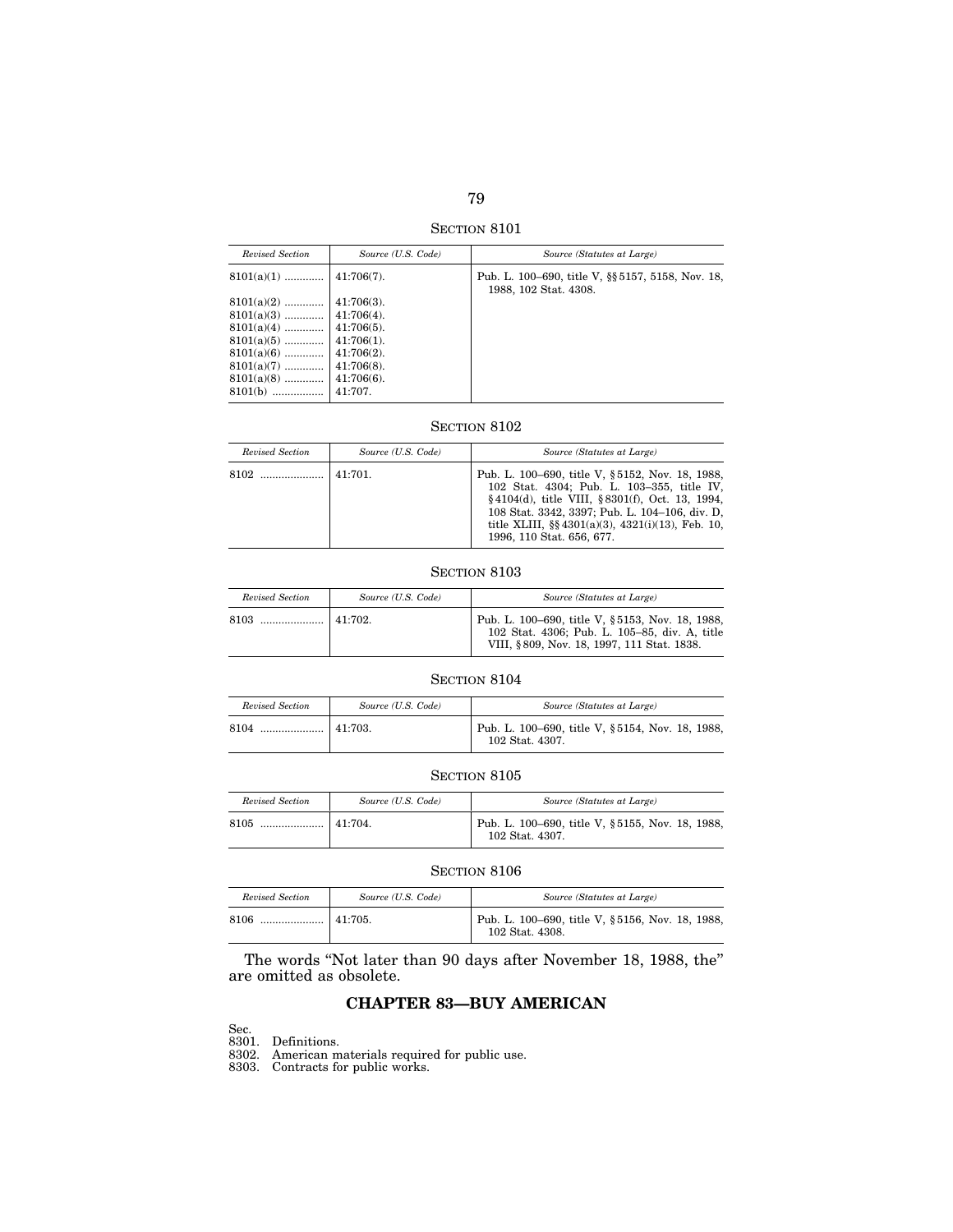8304. Waiver rescission.

8305. Annual report.

SECTION 8301

| Revised Section | Source (U.S. Code) | Source (Statutes at Large)                                                                                                                                                                                                               |
|-----------------|--------------------|------------------------------------------------------------------------------------------------------------------------------------------------------------------------------------------------------------------------------------------|
|                 |                    | Mar. 3, 1933, ch. 212, title III, §1, 47 Stat.<br>1520; Pub. L. 86-70, §43, June 25, 1959, 73<br>Stat. 151; Pub. L. 86–624, §28, July 12, 1960,<br>74 Stat. 419; Pub. L. 100-418, title VII,<br>§7005(a), Aug. 23, 1988, 102 Stat. 1552. |

In paragraph (1), the words "the Philippine Islands" are omitted because of Proclamation No. 2695 (22 U.S.C. 1394 note). The words ''the Canal Zone'' are omitted because of the Panama Canal Treaty of 1977.

In paragraph (2), the words ''when used in a geographical sense'' are omitted as unnecessary.

SECTION 8302

| Revised Section | Source (U.S. Code) | Source (Statutes at Large)                                                                                                                                                                                                                                                   |
|-----------------|--------------------|------------------------------------------------------------------------------------------------------------------------------------------------------------------------------------------------------------------------------------------------------------------------------|
|                 |                    | Mar. 3, 1933, ch. 212, title III, §2, 47 Stat.<br>1520; Pub. L. 100–418, title VII, §7005(b),<br>Aug. 23, 1988, 102 Stat. 1553; Pub. L. 103-<br>355, title IV, §4301(b), Oct. 13, 1994, 108<br>Stat. 3347; Pub. L. 110–28 title VIII, §8306,<br>May 25, 2007, 121 Stat. 211. |

In subsection (a), the words ''Notwithstanding any other provision of law'' are omitted as unnecessary.

In subsection (b)(1), reference to fiscal years 2007 and 2008 is omitted as obsolete.

SECTION 8303

| Revised Section | Source (U.S. Code)                                                       | Source (Statutes at Large)                                                                                                        |
|-----------------|--------------------------------------------------------------------------|-----------------------------------------------------------------------------------------------------------------------------------|
| $8303(a)$       | $41:10b(a)$ (words before<br>"except as provided").                      | Mar. 3, 1933, ch. 212, title III, §3, 47 Stat.<br>1520; Pub. L. 100–418, title VII, §7005(c),<br>Aug. 23, 1988, 102 Stat. 1553.   |
| $8303(b)(1)$    | $41:10b(a)$ ("except as pro-<br>vided in section 10a of<br>this title"). |                                                                                                                                   |
| $8303(b)(2)$    | $41:10b(a)$ (proviso).                                                   |                                                                                                                                   |
|                 |                                                                          | Oct. 29, 1949, ch. 787, title VI, §633, 63 Stat.<br>1024; Pub. L. 100-418, title VII, §7005(d),<br>Aug. 23, 1988, 102 Stat. 1553. |
| $8303(c)$       | $41:10b(b)$ .                                                            |                                                                                                                                   |

In subsection (a), before paragraph (1), the words ''growing out of an appropriation heretofore made or hereafter to be made'' are omitted as unnecessary.

Subsection  $(b)(1)$  is substituted for "except as provided in section 10a of this title'' for clarity.

In subsection  $(b)(3)$ , the words "In order to clarify the original intent of Congress, hereafter, section 10a of this title'' are omitted as unnecessary.

In subsection (c), the words "in the United States or elsewhere" are omitted as unnecessary.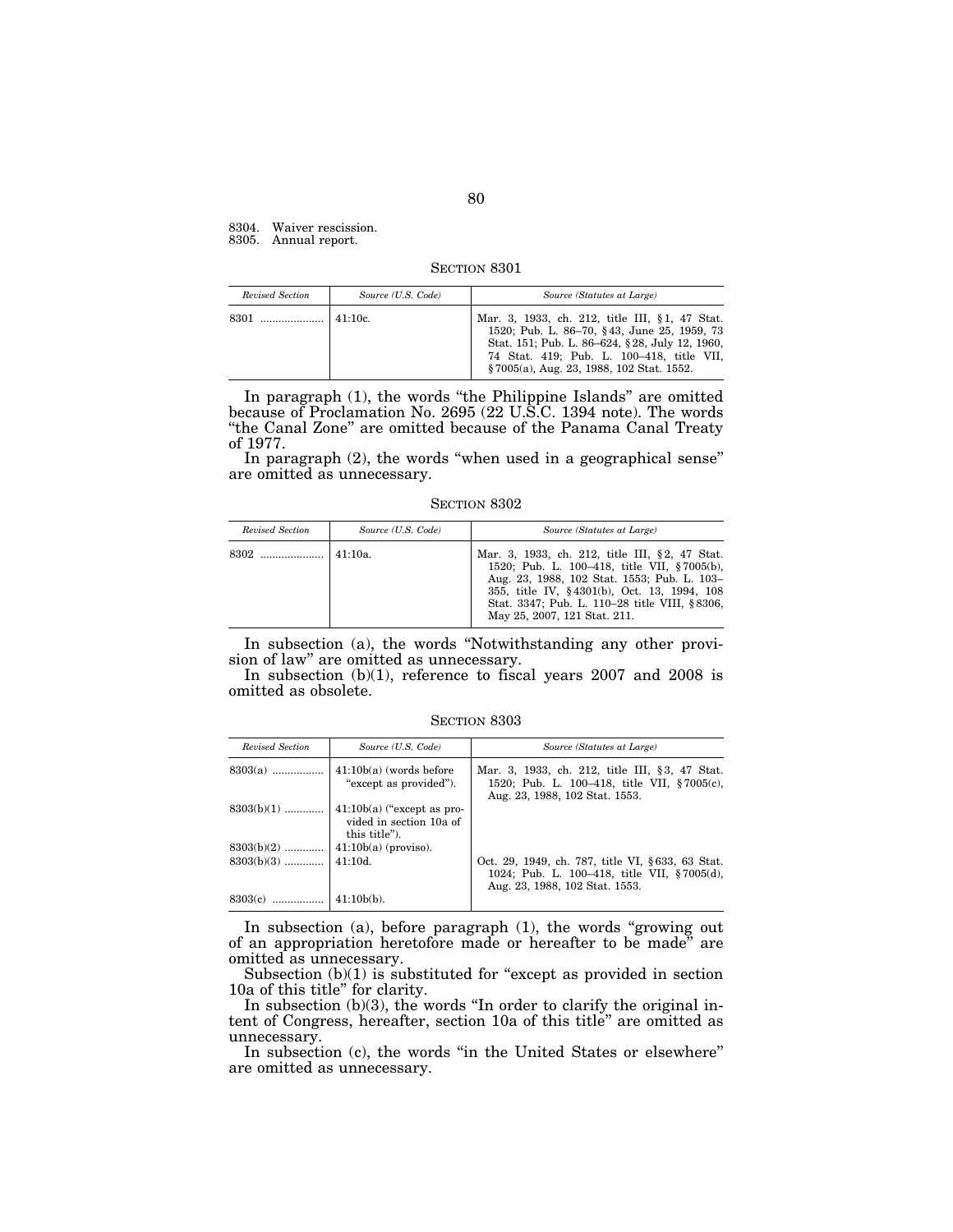SECTION 8304

| Revised Section | Source (U.S. Code) | Source (Statutes at Large)                                                           |
|-----------------|--------------------|--------------------------------------------------------------------------------------|
|                 |                    | Pub. L. 103–160, div. A, title VIII, §849(c), (d),<br>Nov. 30, 1993, 107 Stat. 1725. |
|                 |                    |                                                                                      |

In subsection (a), the text of  $41:10b-2(b)$  is omitted as unnecessary.

SECTION 8305

| Revised Section | Source (U.S. Code) | Source (Statutes at Large)                                                                                                                                                                                                                 |
|-----------------|--------------------|--------------------------------------------------------------------------------------------------------------------------------------------------------------------------------------------------------------------------------------------|
|                 | $141:10b-3.$       | Pub. L. 104–201, div. A, title VIII, §827, Sept.<br>23, 1996, 110 Stat. 2611; Pub. L. 105-85, div.<br>A, title VIII, §846, Nov. 18, 1997, 111 Stat.<br>1845; Pub. L. 105-261, div. A, title VIII,<br>§ 812, Oct. 17, 1998, 112 Stat. 2086. |

## **CHAPTER 85—COMMITTEE FOR PURCHASE FROM PEOPLE WHO ARE BLIND OR SEVERELY DISABLED**

Sec.<br>8501.

8501. Definitions.<br>8502. Committee 8502. Committee for Purchase From People Who Are Blind or Severely Disabled.

Duties and powers of the Committee.

8504. Procurement requirements for the Federal Government.

Audit.

8506. Authorization of appropriations.

SECTION 8501

| Revised Section | Source (U.S. Code)                                         | Source (Statutes at Large)                                                                                                                                                                                      |
|-----------------|------------------------------------------------------------|-----------------------------------------------------------------------------------------------------------------------------------------------------------------------------------------------------------------|
| $8501(1)$       | $41:48b(1)$ .                                              | June 25, 1938, ch. 697, §5, 52 Stat. 1196; Pub.<br>L. 92–28, §1, June 23, 1971, 85 Stat. 81; Pub.<br>L. 93–358, § 1(3), July 25, 1974, 88 Stat. 393;<br>Pub. L. 94–273, §3(22), Apr. 21, 1976, 90<br>Stat. 377. |
| $8501(2)$       | $41:46(a)$ (words in paren-<br>theses before par. $(1)$ ). | June 25, 1938, ch. 697, $\S 1(a)$ (words in paren-<br>theses before par. $(1)$ , 52 Stat. 1196; Pub. L.<br>92–28, §1, June 23, 1971, 85 Stat. 77.                                                               |
| $8501(3)$       | $41:48b(5)$ .                                              |                                                                                                                                                                                                                 |
| $8501(4)$       | $41:48b(7)$ .                                              |                                                                                                                                                                                                                 |
| $8501(5)$       | $41:48b(2)$ .                                              |                                                                                                                                                                                                                 |
| $8501(6)$       | $41:48b(4)$ .                                              |                                                                                                                                                                                                                 |
| $8501(7)$       | $41:48b(3)$ .                                              |                                                                                                                                                                                                                 |
| $8501(8)$       | $41:48b(2)$ .                                              |                                                                                                                                                                                                                 |
| $8501(9)$       | $41:48b(8)$ .                                              |                                                                                                                                                                                                                 |

In this chapter, the word "disabled" is substituted for "handicapped'' for consistency with the name of the Committee. The word "product" is substituted for "commodity" to reflect the current usage of the items produced in the Committee's program.

In this section, the text of  $41:48b(6)$  is omitted as unnecessary. In paragraph (9), the words ''the Northern Mariana Islands'' are substituted for ''the Trust Territory of the Pacific Islands'' because the Trust Territory of the Pacific Islands terminated. See 48 U.S.C. note prec. 1681. However, section  $502(a)(2)$  of the Covenant to Establish a Commonwealth of the Northern Mariana Islands in Political Union with the United States of America (48 U.S.C. 1801 note) provided that laws in existence on the effective date of section 502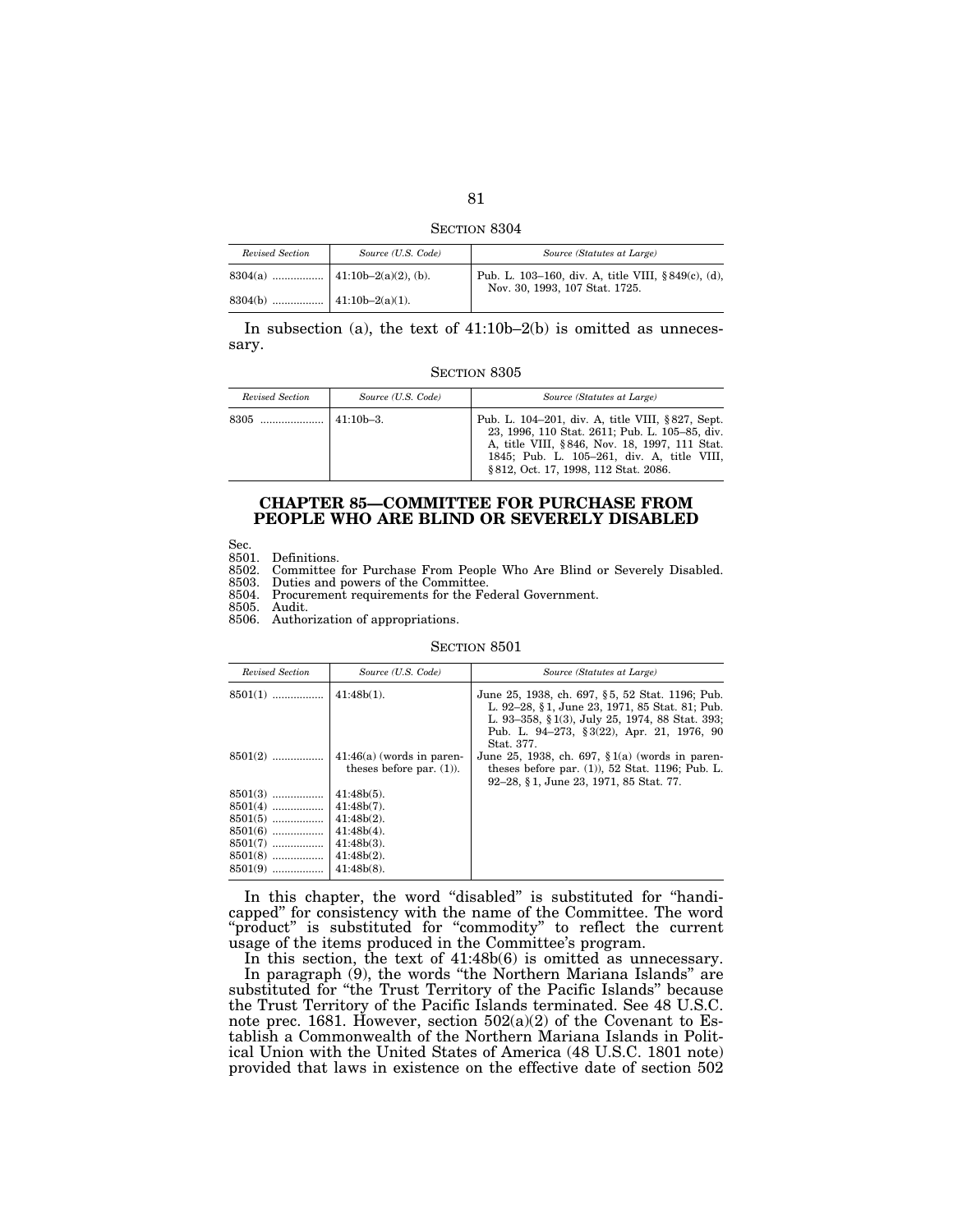that were applicable to Guam and that were of general application to the several States would apply to the Northern Mariana Islands. The Marshall Islands, Palau, and the Federated States of Micronesia are not included because although they were part of the Trust Territory of the Pacific Islands, they are independent entities and not part of the United States.

SECTION 8502

| Revised Section                                                                                          | Source (U.S. Code)                                                                                                                                        | Source (Statutes at Large)                                                                                                                                                                                                                                                                                                                                                                                                                                                       |
|----------------------------------------------------------------------------------------------------------|-----------------------------------------------------------------------------------------------------------------------------------------------------------|----------------------------------------------------------------------------------------------------------------------------------------------------------------------------------------------------------------------------------------------------------------------------------------------------------------------------------------------------------------------------------------------------------------------------------------------------------------------------------|
| $8502(a)$ , (b)                                                                                          | $41:46(a)$ (less words in<br>parentheses before<br>par. $(1)$ ).                                                                                          | June 25, 1938, ch. 697, §1 (less (a) (words in<br>parentheses before par. $(1)$ ), 52 Stat. 1196;<br>Pub. L. 92–28, §1, June 23, 1971, 85 Stat. 77;<br>Pub. L. 93–358, § 1(1), (2), July 25, 1974, 88<br>Stat. 392; Pub. L. 94–273, §8(2), Apr. 21,<br>1976, 90 Stat. 378; Pub. L. 102-54, §13(p),<br>June 13, 1991, 105 Stat. 278; Pub. L. 102-<br>569, title IX, §911(a), Oct. 29, 1992, 106 Stat.<br>4486; Pub. L. 103–73, title III, § 301, Aug. 11,<br>1993, 107 Stat. 736. |
| $8502(d)$<br>$8502(e)(1)$<br>$8502(e)(2)$<br>$8502(f)$<br>$8502(g)$<br>8502(h)<br>$8502(i)$<br>$8502(j)$ | 41:46(d)(1), (2), (4).<br>$41:46(c)$ .<br>$41:46(b)$ .<br>$41:46(d)(3)$ .<br>$41:46(e)$ .<br>$41:46(f)$ .<br>$41:46(g)$ .<br>$41:46(h)$ .<br>$41:46(i)$ . |                                                                                                                                                                                                                                                                                                                                                                                                                                                                                  |

In subsection  $(b)(1)(F)$ , the words "Department of Education" are substituted for "Department of Health and Human Services" in 41:46(a)(1) to correct a mistake in the United States Code. In the amendment to the original provision by section 1 of Public Law 92– 28 (85 Stat. 77), an officer or employee of the Department of Health, Education, and Welfare was one of the members appointed to the Committee for Purchase From People Who Are Blind or Severely Disabled, because the Department, through the Rehabilitation Services Administration, had the major governmental function in the field of vocational rehabilitation for the blind and other severely handicapped and administered related vocational rehabilitation programs for individuals with disabilities. See House Report 92–228. Under section  $301(a)(4)(A)$  and (C) and (b)(3) of the Department of Education Organization Act  $(20:3441(a)(4)(A)$  and  $(C)$  and  $(b)(3)$ , the functions and offices of the Department and the functions of the Secretary of Health, Education, and Welfare and the Commissioner of Rehabilitation Services were transferred to the Department or Secretary of Education. Section 509 of the Act (20:3508) redesignated the Department and Secretary of Health, Education, and Welfare as the Department and Secretary of Health and Human Services, respectively, and provided that references to the Department and Secretary of Health, Education, and Welfare were deemed to be references to the Department or Secretary of Health and Human Services except to the extent a reference was to a function of the Department or Secretary of Education. The reference in  $41:46(a)(1)$  was changed to "Department of Health and Human Services'' but should have been changed to ''Department of Education''. Furthermore, the regulations of the Committee include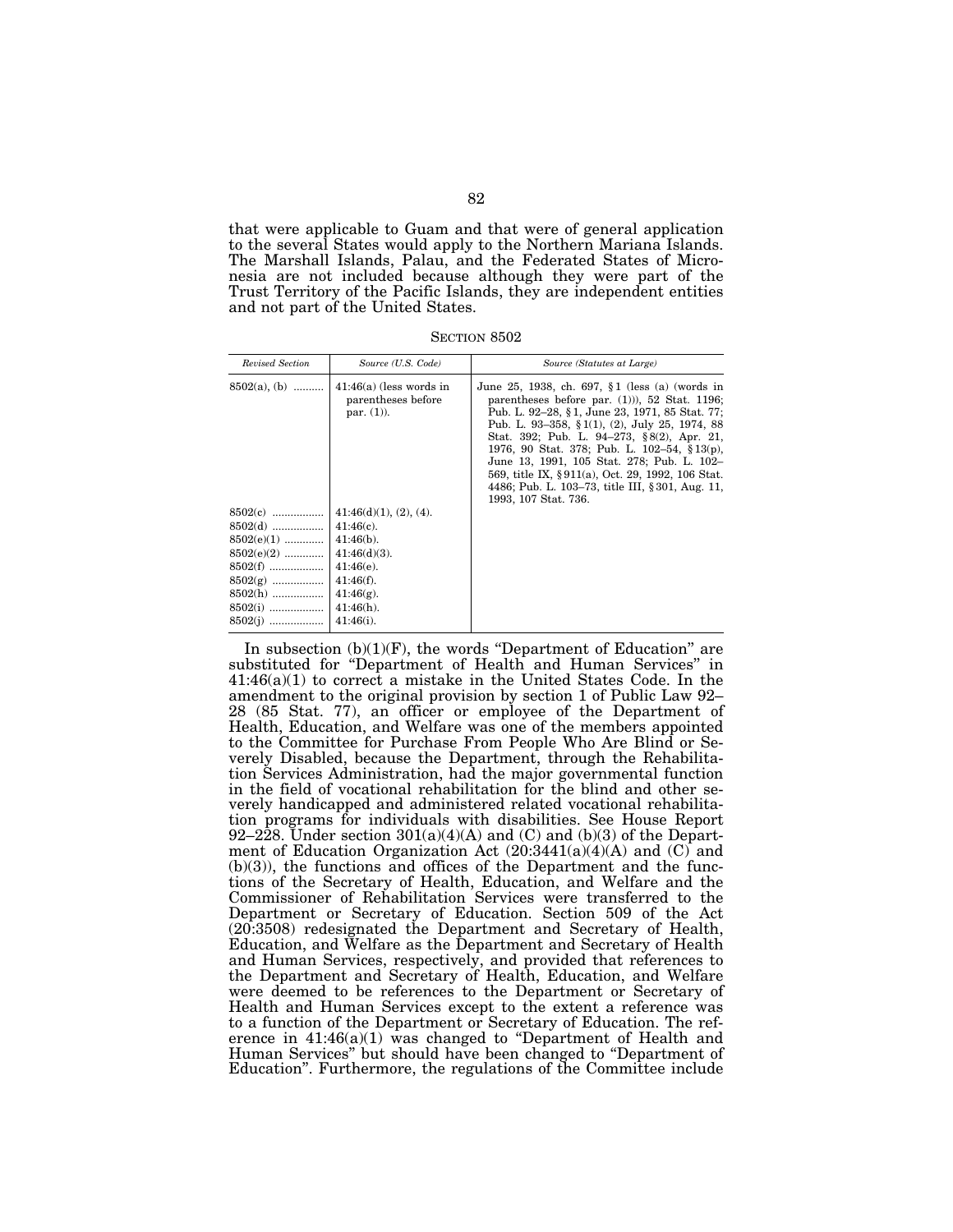the Department of Education in the list of members of the Committee. See 41 CFR 51–2.1.

In subsection (c), the text of  $41:46(d)(2)$  and (4) is omitted as obsolete.

In subsection  $(f)(1)$ , the reference to section 5376 of title 5 is substituted for the reference to grade GS–18 of the General Schedule because of section 529 [title I,  $\S 101(c)(1)$ ] of the Treasury, Postal Service and General Government Appropriations Act, 1991 (Public Law 101–509, 104 Stat. 1442, 5 U.S.C. 5376 note). The word ''actual'' is omitted as unnecessary. The words ''A member is entitled to travel expenses, including a per diem allowance instead of subsistence, as provided under section 5703 of title 5'' are substituted for  $41:46(e)(3)$  to eliminate unnecessary words. The reference to section 5703 of title 5 is substituted for the reference to section 5703(b) of title 5 because of the amendment to section 5703 by section 4 of the Travel Expense Amendments Act of 1975 (Public Law 94–22, 89 Stat. 85).

In subsection (g), the words "its duties and powers" are omitted as surplus.

In subsection  $(g)(1)$ , the reference to chapter 33 of title 5 is substituted for ''the provisions of title 5 governing appointments in the competitive service'' for clarity and for consistency with other titles of the United States Code. The words ''relating to classification and General Schedule pay rates'' are omitted as unnecessary.

In subsection (j), the words "and to the Congress" are omitted pursuant to section 3003 of the Federal Reports Elimination and Sunset Act of 1995 (31 U.S.C. 1113 note). See, also, page 199 of House Document No. 103–7.

SECTION 8503

| Revised Section | Source (U.S. Code) | Source (Statutes at Large)                                                                   |
|-----------------|--------------------|----------------------------------------------------------------------------------------------|
|                 |                    | June 25, 1938, ch. 697, §2, 52 Stat. 1196; Pub.<br>L. 92-28, §1, June 23, 1971, 85 Stat. 79. |
|                 |                    |                                                                                              |

In subsection (a), the text of  $41:47(a)(1)$  (last sentence) is omitted as obsolete. The words ''procurement list'' are substituted for ''(hereafter in sections 46 to 48c of this title referred to as the 'procurement list')'' to eliminate unnecessary words.

In subsection (d)(2), the text of  $41:47(d)(2)(B)$  is omitted as obsolete.

SECTION 8504

| Revised Section | Source (U.S. Code) | Source (Statutes at Large)                                                                                                                            |
|-----------------|--------------------|-------------------------------------------------------------------------------------------------------------------------------------------------------|
| 8504            | 141:48             | $\begin{array}{l} \big\vert \text{ June 25, 1938, ch. 697, § 3, 52 Stat. 1196; Pub.}\\ \text{L. 92–28, § 1, June 23, 1971, 85 Stat. 80.} \end{array}$ |

In subsection (a), the words "referred to in section 8503 of this title'' are added for clarity because of the restatement of 41:47(a) in section 8503(a) of the revised title.

In subsection (b), the words "for procurement" are omitted as unnecessary.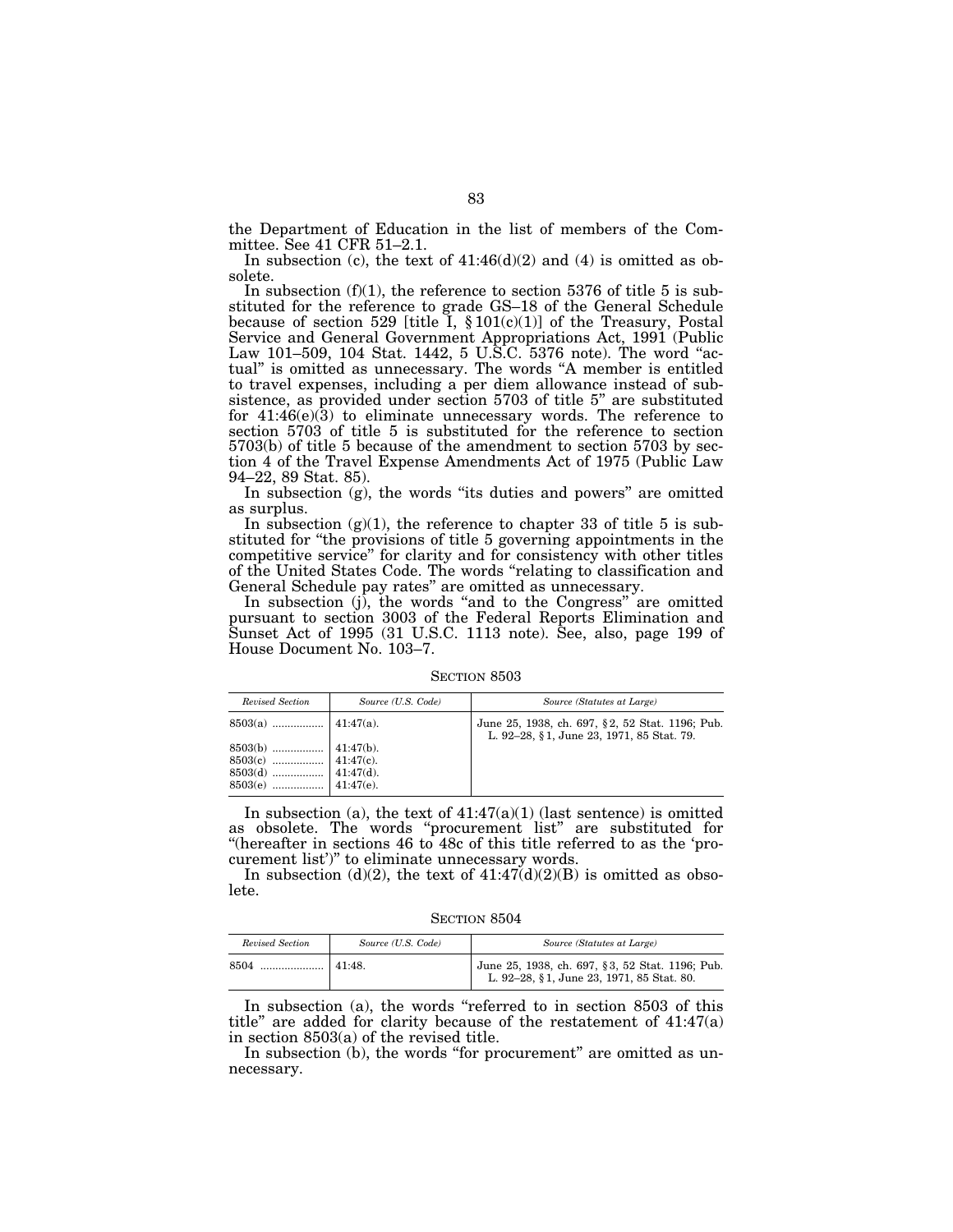SECTION 8505

| Revised Section | Source (U.S. Code) | Source (Statutes at Large)                                                                   |
|-----------------|--------------------|----------------------------------------------------------------------------------------------|
| 8505            | 41:48a.            | June 25, 1938, ch. 697, §4, 52 Stat. 1196; Pub.<br>L. 92-28, §1, June 23, 1971, 85 Stat. 81. |

In this section, before paragraph (1), the words "or any of his duly authorized representatives" are omitted because of 31:711(2). In paragraph (1), the words "central nonprofit" are added for clarity.

#### SECTION 8506

| Revised Section | Source (U.S. Code) | Source (Statutes at Large)                                                                                                                                                                         |
|-----------------|--------------------|----------------------------------------------------------------------------------------------------------------------------------------------------------------------------------------------------|
| 8506            | 141:48c            | June 25, 1938, ch. 697, §6, 52 Stat. 1196; Pub.<br>L. 92-28, §1, June 23, 1971, 85 Stat. 82; Pub.<br>L. 93-76, July 30, 1973, 87 Stat. 176; Pub. L.<br>93-358, §1(4), July 25, 1974, 88 Stat. 393. |

The reference to the fiscal year ending June 30, 1974 is omitted as obsolete.

## **CHAPTER 87—KICKBACKS**

Sec.

8701. Definitions.

8702. Prohibited conduct.

8703. Contractor responsibilities.

8704. Inspection authority.

8705. Administrative offsets.

8706. Civil actions.

8707. Criminal penalties.

#### SECTION 8701

| Revised Section | Source (U.S. Code) | Source (Statutes at Large)                                                                                                                     |
|-----------------|--------------------|------------------------------------------------------------------------------------------------------------------------------------------------|
|                 |                    | Mar. 8, 1946, ch. 80, §2, 60 Stat. 37; Pub. L.<br>86-695, Sept. 2, 1960, 74 Stat. 740; Pub. L.<br>99–634, §2(a), Nov. 7, 1986, 100 Stat. 3523. |

In this section, the text of 41:52(3) is omitted because of the definition of "person" in 1:1.

In paragraph (2), the words "directly or indirectly" are omitted as unnecessary.

SECTION 8702

| Revised Section | Source (U.S. Code) | Source (Statutes at Large)                                                                                                                     |
|-----------------|--------------------|------------------------------------------------------------------------------------------------------------------------------------------------|
| 8702            | $141:53$ .         | Mar. 8, 1946, ch. 80, §3, 60 Stat. 37; Pub. L.<br>86-695, Sept. 2, 1960, 74 Stat. 740; Pub. L.<br>99–634, §2(a), Nov. 7, 1986, 100 Stat. 3524. |

In paragraph (3), before subparagraph (A), the words ''directly or indirectly'' are omitted as unnecessary.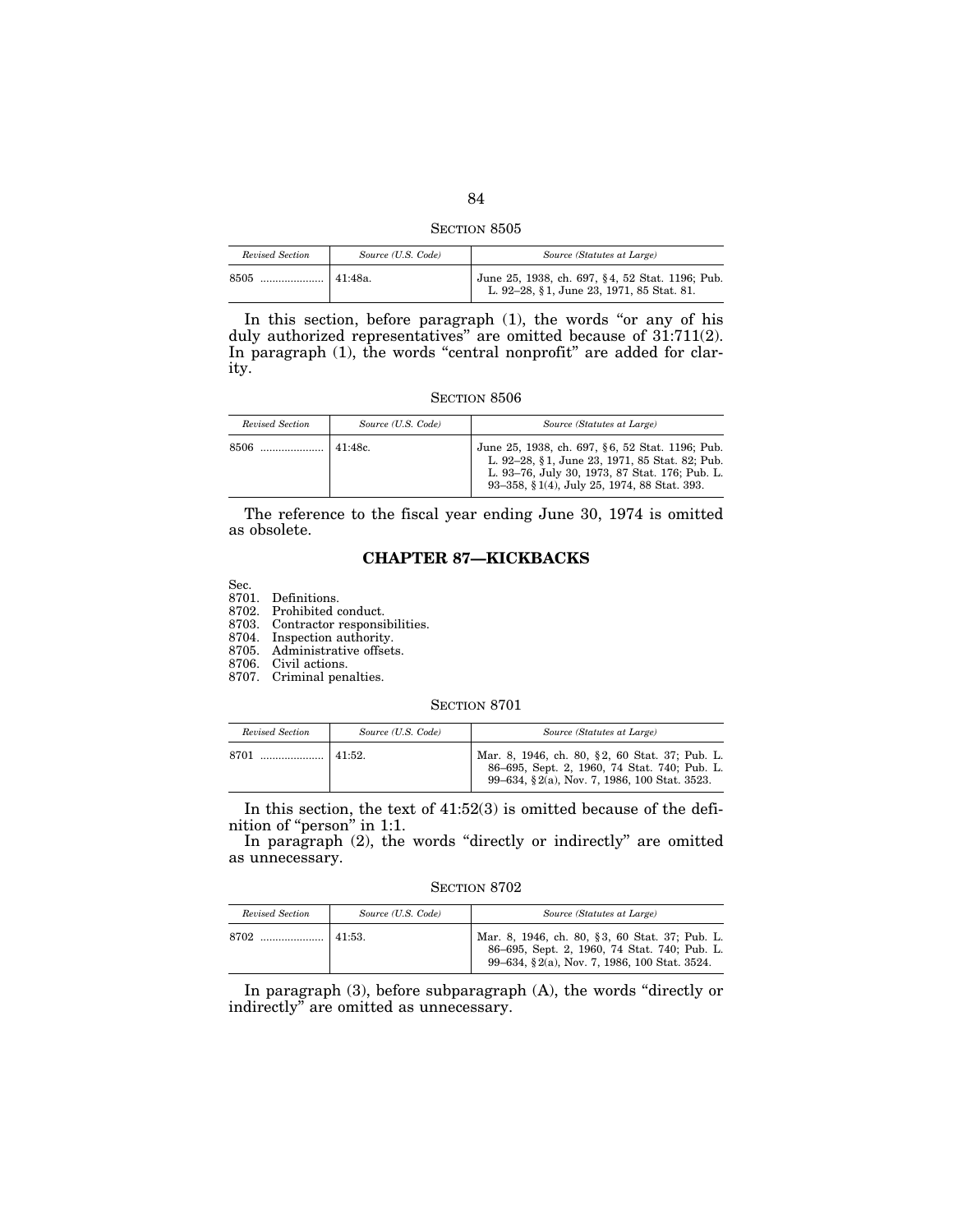SECTION 8703

| Revised Section        | Source (U.S. Code)               | Source (Statutes at Large)                                                                                                                                                                                                                                                                                                                            |
|------------------------|----------------------------------|-------------------------------------------------------------------------------------------------------------------------------------------------------------------------------------------------------------------------------------------------------------------------------------------------------------------------------------------------------|
|                        |                                  | Mar. 8, 1946, ch. 80, §7, 60 Stat. 37; Pub. L.<br>86–695, Sept. 2, 1960, 74 Stat. 740; Pub. L.<br>99–634, §2(a), Nov. 7, 1986, 100 Stat. 3525;<br>Pub. L. 103–355, title IV, $§$ 4104(a), title VIII,<br>$§ 8301(c)(1)$ , Oct. 13, 1994, 108 Stat. 3341,<br>3397; Pub. L. 104-106, div. D. title XLIII,<br>$§$ 4321(g), Feb. 10, 1996, 110 Stat. 675. |
| $8703(b)$<br>$8703(d)$ | $41:57(e)$ .<br>$\pm 41:57(d)$ . |                                                                                                                                                                                                                                                                                                                                                       |

In subsection  $(c)(1)$ , the words "Attorney General" are substituted for ''Department of Justice'' because of 28:503.

#### SECTION 8704

| Revised Section | Source (U.S. Code) | Source (Statutes at Large)                                                                                                                                                                                                         |
|-----------------|--------------------|------------------------------------------------------------------------------------------------------------------------------------------------------------------------------------------------------------------------------------|
| 8704            | 41:58.             | Mar. 8, 1946, ch. 80, §8, 60 Stat. 37; Pub. L.<br>86–695, Sept. 2, 1960, 74 Stat. 740; Pub. L.<br>99–634, §2(a), Nov. 7, 1986, 100 Stat. 3525;<br>Pub. L. 103–355, title VIII, $\S 8301(c)(2)$ , Oct.<br>13, 1994, 108 Stat. 3397. |

In subsection (a), the words "Comptroller General" are substituted for ''General Accounting Office'' because of 31:702.

## SECTION 8705

| Revised Section | Source (U.S. Code) | Source (Statutes at Large)                                                                                                                     |
|-----------------|--------------------|------------------------------------------------------------------------------------------------------------------------------------------------|
|                 |                    | Mar. 8, 1946, ch. 80, §6, 60 Stat. 37; Pub. L.<br>86–695, Sept. 2, 1960, 74 Stat. 740; Pub. L.<br>99–634, §2(a), Nov. 7, 1986, 100 Stat. 3524. |
|                 |                    |                                                                                                                                                |

SECTION 8706

| Revised Section | Source (U.S. Code) | Source (Statutes at Large)                                                                                                                     |
|-----------------|--------------------|------------------------------------------------------------------------------------------------------------------------------------------------|
| 8706            | $41:55$ .          | Mar. 8, 1946, ch. 80, §5, 60 Stat. 37; Pub. L.<br>86-695, Sept. 2, 1960, 74 Stat. 740; Pub. L.<br>99-634, §2(a), Nov. 7, 1986, 100 Stat. 3524. |

#### SECTION 8707

| Revised Section | Source (U.S. Code) | Source (Statutes at Large)                                                                                                                     |
|-----------------|--------------------|------------------------------------------------------------------------------------------------------------------------------------------------|
|                 |                    | Mar. 8, 1946, ch. 80, §4, 60 Stat. 37; Pub. L.<br>86-695, Sept. 2, 1960, 74 Stat. 740; Pub. L.<br>99-634, §2(a), Nov. 7, 1986, 100 Stat. 3524. |

## SECTION 4—CONFORMING AMENDMENT

Section 4 of the bill amends section 2410i(b)(1) of title 10, United States Code, to reflect the amendment of section 4(11) of the Office of Federal Procurement Policy Act (Public Law 93–400) by section 4001 of the Federal Acquisition Streamlining Act of 1994 (Public Law 103–355, 108 Stat. 3338).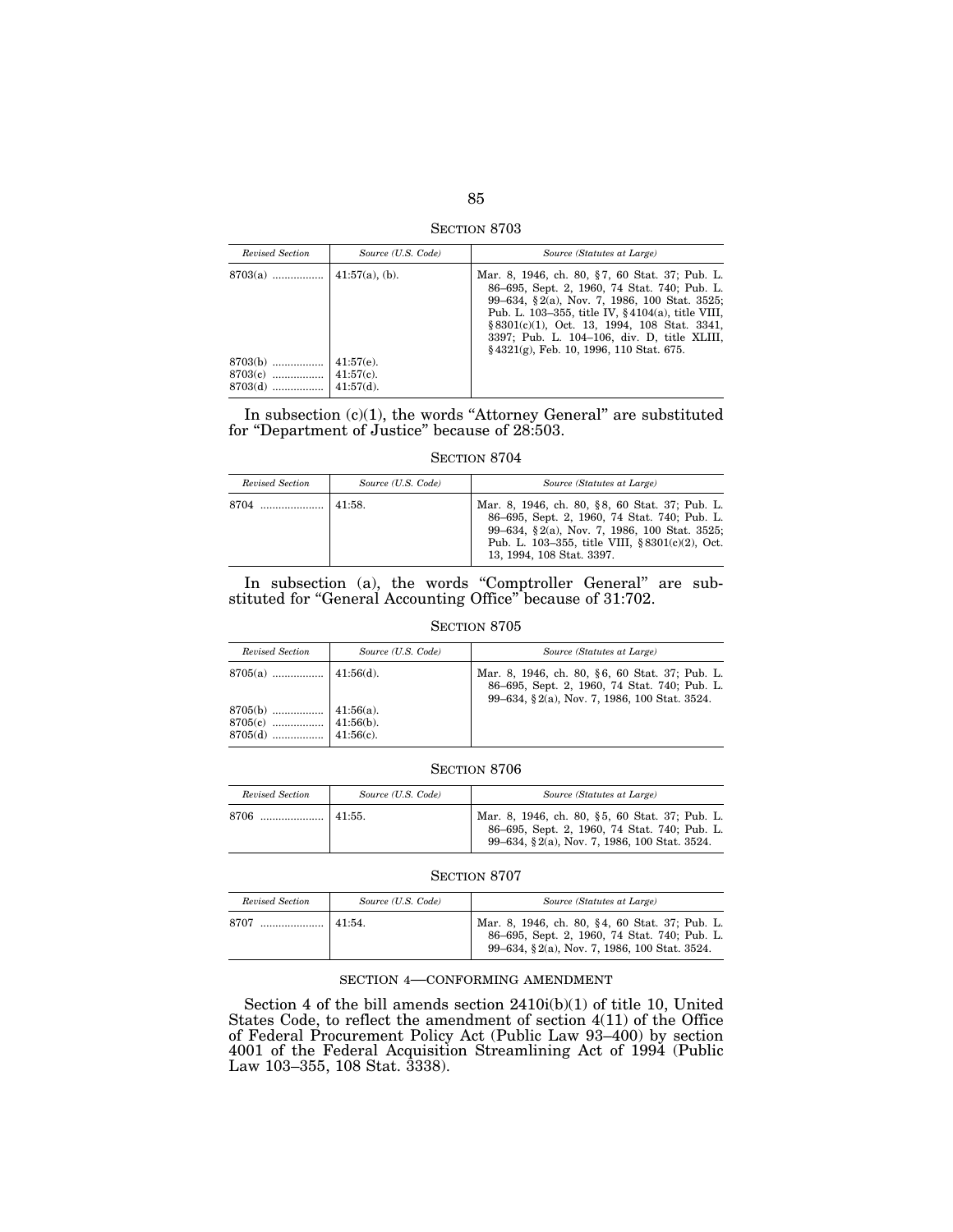### SECTION 5—CONFORMING CROSS-REFERENCES

Section 5 of the bill makes conforming cross-references to titles of the United States Code that have been enacted into positive law and to the Internal Revenue Code of 1986 (26 U.S.C. 1 et seq.). These amendments are necessary because of the restatement of the source provisions in section 3.

#### SECTION 6—TRANSITIONAL AND SAVINGS PROVISIONS

Section 6 of the bill contains transitional and savings provisions. Section 6(f) of the bill restates the effective date for certain actions required in provisions of the Duncan Hunter National Defense Authorization Act for Fiscal Year 2009 (Pub. L. 110–417, 122 Stat. 4356).

## SECTION  $6(f)(1)$

| Revised Section | Source (U.S. Code)                                                      | Source (Statutes at Large)                                                                                             |
|-----------------|-------------------------------------------------------------------------|------------------------------------------------------------------------------------------------------------------------|
| 6(f)(1)         | $\vert$ 41 U.S.C. 405 $c$ (a) (relat-<br>ing to date of enact-<br>ment) | Pub. L. 110–417, [div. A], title VIII, §841(a) (re-<br>lating to date of enactment), Oct. 14, 2008,<br>122 Stat. 4537. |

#### SECTION  $6(f)(2)$

| Revised Section | Source (U.S. Code)                | Source (Statutes at Large)                                                                                             |
|-----------------|-----------------------------------|------------------------------------------------------------------------------------------------------------------------|
|                 | lating to date of enact-<br>ment) | Pub. L. 110–417, [div. A], title VIII, §874(a) (re-<br>lating to date of enactment), Oct. 14, 2008,<br>122 Stat. 4558. |

## SECTION  $6(f)(3)$

| Revised Section | Source (U.S. Code)                                                  | Source (Statutes at Large)                                                                                             |
|-----------------|---------------------------------------------------------------------|------------------------------------------------------------------------------------------------------------------------|
| 6(f)(3)<br>.    | $\vert$ 41 U.S.C. 417b(a) (relat-<br>ing to date of enact-<br>ment) | Pub. L. 110–417, [div. A], title VIII, §872(a) (re-<br>lating to date of enactment), Oct. 14, 2008,<br>122 Stat. 4555. |

## SECTION  $6(f)(4)$

| Revised Section | Source (U.S. Code)                                                                                                                                                                             | Source (Statutes at Large)                                                                                                                                                                                                                                                                                                   |
|-----------------|------------------------------------------------------------------------------------------------------------------------------------------------------------------------------------------------|------------------------------------------------------------------------------------------------------------------------------------------------------------------------------------------------------------------------------------------------------------------------------------------------------------------------------|
| 6(f)(4)         | 41 U.S.C. 251 note (re-<br>lating to date of enact-<br>ment)                                                                                                                                   | Pub. L. 110–417, [div. A], title VIII, $\S$ § 863(a)<br>(relating to date of enactment), $(c)(1)$ (relating<br>to date of enactment), $866(a)$ (relating to date<br>of enactment), $867(a)$ (relating to date of en-<br>actment), 872(f) (relating to date of enact-<br>ment), Oct. 14, 2008, 122 Stat. 4547, 4551,<br>4557. |
|                 | 41 U.S.C. 253h note (re-<br>lating to date of enact-<br>ment)<br>41 U.S.C. 254b note (re-<br>lating to date of enact-<br>ment)<br>41 U.S.C. 417b (f) (relat-<br>ing to date of enact-<br>ment) |                                                                                                                                                                                                                                                                                                                              |